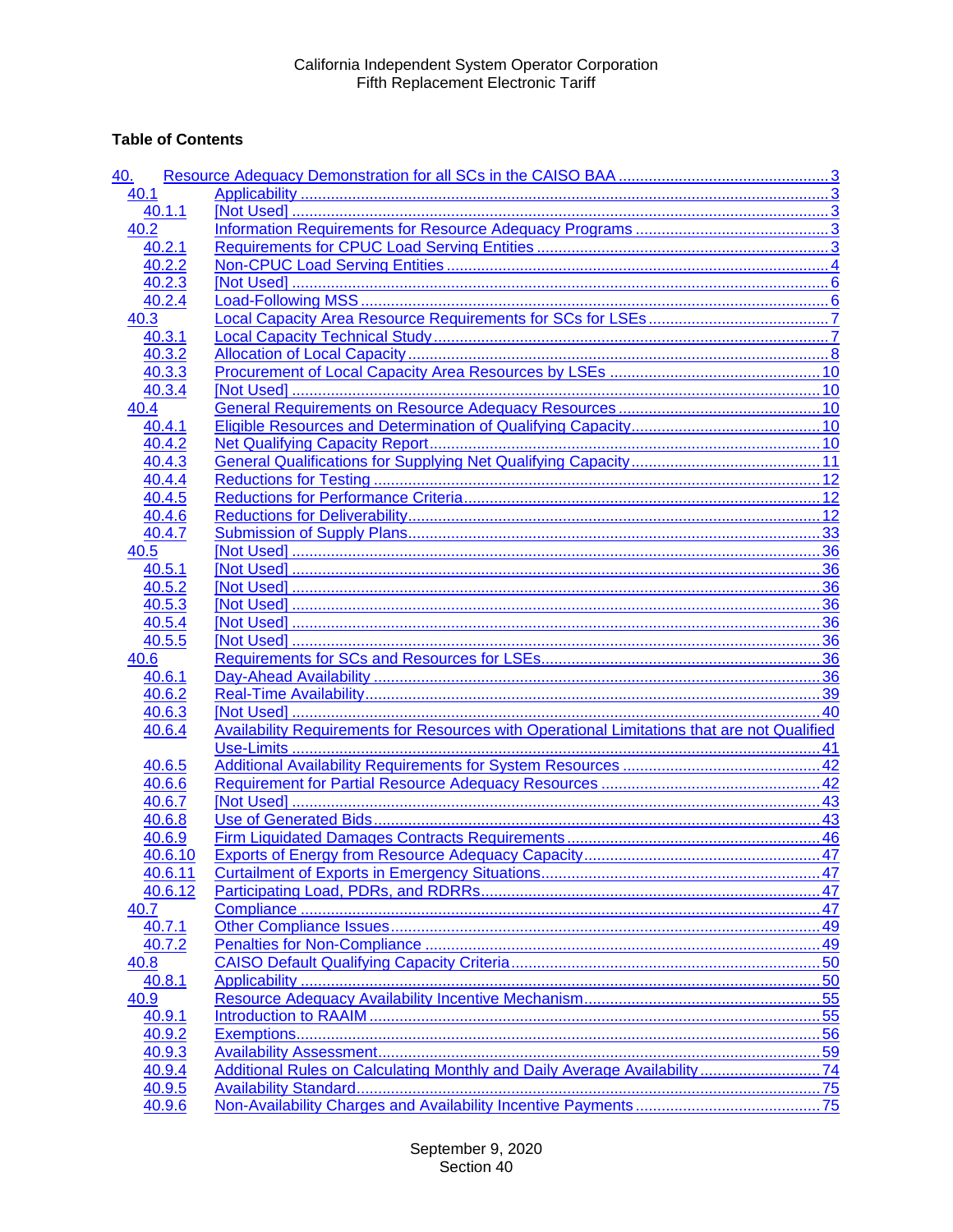| 40.9.7               |  |
|----------------------|--|
| 40.10                |  |
| $\overline{40.10.1}$ |  |
| 40.10.2              |  |
| 40.10.3              |  |
| 40.10.4              |  |
| 40.10.5              |  |
| 40.10.6              |  |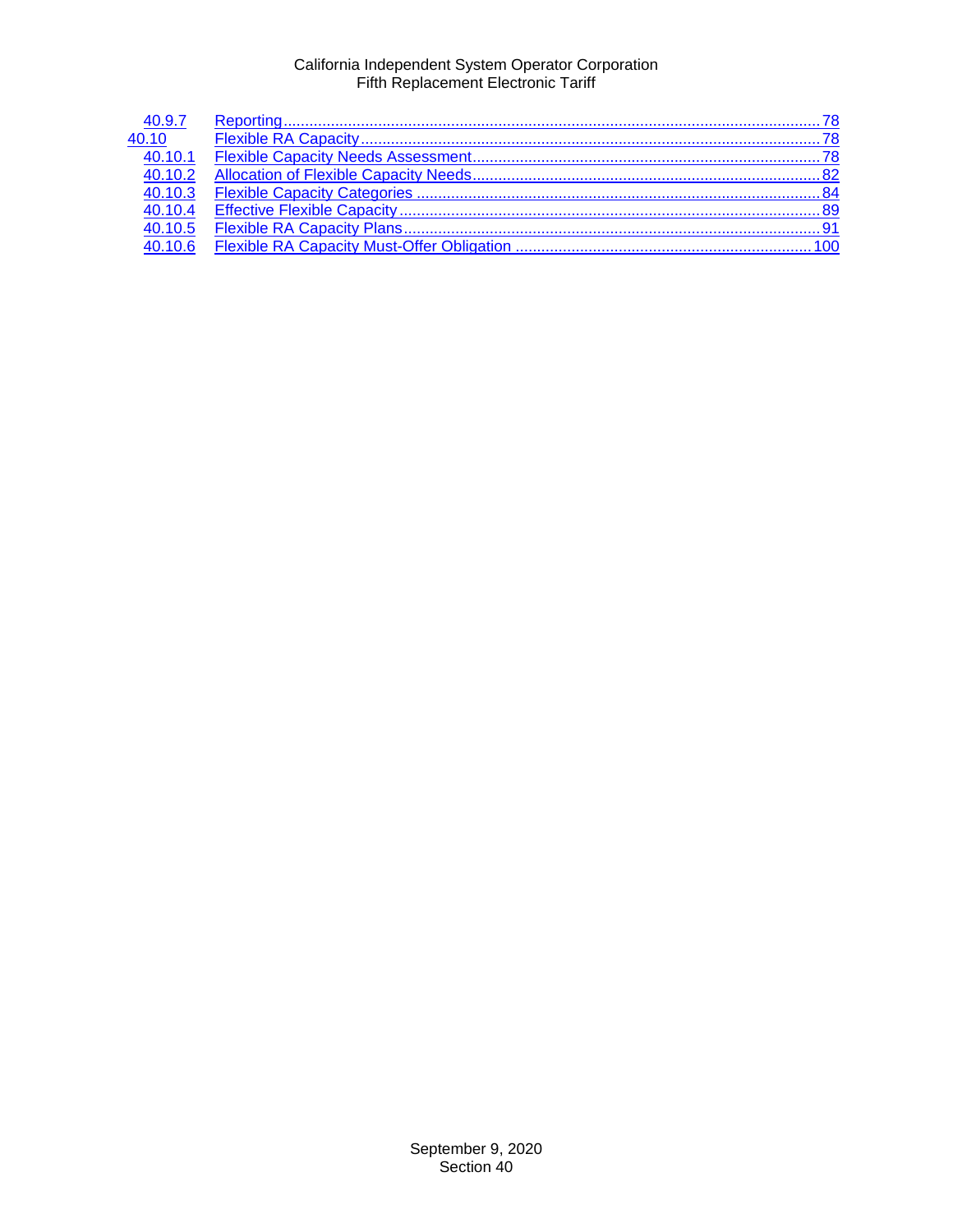## <span id="page-2-0"></span>**40. Resource Adequacy Demonstration for all SCs in the CAISO BAA**

## <span id="page-2-1"></span>**40.1 Applicability**

A Load Serving Entity, and its Scheduling Coordinator, shall be exempt from this Section 40 during the next Resource Adequacy Compliance Year, if the metered peak Demand of the Load Serving Entity did not exceed one (1) MW during the twelve months preceding October 1 of the year preceding the Resource Adequacy Compliance Year in question. This Section 40 shall apply to all other Load Serving Entities and their respective Scheduling Coordinators. For purposes of Section 40, a Load Serving Entity shall not include any entity satisfying the terms of California Public Utilities Code Section 380(k)(3).

## <span id="page-2-2"></span>**40.1.1 [Not Used]**

## <span id="page-2-3"></span>**40.2 Information Requirements for Resource Adequacy Programs**

## <span id="page-2-4"></span>**40.2.1 Requirements for CPUC Load Serving Entities**

- (a) The Scheduling Coordinator for a CPUC Load Serving Entity must provide the CAISO with all information or data to be provided to the CAISO as required by the CPUC and pursuant to the schedule adopted by the CPUC, except that the monthly Resource Adequacy Plans or the same information as required to be included in the monthly Resource Adequacy Plans, plus any other information the CAISO requires as identified in the Business Practice Manual, shall be submitted to the CAISO no less than 45 days in advance of the first day of the month covered by the plan, as provided in Section 40.2.1(e).
- (b) Where the information or data provided to the CAISO under Section 40.2.1(a) does not include Reserve Margin(s), then the provisions of Section 40.2.2.1(b) shall apply.
- (c) Where the information or data provided to the CAISO under Section 40.2.1(a) does not include criteria for determining qualifying resource types and their Qualifying Capacity, then the provisions of Section 40.8 shall apply.
- (d) Where the information or data provided to the CAISO under Section 40.2.1(a) does not include annual and monthly Demand Forecast requirements, then the provisions of Section 40.2.2.3 shall apply.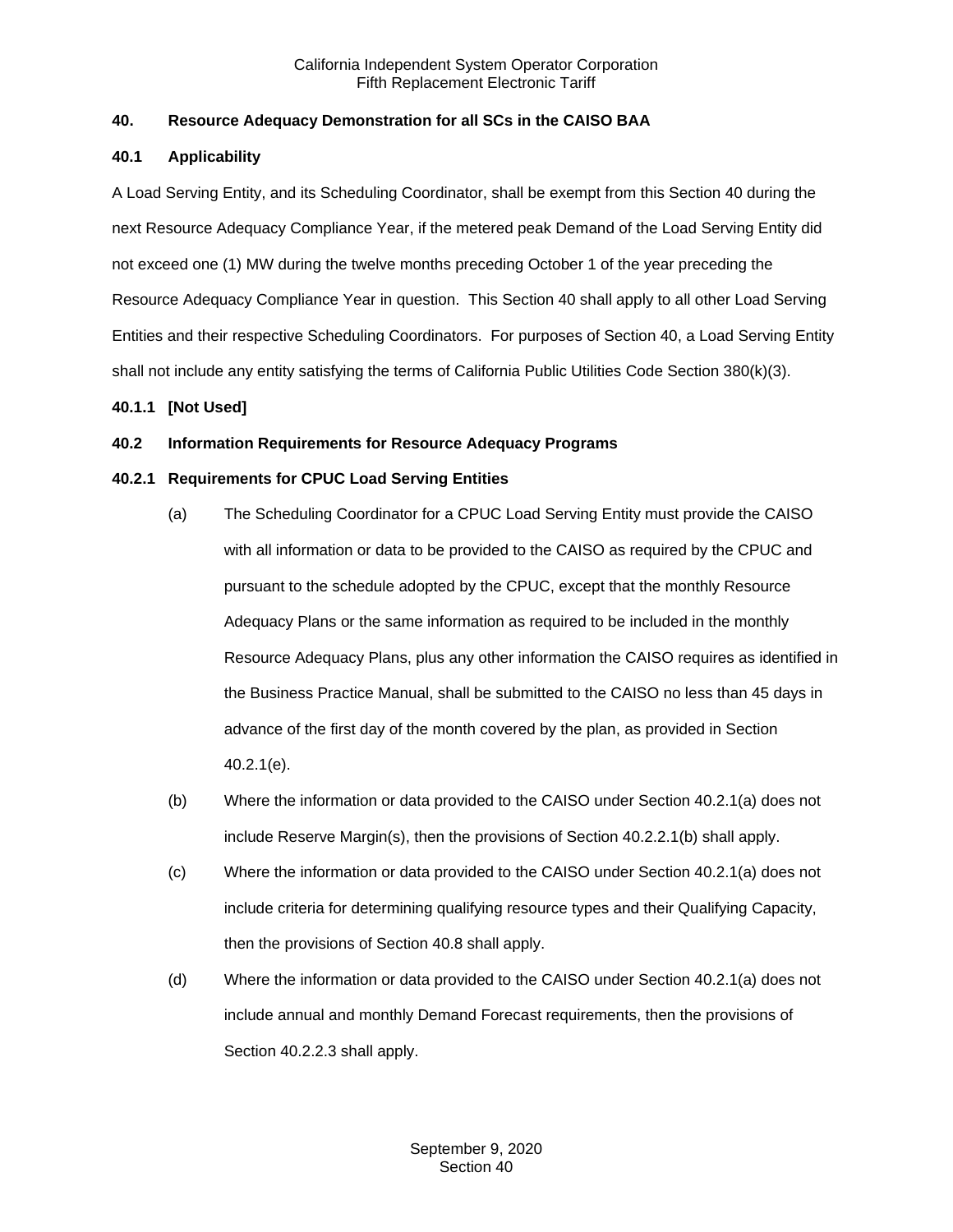(e) Where the information or data provided to the CAISO under Section 40.2.1(a) does not include annual and monthly Resource Adequacy Plan requirements that include, at a minimum, identifying Local Capacity Area Resources and Listed Local RA Capacity, or where there is a requirement to submit monthly Resource Adequacy Plans but the submission date is less than 45 days in advance of the first day of the month covered by the plan, then Section 40.2.2.4 shall apply.

## <span id="page-3-0"></span>**40.2.2 Non-CPUC Load Serving Entities**

## **40.2.2.1 Reserve Margin**

- (a) The Scheduling Coordinator for a Non-CPUC Load Serving Entity must provide the CAISO with the Reserve Margin(s) adopted by the appropriate Local Regulatory Authority or federal agency for use in the annual Resource Adequacy Plan and monthly Resource Adequacy Plans listed as a percentage of the Demand Forecasts developed in accordance with Section 40.2.2.3.
- (b) For the Scheduling Coordinator for a Non-CPUC Load Serving Entity for which the appropriate Local Regulatory Authority or federal agency has not established a Reserve Margin(s) or a CPUC Load Serving Entity subject to Section 40.2.1.1(b), the Reserve Margin for each month shall be no less than fifteen percent (15%) of the LSE's peak hourly Demand for the applicable month, as determined by the Demand Forecasts developed in accordance with Section 40.2.2.3.

## **40.2.2.2 Qualifying Capacity Criteria**

The Scheduling Coordinator for a Non-CPUC Load Serving Entity must provide the CAISO with a description of the criteria adopted by the Local Regulatory Authority or federal agency for determining qualifying resource types and the Qualifying Capacity from such resources and any modifications thereto as they are implemented from time to time. The LSE may elect to utilize the criteria set forth in Section 40.8.

## **40.2.2.3 Demand Forecasts**

If the California Energy Commission does not produce a coincident peak Demand Forecast for a Load Serving Entity, the Scheduling Coordinator for that Load Serving Entity must provide the information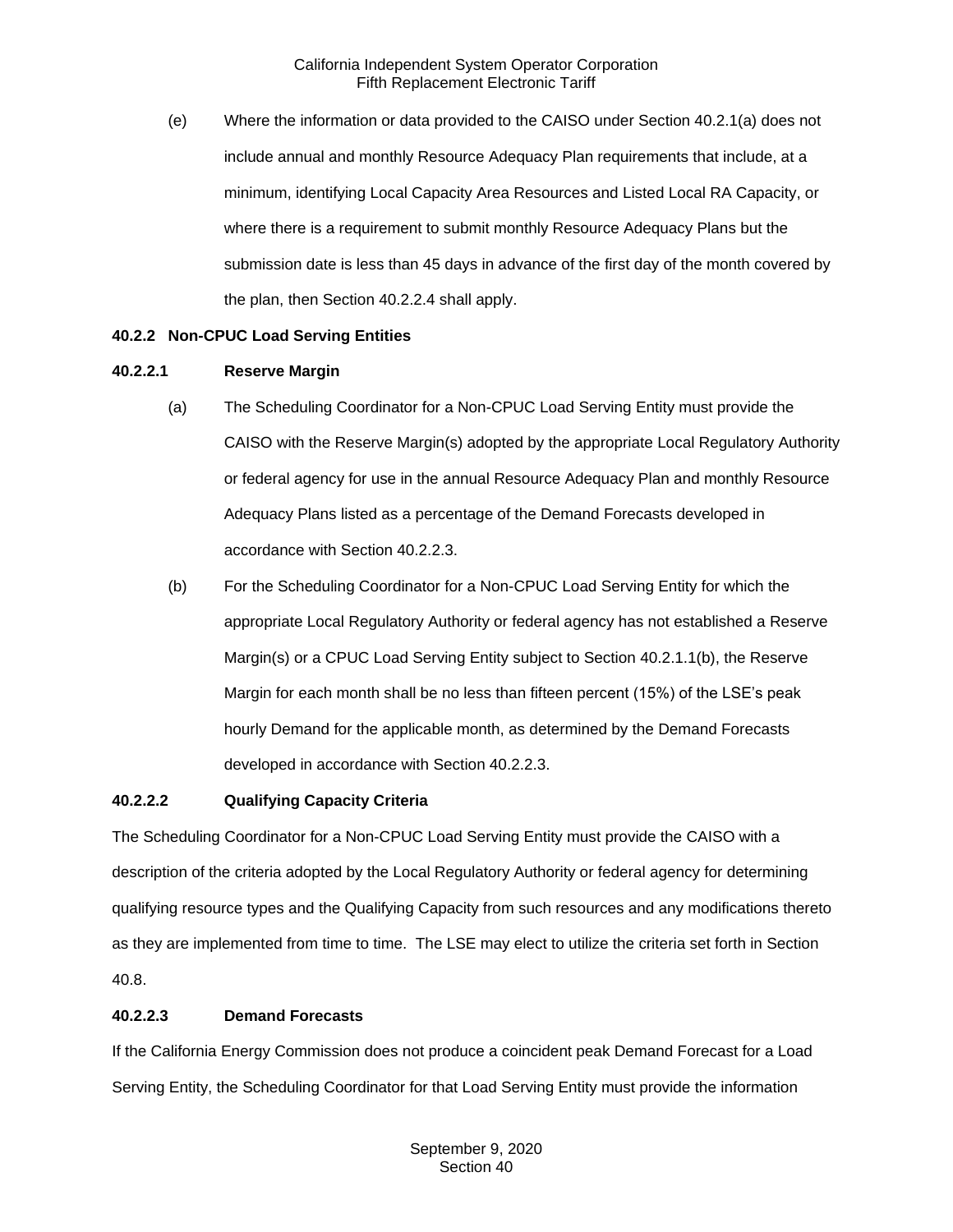requested by the CAISO on the schedule and in the reporting format(s) set forth in the Business Practice Manual.

## **40.2.2.4 Annual and Monthly Resource Adequacy Plans**

The Scheduling Coordinator for a Non-CPUC Load Serving Entity or a CPUC Load Serving Entity subject to Section 40.2.1.1(b) must provide annual and monthly Resource Adequacy Plans for such Load Serving Entity, as follows:

- (a) Each annual Resource Adequacy Plan must be submitted to the CAISO on a schedule and in the reporting format(s) set forth in the Business Practice Manual. The annual Resource Adequacy Plan must, at a minimum, set forth the Local Capacity Area Resources, if any, procured by the Load Serving Entity as described in Section 40.3, and may identify a Local Capacity Area Resource as Listed Local RA Capacity.
- (b) Each monthly Resource Adequacy Plan or the same information as required to be included in the monthly Resource Adequacy Plan, plus any other information the CAISO requires as identified in the Business Practice Manual, must be submitted to the CAISO at least 45 days in advance of the first day of the month covered by the plan, and in accordance with the schedule and in the reporting format(s) set forth in the Business Practice Manual. The monthly Resource Adequacy Plan must identify all resources, including Local Capacity Area Resources, the Load Serving Entity will rely upon to satisfy the applicable month's peak hour Demand of the Load Serving Entity as determined by the Demand Forecasts developed in accordance with Section 40.2.2.3 and applicable Reserve Margin. For each Local Capacity Area Resource identified on the monthly Resource Adequacy Plan, the Load Serving Entity also may identify RA Capacity from such resource as Listed Local RA Capacity. Resource Adequacy Plans must utilize the Net Qualifying Capacity requirements of Section 40.4. A Load Serving Entity is not obligated to commit a type of RA capacity on a monthly Resource Adequacy Plan if it holds a monthly obligation of less than 1 MW for that type of RA capacity but is not exempt from committing any other type of RA capacity for that month for which it holds a monthly obligation of 1 MW or greater and is not exempt for any relevant cost allocation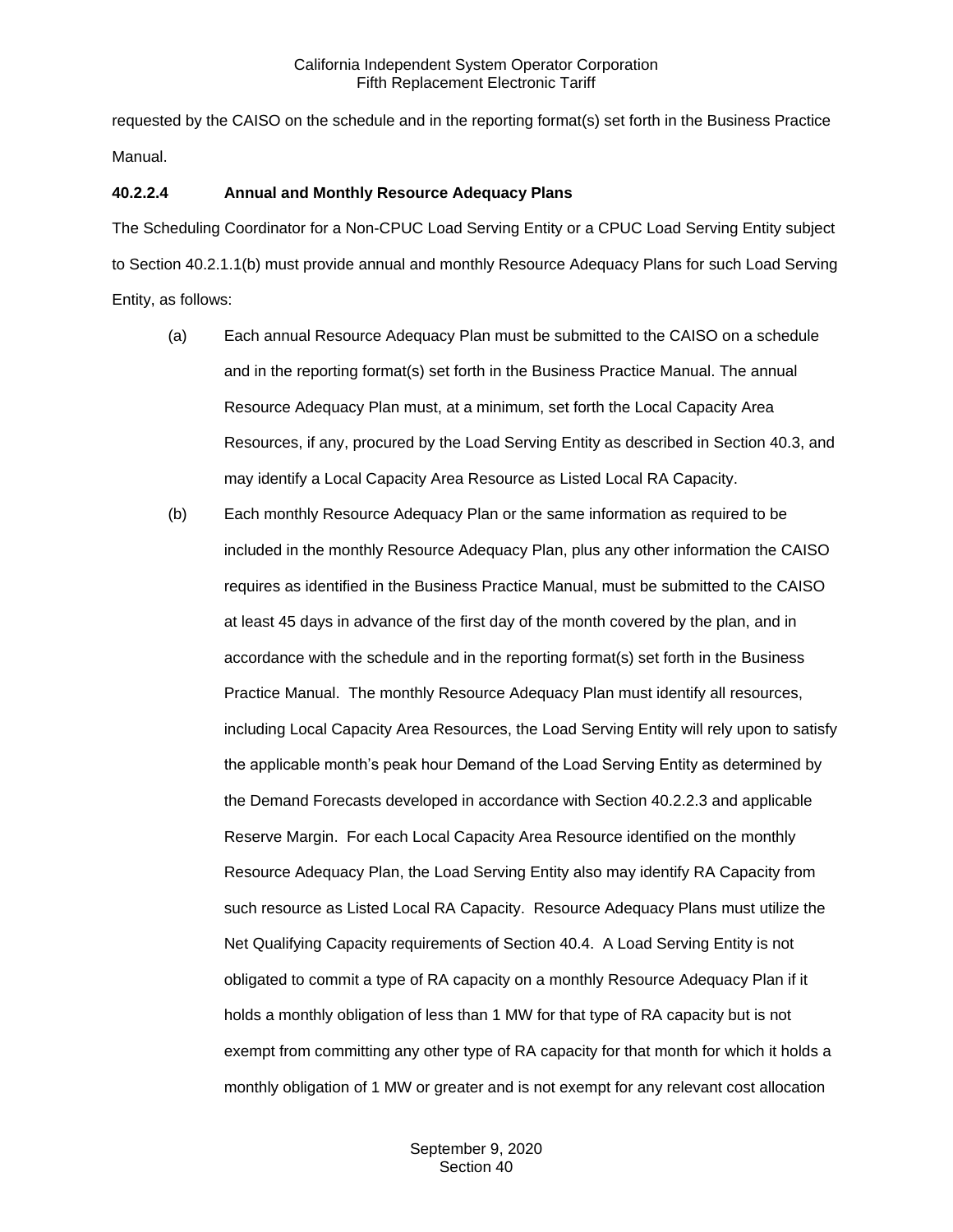from a CPM designation made pursuant to Section 43A associated with a monthly RA capacity obligation of less than 1 MW.

- (c) The Scheduling Coordinator for the Load Serving Entity may submit at any time from 45 days through 30 days in advance of the relevant month, a revision to its monthly Resource Adequacy Plan to correct either: (i) (i) a discrepancy between its monthly Resource Adequacy Plan and the monthly Supply Plan of a Resource Adequacy Resource providing that Load Serving Entity with Resource Adequacy Capacity, as provided in Section 40.7(b); or (ii) a deficiency in how much Resource Adequacy Capacity was provided on the monthly Resource Adequacy Plan. The CAISO will not accept any revisions to a monthly Resource Adequacy Plan from 30 days in advance of the relevant month through the end of the month, unless the Scheduling Coordinator for the Load Serving Entity demonstrates good cause for the change and explains why it was not possible to submit the change earlier.
- (d) The Scheduling Coordinator for the Load Serving Entity that submits a revision to its monthly Resource Adequacy Plan to correct a deficiency or discrepancy must include in the revision a MW amount of Resource Adequacy Capacity for each day of the month that is no less than the MW amount of Resource Adequacy Capacity included in its original plan for each day of the month.

## <span id="page-5-0"></span>**40.2.3 [Not Used]**

## <span id="page-5-1"></span>**40.2.4 Load-Following MSS**

- **(1) Applicability.** Unless otherwise provided in Section 40, Scheduling Coordinators for Load-following MSSs are subject solely to Sections 40.2.4, 40.3, and with respect to their Local Capacity Area Resources identified in accordance with Section 40.2.4, Section 40.9, and with respect to Flexible Resource Adequacy Capacity, Section 40.10.
- **(2) Annual RA Plan.** A Scheduling Coordinator for a Load-following MSS must provide an annual Resource Adequacy Plan that sets forth, at a minimum, the Local Capacity Area Resources, if any, procured by the Load-following MSS as described in Section 40.3. The annual Resource Adequacy Plan shall utilize the annual coincident peak Demand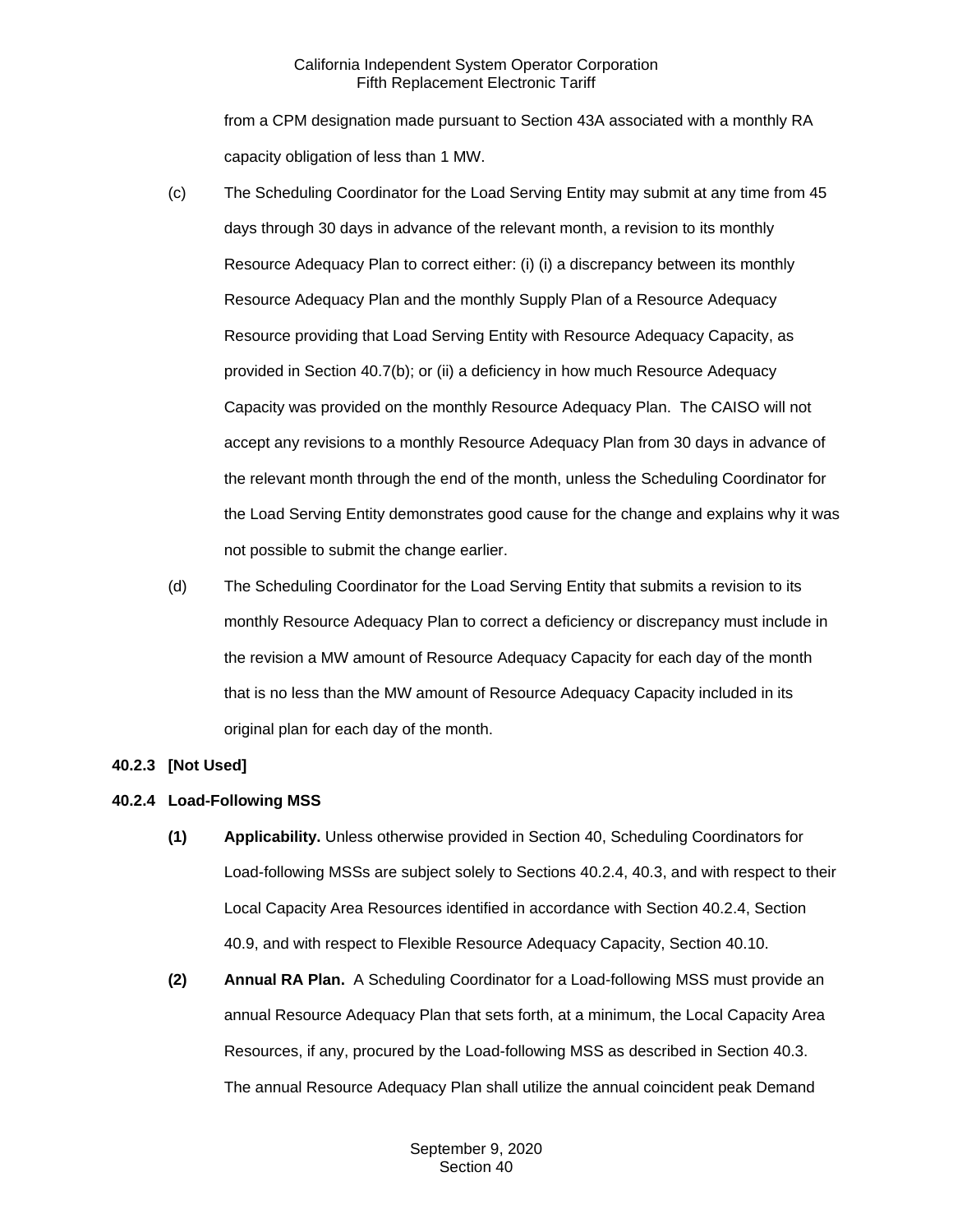determination provided by the California Energy Commission for such Load-following MSS using Demand Forecast data submitted to the California Energy Commission by the Load-following MSS, or, if the California Energy Commission does not produce coincident peak Demand Forecasts for the Load-following MSS, the annual coincident peak Demand Forecast produced by the CAISO for such Load-following MSS in accordance with its Business Practice Manual using Demand Forecast data submitted to the CAISO by the Load-following MSS.

**(3) Monthly RA Plan and Supply Plan.** The Scheduling Coordinator for a Load-following MSS must submit a monthly Resource Adequacy Plan and Supply Plan on the schedule set forth in the Business Practice Manual.

## <span id="page-6-0"></span>**40.3 Local Capacity Area Resource Requirements for SCs for LSEs**

## <span id="page-6-1"></span>**40.3.1 Local Capacity Technical Study**

On an annual basis, pursuant to the schedule set forth in the Business Practice Manual, the CAISO will, perform, and publish on the CAISO Website the Local Capacity Technical Study. The Local Capacity Technical Study shall identify Local Capacity Areas, determine the minimum amount of Local Capacity Area Resources in MW that must be available to the CAISO within each identified Local Capacity Area, and identify the Generating Units within each identified Local Capacity Area. The CAISO shall collaborate with the CPUC, Local Regulatory Authorities within the CAISO Balancing Authority Area, federal agencies, and Market Participants to ensure that the Local Capacity Technical Study is performed in accordance with this Section 40.3 and to establish for inclusion in the Business Practice Manual other parameters and assumptions applicable to the Local Capacity Technical Study and a schedule that provides for: (i) reasonable time for review of a draft Local Capacity Technical Study, (ii) reasonable time for Participating TOs to propose operating solutions, and (iii) release of the final Local Capacity Technical Study no later than 120 days prior to the date annual Resource Adequacy Plans must be submitted under this Section 40.

## **40.3.1.1 Local Capacity Technical Study Criteria**

The Local Capacity Technical Study will determine the minimum amount of Local Capacity Area Resources needed to address the Contingencies identified in Section 40.3.1.2. In performing the Local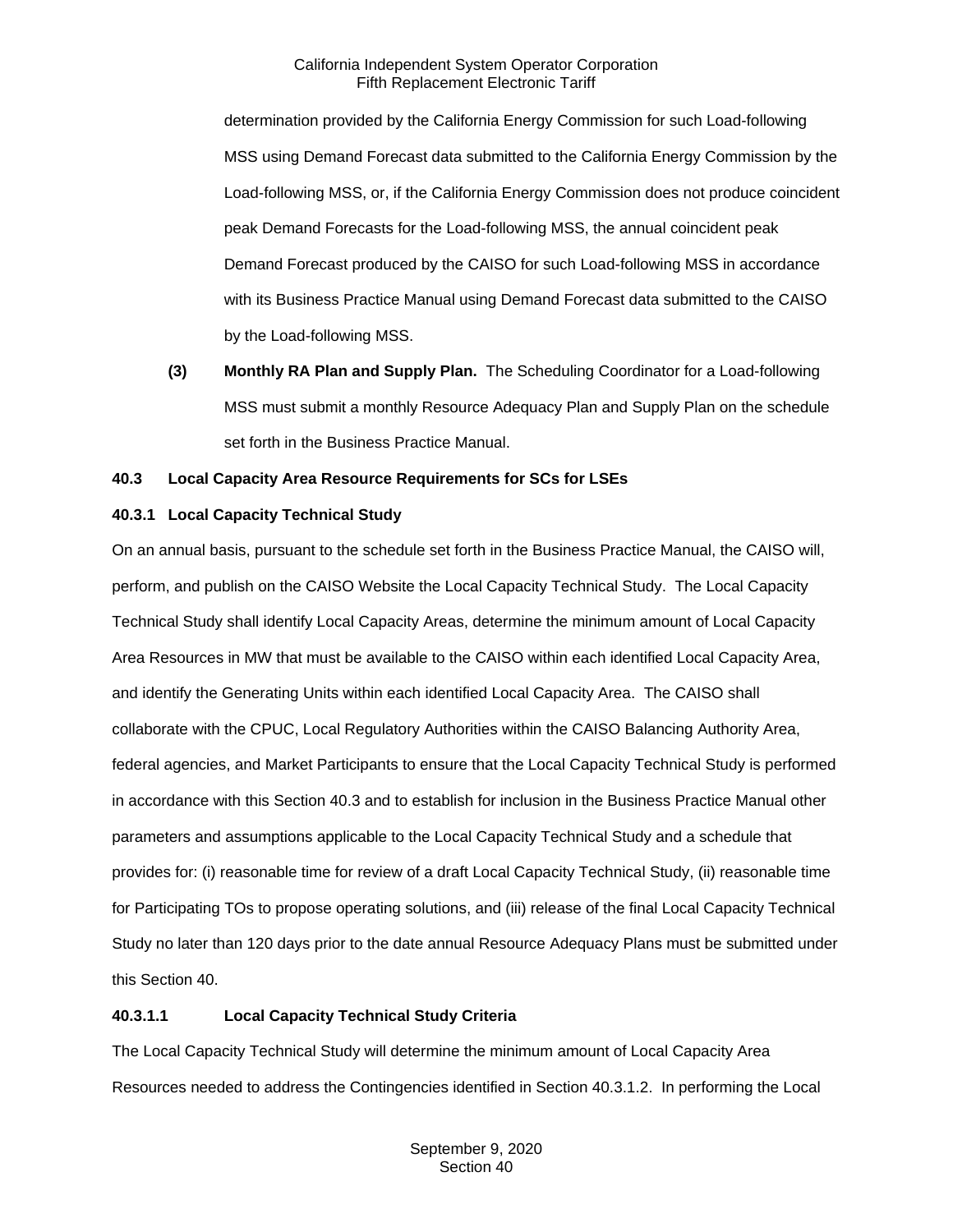Capacity Technical Study, the CAISO will apply those methods for resolving Contingencies considered appropriate for the performance level that corresponds to a particular studied Contingency, as provided in NERC Reliability Standards regarding Transmission System Planning Performance Requirements (TPL-001-4 or its successor), as augmented by CAISO Reliability Criteria in accordance with the Transmission Control Agreement and Section 24.3.1. The CAISO Reliability Criteria shall include:

- (1) Time Allowed for Manual Readjustment: This is the amount of time required for the Operator to take all actions necessary to prepare the system for the next Contingency. This time should not be more than thirty (30) minutes.
- (2) No voltage collapse or dynamic instability shall be allowed for a Contingency in Category Extreme Events [any P1 system readjusted (Common Structure) P7], as listed in TPL-001-4 in areas with load of 250 MW or more. For areas with less than 250 MW of load, mitigation will only be proposed if there is a risk of cascading beyond the area directly affected by the outage.

## **40.3.1.2 Local Capacity Technical Study Contingencies.**

The Local Capacity Technical Study shall assess all the Contingencies and appropriate performance levels required by mandatory standards including, but not limited to, NERC, WECC and CAISO Planning Standards.

## <span id="page-7-0"></span>**40.3.2 Allocation of Local Capacity**

The CAISO will allocate Local Capacity Area Resource requirements to Scheduling Coordinators for Load Serving Entities in the following sequential manner:

(a) The responsibility for the aggregate Local Capacity Area Resources required for all Local Capacity Areas within each TAC Area as determined by the Local Capacity Technical Study will be allocated to all Scheduling Coordinators for Load Serving Entities that serve Load in the TAC Area in accordance with the Load Serving Entity's proportionate share of the LSE's TAC Area Load at the time of the CAISO's annual coincident peak Demand set forth in the annual peak Demand Forecast for the next Resource Adequacy Compliance Year as determined by the California Energy Commission. Expressed as a formula, the allocation of Local Area Capacity Resource obligations will be as follows: (∑ Local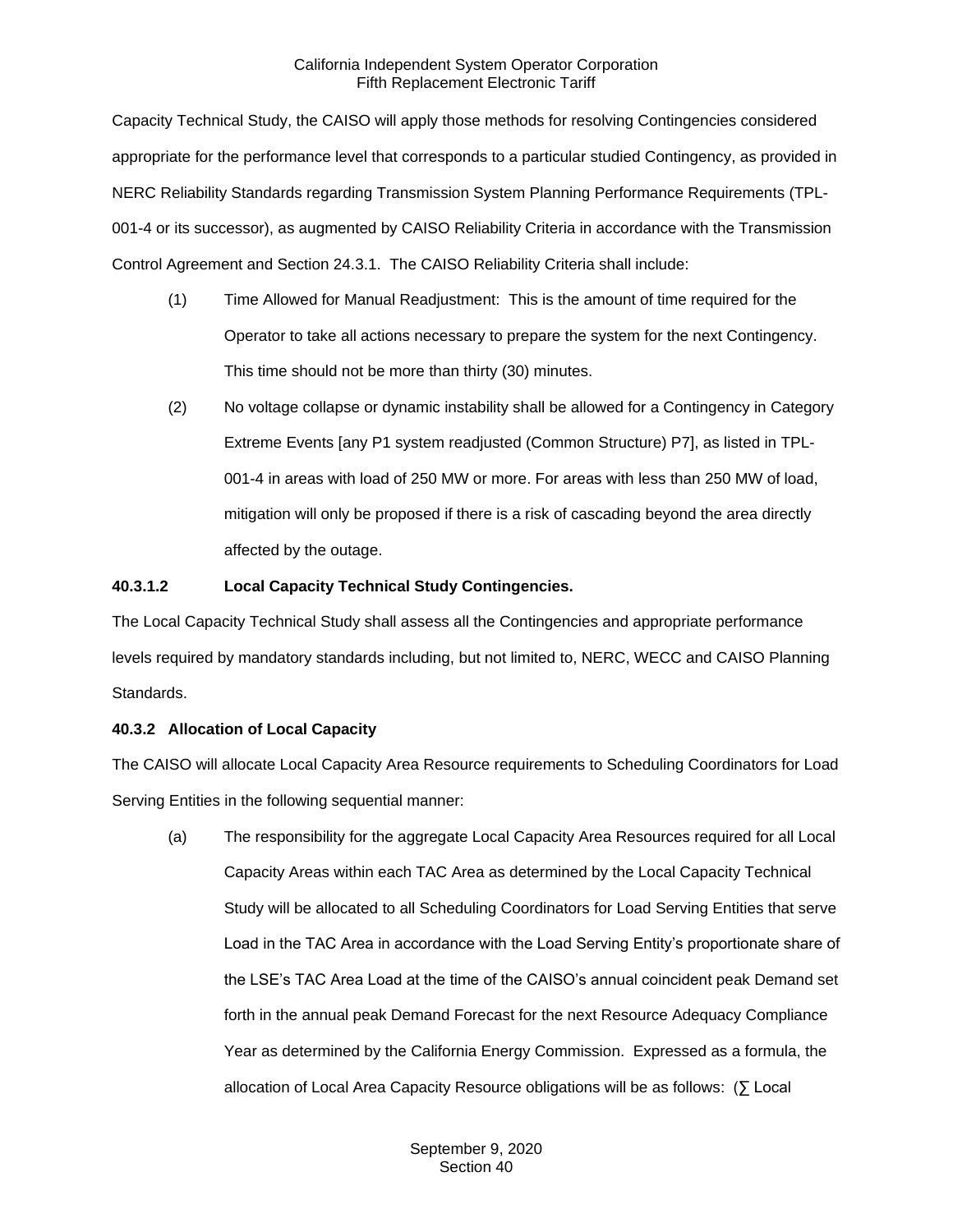Capacity Area MW in TAC Area from the Local Capacity Technical Study) \* (LSE Demand in TAC Area at CAISO annual coincident peak Demand)/(Total TAC Area Demand at the time of CAISO annual coincident peak Demand). This will result in a MW responsibility for each Load Serving Entity for each TAC Area in which the LSE serves Load. In no instance, however, is a Load Serving Entity obligated to commit, on a monthly Resource Adequacy Plan, Local Capacity Area Resources in a particular TAC Area in excess of the quantity of capacity needed by that Load Serving Entity to meet its applicable Demand and Reserve Margin requirements for the applicable compliance month. If the CAISO determines that a Load Serving Entity would have an obligation to show Local Capacity Area Resources of less than 1 MW in a particular TAC Area, then the Load Serving Entity will have an obligation of zero (0) MWs for that TAC Area in that year. The LSE may meet its MW responsibility, as assigned under this Section, for each TAC Area in which the LSE serves Load by procurement of that MW quantity in any Local Capacity Area in the TAC Area.

- (b) For Scheduling Coordinators for Non-CPUC Load Serving Entities, the Local Capacity Area Resource obligation will be allocated based on Section 40.3.2(a) above.
- (c) For Scheduling Coordinators for CPUC Load Serving Entities, the CAISO will calculate the individual and total Local Capacity Area Resource obligations attributable to the CPUC jurisdictional Load Serving Entities and will transmit them to the CPUC. The CPUC may then allocate the Local Capacity Area Resource obligation to its jurisdictional LSEs based on a method adopted by the CPUC. However, if the allocation methodology adopted by the CPUC does not fully allocate the total sum of each CPUC Load Serving Entity's proportionate share calculated under Section 40.3.2(a), the CAISO will allocate the difference to all Scheduling Coordinators for CPUC Load Serving Entities in accordance with their proportionate share calculated under 40.3.2(a). If the CPUC does not adopt an allocation methodology, the CAISO will allocate Local Capacity Area Resources to Scheduling Coordinators for CPUC Load Serving Entities based on Section 40.3.2(a).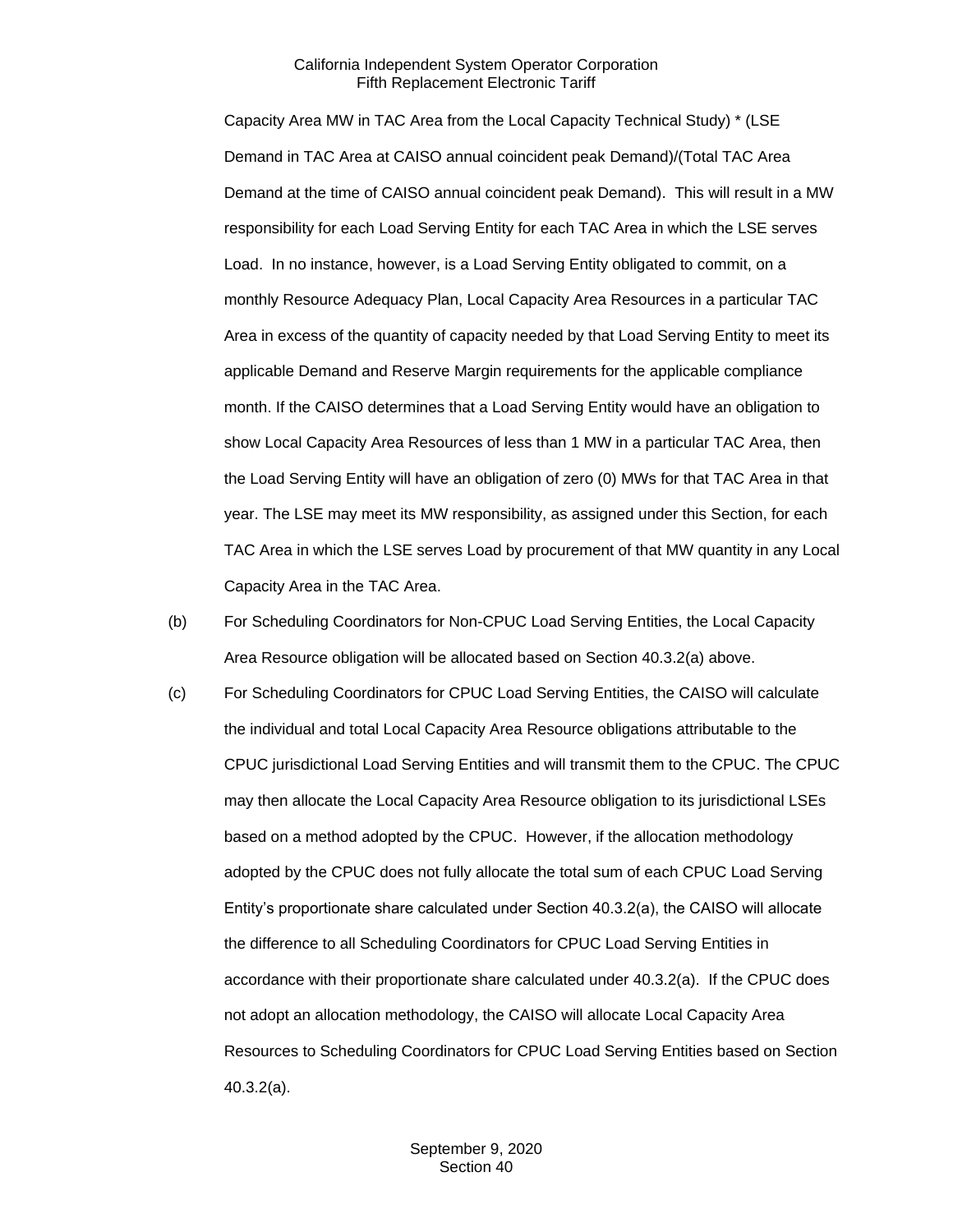Once the CAISO has allocated the total responsibility for Local Capacity Area Resources, the CAISO will inform the CPUC and the Scheduling Coordinators for each non-CPUC jurisdictional LSE of the LSE's specific allocated responsibility for Local Capacity Area Resources in each TAC Area in which the LSE serves Load.

#### <span id="page-9-0"></span>**40.3.3 Procurement of Local Capacity Area Resources by LSEs**

Nothing in this Section 40 obligates any Scheduling Coordinator to demonstrate on behalf of a Load Serving Entity that the Load Serving Entity has procured Local Capacity Area Resources to satisfy capacity requirements for each Local Capacity Area identified in the technical study. Scheduling Coordinators for Load Serving Entities may aggregate responsibilities for procurement of Local Capacity Area Resources. If a Load Serving Entity has procured Local Capacity Area Resources that satisfy generation capacity requirements for Local Capacity Areas, the Scheduling Coordinator for such Load Serving Entity shall include this information in its annual and monthly Resource Adequacy Plan(s).

<span id="page-9-1"></span>**40.3.4 [Not Used]**

## <span id="page-9-2"></span>**40.4 General Requirements on Resource Adequacy Resources**

## <span id="page-9-3"></span>**40.4.1 Eligible Resources and Determination of Qualifying Capacity**

The CAISO shall use the criteria provided by the CPUC or Local Regulatory Authority to determine and verify, if necessary, the Qualifying Capacity of all Resource Adequacy Resources; however, to the extent a resource is listed by one or more Scheduling Coordinators in their Resource Adequacy Plans, which apply the criteria of more than one Local Regulatory Authority that leads to conflicting Qualifying Capacity values for that resource, the CAISO will accept the methodology that results in the highest Qualifying Capacity value. Only if the CPUC, Local Regulatory Authority, or federal agency has not established any Qualifying Capacity criteria, or chooses to rely on the criteria in this CAISO Tariff, will the provisions of Section 40.8 apply.

## <span id="page-9-4"></span>**40.4.2 Net Qualifying Capacity Report**

The CAISO shall produce an annual report posted to the CAISO Website on the schedule set forth in the Business Practice Manual that sets forth the Net Qualifying Capacity of all Participating Generators. All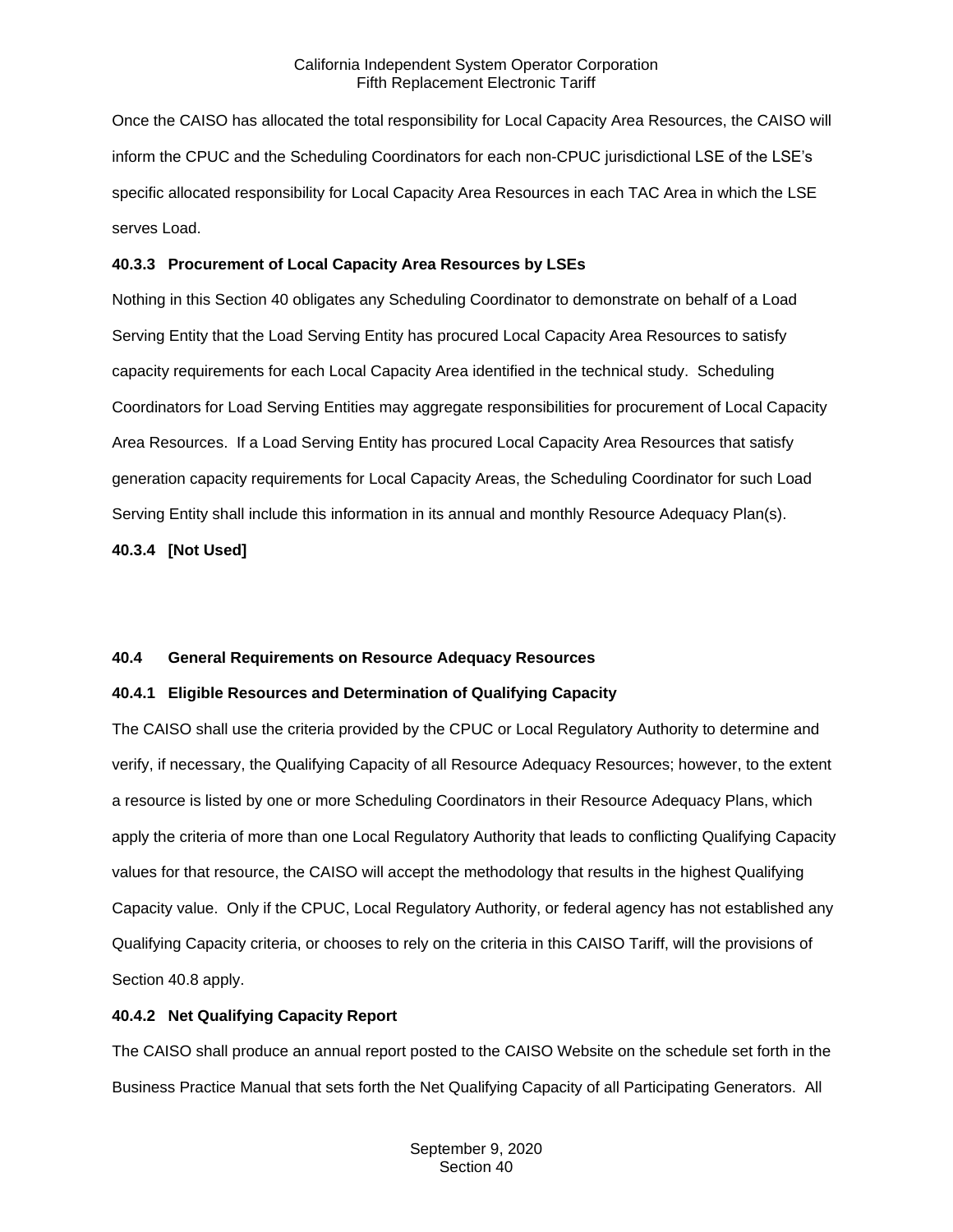other Resource Adequacy Resources may be included in the annual report under Section 40.4.2 upon their request. The Net Qualifying Capacity of any resource included in the annual report, once posted to the CAISO Website, shall not be reduced by the CAISO for the next Resource Adequacy Compliance Year. Any change proposed to be made to a Net Qualifying Capacity value for a resource included in a prior annual report shall be explained, and any test results or analyses underlying the change provided, to the Scheduling Coordinator within ten (10) days of the CAISO's determination that a change to the resource's Net Qualifying Capacity is appropriate, which also must be at least fifteen (15) days prior to the posting on the CAISO Website of the annual report. Any disputes as to the CAISO's determination regarding Net Qualifying Capacity shall be subject to the CAISO ADR Procedures.

## <span id="page-10-0"></span>**40.4.3 General Qualifications for Supplying Net Qualifying Capacity**

Resource Adequacy Resources included in a Resource Adequacy Plan submitted by a Scheduling Coordinator on behalf of a Load Serving Entity serving Load in the CAISO Balancing Authority Area must:

- (1) Be available for testing by the CAISO to validate Qualifying Capacity, which can be no less than a resource's PMin as registered in the Master File even if the resource's contractual Resource Adequacy Capacity is less than its PMin, and determine Net Qualifying Capacity for the next Resource Adequacy Compliance Year;
- (2) Provide any information requested by the CAISO to apply the performance criteria to be adopted by the CAISO pursuant to Section 40.4.5;
- (3) Submit Bids into the CAISO Markets as required by this CAISO Tariff;
- (4) Be in compliance, as of the date that the CAISO performs any testing or otherwise determines Net Qualifying Capacity for the next Resource Adequacy Compliance Year, with the criteria for Qualifying Capacity established by the CPUC, relevant Local Regulatory Authority, or federal agency and provided to the CAISO; and
- (5) Be subject to Sanctions for non-performance as specified in the CAISO Tariff; and
- (6) For a resource with contractual Resource Adequacy Capacity less than PMin as registered in the Master File, make the PMin available to the CAISO for commitment or dispatch at PMin, subject to Section 11.8 provisions for Bid Cost Recovery, so that the resource's Resource Adequacy Capacity can be utilized as required by this CAISO Tariff.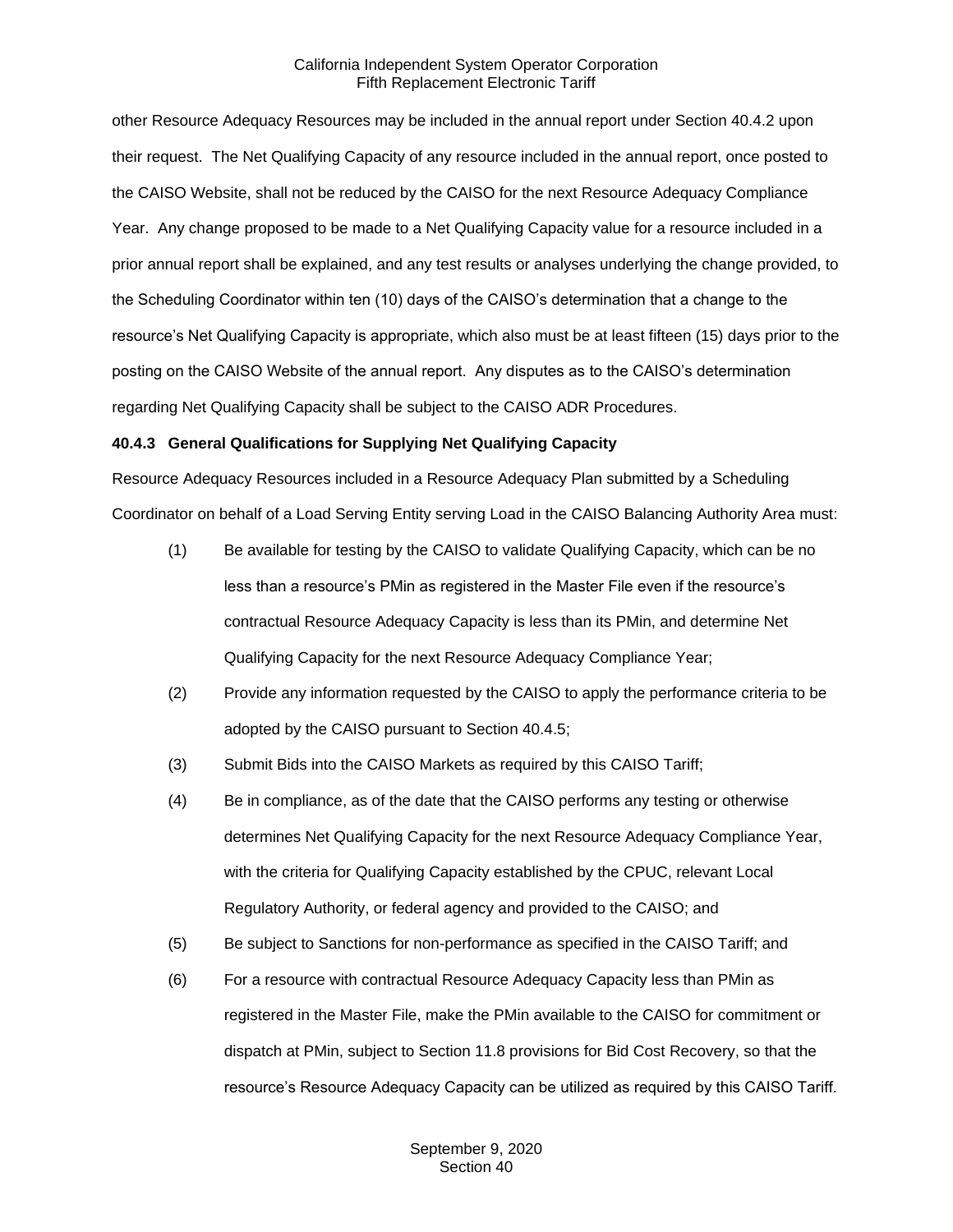#### <span id="page-11-0"></span>**40.4.4 Reductions for Testing**

In accordance with the procedures specified in the Business Practice Manual, the Generating Unit of a Participating Generator or other Generating Units, System Units or Loads of Participating Loads, Reliability Demand Response Resources, or Proxy Demand Resources included in a Resource Adequacy Plan submitted by a Scheduling Coordinator on behalf of a Load Serving Entity can have its Qualifying Capacity reduced, for purposes of the Net Qualifying Capacity annual report under Section 40.4.2 for the next Resource Adequacy Compliance Year, if a CAISO testing program determines that it is not capable of supplying the full Qualifying Capacity amount.

## <span id="page-11-1"></span>**40.4.5 Reductions for Performance Criteria**

No later than 12 months after the effective date of this Section 40, the CAISO will issue a report outlining a proposal with respect to performance criteria for Resource Adequacy Resources. The CAISO will collaborate with the CPUC and other Local Regulatory Authorities to develop the performance criteria to be submitted to FERC. The Scheduling Coordinator for a Resource Adequacy Resource shall provide or make available to the CAISO, subject to the confidentiality provisions of this CAISO Tariff, all documentation requested by the CAISO to determine, develop or implement the performance criteria, including, but not limited to, NERC Generating Availability Data System data.

#### <span id="page-11-2"></span>**40.4.6 Reductions for Deliverability**

#### **40.4.6.1 Deliverability within the CAISO Balancing Authority Area**

In order to determine Net Qualifying Capacity from Resource Adequacy Resources subject to this Section 40.4, the CAISO will determine that a Resource Adequacy Resource is available to serve the aggregate of Load by means of a deliverability study. Documentation explaining the CAISO's deliverability analysis will be posted on the CAISO Website. The deliverability study will be performed annually and shall focus on peak Demand conditions. The results of the deliverability study shall be incorporated into the Net Qualifying Capacity annual report under Section 40.4.2 and will be effective for the next Resource Adequacy Compliance Year. To the extent the deliverability study shows that the Qualifying Capacity is not deliverable to the aggregate of Demand under the conditions studied, the Qualifying Capacity of the Resource Adequacy Resource will be reduced on a MW basis for the capacity that is undeliverable. Resources will be electrically grouped in a manner consistent with the CAISO Deliverability Assessment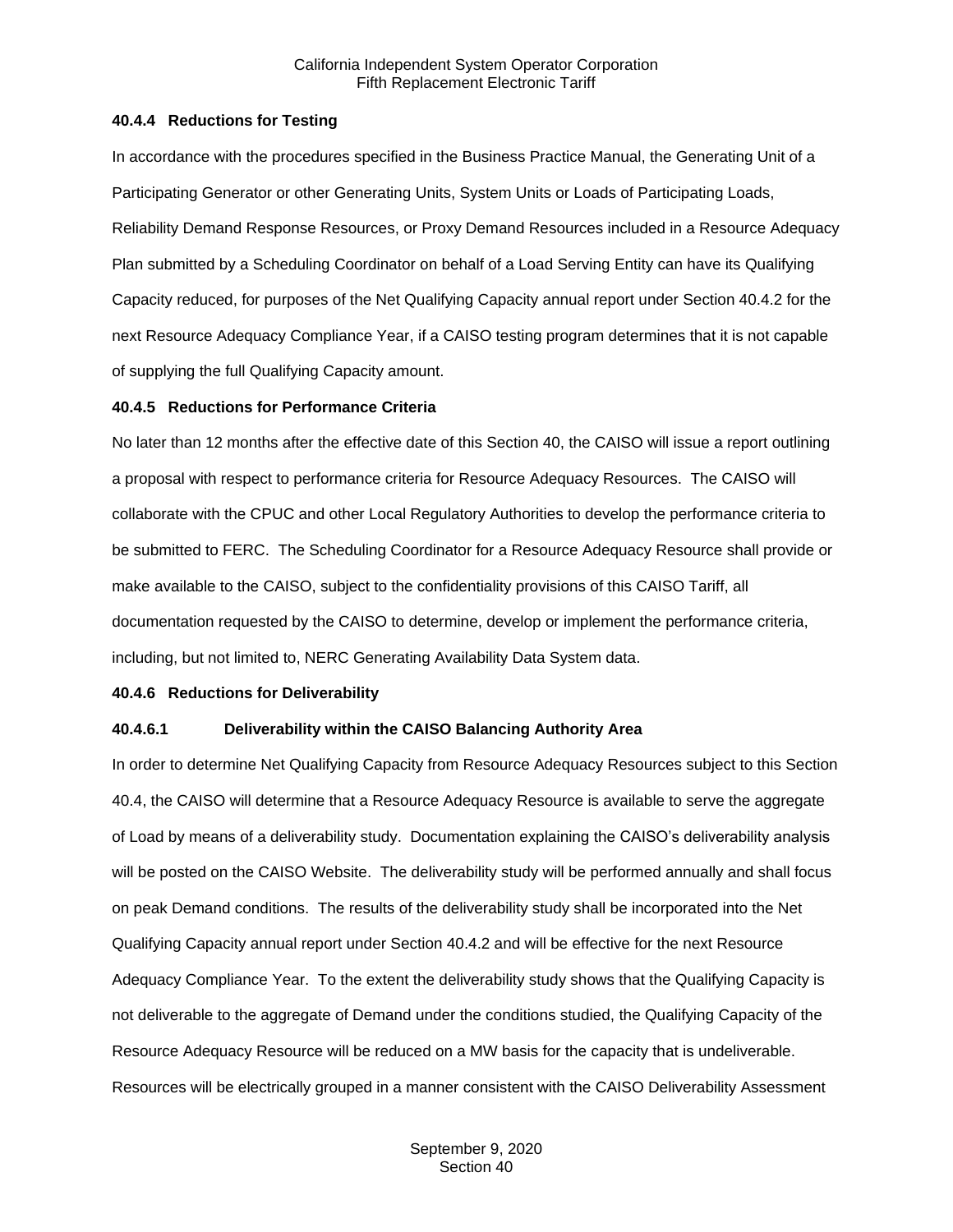methodology posted on the CAISO Website. For Resource Adequacy Resources in the same electrical group which have identified deliverability constraints, the Qualifying Capacity of the Resource Adequacy Resources that obtained Full Capacity Deliverability Status or partial deliverability through Section 8.2 of Appendix Y to this CAISO Tariff will be reduced prior to reducing the Qualifying Capacity of those resources which were originally provided Full Capacity Deliverability Status pursuant to inclusion in an Interconnection Study Cycle under Appendix Y to this CAISO Tariff.

#### **40.4.6.2 Deliverability of Imports**

#### **40.4.6.2.1 Available Import Capability Assignment Process**

For Resource Adequacy Plans covering any period after December 31, 2007, total Available Import Capability will be assigned on an annual basis for a one-year term to Scheduling Coordinators representing Load Serving Entities serving Load in the CAISO Balancing Authority Area and, in limited circumstances, to Scheduling Coordinators representing Participating Generators or System Resources, as described by the following sequence of steps. However, should the CPUC modify by decision its compliance period from January to December of the calendar year to May through April of the calendar year, the CAISO shall extend the effectiveness of the assignment for Resource Adequacy Compliance Year 2008 through April 2009.

**Step 1:** Determination of Maximum Import Capability on Interties into the CAISO Balancing Authority Area: The CAISO shall establish the Maximum Import Capability for each Intertie into the CAISO Balancing Authority Area, and will post those values on the CAISO Website in accordance with the schedule and process set forth in the Business Practice Manual. **Step 2:** Determination of Available Import Capability by Accounting for Existing Contracts and Transmission Ownership Rights Held by Out-of- Balancing Authority Area LSEs: For each Intertie, the Available Import Capability will be determined by subtracting from the Maximum Import Capability established in Step 1 for each Intertie the import capability on each Intertie associated with (i) Existing Contracts and (ii) Transmission Ownership Rights held by load serving entities that do not serve Load within the CAISO Balancing Authority Area. The remaining sum of all Intertie Available Import Capability is the Total Import Capability. Total Import Capability shall be used to determine the Load Share Quantity for each Load Serving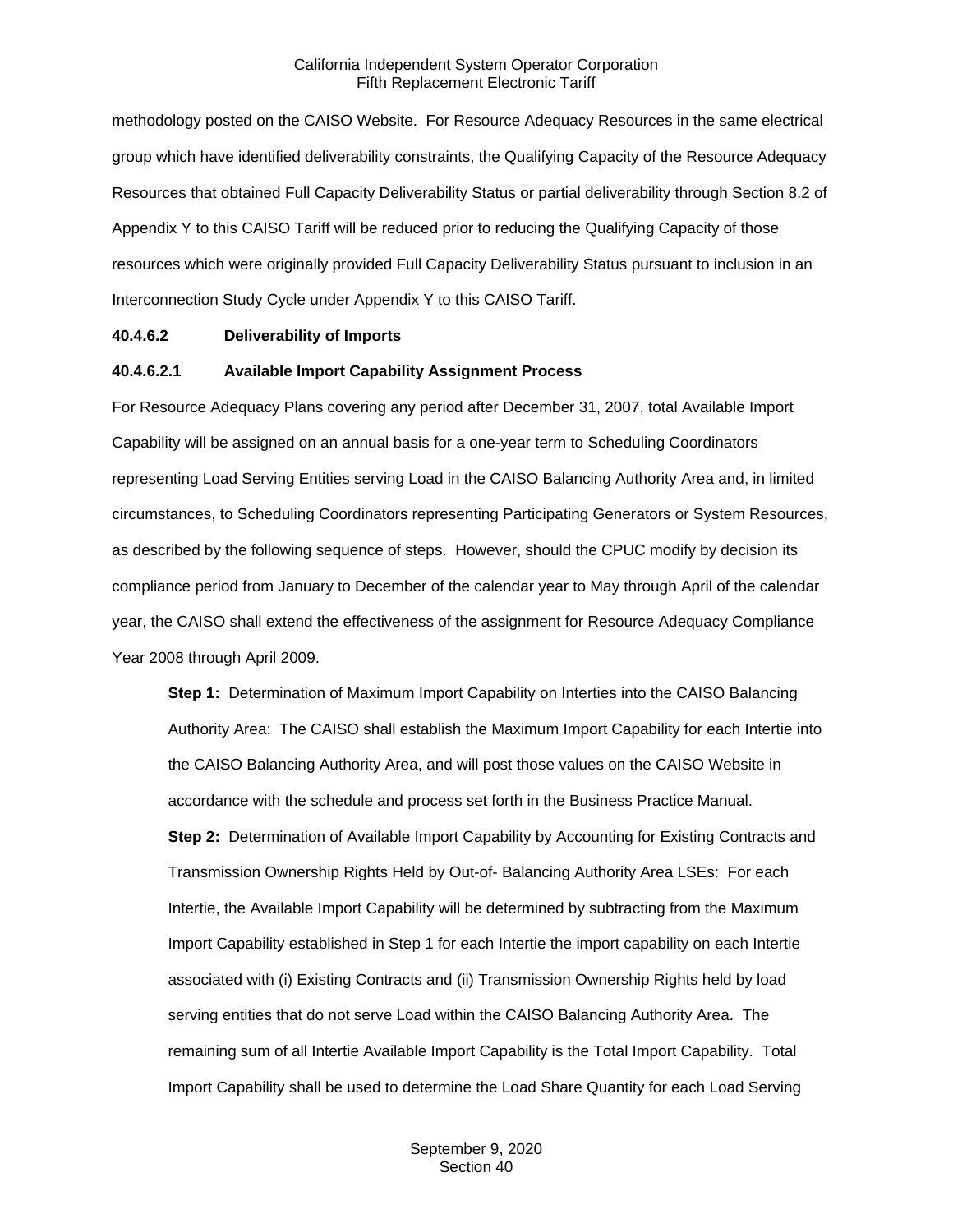Entity that serves Load within the CAISO Balancing Authority Area.

**Step 3:** Determination of Existing Contract Import Capability by Accounting for Existing Contracts and Transmission Ownership Rights Held by CAISO Balancing Authority Area LSEs: From the Available Import Capability remaining on each Intertie after Step 2 above, Existing Contracts and Transmission Ownership Rights held by Load Serving Entities that serve Load within the CAISO Balancing Authority Area shall be reserved for the holders of such commitments and will not be subject to reduction under any subsequent steps in this Section. The import capability reserved pursuant to this Step 3 is the Existing Contract Import Capability.

**Step 4:** Assignment of Pre-RA Import Commitments: From the Available Import Capability remaining on each Intertie after reserving Existing Contract Import Capability under Step 3 above, the CAISO will assign to Load Serving Entities serving Load within the CAISO Balancing Authority Area Pre-RA Import Commitment Capability on a particular Intertie based on Pre-RA Import Commitments in effect (where a supplier has an obligation to deliver the Energy or make the capacity available) at any time during the Resource Adequacy Compliance Year for which the Available Import Capability assignment is being performed. The Pre-RA Import Commitment will be assigned to the Intertie selected by the Load Serving Entity during the Resource Adequacy Compliance Year 2007 import capability assignment process, which was required to be based on the Intertie upon which the Energy or capacity from the Pre-RA Import Commitment had been primarily scheduled or, for a Pre-RA Import Commitment without a scheduling history at the time of the Resource Adequacy Compliance Year 2007 import capability assignment process, the primary Intertie upon which the Energy or capacity was anticipated to be scheduled. To the extent a Pre-RA Import Commitment was not presented during the Resource Adequacy Compliance Year 2007 import capability assignment process, the Load Serving Entity shall select the Intertie upon which the Pre-RA Import Commitment is primarily anticipated to be scheduled during the term of the Pre-RA Import Commitment and that selection shall be utilized in future annual Available Import Capability assignment processes. If a Pre-RA Import Commitment submitted on behalf of a LSE with Existing Contract Import Capability is assigned under this Section to the same Intertie on which the LSE holds Existing Contract Import Capability, the Pre-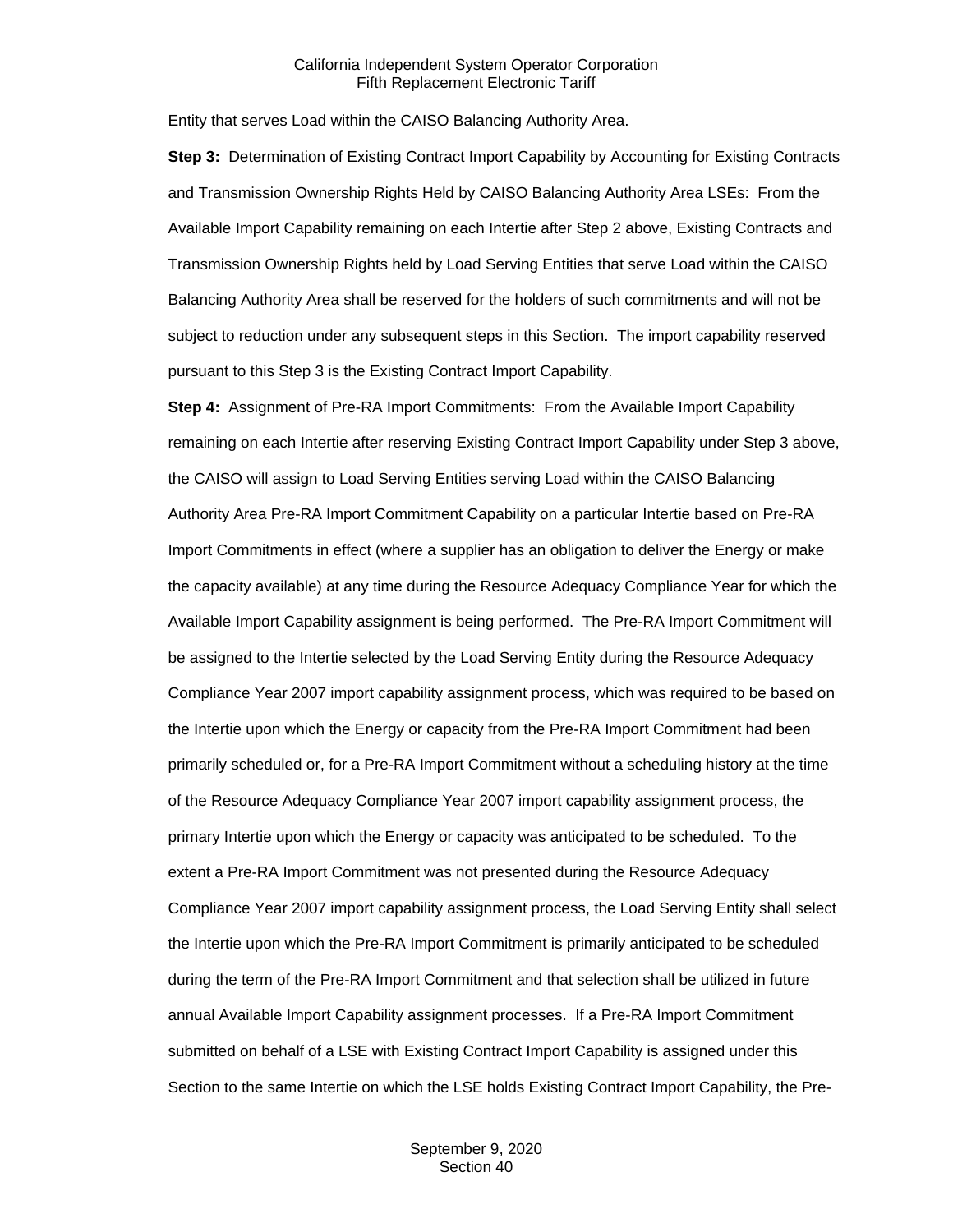RA Import Commitment will be assumed to deliver over the Existing Contract Import Capability until exhausted, unless the LSE can demonstrate otherwise.

To the extent a particular Intertie becomes over requested with Pre-RA Import Commitments due to either Pre-RA Import Commitments not included in the Resource Adequacy Compliance Year 2007 import capability assignment process or changes in system conditions that decrease the Maximum Import Capability of the Intertie, such that the MW represented in all Pre-RA Import Commitments utilizing the Intertie exceed the Intertie's Available Import Capability in excess of that reserved for Existing Contracts and Transmission Ownership Rights under Steps 2 and 3, the Pre-RA Import Commitments will be assigned Pre-RA Import Commitment Capability, based on the Import Capability Load Share Ratio of each Load Serving Entity submitting Pre-RA Import Commitments on the particular Intertie. To the extent this initial assignment of Pre-RA Import Commitment Capability has not fully assigned the Available Import Capability of the particular over requested Intertie, the remaining Available Import Capability on the over requested Intertie will be assigned until fully exhausted based on the Import Capability Load Share Ratio of each Load Serving Entity whose submitted Pre-RA Import Commitment has not been fully satisfied by the previous Import Capability Load Share Ratio assignment iteration. The Available Import Capability assigned pursuant to this Step 4 is the Pre-RA Import Commitment Capability.

**Step 5:** Assignment of Remaining Import Capability Limited by Load Share Quantity: The Total Import Capability remaining after Step 4 will be assigned only to Load Serving Entities serving Load within the CAISO Balancing Authority Area that have not received Existing Contract Import Capability and Pre-RA Import Commitment Capability under Steps 3 and 4, that exceed the Load Serving Entity's Load Share Quantity. Only the MW quantity of any Pre-RA Import Commitment Capability assigned to Existing Contract Import Capability under Step 4 that exceeds the Existing Contract Import Capability on the particular Intertie will be counted for purposes of this Step 5. This Total Import Capability will be assigned until fully exhausted to those Load Serving Entities eligible to receive an assignment under this Step based on each Load Serving Entity's Import Capability Load Share Ratio up to, but not in excess of, its Load Share Quantity. The quantity of Total Import Capability assigned to the Load Serving Entity under this Step is the Load Serving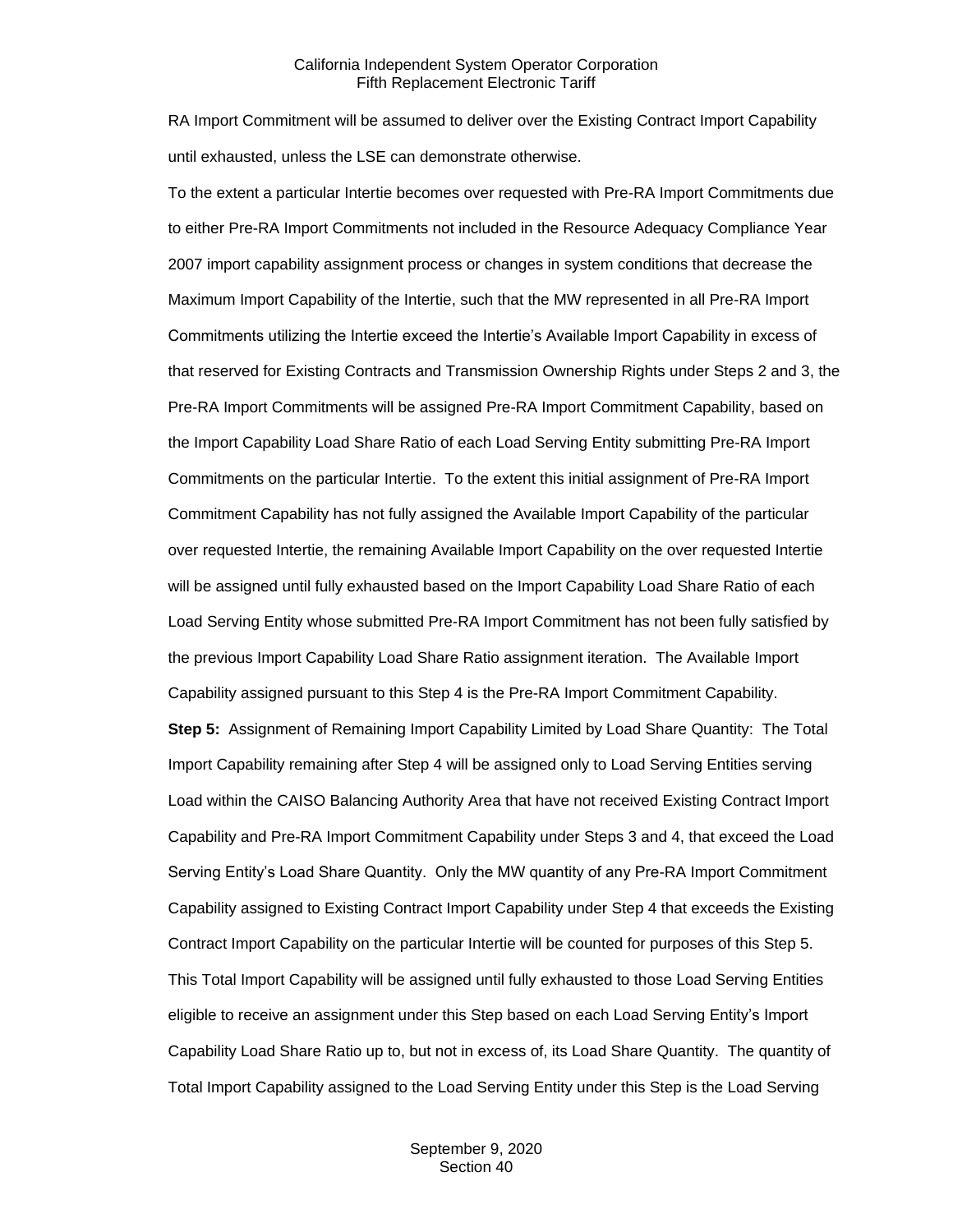Entity's Remaining Import Capability. This Step 5 does not assign Remaining Import Capability on a specific Intertie.

**Step 6:** CAISO Posting of Assigned and Unassigned Capability: Following the completion of Step 5, the CAISO will post to the CAISO Website, in accordance with the schedule set forth in the Business Practice Manual the following information:

- (a) The Total Import Capability;
- (b) The quantity in MW of Existing Contracts and Transmission Ownership Rights assigned to each Intertie, distinguishing between Existing Contracts and Transmission Ownership Rights held by Load Serving Entities within the CAISO Balancing Authority Area and those held by load serving entities outside the CAISO Balancing Authority Area;
- (c) The aggregate quantity in MW, and identity of the holders, of Pre-RA Import Commitments assigned to each Intertie; and
- (d) The aggregate quantity in MW of Available Import Capability after Step 4, the identity of the Interties with Available Import Capability, and the MW quantity of Available Import Capability on each such Intertie.

**Step 7:** CAISO Notification of LSE Assignment Information: Following the completion of Step 5, in accordance with the schedule set forth in the Business Practice Manual, the CAISO will notify the Scheduling Coordinator for each Load Serving Entity of:

- (a) The Load Serving Entity's Import Capability Load Share;
- (b) The Load Serving Entity's Load Share Quantity; and
- (c) The amount of, and Intertie on which, the Load Serving Entity's Existing Contract Import Capability and Pre-RA Import Commitment Capability, as applicable, has been assigned; and
- (d) The Load Serving Entity's Remaining Import Capability.

**Step 8:** Transfer of Import Capability: In accordance with the schedule set forth in the Business Practice Manual, a Scheduling Coordinator for a Load Serving Entity shall be allowed to transfer some or all of its Remaining Import Capability to any other Scheduling Coordinator for a Load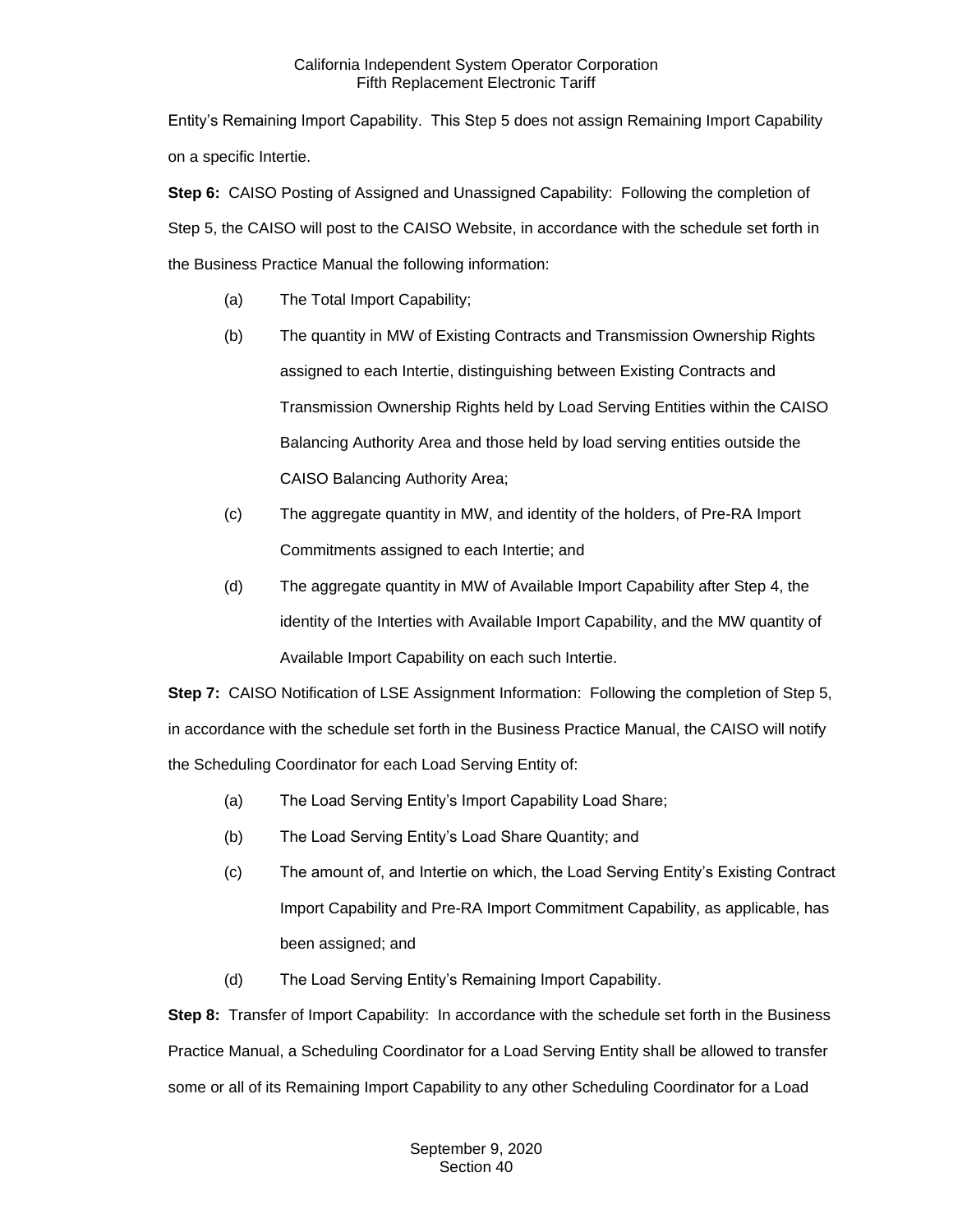Serving Entity. The CAISO will accept transfers between Scheduling Coordinators only to the extent such transfers are reported to the CAISO, in accordance with the schedule set forth in the Business Practice Manual and through the CAISO's Import Capability Transfer Registration Process, by the entity receiving the Remaining Import Capability who must set forth (1) the name of the counter-parties, (2) the MW quantity, (3) term of transfer, and (4) price on a per MW basis. The CAISO will post to the CAISO Website by August 8, 2007 for Resource Adequacy Compliance Year 2008 and for subsequent Resource Adequacy Compliance Years in accordance with the schedule set forth in the Business Practice Manual the information on transfers of Remaining Import Capability received under this Step 8.

**Step 9:** Initial Scheduling Coordinator Request to Assign Remaining Import Capability by Intertie: In accordance with the schedule set forth in the Business Practice Manual, the Scheduling Coordinator for each Load Serving Entity shall notify the CAISO of its request to assign its posttrading Remaining Import Capability on a MW basis per available Intertie. Total requests for assignment of Remaining Import Capability by a Scheduling Coordinator cannot exceed the sum of the post-traded Remaining Import Capability of its Load Serving Entities. The CAISO will honor the requests to the extent an Intertie has not been over requested. If an Intertie is over requested, the requests for Remaining Import Capability on that Intertie will be assigned based on each Load Serving Entity's Import Capability Load Share Ratio in the same manner as set forth in Step 4. A Scheduling Coordinator for a Load Serving Entity without an Import Capability Load Share will be assigned the Import Capability Load Share equal to the average Import Capability Load Share of those Load Serving Entities from which it received transfers of Remaining Import Capability.

**Step 10:** CAISO Notification of Initial Remaining Import Capability Assignments and Unassigned Capability: In accordance with the schedule set forth in the Business Practice Manual, the CAISO will:

- (a) Notify the Scheduling Coordinators of accepted request(s) for assigning Remaining Import Capability under Step 9;
- (b) Publish on the CAISO Website aggregate unassigned Available Import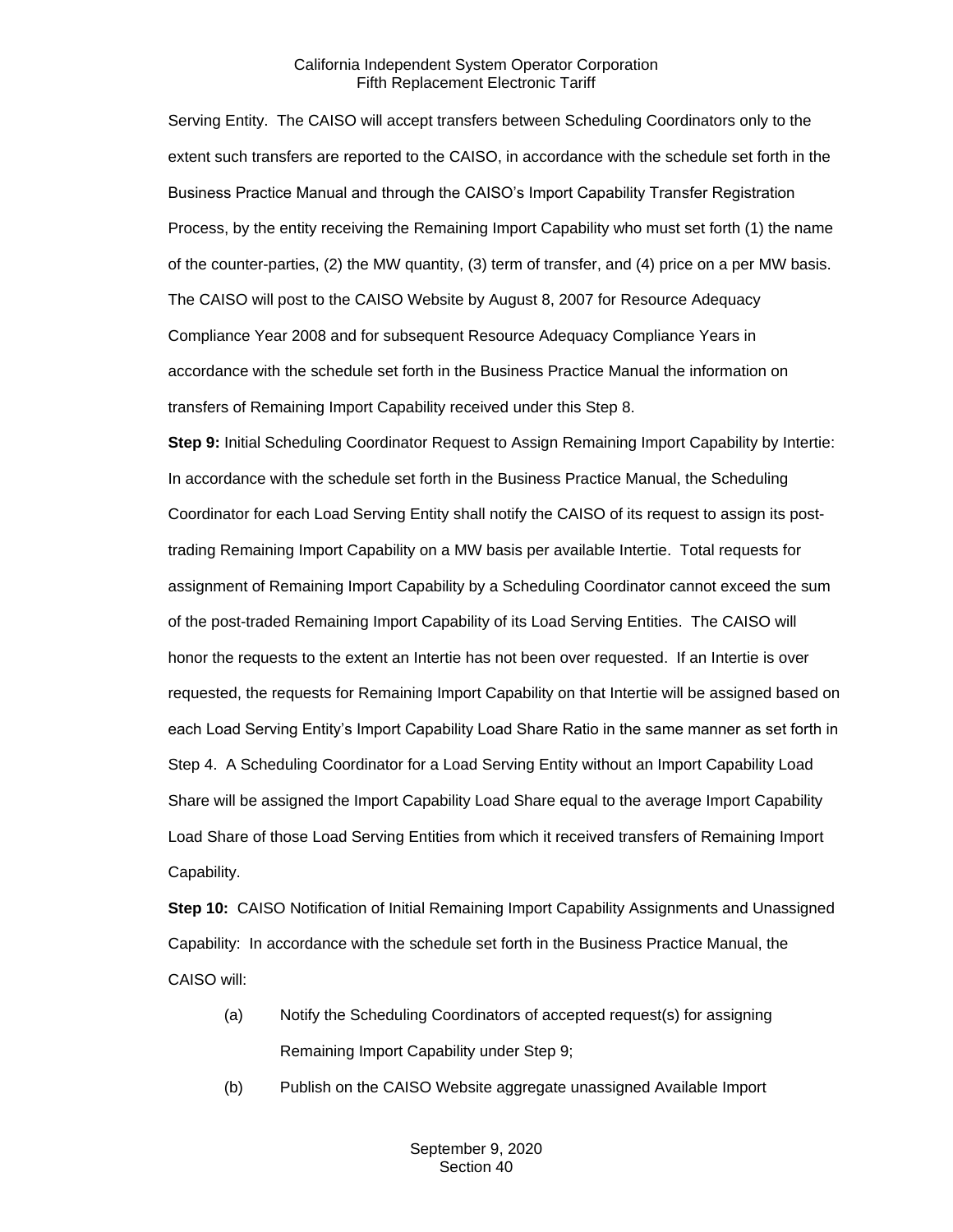Capability, if any, the identity of the Interties with unassigned Available Import Capability, and the MW quantity of Available Import Capability, on each such Intertie; and

(c) Issue a Market Notice to advise the Scheduling Coordinators that Step 10 is complete and to specify the time at which the CAISO will begin accepting requests for the Remaining Import Capability for Step 11.

**Step 11:** Secondary Scheduling Coordinator Request to Assign Remaining Import Capability by Intertie: To the extent Remaining Import Capability remains unassigned as disclosed by Step 10, in accordance with the schedule set forth in the Business Practice Manual, Scheduling Coordinators for Load Serving Entities shall notify the CAISO of their requests to assign any Remaining Import Capability on a MW per available Intertie basis. Step 10 must be completed before a Scheduling Coordinator may submit a request under this step for any Remaining Import Capability. Any requests received prior to the time stated in the Market Notice issued at the completion of Step 10 will not be honored by the CAISO. The CAISO will honor the timely requests received to the extent an Intertie has not been over requested. If an Intertie is over requested, the requests on that Intertie will be assigned based on each Load Serving Entity's Import Capability Load Share Ratio, as used in Steps 4 and 9.

**Step 12:** Notification of Secondary Remaining Import Capability Assignments and Unassigned Capability: In accordance with the schedule set forth in the Business Practice Manual, the CAISO will:

- (a) Notify the Scheduling Coordinator for each Load Serving Entity of the Load Serving Entity's accepted request(s) for assigning Remaining Import Capability under Step 11;
- (b) Publish on the CAISO Website unassigned aggregate Available Import Capability, if any, the identity of the Interties with Available Remaining Import Capability, and the MW quantity of Availability Import Capability on each such Intertie; and
- (c) Issue a Market Notice to advise the Scheduling Coordinator for each Load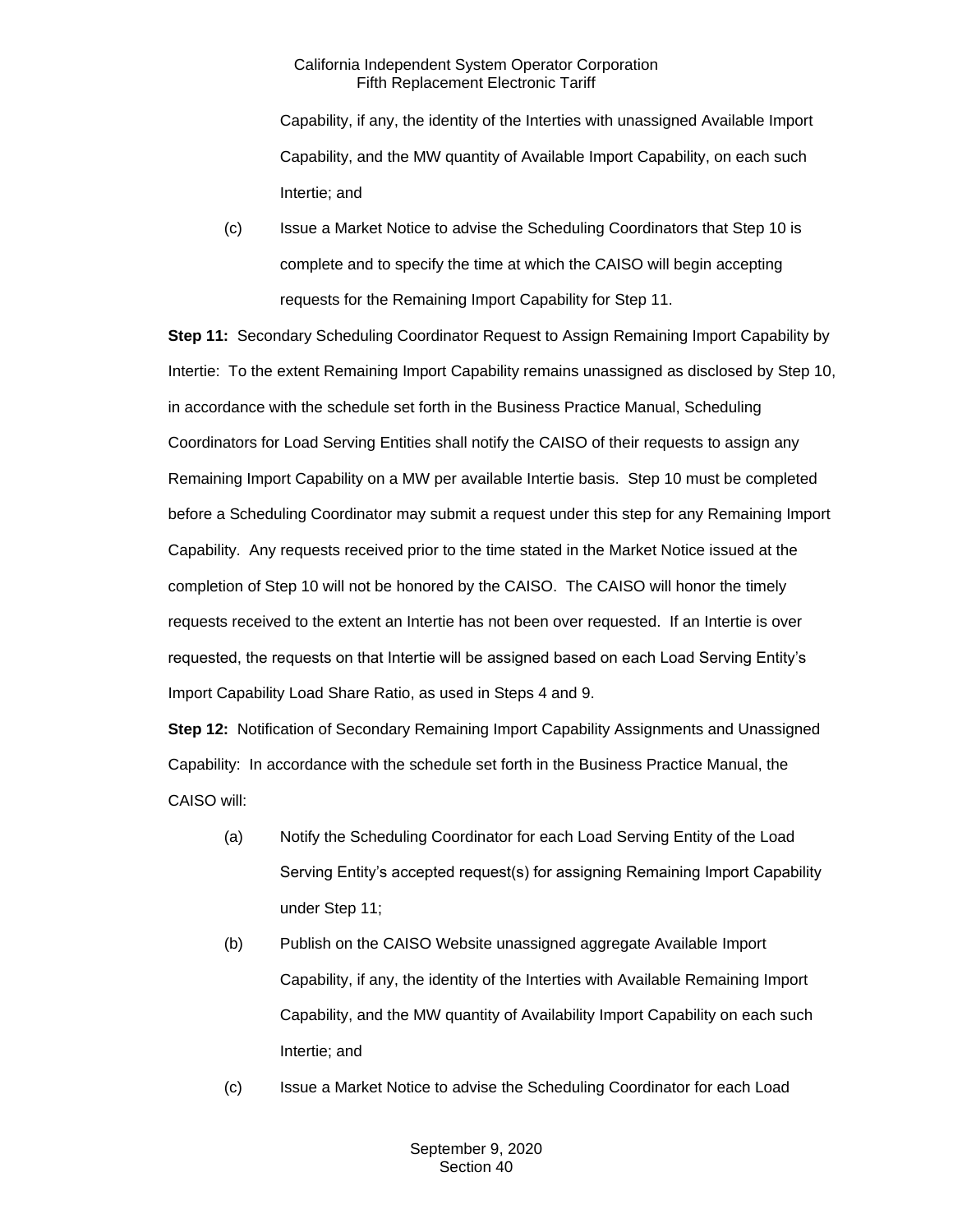Serving Entity that Step 12 is complete and to specify the time at which the CAISO will begin accepting requests for the Balance of Year Unassigned Available Import Capability for Step 13.

**Step 13:** Requests for Balance of Year Unassigned Available Import Capability: To the extent total Available Import Capability remains unassigned as disclosed by Step 12, Scheduling Coordinators for Load Serving Entities, Participating Generators, or System Resources may notify the CAISO of a request for unassigned Available Import Capability on a specific Intertie on a per MW basis. Step 12 must be completed before a Scheduling Coordinator may submit a request under this step for any remaining unassigned Import Capability. Any requests received prior to the time stated in the Market Notice issued at the completion of Step 12 will not be honored by the CAISO. Each request must include the identity of Load Serving Entity, Participating Generator, or System Resource on whose behalf the request is made. The CAISO will accept only two (2) requests per calendar week from any Scheduling Coordinator on behalf of a single Load Serving Entity, Participating Generator, or System Resource. The CAISO will honor timely requests in priority of the time requests from Scheduling Coordinators were received until the Intertie is fully assigned and without regard to any Load Serving Entity's Load Share Quantity. Any honored request shall be for the remainder of the Resource Adequacy Compliance Year. The CAISO shall provide an electronic means, either through the Import Capability Transfer Registration Process or otherwise, of notifying the Scheduling Coordinator of the time the request was deemed received by the CAISO and, within seven (7) days of receipt of the request, whether the request was honored. If a request made on behalf of a Load Serving Entity is honored, it shall be the responsibility of the Scheduling Coordinator and its Load Serving Entity to notify the CPUC or applicable Local Regulatory Authority of the acceptance of the request for unassigned Available Import Capability. If the request is not honored because the Intertie requested was fully assigned, the request will be deemed rejected and the Scheduling Coordinator, if it still seeks to obtain unassigned Available Import Capability, will be required to submit a new request for unassigned Available Import Capability on a different Intertie. The CAISO will update on its website the list of unassigned Available Import Capability by Intertie in accordance with the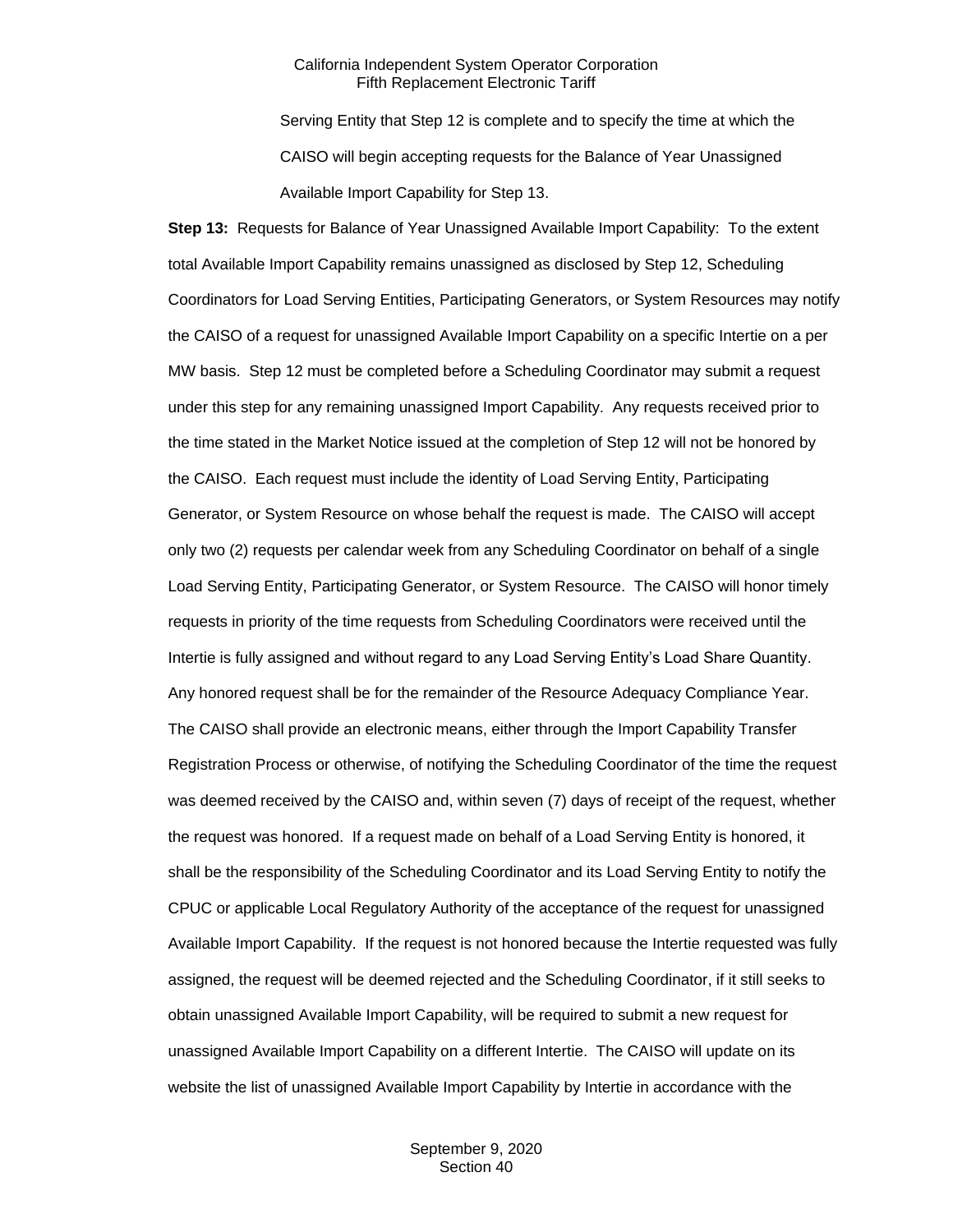schedule set forth in the Business Practice Manual.

This multi-step process for assignment of Total Import Capability does not guarantee or result in any actual transmission service being assigned and is only used for determining the import capability that can be credited towards satisfying the Reserve Margin of a Load Serving Entity under this Section 40. Upon the request of the CAISO, Scheduling Coordinators must provide the CAISO with information on Pre-RA Import Commitments and any transfers or sales of assigned Total Import Capability.

## **40.4.6.2.2 Bilateral Import Capability Transfers and Registration Process**

## **40.4.6.2.2.1 Eligibility Registration for Bilateral Import Capability Transfers**

To be eligible to engage in any bilateral assignment, sale, or other transfer of Remaining Import Capability under Step 8 of Section 40.4.6.2.1 or Section 40.4.6.2.2.2 or Existing Contract Import Capability, and Pre-RA Import Commitment Capability under Section 40.4.6.2.2.2, a Load Serving Entity or other Market Participant must provide the CAISO through the Import Capability Transfer Registration Process the following information:

- (a) Name of the Load Serving Entity or Market Participant
- (b) E-mail contact information

The CAISO will post to the CAISO Website the information received under this Section on a monthly basis in accordance with the schedule set forth in the Business Practice Manual. Any assignment, sale, or other transfer of Existing Contract Import Capability, Pre-RA Import Commitment Capability, or Remaining Import Capability may only be made by or to a Load Serving Entity or Market Participant whose information received under this Section has been posted to the CAISO Website prior to the date of the assignment, sale, or other transfer of the Existing Contract Import Capability, Pre-RA Import Commitment Capability, or Remaining Import Capability. It shall be the exclusive responsibility of the Scheduling Coordinator for the Load Serving Entity or Market Participant to ensure that the information posted to the CAISO Website under this Section is accurate and up to date.

## **40.4.6.2.2.2 Reporting Process for Bilateral Import Capability Transfers**

This Section shall apply to all transfers of Existing Contract Import Capability, Pre-RA Import Commitment Capability, or Remaining Import Capability other than that provided for in Step 8 of Section 40.4.6.2.1. Any Load Serving Entity or other Market Participant that has obtained Existing Contract Import Capability,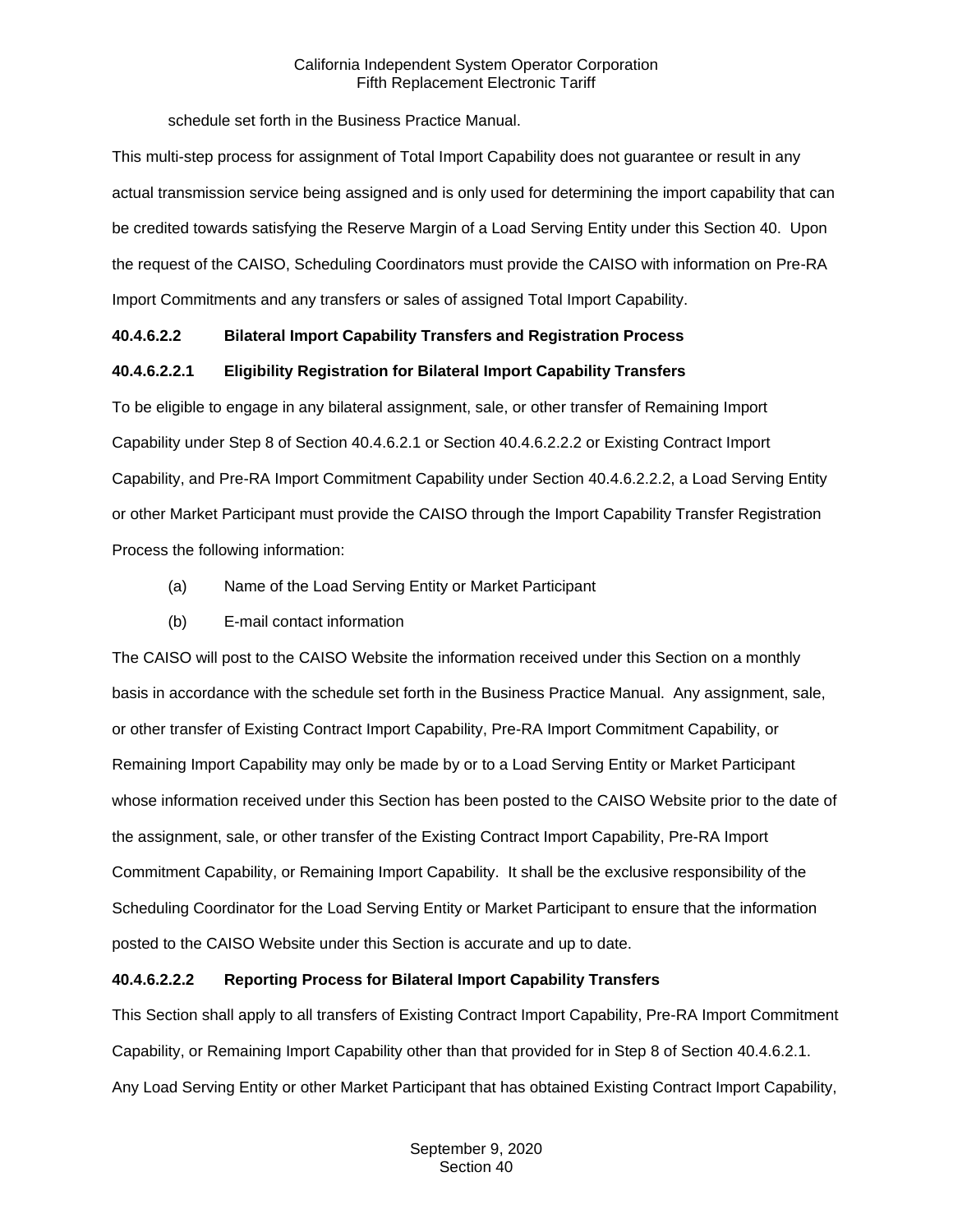Pre-RA Import Commitment Capability, or Remaining Import Capability may assign, sell, or otherwise transfer such Existing Contract Import Capability, Pre-RA Import Commitment Capability, or Remaining Import Capability in MW increments. The import capability subject to each transfer shall remain on the Intertie assigned pursuant to Section 40.4.6.2.1.

The Scheduling Coordinator for the Load Serving Entity or Market Participant receiving the transferred Existing Contract Import Capability, Pre-RA Import Commitment Capability, or Remaining Import Capability must report the transfer to the CAISO through the CAISO's Import Capability Transfer Registration Process by providing the following information:

- (a) Identity of the counter-party(ies);
- (b) The MW quantity;
- (c) The Intertie on which the Existing Contract Import Capability, Pre-RA Import Commitment Capability, or Remaining Import Capability was assigned;
- (d) Term of the transfer;
- (e) Price on a per MW basis; and
- (f) Whether the import capability assignment being transferred is Existing Contract Import Capability, Pre-RA Import Commitment Capability, or Remaining Import Capability.

The CAISO will promptly post to the CAISO Website the information on transfers received under this Section except for the information received pursuant to subpart (f) of this Section. On a quarterly basis, the CAISO shall also report to FERC the transfer information received under this Section and Step 8 of Section 40.4.6.2.1. Transfer information received in accordance with this Section after the 20th calendar day of any month shall not be permitted to be included in the Load Serving Entity's Resource Adequacy Plan submitted in the same month as the transfer submission.

## **40.4.6.2.2.3 Other Import Capability Information Postings**

The CAISO will post to the CAISO Website on a monthly basis in accordance with the schedule set forth in the Business Practice Manual, for each Intertie, the holder and that holder's quantity in MW of import capability assigned on the particular Intertie as of the reporting date.

The CAISO will also post to the CAISO Website following submission of the annual Resource Adequacy Plans under Sections 40.2.1.1, 40.2.2.4, 40.2.3.4, and 40.2.4, for each Intertie, by a "yes" or "no"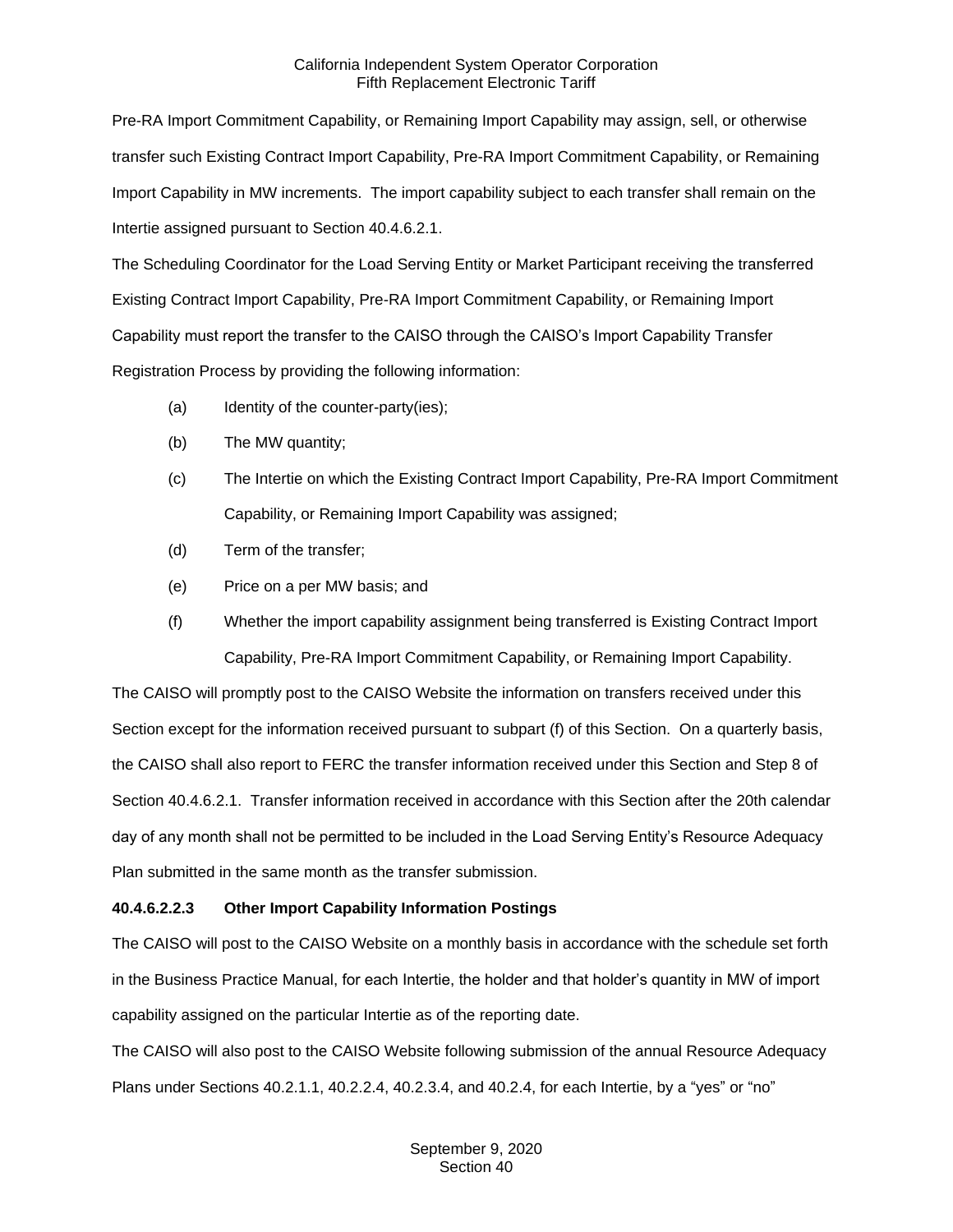designation, whether each holder of import capability assigned on the particular Intertie has fully included the assigned import capability in the holder's annual Resource Adequacy Plans.

## **40.4.6.3 Deliverability of Distributed Generation**

The CAISO will perform an annual Deliverability Assessment, as described in Section 40.4.6.3.1, to determine MW quantities of Potential DGD at specific Nodes of the CAISO Controlled Grid for assigning Deliverability Status to Distributed Generation Facilities interconnected or seeking interconnection to the Distribution System of a Utility Distribution Company or a Metered Subsystem pursuant to the interconnection procedures of the Utility Distribution Company or Metered Subsystem, where such interconnection and Potential Deliverability Status can be provided:

- (i) without any additional Delivery Network Upgrades (although Reliability Network Upgrades, Distribution Upgrades or other mitigation may be needed);
- (ii) without the need for the CAISO to conduct any further Deliverability Assessment; and
- (iii) without degrading the Deliverability Status of Generation in Commercial Operation, proposed Generating Facilities in the CAISO Interconnection queue, or the Distributed Generation Facilities of interconnection customers who have previously requested Full Capacity or Partial Capacity Deliverability Status.

Following the CAISO's publication of the nodal Potential DGD quantities resulting from the Deliverability Assessment, applicable Utility Distribution Companies and Metered Subsystems will assign Full Capacity Deliverability Status or Partial Capacity Deliverability Status to specific Distributed Generation Facilities pursuant to the rules set forth in Section 40.4.6.3.2.

This Section 40.4.6.3 is intended to supplement, and not to preclude or limit, the ability of an interconnection customer for a Distributed Generation Facility to seek and receive Full Capacity Deliverability Status or Partial Capacity Deliverability Status through applicable interconnection procedures. Nothing in this Section 40.4.6.3 is intended to relieve the interconnection customer for a Distributed Generation Facility from the requirements to request and achieve interconnection to the Distribution System through the applicable interconnection procedures. In addition, the amount of Resource Adequacy Capacity a Distributed Generation Facility may provide in any given Resource Adequacy Compliance Year is subject to the CAISO's annual Net Qualifying Capacity determination, as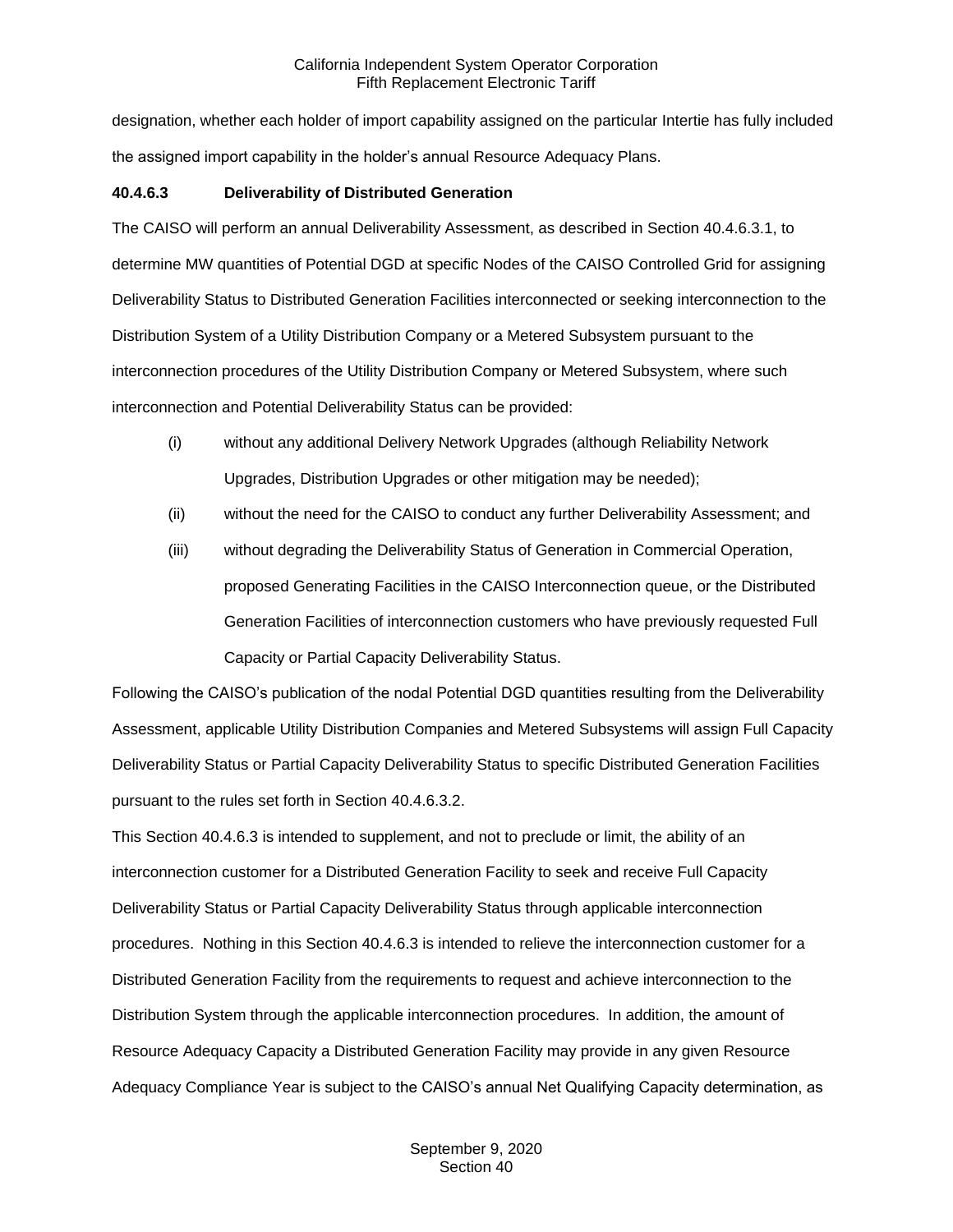specified in Section 40.4.6.1.

## **40.4.6.3.1 Deliverability Assessment to Determine Potential DGD**

This Section describes the annual DG Deliverability Assessment the CAISO will perform to determine nodal MW amounts of Potential DGD available to Utility Distribution Companies and Metered Subsystems for assigning Deliverability Status to Distributed Generation Facilities in accordance with Section 40.4.6.3.2. The DG Deliverability Assessment and its results will be based on the assumption that the Distributed Generation Facilities that are eventually assigned Deliverability Status under Section 40.4.6.3 complete all requirements for interconnection to the Distribution System under the applicable interconnection process and that these Distributed Generation Facilities will be supported by needed Reliability Network Upgrades, Distribution Upgrades or other mitigation that would be needed to safely and reliably interconnect to the Distribution System and deliver Energy from the Distribution System to the appropriate CAISO Controlled Grid Node.

## **40.4.6.3.1.1 Developing the Assessment Model**

To develop the base case model for the DG Deliverability Assessment, the CAISO will include:

- (i) The most recent GIP or GIDAP Queue Cluster Phase II Interconnection Study deliverability power flow base case, which includes Distributed Generation Facilities of interconnection customers with active interconnection requests who have requested Full Capacity or Partial Capacity Deliverability Status;
- (ii) Those Generating Facilities that have obtained Deliverability using the annual full capacity deliverability option under either Section 8.2 of the GIP, Section 9.2 of the GIDAP, or equivalent process(es) under the applicable Utility Distribution Company tariffs;
- (iii) Transmission additions and upgrades approved in the final comprehensive Transmission Plan for the most recent Transmission Planning Process cycle;
- (iv) Any Generating Facilities in the most recent GIDAP Phase I Interconnection Study that have been determined to be deliverable in accordance with their requested Deliverability Status (including Distributed Generation Facilities of interconnection customers with active interconnection requests who have requested Full Capacity or Partial Capacity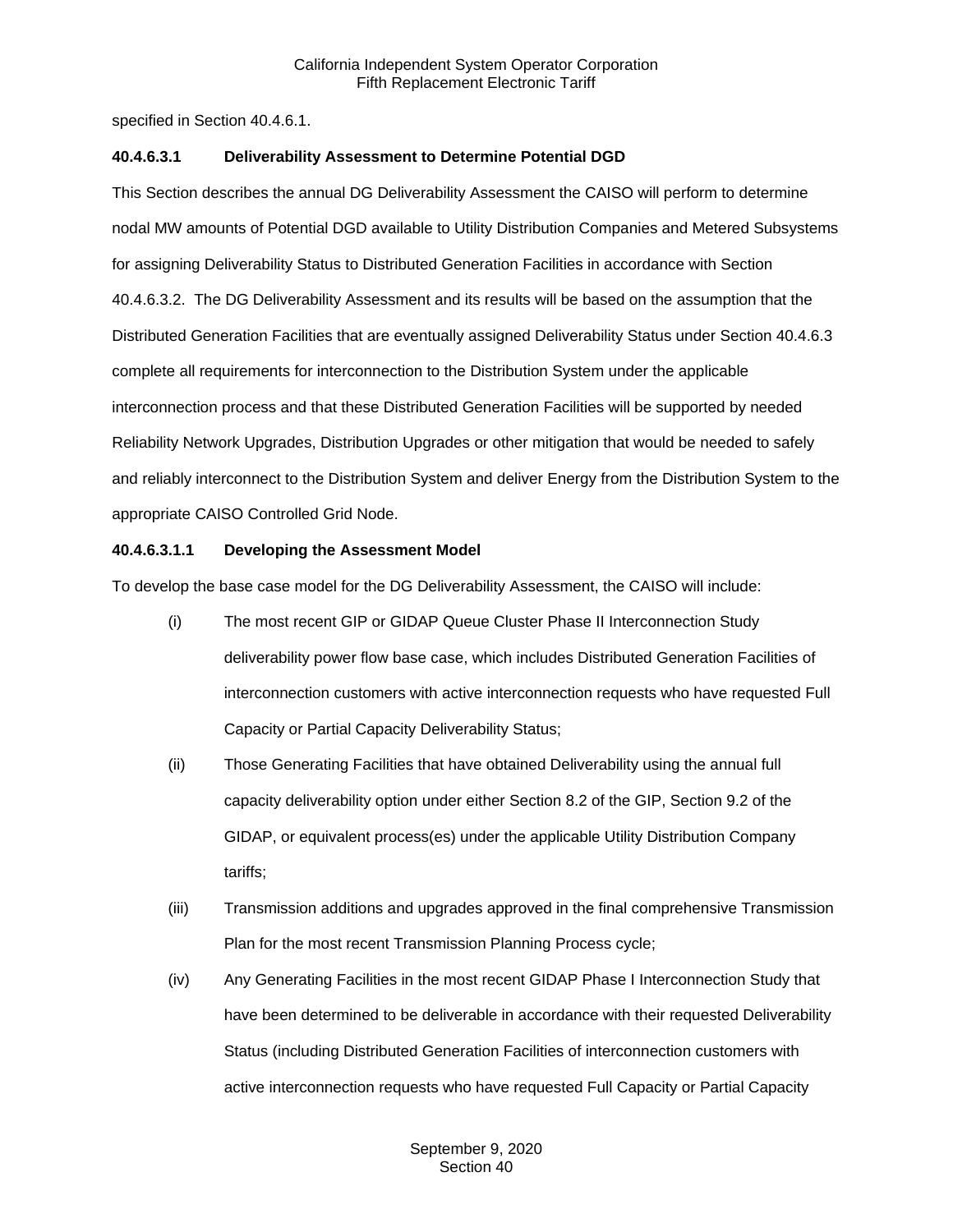Deliverability Status) and were not assigned any Delivery Network Upgrade costs in the Phase I Interconnection Study;

- (v) Delivery Network Upgrades that have received governmental approvals or for which Construction Activities have commenced;
- (vi) The MW amounts of resources interconnected to the Distribution System below specific Nodes of the CAISO Controlled Grid contained in the most recent Transmission Planning Process base portfolio, except that the CAISO will remove each Node (by using a zero MW value) located within electrical areas for which the most recently completed GIP or GIDAP Phase I or Phase II Interconnection Study has identified a need for a Delivery Network Upgrade or for which the most recent Phase II Interconnection Study identified and then removed a Delivery Network Upgrade to support Deliverability for MW amounts in the Interconnection queue;
- (vii) Actual distributed generation development based on the MW amount of distributed generation in applicable Utility Distribution Company and Metered Subsystem interconnection queues including non-net-energy-metering resources requesting interconnection through state-jurisdictional interconnection processes;
- (viii) Any additional information provided by each Utility Distribution Company and Metered Subsystem regarding anticipated distributed generation development on its Distribution System; and
- (ix) Other information that the CAISO, in its reasonable discretion, determines is necessary.

#### **40.4.6.3.1.2 Performing the DG Deliverability Assessment**

The CAISO will perform the DG Deliverability Assessment using the Deliverability Assessment procedures described in GIDAP Section 6.3.2 to determine the availability of transmission system capability, as reflected in the study model described above, to provide Deliverability Status for targeted amounts of additional distributed generation at given Nodes of the CAISO Controlled Grid. Except for Nodes that the CAISO removes by assigning a zero MW value pursuant to Section 40.4.6.3.1.1(vi), the targeted amounts of additional distributed generation at each Node shall be at least as large as the maximum of the corresponding nodal MW amounts determined in accordance with Sections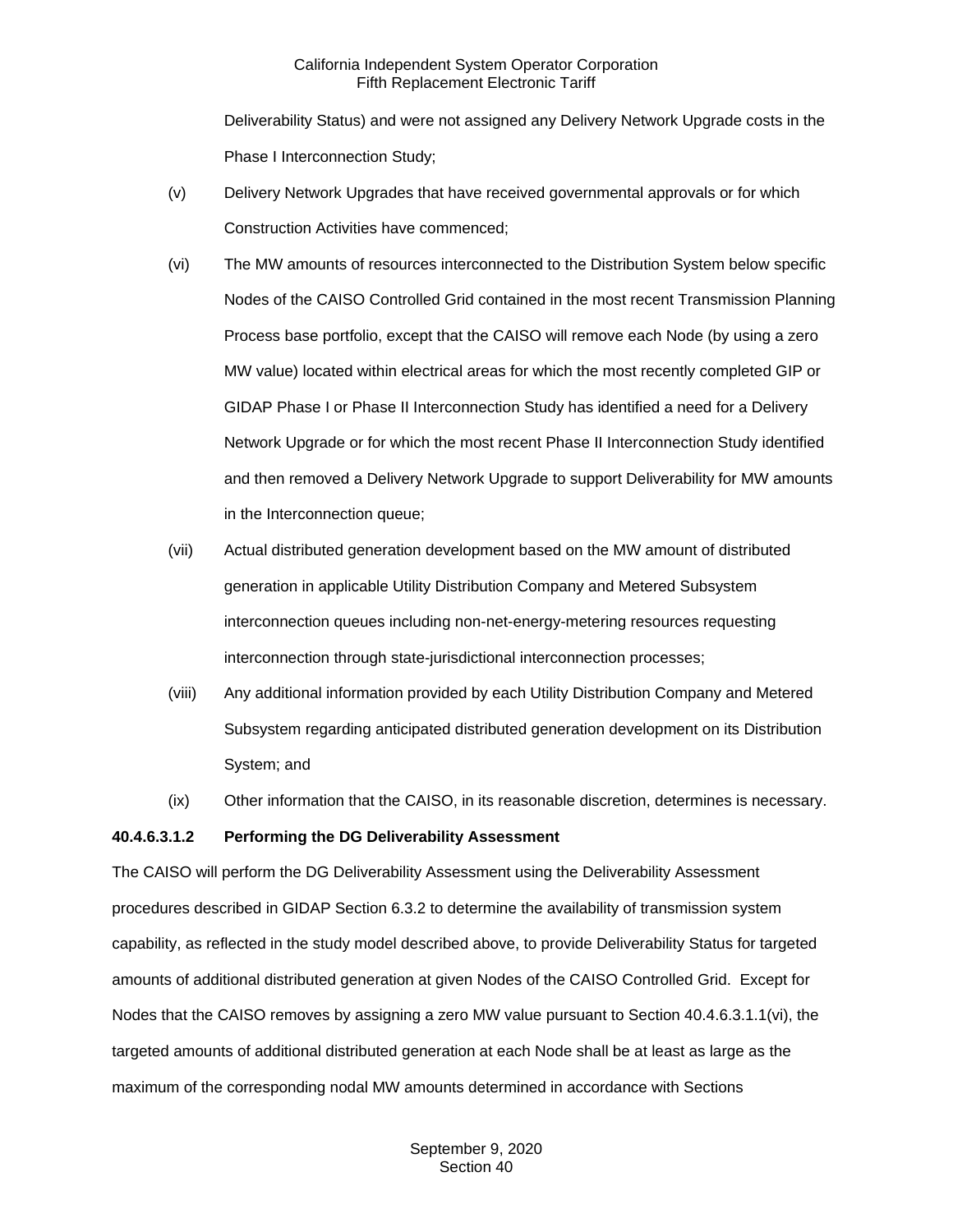40.4.6.3.1.1(vi), 40.4.6.3.1.1(vii) or 40.4.6.3.1.1(viii). The CAISO may use larger targeted amounts as it deems appropriate to enhance the information provided by the DG Deliverability Assessment. The DG Deliverability Assessment will preserve modeled transmission system capability to provide requested levels of deliverability for the Generating Facilities of Interconnection Customers or the Distributed Generation Facilities of interconnection customers under a wholesale distribution access tariff who have previously requested Full Capacity or Partial Capacity Deliverability Status. Therefore, at each Node where all modeled Generating Facilities, including the distributed generation target amounts, cannot be simultaneously dispatched to the modeled output levels corresponding to their Full Capacity or Partial Capacity Deliverability Status without violating operating limits of the CAISO Controlled Grid, the CAISO will reduce the modeled distributed generation target amounts as needed to achieve a feasible Dispatch.

## **40.4.6.3.1.3 Publishing Results of the DG Deliverability Assessment**

The CAISO will publish the results of the DG Deliverability Assessment by posting on the CAISO Website. The results will identify all Nodes modeled in the assessment with the corresponding nodal MW amounts of Potential DGD that (a) were studied as targeted amounts in the DG Deliverability Assessment; (b) were found to be deliverable in the DG Deliverability Assessment; and (c) are available for use by Utility Distribution Companies and Metered Subsystems to assign Deliverability Status to Distributed Generation Facilities in accordance with Section 40.4.6.3.2. The nodal MW amounts of Potential DGD available for assignment of Deliverability Status by Utility Distribution Companies and Metered Subsystems to individual Distributed Generation Facilities will be denominated in 0.01 MW increments and will not exceed the maximum of the corresponding nodal MW amounts determined in accordance with Sections 40.4.6.3.1.1(vi), 40.4.6.3.1.1(vii) or 40.4.6.3.1.1(viii), even though the amounts that were studied and found to be deliverable may be larger.

With respect to those Nodes at which more than one Utility Distribution Company's or Metered Subsystem's Distribution System is connected, the CAISO will publish, at the same time it publishes the results of the DG Deliverability Assessment, each Utility Distribution Company's or Metered Subsystem's respective share of the Potential DGD available to provide Deliverability Status to Distributed Generation Facilities at these Nodes based on the ratio of Load served via the facilities of each affected Utility Distribution Company and Metered Subsystem at such Nodes.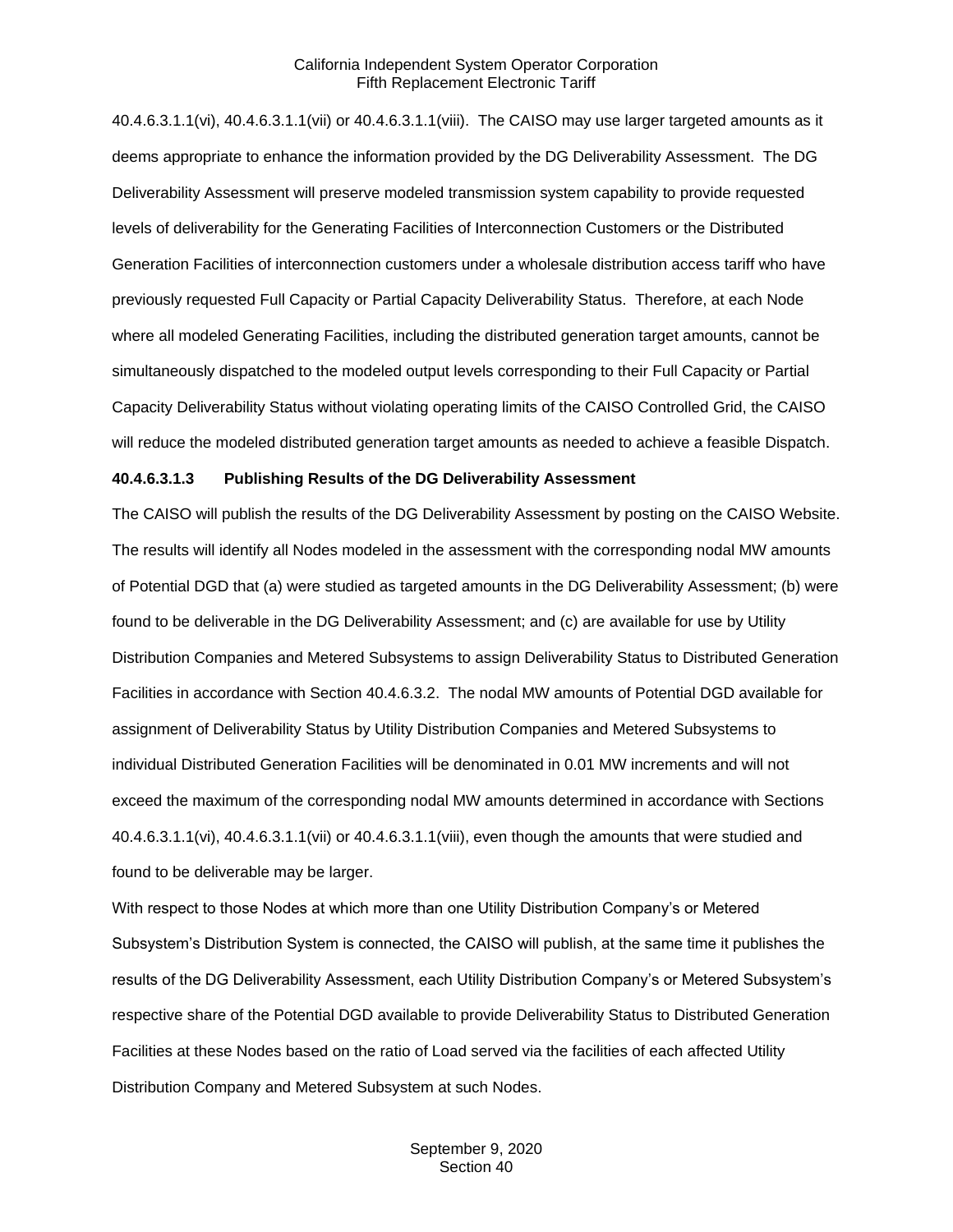## **40.4.6.3.1.4 Bilateral Transfers of Potential DGD at Shared Nodes**

A Utility Distribution Company or Metered Subsystem shall be entitled to transfer all or a portion of its MW share of Potential DGD at a Node that is shared with the Distribution System of another Utility Distribution Company or Metered Subsystem, in quantities no smaller than 0.01 MW. A Utility Distribution Company that is also an IOU Participating Transmission Owner shall be entitled to transfer a MW share of Potential DGD to another Utility Distribution Company or Metered Subsystem only to the extent that the total MW quantity associated with Distributed Generation Facilities connected or seeking interconnection to the IOU Participating Transmission Owner's Distribution System at the Node that are eligible to receive Deliverability Assignments pursuant to Section 40.4.6.3.2.2.1 is less than the available Potential DGD for that Node as indicated in the DG Deliverability Assessment for the current cycle. Both Utility Distribution Companies or Metered Subsystems participating in a transfer pursuant to this Section 40.4.6.3.1.4 shall notify the CAISO of the transfer. Utility Distribution Companies and Metered Subsystems may engage in such transfers during the period from the date they received notification of their shares of Potential DGD at shared Nodes under Section 40.4.6.3.1.3 through the date on which Deliverability Status assignments must be provided to the CAISO, pursuant to Section 40.4.6.3.2.

#### **40.4.6.3.2 Assignment of Deliverability Status to Distributed Generation Facilities**

After completion of the DG Deliverability Assessment associated with the current cycle of the process described in Section 40.4.6.3, and in accordance with a Market Notice setting out the schedule for the cycle, each Utility Distribution Company and Metered Subsystem will assign Deliverability Status to individual Distributed Generation Facilities interconnected, or seeking interconnection, to the Distribution System of the Utility Distribution Company or Metered Subsystem below each Node where the CAISO's DG Deliverability Assessment for the current cycle has indicated the availability of Potential DGD, consistent with the rules set forth in this Section 40.4.6.3.2, and will report all such assignments to the CAISO in accordance with the schedule for the cycle.

Upon receipt of this information the CAISO will validate that the Utility Distribution Company's or Metered Subsystem's assignments of Deliverability Status to specific Distributed Generation Facilities is consistent with (i) the MW quantities of Potential DGD available to that Utility Distribution Company or Metered Subsystem at specific Nodes; the CAISO's methodology for associating the Deliverability Status of a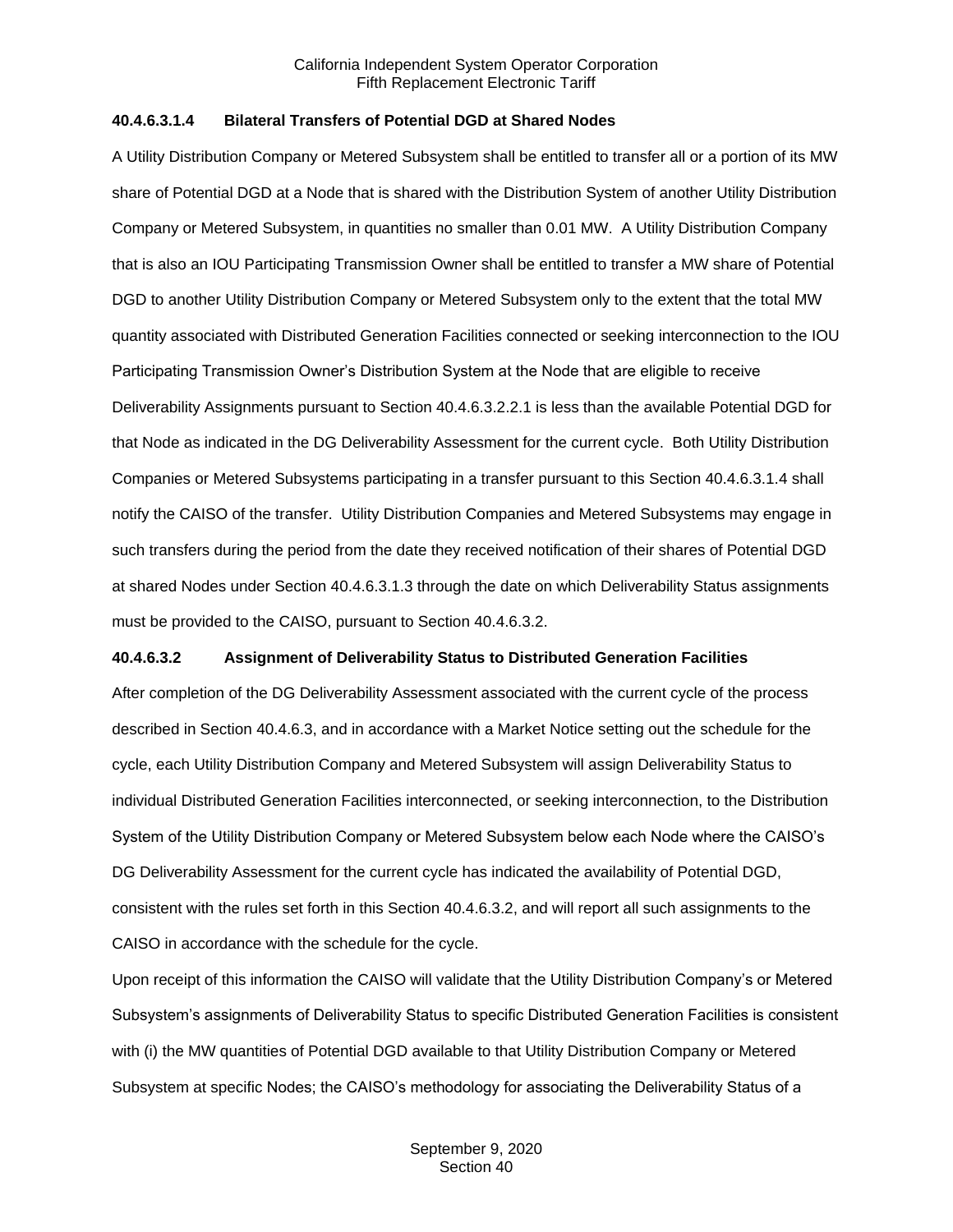specific generating resource type with a MW quantity of Potential DGD, as set forth in Section 40.4.6.3.2.1; and (iii) the time limit on a Distributed Generation Facility's expected future Commercial Operation date, as set forth in Section 40.4.6.3.2.2. If the CAISO identifies an inconsistency between a Utility Distribution Company's or Metered Subsystem's assignment of Deliverability Status to a Distributed Generation Facility and any of these requirements, the CAISO will notify the Utility Distribution Company or Metered Subsystem, and the Utility Distribution Company or Metered Subsystem in consultation with the CAISO will adjust its assignments of Deliverability Status as needed. The CAISO will then inform the Utility Distribution Company or Metered Subsystem that the validation process has been completed, and the Utility Distribution Company or Metered Subsystem will notify the Distributed Generation Facilities of their Deliverability Status assignments.

# **40.4.6.3.2.1 Associating MW of Potential DGD with Deliverability Status of a Distributed Generation Facility**

As described further in a Business Practice Manual, Utility Distribution Company's or Metered Subsystem's association of a MW quantity of Potential DGD at a specific Node with the Deliverability Status of a specific Distributed Generation Facility shall be commensurate with the MW Energy production level appropriate to the type of generating resource comprising the facility modeled in the Deliverability Assessment, the qualifying capacity determination method for that resource type, the installed capacity of the facility, and the Deliverability Status (Full Capacity or Partial Capacity) to be assigned to the facility, and shall be consistent with the CAISO's methodology for modeling resources in its deliverability studies.

## **40.4.6.3.2.2 Eligibility of Distributed Generation Facilities to Obtain Deliverability Status Assignment**

To be eligible to receive a Deliverability Status assignment, a Distributed Generation Facility must satisfy the requirements of the applicable application process pursuant to this Section 40.4.6.3.2.2 and, if the Distributed Generation Facility is not in Commercial Operation, it must have an expected Commercial Operation date set forth in its current interconnection request or interconnection agreement that is no later than three (3) years from the last date on which applications may be submitted for the current DG Deliverability Assessment cycle.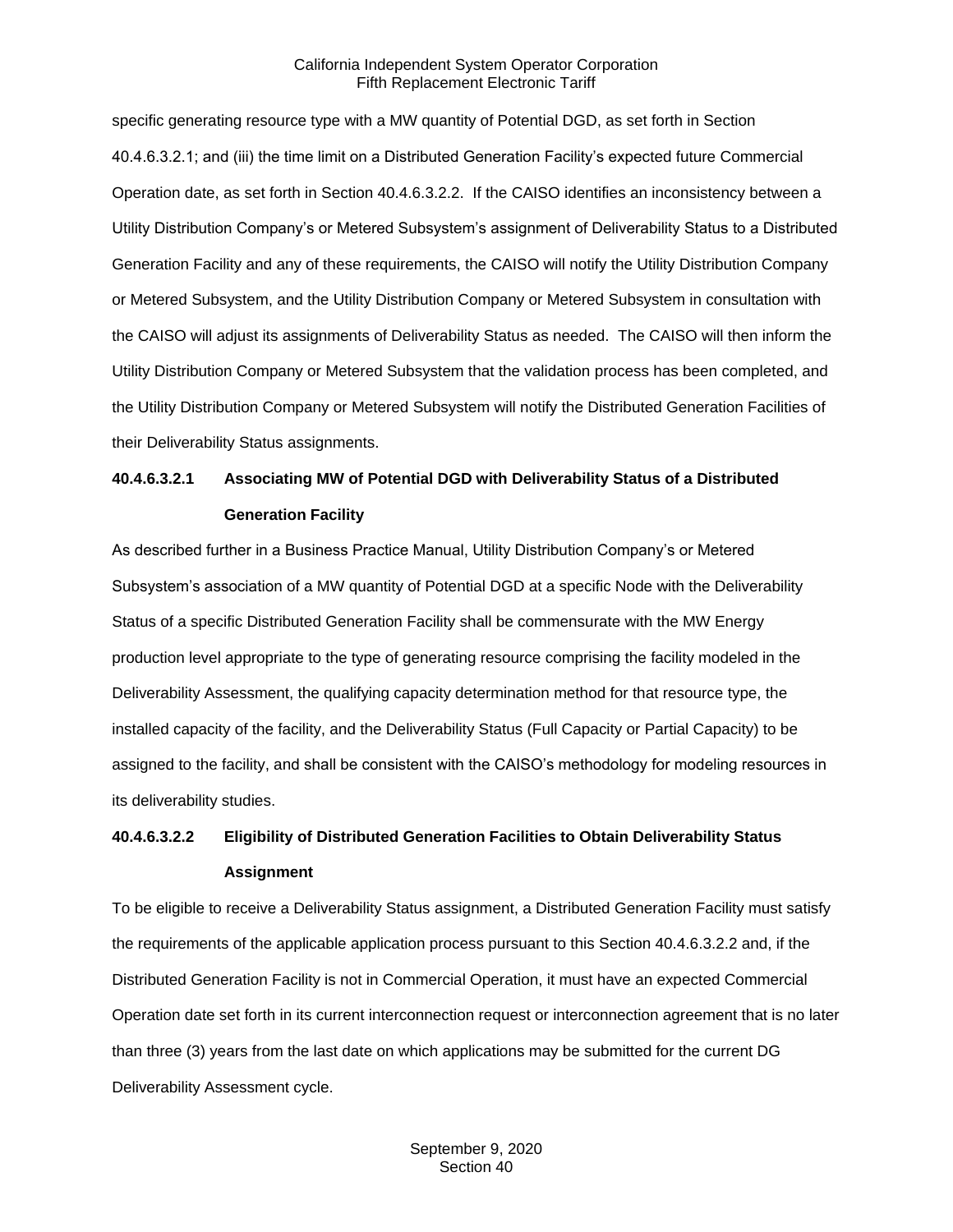## **40.4.6.3.2.2.1 Eligibility to Obtain Deliverability Status Assignment from IOU Participating Transmission Owners**

Distributed Generation Facilities interconnected, or seeking interconnection, to the Distribution System of an IOU Participating Transmission Owner may apply to the applicable IOU Participating Transmission Owner to be eligible to receive a Deliverability Status assignment in the current DG Deliverability Assessment cycle as follows:

- (i) Distributed Generation Facilities that are already in Commercial Operation and interconnected to the Distribution System of an IOU Participating Transmission Owner that do not have Deliverability Status may submit an application to be eligible for Full or Partial Capacity Deliverability Status, and those that have Partial Capacity Deliverability Status may apply to be eligible for a higher level of Partial Capacity Deliverability Status or Full Capacity Deliverability Status.
- (ii) Distributed Generation Facilities with an active interconnection request in the interconnection queue of an IOU Participating Transmission Owner that have not requested Deliverability Status in the underlying interconnection process but have received their Phase I interconnection study results or the equivalent thereof may submit an application to be eligible to receive Partial Capacity Deliverability Status or Full Capacity Deliverability Status.
- (iii) Distributed Generation Facilities with an active interconnection request in the interconnection queue of an IOU Participating Transmission Owner that have not received their Phase I interconnection study results or the equivalent thereof, irrespective of whether they requested Deliverability Status in their interconnection request, may submit an application to be eligible to receive Partial Capacity Deliverability Status or Full Capacity Deliverability Status.

Distributed Generation Facilities with an active interconnection request in the interconnection queue of an IOU Participating Transmission Owner that have requested Deliverability Status in the underlying interconnection process and have already received Phase I interconnection study results or the equivalent thereof are not eligible to be assigned Deliverability Status pursuant to Section 40.4.6.3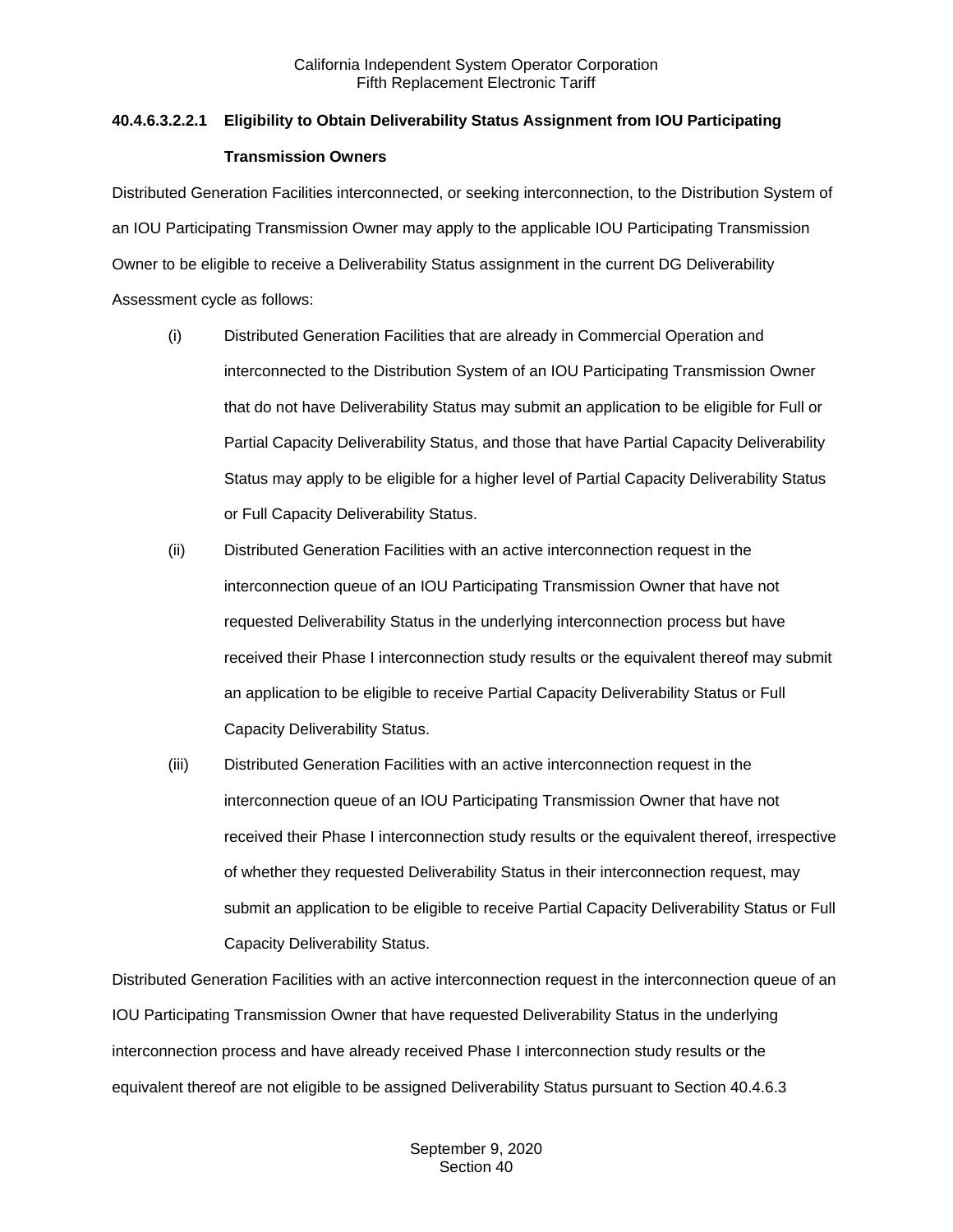because their Deliverability Status is protected in accordance with the provisions of Section 40.4.6.3.1 and will be assigned through the applicable IOU Participating Transmission Owner's interconnection process. Applications from Distributed Generation Facilities in the eligible categories specified above must be submitted by the deadline specified in the schedule for the current DG Deliverability Assessment cycle in order for the Distributed Generation Facility to be treated as eligible to receive a Deliverability Status assignment in the current cycle. Distributed Generation Facilities that fail to apply in a timely manner will be assumed not to be seeking Deliverability Status in the current cycle. The CAISO will issue a Market Notice announcing the deadline for submitting applications. The deadline will be no earlier than thirty (30) days after the CAISO publishes the results of the DG Deliverability Assessment. The form of the application shall be specified in a Business Practice Manual. The application shall be submitted to the applicable Participating Transmission Owner, which shall provide a copy of the application to the CAISO within five (5) Business Days after the application was submitted.

# **40.4.6.3.2.2.2 Eligibility to Obtain Deliverability Status Assignment from Utility Distribution Companies and Metered Subsystems that are Not IOU Participating Transmission Owners**

Distributed Generation Facilities interconnected, or seeking interconnection, to the Distribution System of a Utility Distribution Company or Metered Subsystem that is not an IOU Participating Transmission Owner may apply to the applicable Utility Distribution Company or Metered Subsystem to be eligible to receive a Deliverability Status assignment in the current DG Deliverability Assessment cycle pursuant to individual interconnection procedures of the Utility Distribution Company or Metered Subsystem.

## **40.4.6.3.2.3 Assignment of Deliverability Status to Distributed Generation Facilities by IOU Participating Transmission Owners**

Utility Distribution Companies that are also IOU Participating Transmission Owners will assign Deliverability Status on a first-come, first-served basis to those Distributed Generation Facilities either interconnected or seeking interconnection to their Distribution Systems at each applicable Node, and that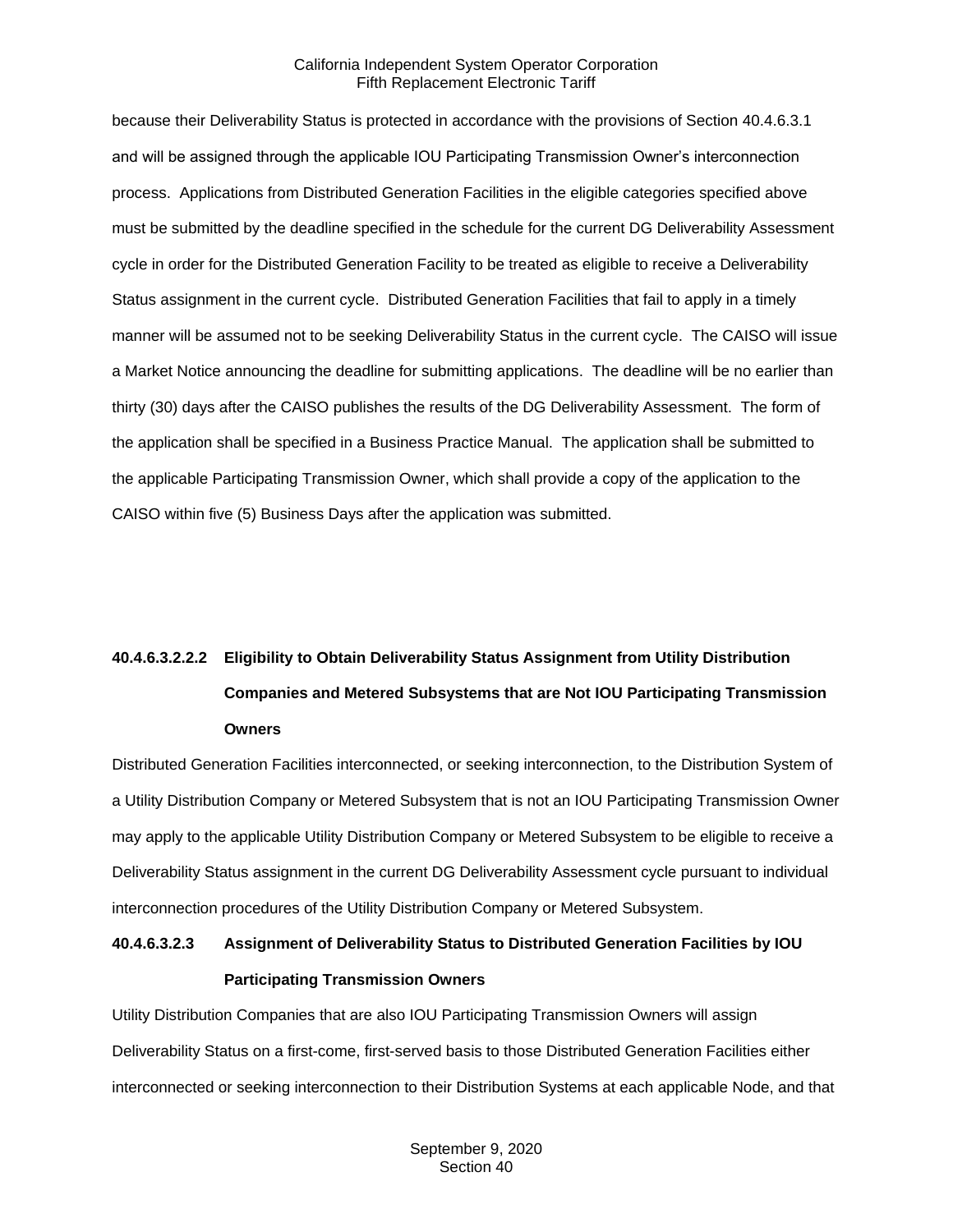are eligible for assignment pursuant to Section 40.4.6.3.2.2.1, in the following priority order:

- (1) Distributed Generation Facilities already in Commercial Operation and interconnected to the Distribution System of the applicable IOU Participating Transmission Owner as of the deadline for submitting applications pursuant to Section 40.4.6.3.2.2.1, in order of the date they achieved Commercial Operation, from earliest to most recent. At Nodes where there is insufficient Potential DGD indicated in the DG Deliverability Assessment to fulfill all Deliverability Status applications received during the current cycle from Distributed Generation Facilities already in Commercial Operation, and two or more such Distributed Generation Facilities next in order to obtain the last remaining increment of Potential DGD at a Node have the same Commercial Operation date, each such resource shall receive a pro rata share of the remaining Potential DGD in proportion to its MW Energy production level as modeled by the CAISO for the purpose of the CAISO's Deliverability Assessment methodology, in accordance with the level of Deliverability Status applied for in the current cycle.
- (2) Distributed Generation Facilities with an active interconnection request in the interconnection queue of the applicable IOU Participating Transmission Owner that have submitted an application pursuant to Section 40.4.6.3.2.2.1 to obtain Deliverability Status through the process set forth in Section 40.4.6.3, in order of their queue position in the applicable interconnection process. At Nodes where there is insufficient Potential DGD indicated in the DG Deliverability Assessment to provide Deliverability Status to eligible Distributed Generation Facilities with active interconnection requests, and two or more such Distributed Generation Facilities next in order to obtain the last remaining increment of Potential DGD have the same interconnection queue position, the remaining amount of Potential DGD will be allocated in order of expected Commercial Operation date, from earliest to furthest in the future. For purposes of this determination, the expected Commercial Operation date shall be the Commercial Operation date specified in the Distributed Generation Facility's interconnection agreement, or if no interconnection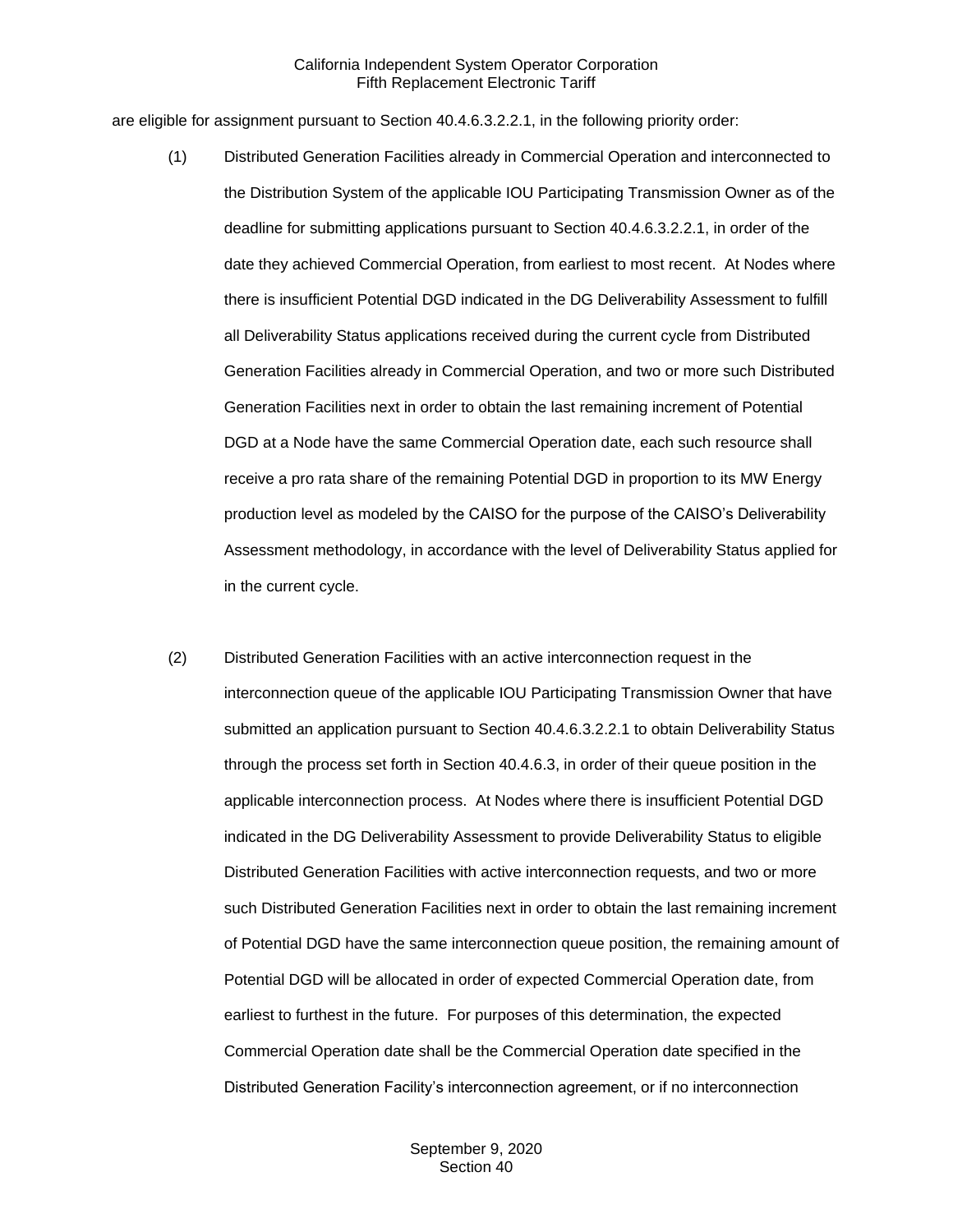agreement has yet been executed, the Distributed Generation Facility's application submitted pursuant to Section 40.4.6.3.2.2.1. If two or more such Distributed Generation Facilities have the same expected Commercial Operation date, each such resource shall receive a pro rata share of the remaining Potential DGD in proportion to its expected MW Energy production level as modeled by the CAISO for the purpose of the CAISO's Deliverability Assessment methodology, in accordance with the level of Deliverability Status requested in the current cycle.

Pursuant to this process, an IOU Participating Transmission Owner shall, during each cycle, fully utilize the maximum amount of Potential DGD available at each Node to provide Deliverability Status to eligible Distributed Generation Resources. If, however, the total MW quantity associated with eligible Distributed Generation Resources at a particular Node is less than the available Potential DGD for that Node as indicated in the DG Deliverability Assessment for the current cycle, then the excess quantity of Potential DGD shall be treated as unassigned Potential DGD in accordance with Section 40.4.6.3.3.

# **40.4.6.3.2.4 Assignment of Deliverability Status to Distributed Generation Facilities by Utility Distribution Companies and Metered Subsystems that are Not IOU Participating Transmission Owners**

Utility Distribution Companies and Metered Subsystems that are not IOU Participating Transmission Owners will assign Deliverability Status to individual Distributed Generating Facilities interconnected, or seeking interconnection, to the Distribution System of such Utility Distribution Company or Metered Subsystem based on the Potential DGD available at applicable Nodes pursuant to their individual interconnection procedures. Such Utility Distribution Companies and Metered Subsystems may report assignments of Deliverability Status to the CAISO at any time. However, only those assignments of Deliverability Status that are reported to the CAISO in accordance with the assignment schedule established by the CAISO for the current DG Deliverability Assessment cycle will be eligible for inclusion in the CAISO's annual Net Qualifying Capacity determination as specified in Section 40.4.6.1 and thereby eligible to be designated as Resource Adequacy Resources for the next Resource Adequacy Compliance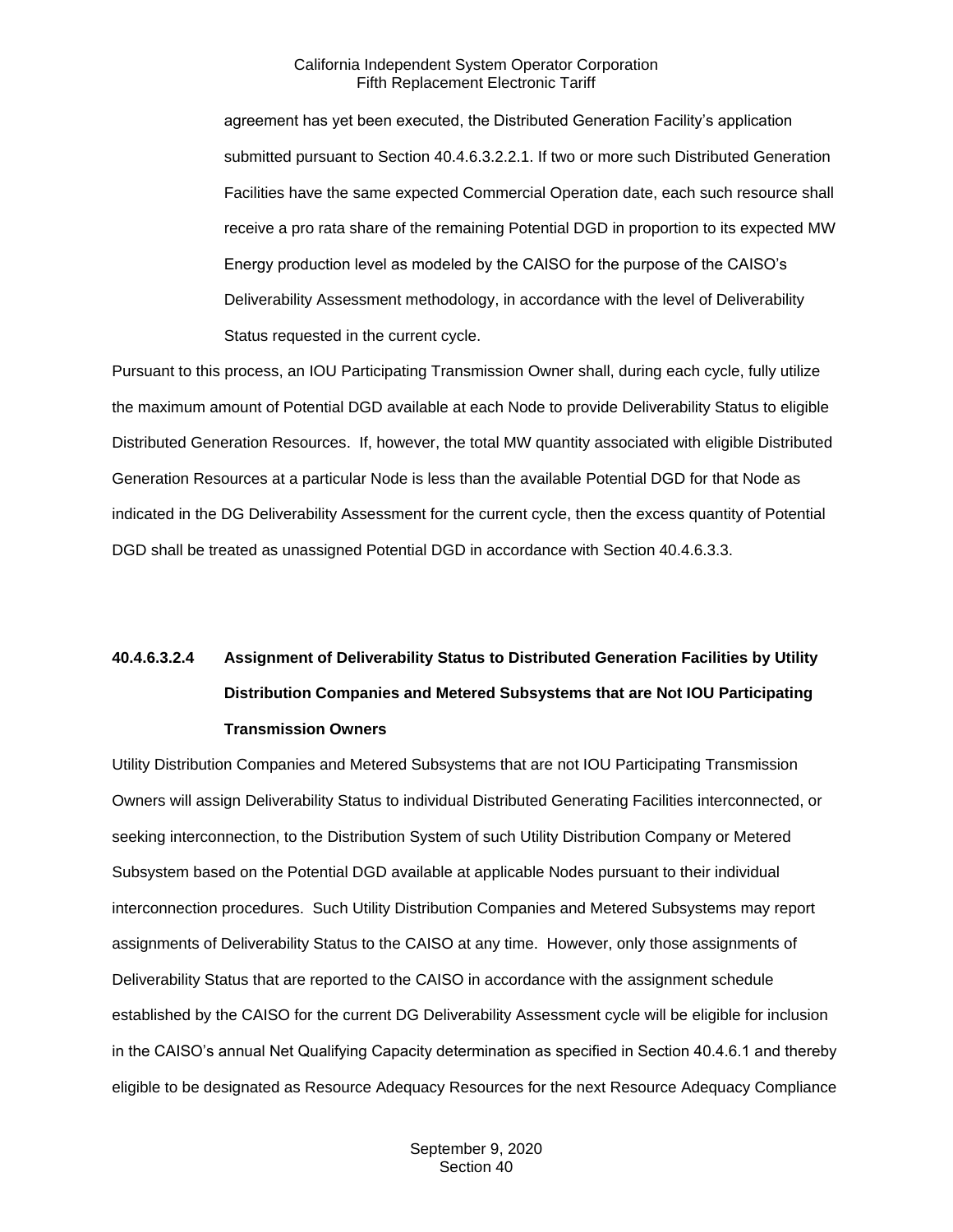Year.

#### **40.4.6.3.3 Unassigned Potential DGD**

If a Utility Distribution Company or Metered Subsystem does not fully utilize the MW quantity of Potential DGD available to assign Deliverability Status to specific Distributed Generation Facilities during an annual DG Deliverability Assessment cycle, the CAISO will preserve the unassigned Potential DGD for that Utility Distribution Company or Metered Subsystem through the next cycle.

## **40.4.6.3.4 Deliverability Status of Distributed Generation Facilities**

Once a Utility Distribution Company or Metered Subsystem has assigned Deliverability Status to a specific Distributed Generation Facility and reported such assignment to the CAISO, and the CAISO has validated and accepted the reported information as specified under Section 40.4.6.3.2, the Deliverability Status becomes an attribute of the Distributed Generation Facility to which it was assigned. A Distributed Generation Facility assigned Deliverability Status pursuant to an application submitted under Section 40.4.6.3.2.2.1(iii) will be subject to the provisions of Section 40.4.6.3 with regard to its assigned Deliverability Status and will continue through the interconnection process for all other purposes as a request for Energy-Only Deliverability Status.

Distributed Generation Facilities that are assigned Deliverability Status pursuant to Section 40.4.6.3 prior to achieving Commercial Operation must, in order to retain such assignment, achieve Commercial Operation no later than six months after the Commercial Operation date specified in the Distributed Generation Facility's interconnection agreement, or if no interconnection agreement had been executed at the time the assignment was made, the Distributed Generation Facility's application submitted pursuant to Section 40.4.6.3.2.2. However, if the Distributed Generation Facility submitted its application pursuant to Section 40.4.6.3.2.2.1(ii), such assignment shall not be revoked if the Distributed Generation Facility's failure to achieve Commercial Operation within six months of its indicated Commercial Operation date is due to a delay in the Utility Distribution Company's or Metered Subsystem's completion of the upgrades necessary for the Distributed Generation Facility's interconnection. The applicable Utility Distribution Company or Metered Subsystem must report any such revocations and delays to the CAISO in accordance with the date set forth in a Business Practice Manual or in a Market Notice establishing the schedule for the annual DG Deliverability Assessment cycle.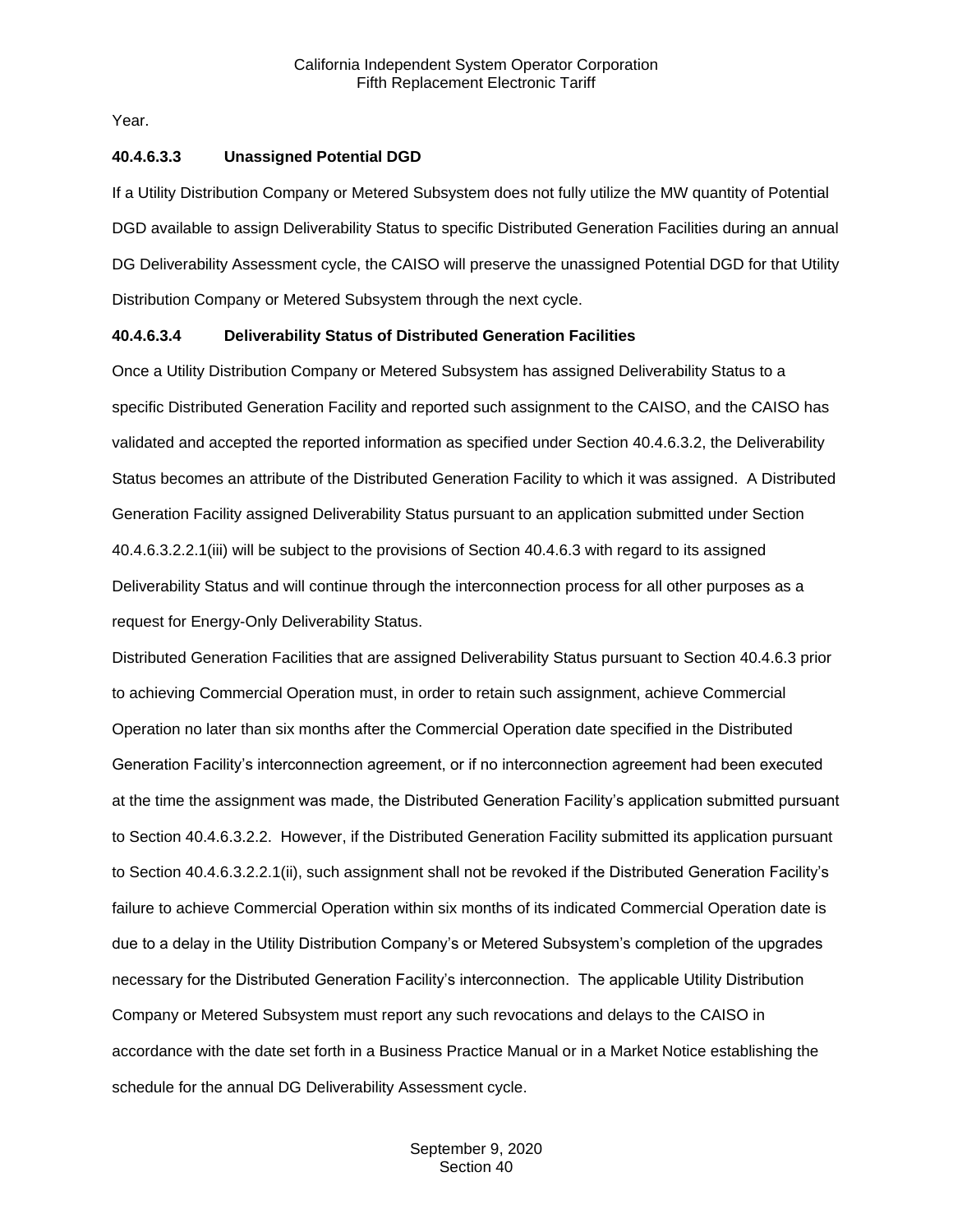With respect to a Distributed Generation Facility that meets this retention requirement, once that Distributed Generation Facility has achieved Commercial Operation, it will retain its assigned Deliverability Status for as long it remains in Commercial Operation. This also applies to Distributed Generation Facilities that were already in Commercial Operation at the time the assignment was made. Any loss of Deliverability Status granted pursuant to Section 40.4.6.3, due to either permanent cessation of commercial operation of a Distributed Generation Facility or revocation due to failure to meet the Commercial Operation date requirement set forth above, will be appropriately modeled by the CAISO in the next DG Deliverability Assessment cycle. Depending on other changes that may have occurred on the CAISO Controlled Grid and connected Distribution Systems, or in associated interconnection queues, additional Potential DGD may be available in the next cycle for assignment of Deliverability Status in accordance with the process set forth in Section 40.4.6.3.

## <span id="page-32-0"></span>**40.4.7 Submission of Supply Plans**

## **40.4.7.1 Schedule for Submission of Supply Plans**

Scheduling Coordinators representing Resource Adequacy Resources supplying Resource Adequacy Capacity shall provide the CAISO with annual and monthly Supply Plans, as follows:

- (a) The annual Supply Plan shall be submitted to the CAISO on the schedule set forth in the Business Practice Manual and shall verify their agreement to provide Resource Adequacy Capacity during the next Resource Adequacy Compliance Year. The annual Supply Plan may identify a Local Capacity Area Resource as Listed Local RA Capacity.
- (b) The monthly Supply Plans or the same information as required to be included in the monthly Supply Plan, plus any other information the CAISO requires as identified in the Business Practice Manual, shall be submitted to the CAISO at least 45 days in advance of the first day of the month covered by the plan, and in accordance with the schedule and in the reporting format(s) set forth in the Business Practice Manual, and shall verify their agreement to provide Resource Adequacy Capacity during that resource adequacy month. The monthly Supply Plan may identify a Local Capacity Area Resource as Listed Local RA Capacity.
- (c) The Scheduling Coordinator for the Resource Adequacy Resource may submit, at any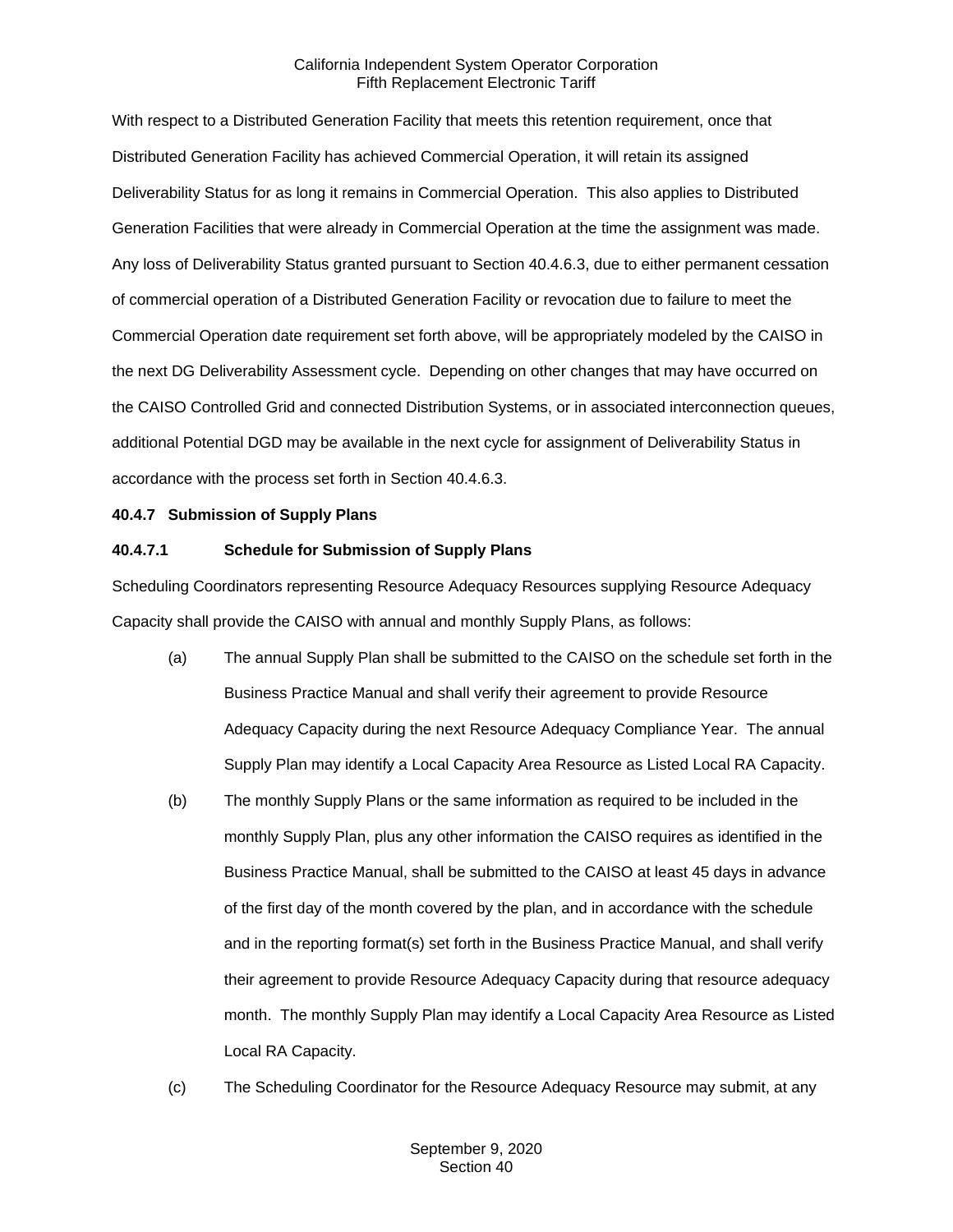time from 45 days through 30 days in advance of the relevant month, a revision to its monthly Supply Plan to correct a discrepancy between its monthly Supply Plan and a Resource Adequacy Plan of a Load Serving Entity for which that Resource Adequacy Resource is providing Resource Adequacy Capacity, as provided in Section 40.7(b). The CAISO will not accept any revisions to a monthly Supply Plan from 30 days in advance of the relevant month through the end of the month, unless the Scheduling Coordinator for the Resource Adequacy Resource demonstrates good cause for the change and explains why it was not possible to submit the change earlier.

## **40.4.7.2 Form of Supply Plans**

The Supply Plan must be in the form of the template provided on the CAISO Website, which shall include an affirmative representation by the Scheduling Coordinator submitting the Supply Plan that the CAISO is entitled to rely on the accuracy of the information provided in the Supply Plan to perform those functions set forth in this Section 40.

## **40.4.7.3 Validation of Supply Plans**

The CAISO shall be entitled to take reasonable measures to validate the accuracy of the information submitted in Supply Plans under this Section. Supply Plan validation measures may include the following:

(a) The CAISO may compare a Resource Adequacy Resource's Resource Adequacy Capacity against the Resource Adequacy Resource's Net Qualifying Capacity, if applicable. To the extent the Resource Adequacy Capacity of a Resource Adequacy Resource included in a Supply Plan is greater than the Resource Adequacy Resource's Net Qualifying Capacity, the CAISO will notify the respective Scheduling Coordinators for the Resource Adequacy Resource and each Load Serving Entity that has included the Resource Adequacy Resource in its Resource Adequacy Plan that the Resource Adequacy Capacity from the Resource Adequacy Resource shall be reduced to the Resource Adequacy Resource's Net Qualifying Capacity and that it will be considered a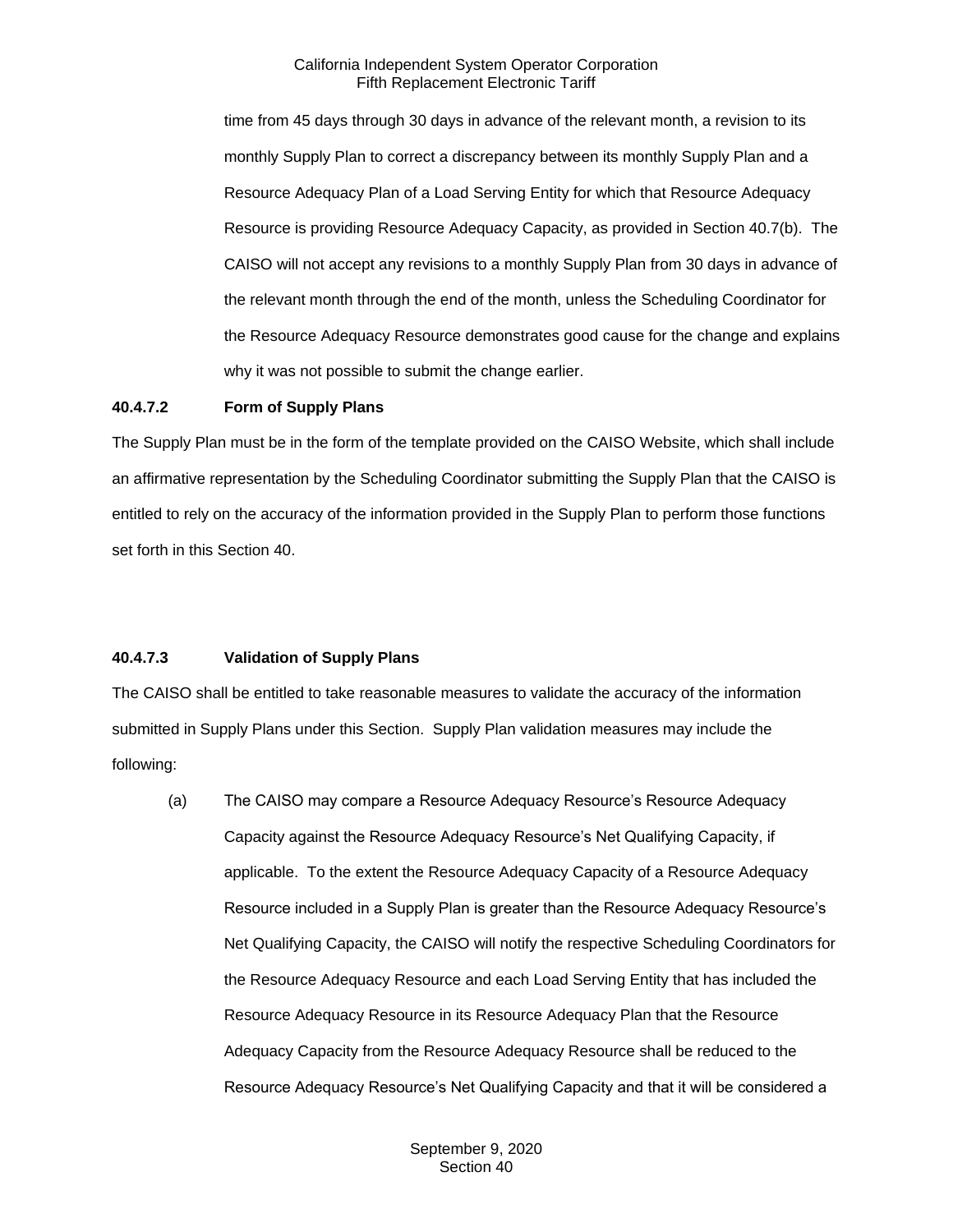mismatch under Section 40.7. If the CAISO is not advised as to how the reduction in Resource Adequacy Capacity to conform with the Resource Adequacy Resource's Net Qualifying Capacity shall be allocated among each Load Serving Entity that included the Resource Adequacy Resource on its Resource Adequacy Plan, the CAISO will apply a pro rata reduction based on the Supply Plan.

- (b) The CAISO may verify whether the Resource Adequacy Capacity listed in the monthly Supply Plan is scheduled to take an Approved Maintenance Outage during the month. To the extent the Resource Adequacy Capacity of a Resource Adequacy Resource included in a Supply Plan is greater than the Resource Adequacy Capacity designated for the resource in the Resource Adequacy Plan, or includes Resource Adequacy Capacity that is scheduled to take an Approved Maintenance Outage during the month, the CAISO will notify the Scheduling Coordinator for the Resource Adequacy Resource and the respective Scheduling Coordinators for each Load Serving Entity that has included the Resource Adequacy Resource in its Resource Adequacy Plan that there is a discrepancy, which will be treated as a mismatch under Section 40.7. To the extent the Resource Adequacy Capacity of a Resource Adequacy Resource included in a Supply Plan is less than the Resource Adequacy Capacity designated for the resource in the Resource Adequacy Plan, or includes Resource Adequacy Capacity that is scheduled for an Approved Maintenance Outage during the month, the CAISO will notify the Local Regulatory Authority, the Scheduling Coordinator for the Resource Adequacy Resource, and the respective Scheduling Coordinators for each Load Serving Entity that has included the Resource Adequacy Resource in its Resource Adequacy Plan that there is a discrepancy, which will be treated as a mismatch under Section 40.7.
- (c) Other errors or inaccuracies identified by the CAISO in a Supply Plan shall be treated as a mismatch under Section 40.7.

Disputes regarding the CAISO's determination of Net Qualifying Capacity shall be subject to Section 40.5.2. The provisions of this Section shall not affect a Resource Adequacy Resource's Net Qualifying Capacity posted by the CAISO under Section 40.5.2.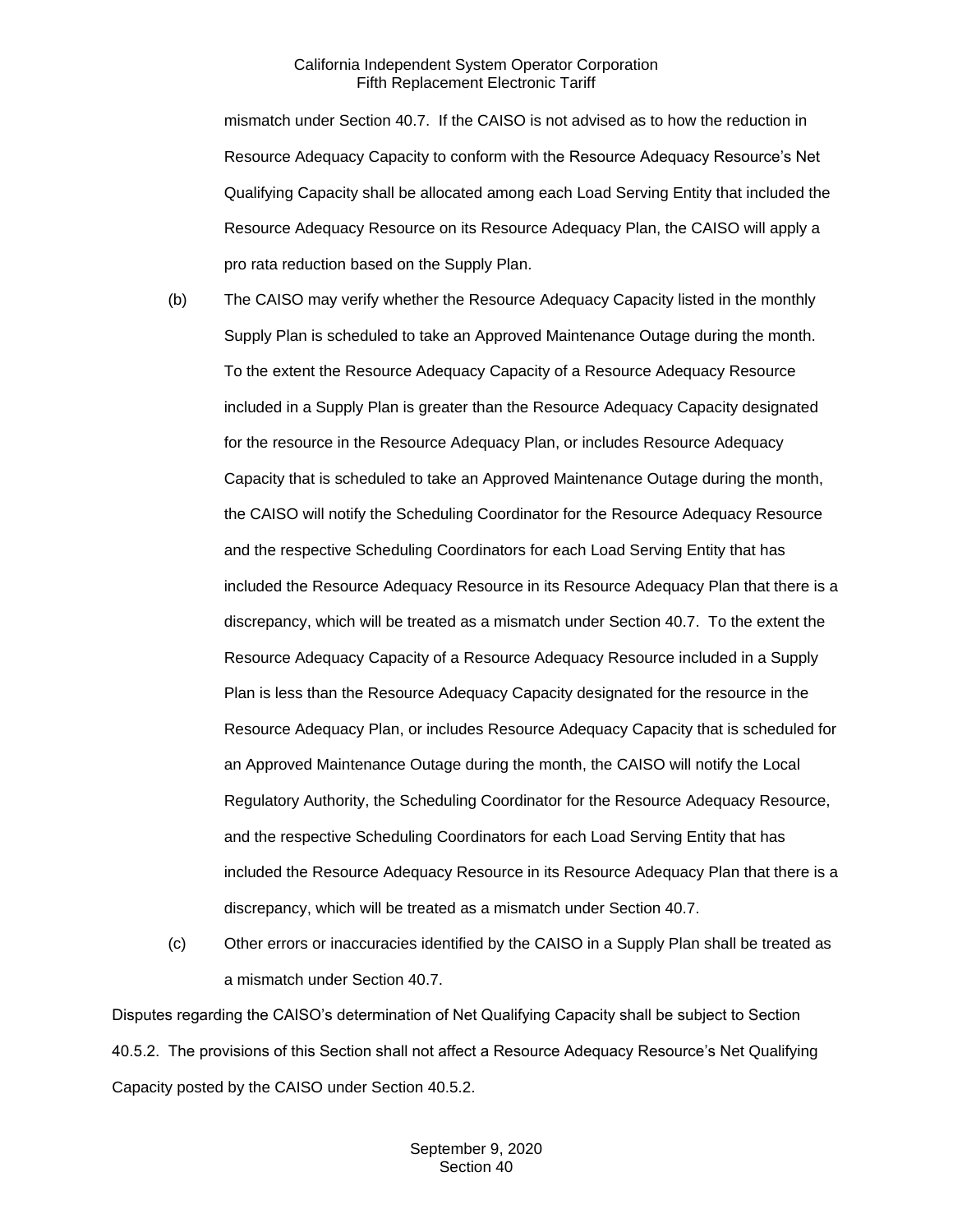- <span id="page-35-0"></span>**40.5 [Not Used]**
- <span id="page-35-1"></span>**40.5.1 [Not Used]**
- <span id="page-35-2"></span>**40.5.2 [Not Used]**
- <span id="page-35-3"></span>**40.5.3 [Not Used]**
- <span id="page-35-4"></span>**40.5.4 [Not Used]**
- <span id="page-35-5"></span>**40.5.5 [Not Used]**

## <span id="page-35-6"></span>**40.6 Requirements for SCs and Resources for LSEs**

This Section 40.6 does not apply to Resource Adequacy Resources of Load-following MSSs. Scheduling Coordinators supplying Resource Adequacy Capacity shall make the Resource Adequacy Capacity listed in the Scheduling Coordinator's monthly Supply Plans under Section 40.4.7 available to the CAISO each hour of each day of the reporting month in accordance with this Section 40.6 and Section 9.3.1.3.

## <span id="page-35-7"></span>**40.6.1 Day-Ahead Availability**

Except as otherwise provided in Sections 40.6.1.1 and 40.6.4, Scheduling Coordinators supplying Resource Adequacy Capacity shall make such Resource Adequacy Capacity, available Day-Ahead to the CAISO as follows:

(1) Resource Adequacy Resources physically capable of operating must submit: (a) Economic Bids for Energy and/or Self-Schedules for all their Resource Adequacy Capacity and (b) Economic Bids for Ancillary Services and/or a Submission to Self-Provide Ancillary Services in the IFM for all of their Resource Adequacy Capacity that is certified to provide Ancillary Services. For Resource Adequacy Capacity that is certified to provide Ancillary Services and is not covered by a Submission to Self-Provide Ancillary Services, the resource must submit Economic Bids for each Ancillary Service for which the resource is certified. For Resource Adequacy Capacity subject to this requirement for which no Economic Energy Bid or Self-Schedule has been submitted, the CAISO shall insert a Generated Bid in accordance with Section 40.6.8. For Resource Adequacy Capacity subject to this requirement for which no Economic Bids for Ancillary Services or Submissions to Self-Provide Ancillary Services have been submitted, the CAISO shall insert a Generated Bid in accordance with Section 40.6.8 for each Ancillary Service the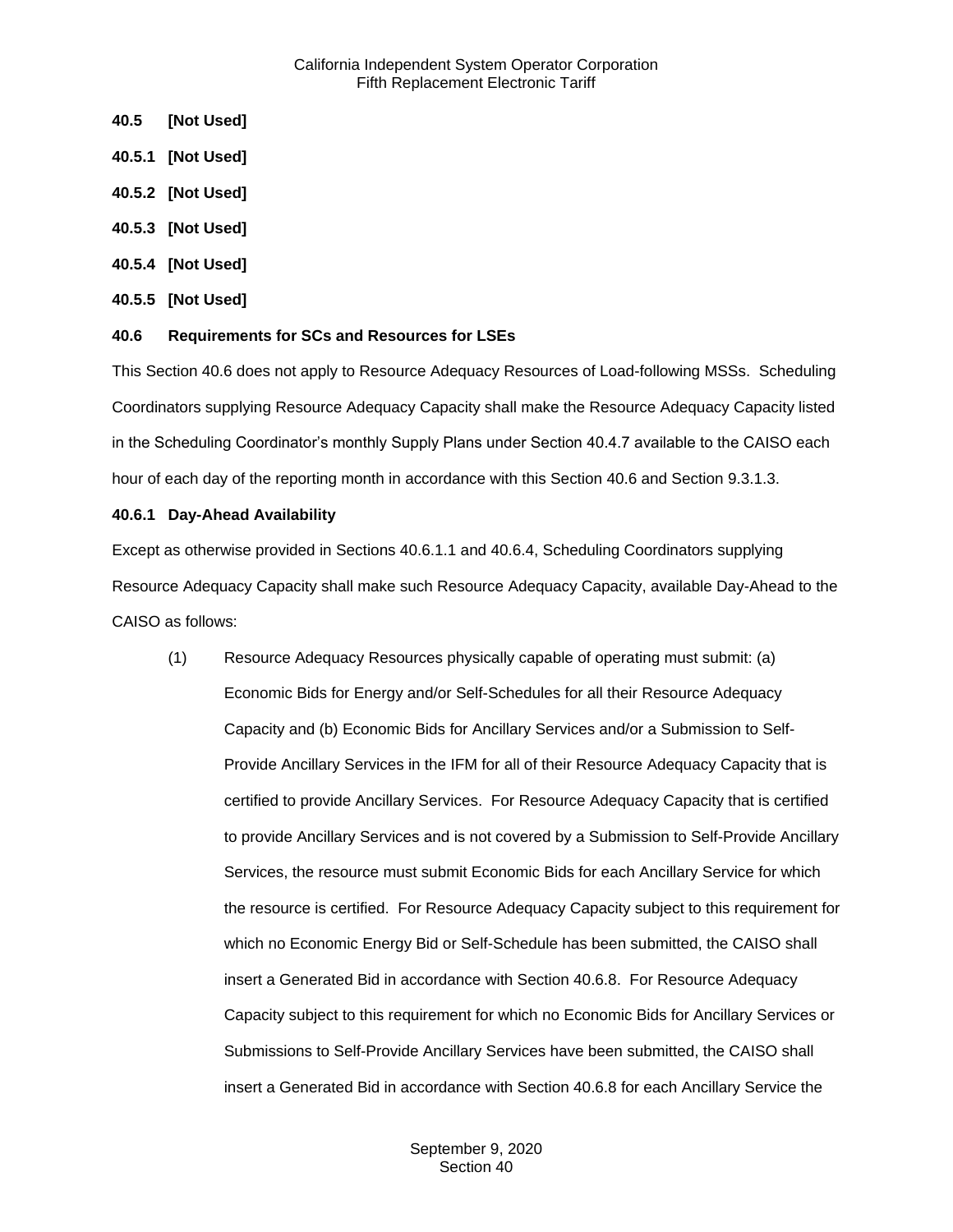resource is certified to provide.

- (2) Resource Adequacy Resources must be available except for limitations specified in the Master File, legal or regulatory prohibitions or as otherwise required by this CAISO Tariff or by Good Utility Practice.
- (3) Through the IFM co-optimization process, the CAISO will utilize available Resource Adequacy Capacity to provide Energy or Ancillary Services in the most efficient manner to clear the Energy market, manage congestion and procure required Ancillary Services. In so doing, the IFM will honor submitted Energy Self-Schedules of Resource Adequacy Capacity unless the CAISO is unable to satisfy one hundred percent (100%) of the Ancillary Services requirements. In such cases, the CAISO may curtail all or a portion of a submitted Energy Self-Schedule to allow Ancillary Service-certified Resource Adequacy Capacity to be used to meet the Ancillary Service requirements. The CAISO will not curtail for the purpose of meeting Ancillary Service requirements a Self-Schedule of a resource internal to a Metered Subsystem that was submitted by the Scheduling Coordinator for that Metered Subsystem. If the IFM reduces the Energy Self-Schedule of Resource Adequacy Capacity to provide an Ancillary Service, the Ancillary Service Marginal Price for that Ancillary Service will be calculated in accordance with Section 27.1.2 using the Ancillary Service Bids submitted by the Scheduling Coordinator for the Resource Adequacy Resource or inserted by the CAISO pursuant to this Section 40.6.1, and using the resource's Generated Energy Bid to determine the Resource Adequacy Resource's opportunity cost of Energy. If the Scheduling Coordinator for the Resource Adequacy Resource believes that the opportunity cost of Energy based on the Resource Adequacy Resource's Generated Energy Bid is insufficient to compensate for the resource's actual opportunity cost, the Scheduling Coordinator may submit evidence justifying the increased amount to the CAISO and to the FERC no later than seven (7) days after the end of the month in which the submitted Energy Self-Schedule was reduced by the CAISO to provide an Ancillary Service.

The CAISO will treat such information as confidential and will apply the procedures in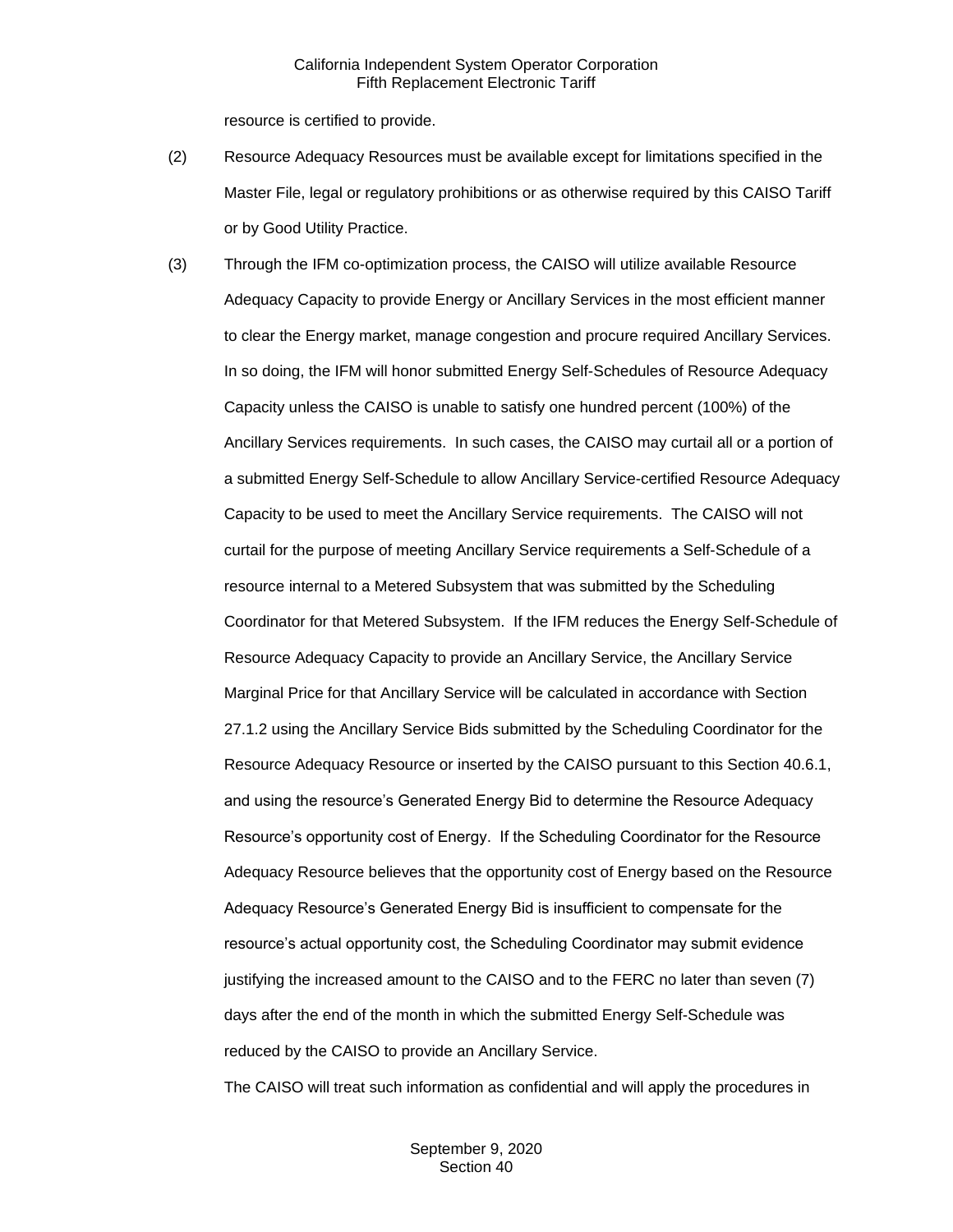Section 20.4 of this CAISO Tariff with regard to requests for disclosure of such information. The CAISO shall pay any higher opportunity costs approved by FERC.

- (4) A Resource Adequacy Resources must participate in the RUC to the extent that the resource has available Resource Adequacy Capacity that is not reflected in a Day-Ahead Schedule. Resource Adequacy Capacity participating in RUC will be optimized using a zero dollar (\$0/MW-hour) RUC Availability Bid.
- (5) Capacity from Resource Adequacy Resources selected in RUC will not be eligible to receive a RUC Availability Payment.

# **40.6.1.1 Day-Ahead Availability - Specific RA Resource Types**

(a) **Distributed Generation Facilities.** Distributed Generation Facilities shall comply with the IFM and RUC bidding requirements that apply to the same technology type of a resource connected to the CAISO Controlled Grid.

## (b) **Non-Generator Resources**

- (1) Non-Generator Resources that do not use Regulation Energy Management shall submit:
	- (A) Economic Bids or Self-Schedules into the IFM for all RA Capacity for all hours of the month the resource is physically capable of operating; and
	- (B) \$0/MW RUC Availability Bids for all RA Capacity for all hours of the month the resource is physically capable of operating,
- (2) Non-Generator Resources using Regulation Energy Management shall submit Economic Bids or Self-Schedules into the IFM for all RA Capacity for Regulation for all hours of the month the resource is physically capable of operating.
- (c) **Extremely Long-Start Resources.** Extremely Long-Start Resources that are Resource Adequacy Resources must make themselves available to the CAISO by complying with:
	- (1) the Extremely Long-Start Commitment Process under Section 31.7 or otherwise committing the ELS Resource upon instruction from the CAISO, if physically capable; and
	- (2) the applicable provisions of Section 40.6.1 regarding Day-Ahead availability for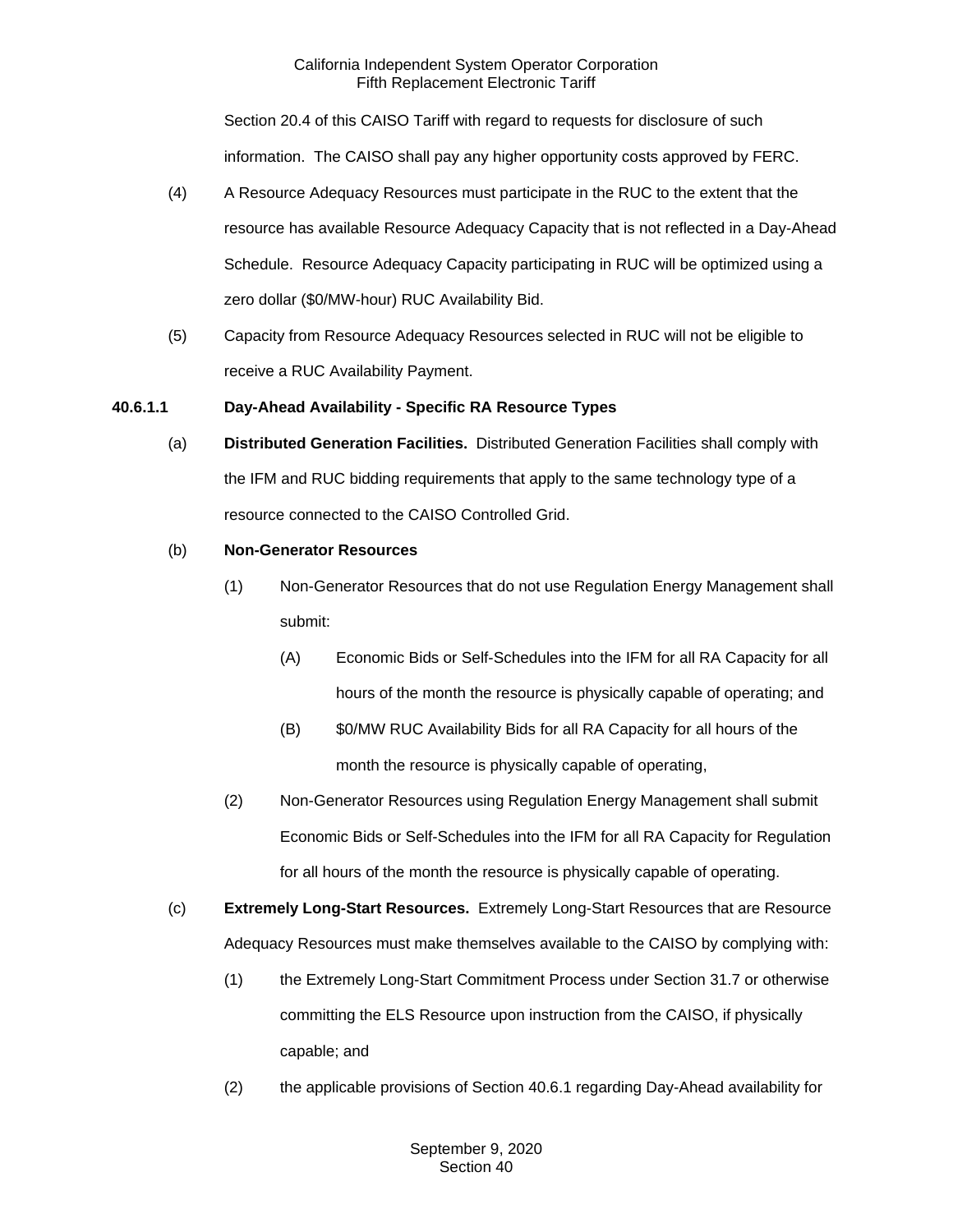the Trading Days for which it was committed.

#### **40.6.2 Real-Time Availability**

- (a) **General Requirement.** Except as otherwise provided in Section 40.6.4, for every Trading Hour in which a Resource Adequacy Resource receives a Day-Ahead Schedule for Energy or Ancillary Services or a RUC Schedule, the Resource Adequacy Resource must submit Bids to the Real-Time Market for that Trading Hour that conform with the Resource Adequacy Resource's obligations under Section 40.6.1 for the Day-Ahead Market. Provided, however, that any reference in Section 40.6.1 to RUC bidding does not apply to the Real-Time Market bidding obligations.
- (b) **Short Start Units or Medium Start Units.** Irrespective of their Day-Ahead Schedule for Energy, Day-Ahead Schedule for Ancillary Services, or RUC Schedule, Short Start Units and Medium Start Units must, for each Trading Hour, submit Bids to the Real-Time Market that conform to their obligations under Section 40.6.1 for the Day-Ahead Market. Provided, however, that any reference in Section 40.6.1 to RUC bidding does not apply to the Real-Time Market bidding obligations for Short Start Units or Medium Start Units. The CAISO may waive these availability obligations for a resource that is not a Long Start Unit or an Extremely Long-Start Resource that does not have an Day-Ahead Schedule or a RUC Schedule based on a procedure to be published on the CAISO Website. The CAISO will insert Generated Bids in accordance with Section 40.6.8 for any Resource Adequacy Capacity subject to the above requirements for which the resource has failed to submit the appropriate bids to the RTM.
- (c) **Long Start Units.** Long Start Units not committed in the Day-Ahead Market will be released from any further obligation to submit Self-Schedules or Bids for the relevant Operating Day. Scheduling Coordinators for Long Start Units are not precluded from self-committing the unit after the Day-Ahead Market and submitting a Self-Schedule or Wheeling-Out in the RTM, unless precluded by terms of their contracts.
- (d) **Extremely Long-Start Resources.** Once an Extremely Long-Start Resource providing Resource Adequacy Capacity is committed by the CAISO, it shall comply, for the Trading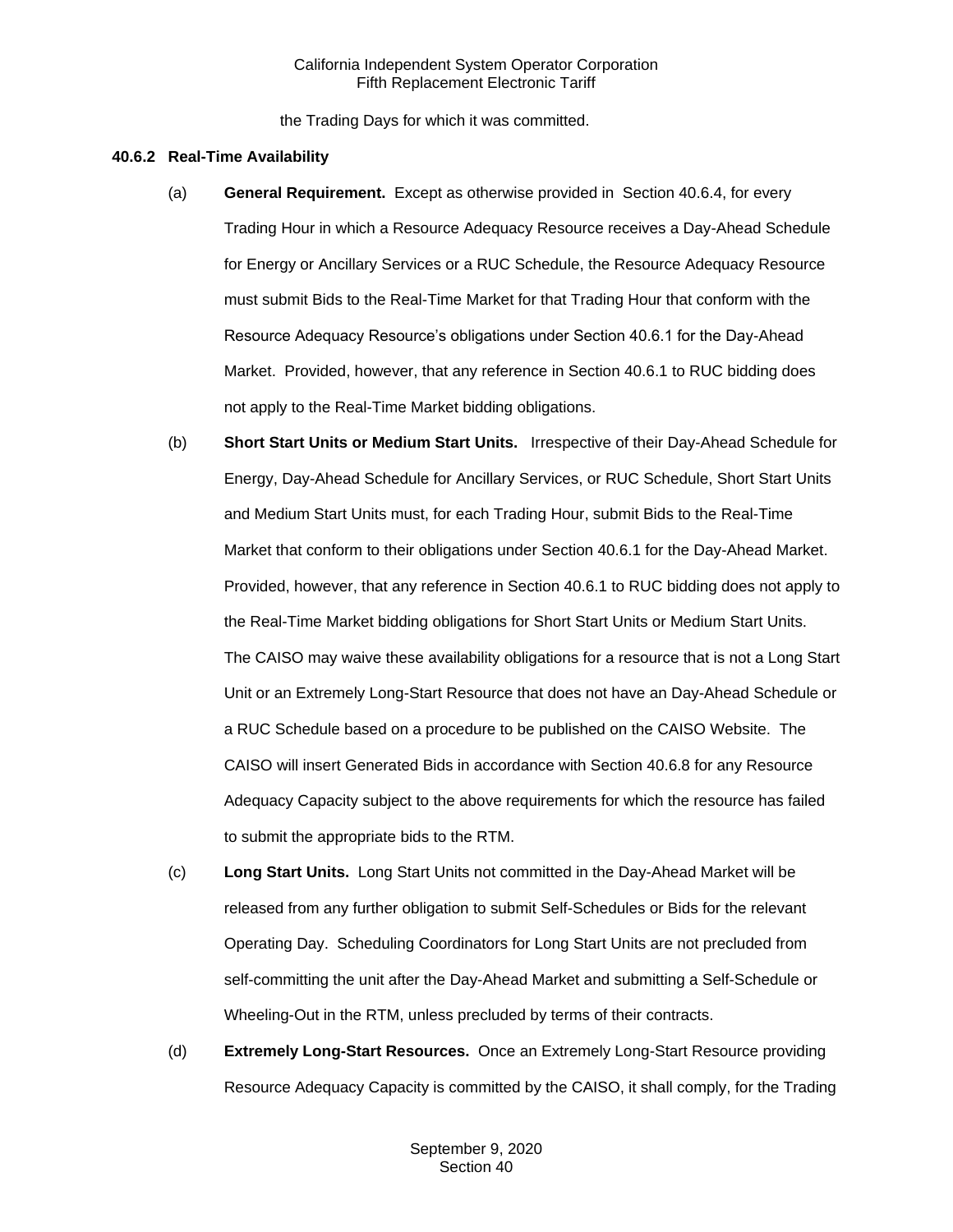Days for it was committed, with the Real-Time availability provisions in sub-sections (a) and (b) of this Section 40.6.2, including those provisions that otherwise apply only to Short Start Units or Medium Start Units.

- (e) **Self-Schedules.** The CAISO will honor submitted Energy Self-Schedules of Resource Adequacy Capacity unless the CAISO is unable to satisfy one hundred (100) percent of its Ancillary Services requirements. In such cases, the CAISO may curtail all or a portion of a submitted Energy Self-Schedule to allow Ancillary Service-certified Resource Adequacy Capacity to be used to meet the Ancillary Service requirements, as long as such curtailment does not lead to a real-time shortfall in energy supply. If the CAISO reduces a submitted Real-Time Energy Self-Schedule for Resource Adequacy Capacity when that capacity is needed to meet an Ancillary Services requirement, the Ancillary Service Marginal Price for that capacity will be calculated in accordance with Sections 27.1.2 and 40.6.1.
- (f) **Distributed Generation Facilities.** Distributed Generation Facilities shall comply with the RTM bidding requirements that apply to the same technology type of resource connected to the CAISO Controlled Grid.

## (g) **Non-Generator Resources**

- (1) Non-Generator Resources that do not use Regulation Energy Management shall submit –
	- (A) Economic Bids or Self-Schedules into the RTM for any remaining RA Capacity scheduled in the IFM or RUC; and
	- (B) Economic Bids or Self-Schedules into the RTM for all RA Capacity not scheduled in the IFM,
- (2) Non-Generator Resources using Regulation Energy Management that are not Use-Limited Resources under Section 40.4.6.1 shall submit Economic Bids or Self-Schedules into the RTM for any remaining RA Capacity from resource scheduled in IFM or RUC.

## **40.6.3 [Not Used]**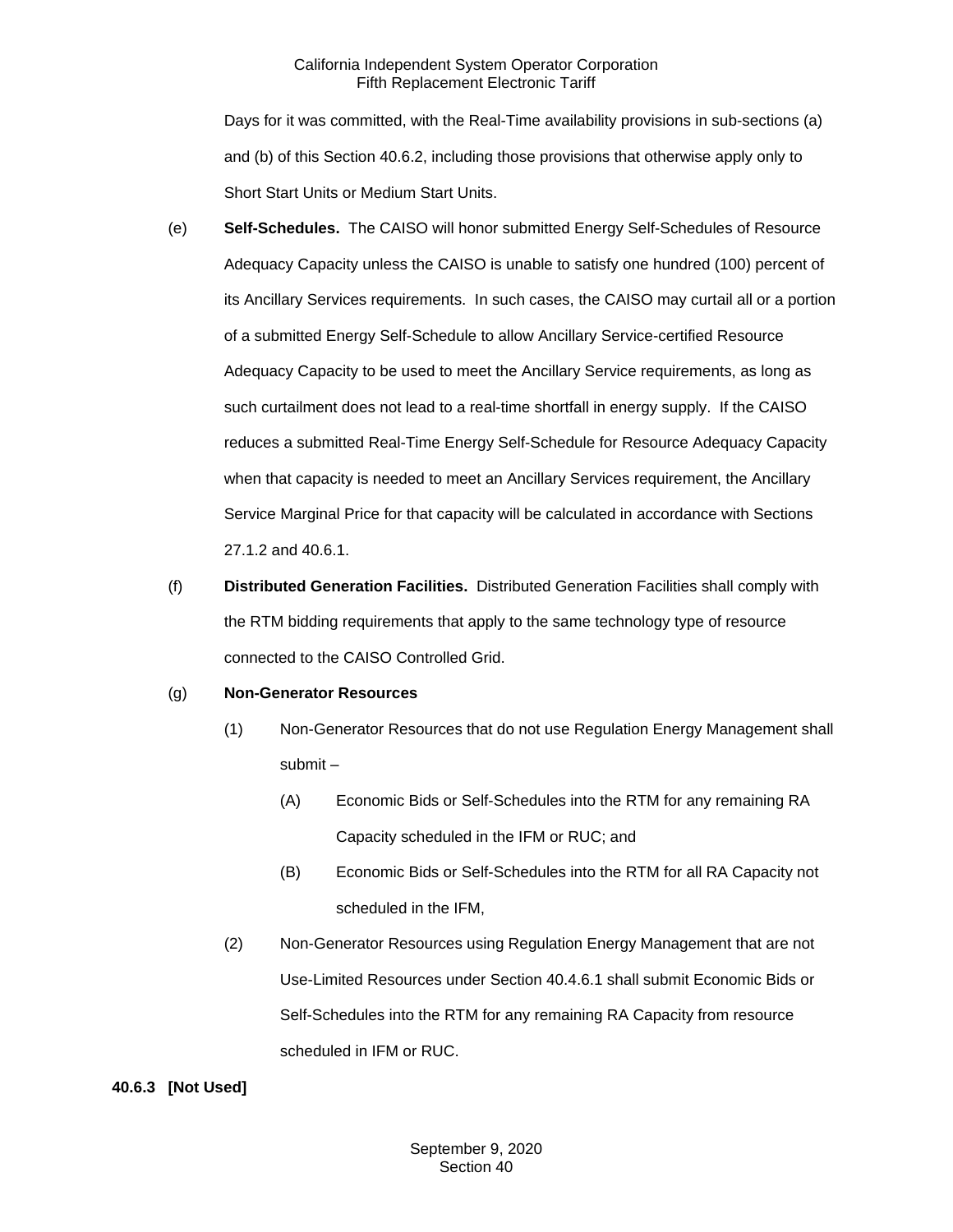# **40.6.4 Availability Requirements for Resources with Operational Limitations that are not Qualified Use-Limits**

## **40.6.4.1 Must-Offer Obligation in DAM and RTM**

Conditionally Available Resources (irrespective of Use-Limited Resource qualification) and Run-of-River Resources that provide Resource Adequacy Capacity and that are physically capable of operating must submit Self-Schedules or Bids in the Day-Ahead Market for their expected available Energy or their expected as-available Energy, as applicable, in the Day-Ahead Market and RTM up to the quantity of Resource Adequacy Capacity the resource is providing. Such resources shall also revise their Self-Schedules or submit additional Bids in RTM based on the most current information available regarding Expected Energy deliveries.

An Eligible Intermittent Resource providing Resource Adequacy Capacity may, but is not required to, submit Bids in the Day-Ahead Market.

## **40.6.4.2 RUC Availability Bids**

The following resource types providing Resource Adequacy Capacity are not required to submit RUC Availability Bids for that capacity, but any such bids they do submit must be \$0/MW RUC Availability Bids: Pumping Load, Reliability Demand Response Resources, Combined Heat and Power Resources, Regulatory Must-Take Generation, Non-Generator Resources using Regulation Energy Management, Conditionally Available Resources, Run-of-River Resources, and Eligible Intermittent Resources.

# **40.6.4.3 Ancillary Services Bids from Participating Loads that is Pumping Load**

The must-offer obligation for Participating Load that is Pumping Load is limited to submitting, for hours where underlying Load permits, Non-Spin Ancillary Services Bids and/or a Submission to Self-Provide Non-Spin Ancillary Services in the Day-Ahead Market for its Resource Adequacy Capacity that is certified to provide Non-Spinning Reserve Ancillary Service, and Economic Bids for Energy in the Real-Time Market for its Non-Spinning Reserve Capacity that receives an Ancillary Service Award in the Day-Ahead Market.

## **40.6.4.4 Proxy Demand Resources**

(a) Short Start and Medium Start Proxy Demand Resources that provide Resource Adequacy Capacity shall submit \$0/MW RUC Availability Bids for all of their Resource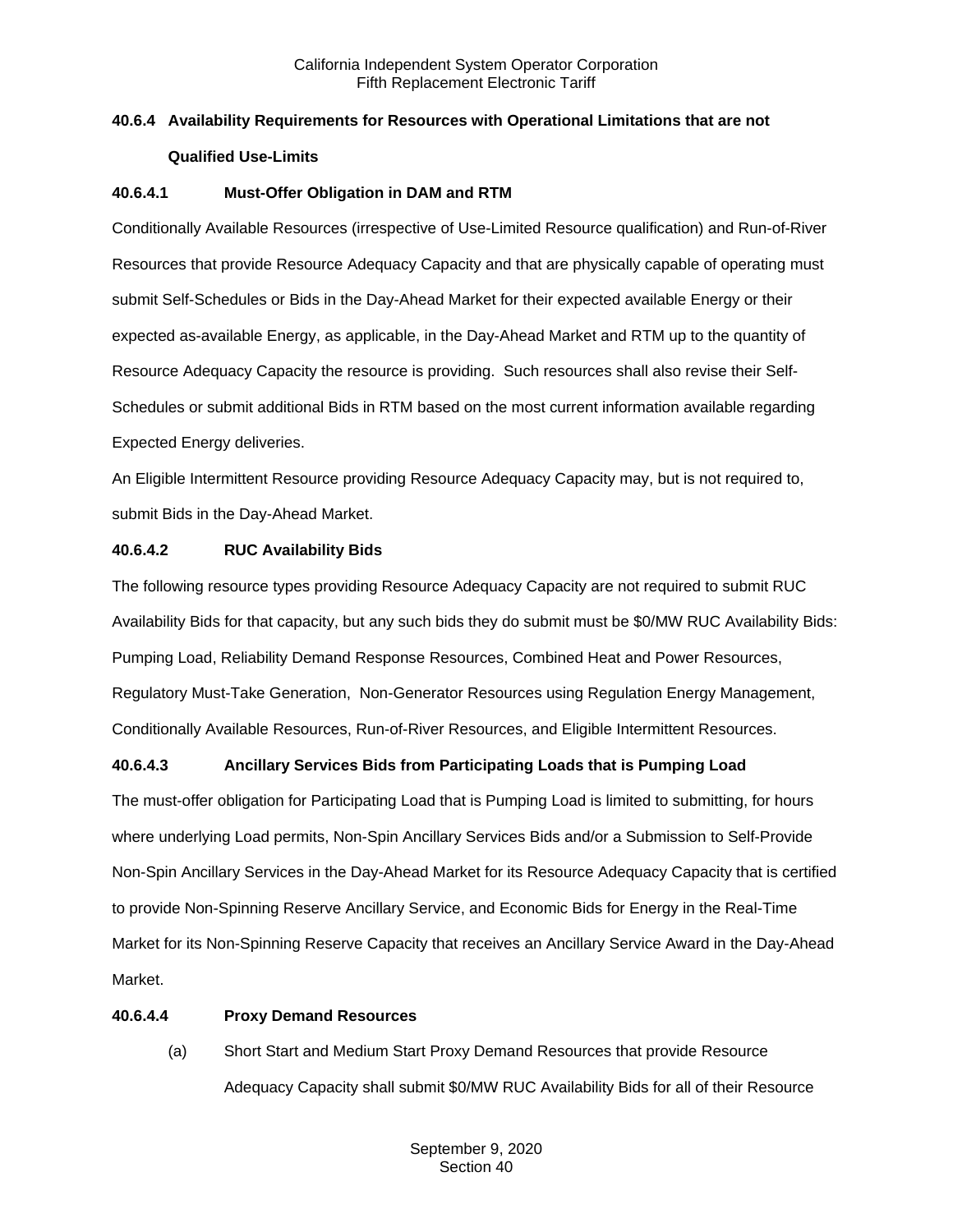Adequacy Capacity for all hours of the month the resource is physically available; however, any RUC schedule for these resources will not be binding.

(b) Long Start Proxy Demand Resources are not required to submit Bids or Self Schedules in the RUC for their Resource Adequacy Capacity.

#### **40.6.5 Additional Availability Requirements for System Resources**

In the IFM, the multi-hour block constraints of a System Resource, other than a System Resource capable of submitting a Dynamic Schedule or a Resource-Specific System Resource, are honored in the optimization. Such a resource that is also a Resource Adequacy Resource must be capable of hourly scheduling by the CAISO in RUC if it is not fully scheduled in the IFM. If such a Resource Adequacy Resource is scheduled in the RUC, the CAISO will schedule the resource in the RTM for each hour of the resource's RUC schedule without regard to the multi-hour block constraint that was submitted to the IFM. For an existing System Resource that provides Resource Adequacy Capacity through a call-option that expires prior to the close of the IFM, such a System Resource listed on a Resource Adequacy Plan must be reported to the CAISO for consideration in the Extremely Long-Start Commitment Process.

# **40.6.5.1 Additional Availability Requirements for Dynamic and Non-Dynamic Resource-Specific System Resources**

A Dynamic or Non-Dynamic Resource-Specific System Resource that supplies Resource Adequacy Capacity, and is not otherwise a Use-Limited Resource, will be subject to the requirements of Sections 40.6.1 and 40.6.2.

## **40.6.5.2 Dynamic Non-Resource Specific System Resources**

A Dynamic non-Resource-Specific System Resource that provides Resource Adequacy Capacity will be subject to the provisions of 40.6.1 and 40.6.2.

## **40.6.6 Requirement for Partial Resource Adequacy Resources**

Only that output of a Partial Resource Adequacy Resource that is designated by a Scheduling Coordinator as Resource Adequacy Capacity in its monthly or annual Supply Plan shall have an availability obligation to the CAISO. Exports being supported by non-Resource Adequacy Capacity from a Partial Resource Adequacy Resource that becomes unavailable or unusable shall be considered as an export of non-Resource Adequacy Capacity based on the pro-rata allocation of derated capacity of the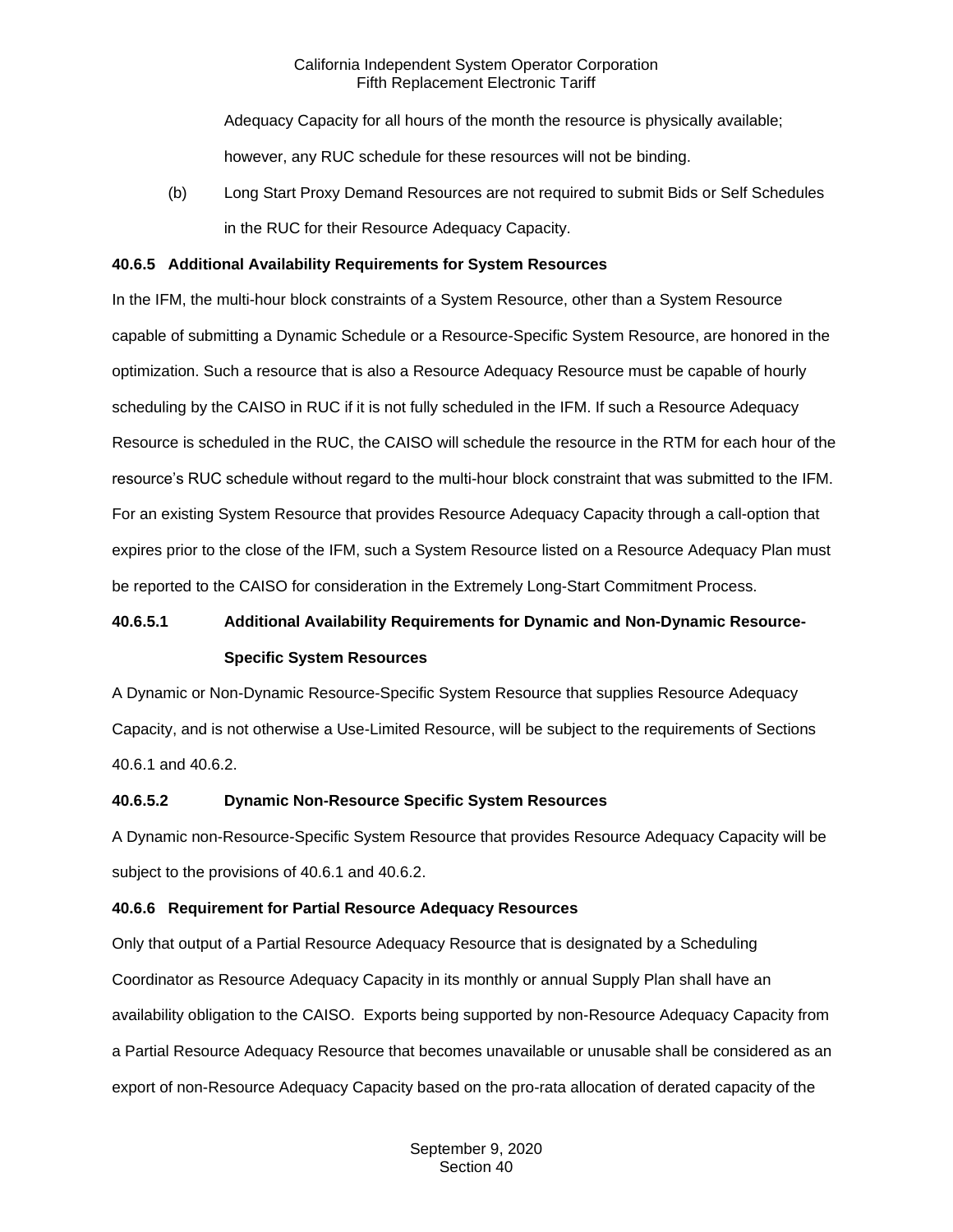Partial Resource Adequacy Resource as follows:

- (a) Resource Adequacy Capacity [(Resource Adequacy Capacity/PMax Capacity of Resource Adequacy Resource) x MW Derate or Outage]; or
- (b) [1- (Resource Adequacy Capacity/PMax Capacity of Resource Adequacy Resource)] x De-rated PMax].

## **40.6.7 [Not Used]**

## **40.6.8 Use of Generated Bids**

- (a) **Day-Ahead Market.** Prior to completion of the Day-Ahead Market, the CAISO will determine if Resource Adequacy Capacity subject to the requirements of Section 40.6.1 and for which the CAISO has not received notification of an Outage has not been reflected in a Bid and will insert a Generated Bid for such capacity into the CAISO Day-Ahead Market.
- (b) **Real-Time Market.** Prior to running the Real-Time Market, the CAISO will determine if Resource Adequacy Capacity subject to the requirements of Section 40.6.2 and for which the CAISO has not received notification of an Outage has not been reflected in a Bid and will insert a Generated Bid for such capacity into the Real-Time Market.
- (c) **Partial Bids for RA Capacity.** If a Scheduling Coordinator for an RA Resource submits a partial bid for the resource's RA Capacity, the CAISO will insert a Generated Bid only for the remaining RA Capacity. In addition, the CAISO will determine if all dispatchable Resource Adequacy Capacity from Short Start Units, not otherwise selected in the IFM or RUC, is reflected in a Bid into the Real-Time Market and will insert a Generated Bid for any remaining dispatchable Resource Adequacy Capacity for which the CAISO has not received notification of an Outage.
- (d) **Calculation of Generated Bids.** A Generated Bid for Energy will be calculated pursuant to Sections 30.7.3.4 and 30.7.3.5. A Generated Bid for Ancillary Services will equal zero dollars (\$0/MW-hour).
- (e) **Exemptions.** Notwithstanding any of the provisions of Section 40.6.8, for the following resource types providing Resource Adequacy Capacity, the CAISO only inserts a Bid in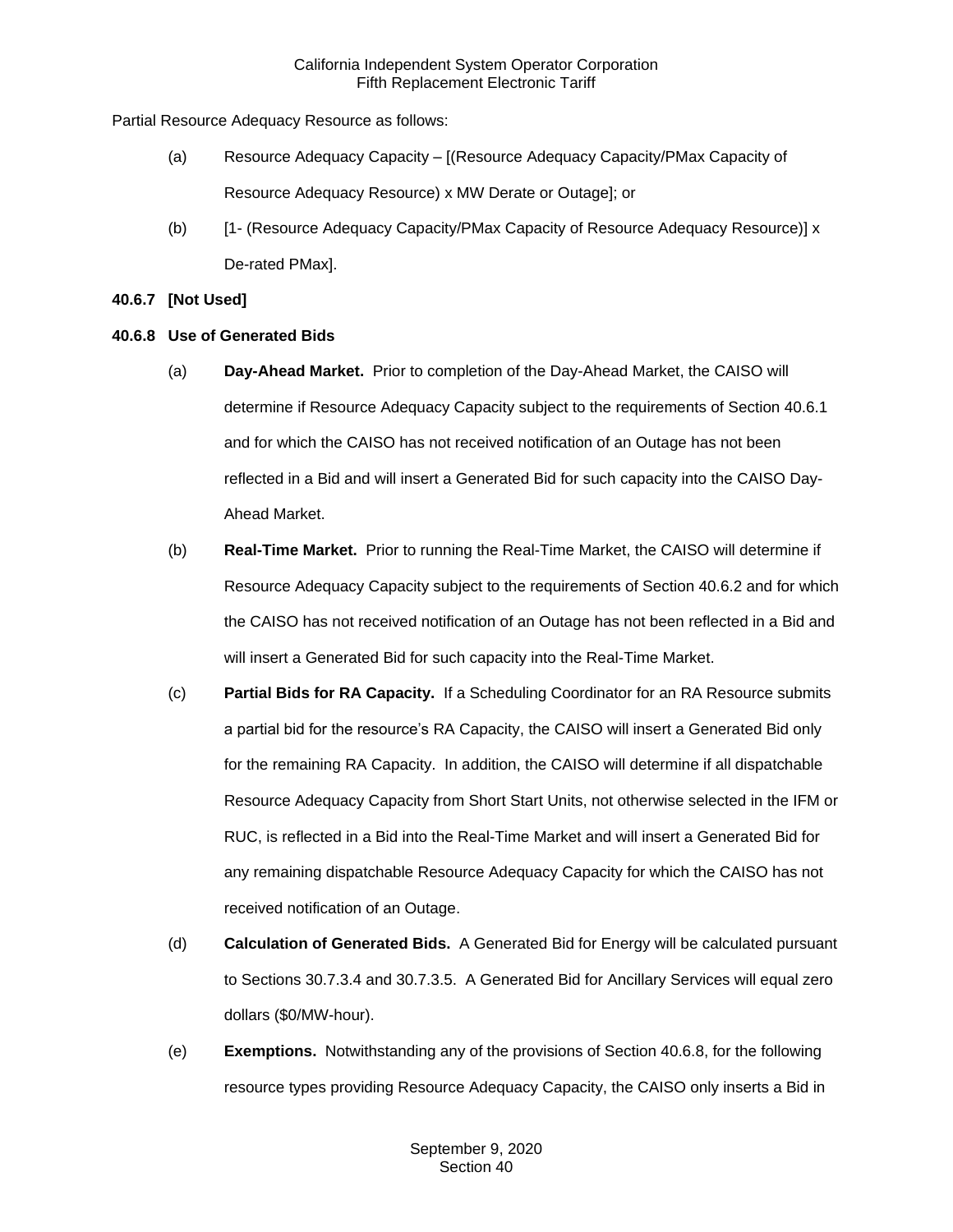the Day-Ahead Market or Real-Time Market where the generally applicable bidding rules in Section 30 call for bid insertion: Use-Limited Resource, Non-Generator Resource, Variable Energy Resource, Hydroelectric Generating Unit (including Run-of-River resources), Proxy Demand Resource, Reliability Demand Response Resource, Participating Load, including Pumping Load, Combined Heat and Power Resource, Conditionally Available Resource, Non-Dispatchable Resource, and resources providing Regulatory Must-Take Generation.

(f) **NRS-RA Resources.** The CAISO will submit a Generated Bid in the Day-Ahead Market for a non-Resource Specific System Resource in each RAAIM assessment hour, to the extent that the resource provides Resource Adequacy Capacity subject to the requirements of Section 40.6.1 and does not submit an outage request or Bid for the entire amount of that Resource Adequacy Capacity. Aside from where the generally applicable bidding rules in Section 30 call for Bid insertion, the CAISO will not submit a Generated Bid in the Real-Time Market for a Non-Resource-Specific System Resource that fails to meet its bidding obligations under Section 40.6.2. A Bid inserted for the Teal-Time Market pursuant to the generally applicable bidding rules in Section 30 may not necessarily cover the full Real-Time Market obligation under Section 40.6.2 and the resource may thus remain exposed to Non-Availability Charges.

#### **40.6.8.1 Generated Bids for NRS-RA Resources**

Generated Bids to be submitted by the CAISO pursuant to Section 40.6.8 for non-Resource-Specific System Resources that provide Resource Adequacy capacity shall be calculated in accordance with this Section.

#### **40.6.8.1.1 Calculation Options for Generated Bids**

The Scheduling Coordinator for each non-Resource Specific System Resource that provides Resource Adequacy Capacity shall select the price taker option, LMP-based option, or negotiated price option as the methodology for calculating the Generated Bids to be submitted by the CAISO under Section 40.6.8 for both the DAM and RTMs. If no selection is made, the CAISO will apply the price taker option to calculate the Generated Bids. For the first ninety (90) days after a resource becomes a non-Resource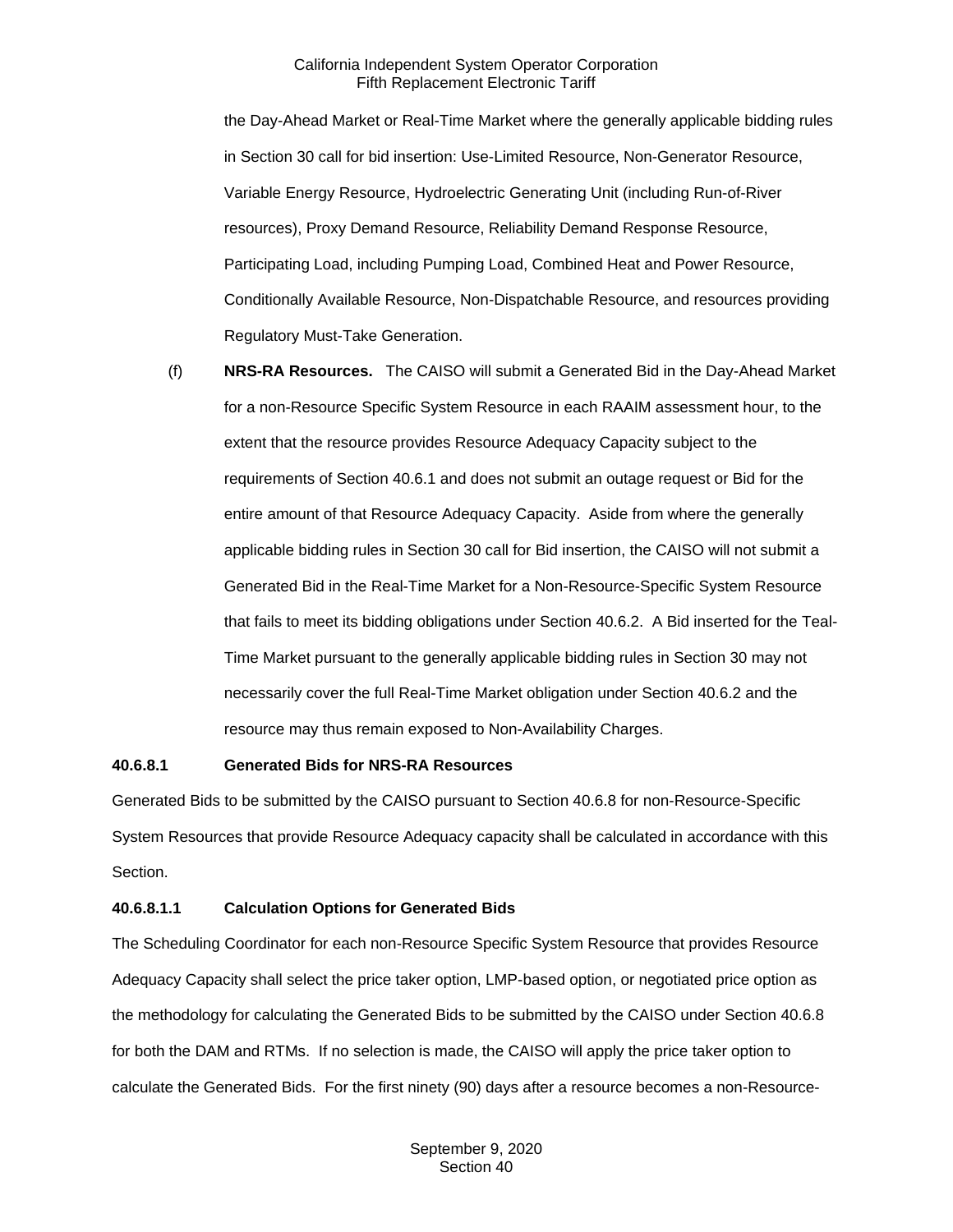Specific System Resource, the calculation of Generated Bids for Resource Adequacy capacity is limited to the price taker option or negotiated price option.

#### **40.6.8.1.2 Price Taker Option**

The price taker option is a Generated Bid of \$0/MWh plus the CAISO's estimate of the applicable grid management charge per MWh based on the gross amount of MWh scheduled in the DAM and RTM.

#### **40.6.8.1.3 LMP-Based Option**

The LMP-based option calculates the Generated Bid as the weighted average of the lowest quartile of LMPs, at the Intertie point designated for the non-Resource-Specific System Resource's Resource Adequacy Capacity in the Supply Plan, during periods in which the resource was dispatched in the preceding ninety (90) days for which LMPs that have passed the price validation and correction process set forth in Section 35 are available. The weighted average will be calculated based on the quantities Dispatched within each segment of the Generated Bid curve. Each Bid segment created under the LMPbased option for Generated Bids will be subject to a feasibility test, as set forth in a Business Practice Manual, to determine whether there are a sufficient number of data points to allow for the calculation of an LMP-based Generated Bid. The feasibility test is designed to avoid excessive volatility of the Generated Bid under the LMP-based option that could result when calculated based on a relatively small number of prices. If the Scheduling Coordinator for the non-Resource Specific System Resource elects the LMP-based method, it must additionally select either the price-taker method or the negotiated-rate method as the alternative calculation method for the Generated Bids in the event that the feasibility test fails for the LMP-based method.

## **40.6.8.1.4 Negotiated Price Option**

Under the negotiated price option, a Scheduling Coordinator shall submit a proposed Generated Bid along with supporting information and documentation as described in a Business Practice Manual. Within ten (10) Business Days of receipt, the CAISO will provide a written response. If the CAISO accepts the proposed Generated Bid, it will become effective within three (3) Business Days from the date of acceptance by the CAISO and remain in effect until: (1) the Generated Bid is modified by FERC; (2) the Generated Bid is modified by mutual agreement of the CAISO and the Scheduling Coordinator; or (3) the Generated Bid expires, is terminated or is modified pursuant to any agreed upon term or condition or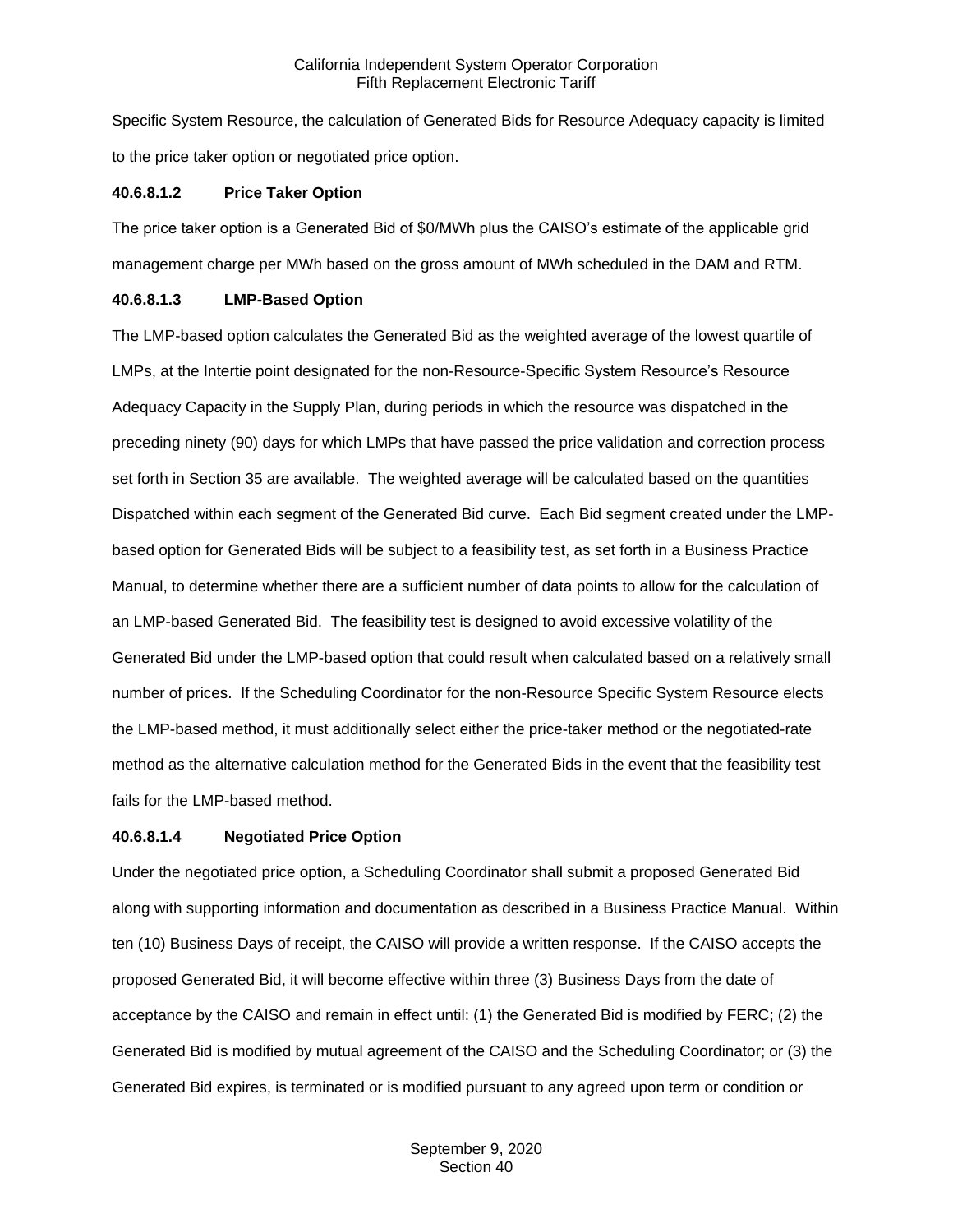pertinent FERC order.

If the CAISO does not accept the proposed Generated Bid, the CAISO and the Scheduling Coordinator shall enter a period of good faith negotiations that terminates sixty (60) days following the date of submission of a proposed Generated Bid by a Scheduling Coordinator. If at any time during this period, and the Scheduling Coordinator agree upon the Generated Bid, it will be become effective within three (3) Business Days of the date of agreement and remain in effect until: (1) the Generated Bid is modified by FERC; (2) the Generated Bid is modified by mutual agreement of the CAISO and the Scheduling Coordinator; or (3) the Generated Bid expires, is terminated or is modified pursuant to any agreed upon term or condition or pertinent FERC order.

If by the end of the sixty (60) day period the CAISO and the Scheduling Coordinator fail to agree on the Generated Bid to be used under the negotiated price option, the Scheduling Coordinator has the right to file a proposed Generated Bid with FERC pursuant to Section 205 of the Federal Power Act. During the sixty (60) day period following the submission of a proposed negotiated Generated Bid by a Scheduling Coordinator, and pending FERC's acceptance in cases where the CAISO fails to agree on the Generated Bid for use under the negotiated price option and the Scheduling Coordinator filed a proposed Generated Bid with FERC pursuant to Section 205 of the Federal Power Act, the Scheduling Coordinator has the option of electing to use any of the other options available pursuant to this Section.

The CAISO shall make an informational filing with FERC of any Generated Bids negotiated pursuant to this Section no later than seven (7) days after the end of the month in which the Generated Bids were established.

## **40.6.8.1.5 Partial Bids**

If a Scheduling Coordinator for a non-Resource-Specific System Resource that provides Resource Adequacy Capacity submits a bid for a MW quantity less than the Resource Adequacy Capacity identified in the resource's Supply Plan, the CAISO will insert a Generated Bid only for the remaining Resource Adequacy Capacity by extending the last segment of the resource's bid curve to the full quantity (MWh) of the Resource Adequacy obligation.

## **40.6.8.1.6 [Not Used]**

**40.6.9 Firm Liquidated Damages Contracts Requirements**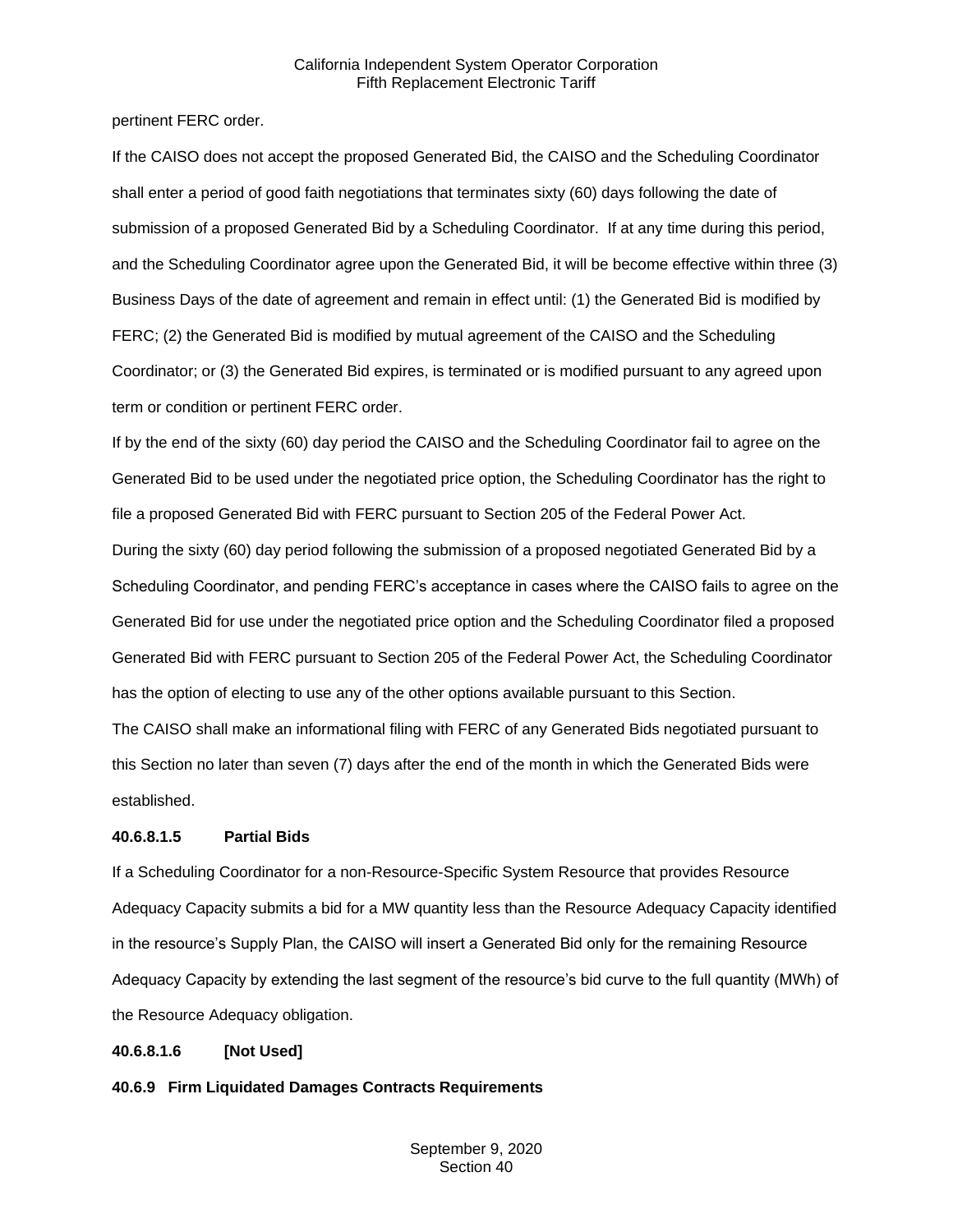Resource Adequacy Capacity represented by a Firm Liquidated Damages Contract and relied upon by a Scheduling Coordinator in a monthly or annual Resource Adequacy Plan shall be submitted as a Self-Schedule or Bid in the Day-Ahead IFM to the extent such scheduling right exists under the Firm Liquidated Damages Contract.

## **40.6.10 Exports of Energy from Resource Adequacy Capacity**

Resource Adequacy Capacity represented by a Firm Liquidated Damages Contract and relied upon by a Scheduling Coordinator in a monthly or annual Resource Adequacy Plan shall be submitted as a Self-Schedule or Bid in the Day-Ahead IFM to the extent such scheduling right exists under the Firm Liquidated Damages Contract.

## **40.6.11 Curtailment of Exports in Emergency Situations**

At its sole discretion, the CAISO may curtail exports from Resource Adequacy Capacity to prevent or alleviate a System Emergency. An Export Bid or a Self-Schedule to provide exports included in a binding Schedule accepted in the IFM or RTM will not be distinguished from a Demand Bid or Self-Schedule to serve Load within the CAISO Balancing Authority Area included in a binding Schedule accepted in the IFM or RTM for purposes of curtailment under this Section, except as consistent with Good Utility Practice.

## **40.6.12 Participating Load, PDRs, and RDRRs**

Participating Loads, Reliability Demand Response Resources, or Proxy Demand Resources that are included in a Resource Adequacy Plan and Supply Plan, if the Scheduling Coordinator for the Participating Loads, Reliability Demand Response Resources, or Proxy Demand Resources is not the same as that for the Load Serving Entity, will be administered by the CAISO in accordance with the terms and conditions established by the CPUC or the Local Regulatory Authority.

#### **40.7 Compliance**

The CAISO will evaluate Resource Adequacy Plans and Supply Plans as follows:

(a) The CAISO will evaluate whether each annual and monthly Resource Adequacy Plan submitted by a Scheduling Coordinator on behalf of a Load Serving Entity demonstrates Resource Adequacy Capacity sufficient to satisfy the Load Serving Entity's (i) allocated responsibility for Local Capacity Area Resources under Section 40.3.2 and (ii) applicable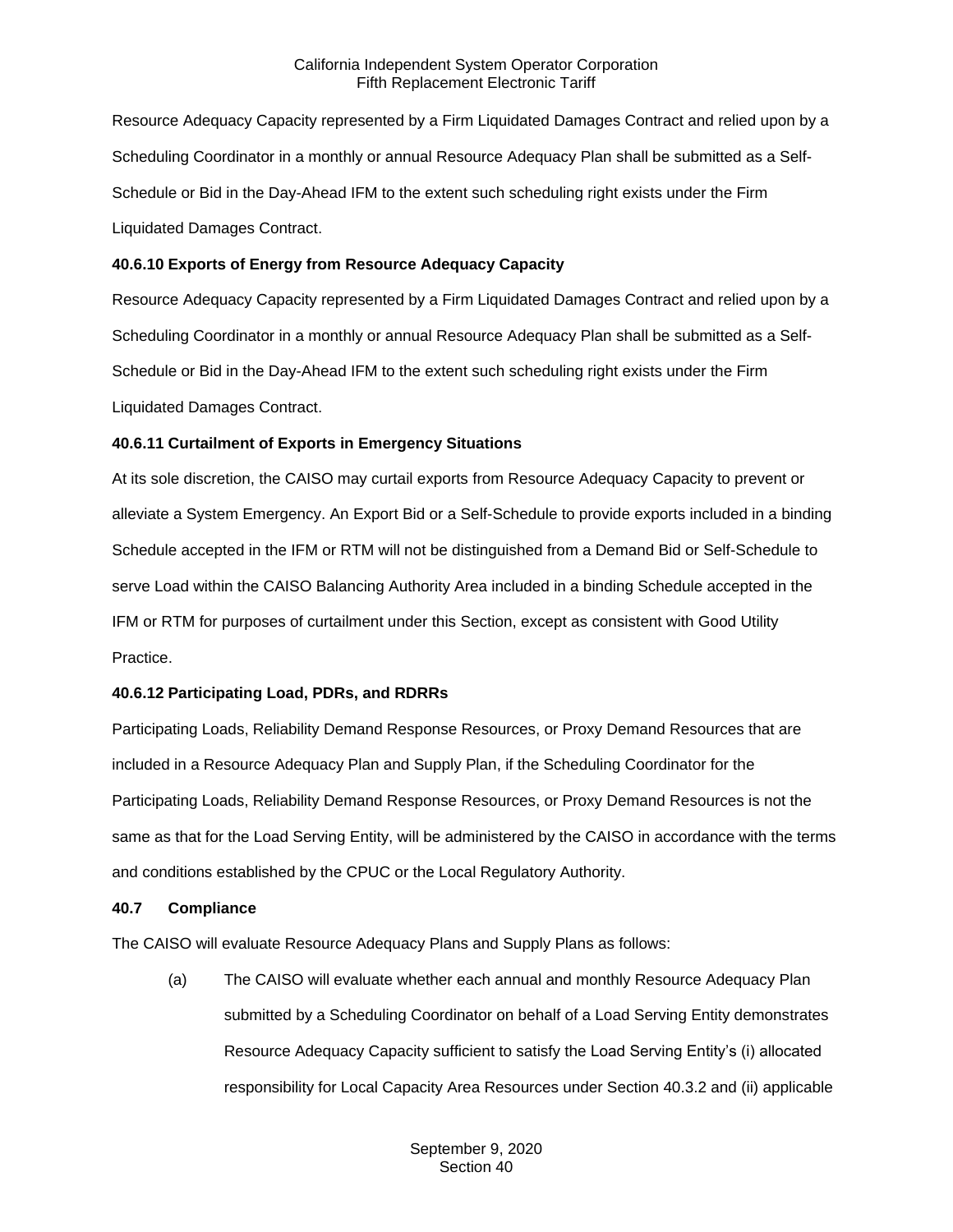Demand and Reserve Margin requirements. The CAISO will evaluate compliance with the responsibility for demonstrating Local Capacity Area Resources in two phases. Phase 1 of the Local Capacity Area Resource sufficiency evaluation will be made without regard to capacity's identification as Listed Local RA Capacity. Phase 2 of the Local Capacity Area Resource sufficiency evaluation will consider capacity to be a Local Capacity Area Resource only if it is also Listed Local RA Capacity. If the CAISO determines through the Phase 1 analysis that a Resource Adequacy Plan does not demonstrate Local Capacity Area Resources sufficient to meet its allocated responsibility under Section 40.3.2, compliance with applicable Demand and Reserve Margin requirements, or compliance with any other resource adequacy requirement in this Section 40 or adopted by the CPUC, Local Regulatory Authority, or federal agency, as applicable, then the CAISO will notify the relevant Scheduling Coordinator, CPUC, Local Regulatory Authority, or federal agency with jurisdiction over the relevant Load Serving Entity, or in the case of a discrepancy between Resource Adequacy Plan(s) and Supply Plan(s), the relevant Scheduling Coordinators, in an attempt to resolve any deficiency in accordance with the procedures set forth in the Business Practice Manual. The notification will be made at least 40 days in advance of the first day of the month covered by the plan and will include the reasons the CAISO believes a deficiency exists. If the deficiency relates to the demonstration of Local Capacity Area Resources in a Load Serving Entity's annual Resource Adequacy Plan, and the CAISO does not provide a written notice of resolution of the deficiency as set forth in the Business Practice Manual, the Scheduling Coordinator for the Load Serving Entity may demonstrate that the identified deficiency is cured by submitting a revised annual Resource Adequacy Plan within thirty (30) days of the beginning of the Resource Adequacy Compliance Year. For all other identified deficiencies, other than an insufficiency identified through Phase 2 of the Local Capacity Area Resource sufficiency evaluation, at least 30 days prior to the effective month of the relevant Resource Adequacy Plan, the Scheduling Coordinator for the Load Serving Entity shall: (i) demonstrate that the identified deficiency is cured by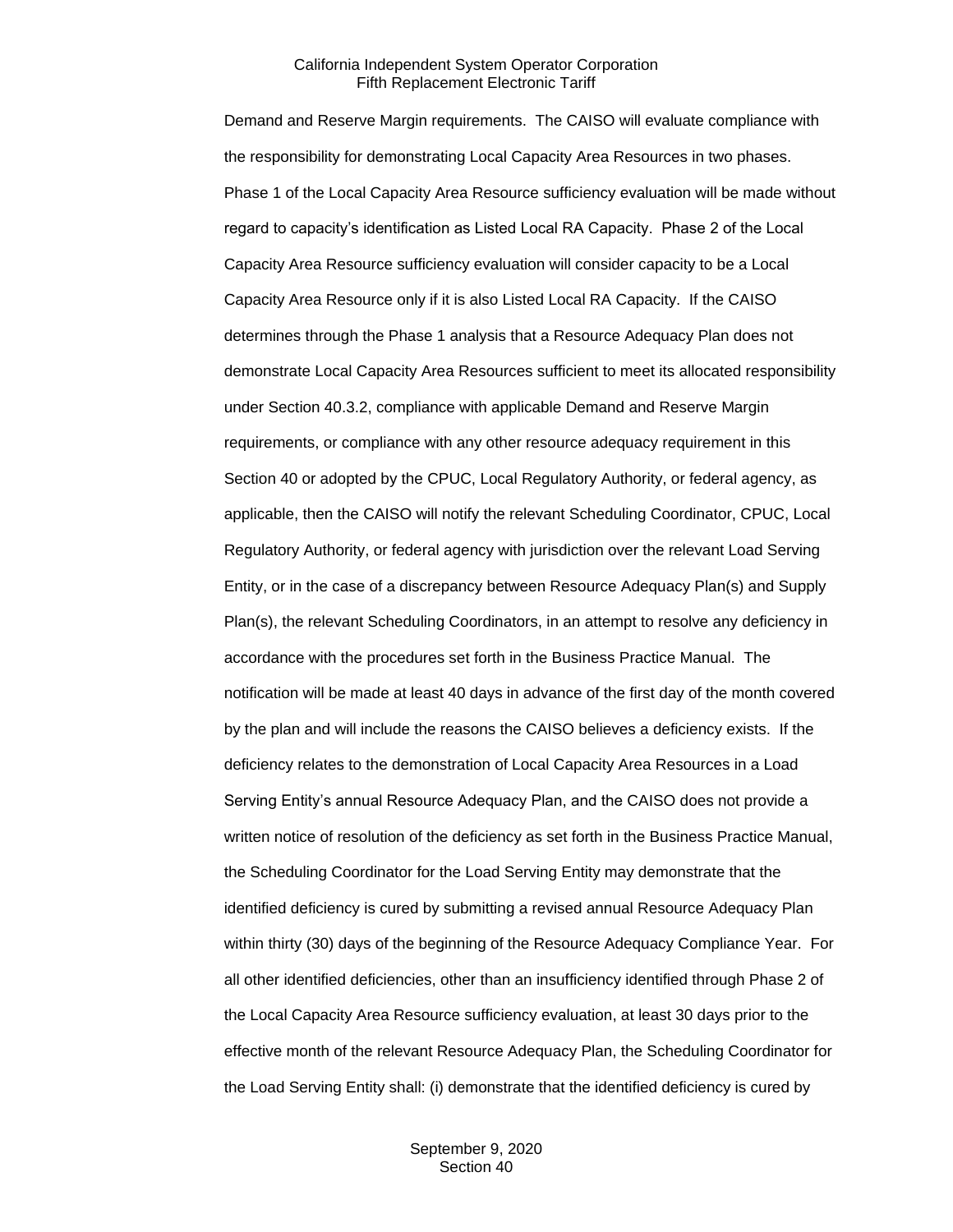submitting a revised Resource Adequacy Plan; or (ii) advise the CAISO that the CPUC, Local Regulatory Authority, or federal agency, as appropriate, has determined that no deficiency exists. If, after providing any needed opportunity to resolve identified discrepancies as required by Section 40.7(b), the CAISO identifies an insufficiency through Phase 2 of the Local Capacity Area Resource sufficiency evaluation, then the CAISO may notify the relevant Local Regulatory Authority of the insufficiency.

(b) In the case of a discrepancy between Resource Adequacy Plan(s) and Supply Plan(s), if resolved, the relevant Scheduling Coordinator(s) must provide the CAISO with revised Resource Adequacy Plan(s) or Supply Plans, as applicable, at least 30 days prior to the effective month. If the CAISO is not advised that the deficiency or discrepancy is resolved at least 30days prior to the effective month, the CAISO will use the information contained in the Supply Plan to set the obligations of Resource Adequacy Resources under this Section 40 and/or to assign any costs incurred under this Section 40 and Section 43A.

#### **40.7.1 Other Compliance Issues**

Scheduling Coordinators representing Generating Units, System Units or System Resources supplying Resource Adequacy Capacity that fail to provide the CAISO with an annual or monthly Supply Plan, as applicable, as set forth in Section 40.7, shall be subject to Section 37.6.1. Further, Scheduling Coordinators representing Generating Units, System Units or System Resources supplying Resource Adequacy Capacity that fail to provide the CAISO with information required for the CAISO to determine Net Qualifying Capacity shall not be eligible for inclusion in the Net Qualifying Capacity annual report under Section 40.4.2 for the next Resource Adequacy Compliance Year and shall be subject to any applicable Sanctions under Section 37.6.1.

## **40.7.2 Penalties for Non-Compliance**

The failure of a Resource Adequacy Resource or Resource Adequacy Capacity to be available to the CAISO in accordance with the requirements of this Section 40 or Section 9.3.1.3, and the failure to operate a Resource Adequacy Resource by placing it online or in a manner consistent with a submitted Bid or Generated Bid shall be subject to the applicable Sanctions set forth in Section 37.2.4. However,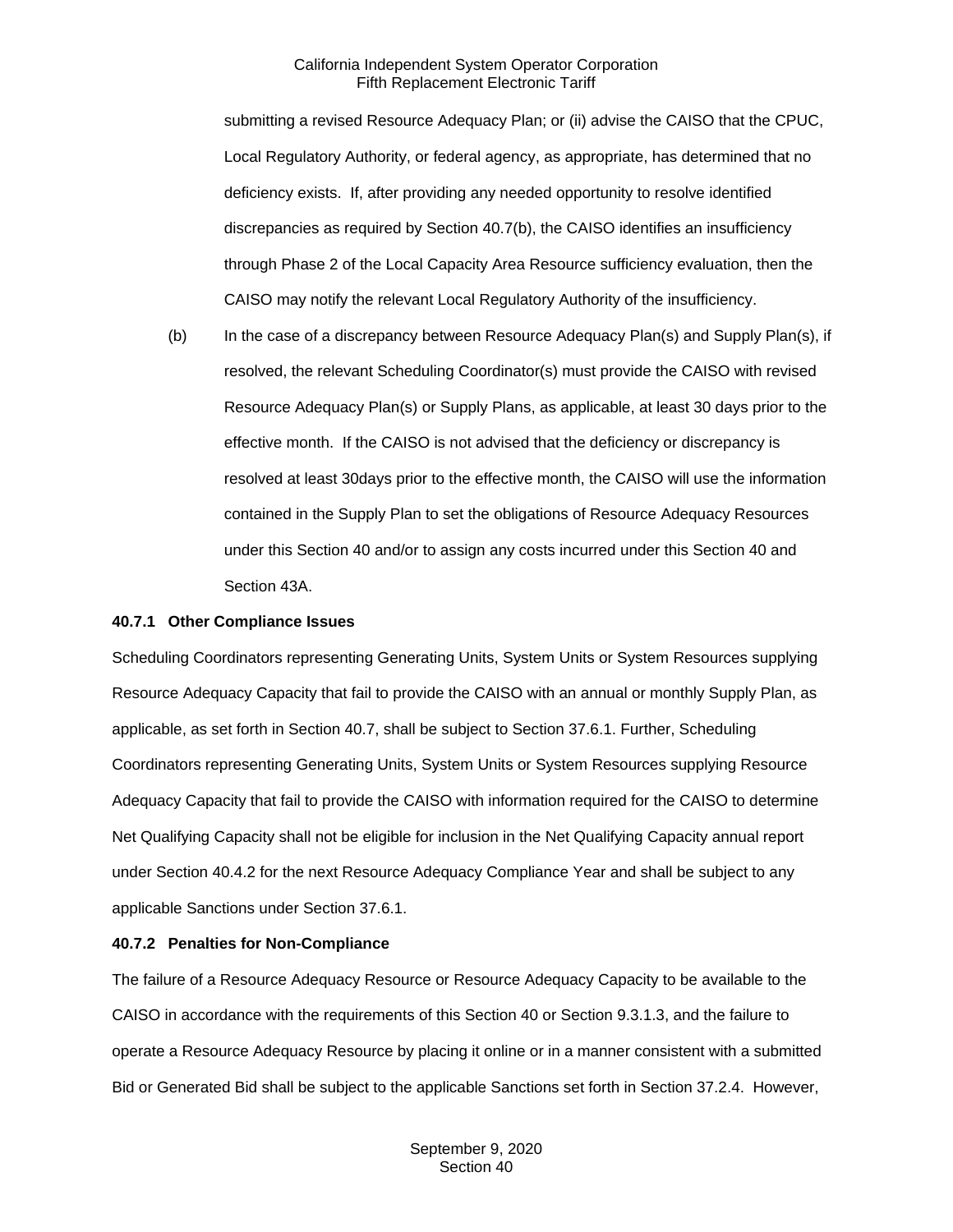any failure of the Resource Adequacy Resource to satisfy any obligations prescribed under this Section 40 or Section 9.3.1.3 during a Resource Adequacy Compliance Year for which Resource Adequacy Capacity has been committed to a Load Serving Entity shall not limit in any way, except as otherwise established under Section 40.4.5 or requirements of the CPUC, Local Regulatory Authority, or federal agency, as applicable, the ability of the Load Serving Entity to whom the Resource Adequacy Capacity has been committed to use such Resource Adequacy Capacity for purposes of satisfying the resource adequacy requirements of the CPUC, Local Regulatory Authority, or federal agency, as applicable. In addition, an LSE shall not be subject to any sanctions, penalties, or other compensatory obligations under this Section 40 on account of a Resource Adequacy Resource's satisfaction or failure to satisfy its obligations under this Section 40 or Section 9.3.1.3.

#### **40.8 CAISO Default Qualifying Capacity Criteria**

#### **40.8.1 Applicability**

The criteria in this Section 40.8 shall apply only: (i) where the CPUC or Local Regulatory Authority has not established and provided to the CAISO criteria to determine the types of resources that may be eligible to provide Qualifying Capacity and for calculating Qualifying Capacity for such eligible resource types and (ii) until the CAISO has been notified in writing by the CPUC of its intent to overturn, reject or fundamentally modify the capacity-based framework in CPUC Decisions 04-01-050 (Jan. 10, 2004), 04- 10-035 (Oct. 28, 2004), and 05-10-042 (Oct. 31, 2005). The types of resources specified in this Section 40.8.1 will be eligible to provide Qualifying Capacity to the extent they meet the criteria for each type of resource set forth in this Section 40.8.1.

#### **40.8.1.1 [Not Used]**

#### **40.8.1.2 Nuclear and Thermal**

Nuclear and thermal Generating Units, other than Qualifying Facilities with Existing QF Contracts addressed in Section 40.8.1.8 below, must be a Participating Generator or a System Unit. The Qualifying Capacity of nuclear and thermal units, other than Qualifying Facilities addressed in Section 40.8.1.8, will be based on net dependable capacity defined by NERC Generating Availability Data System information.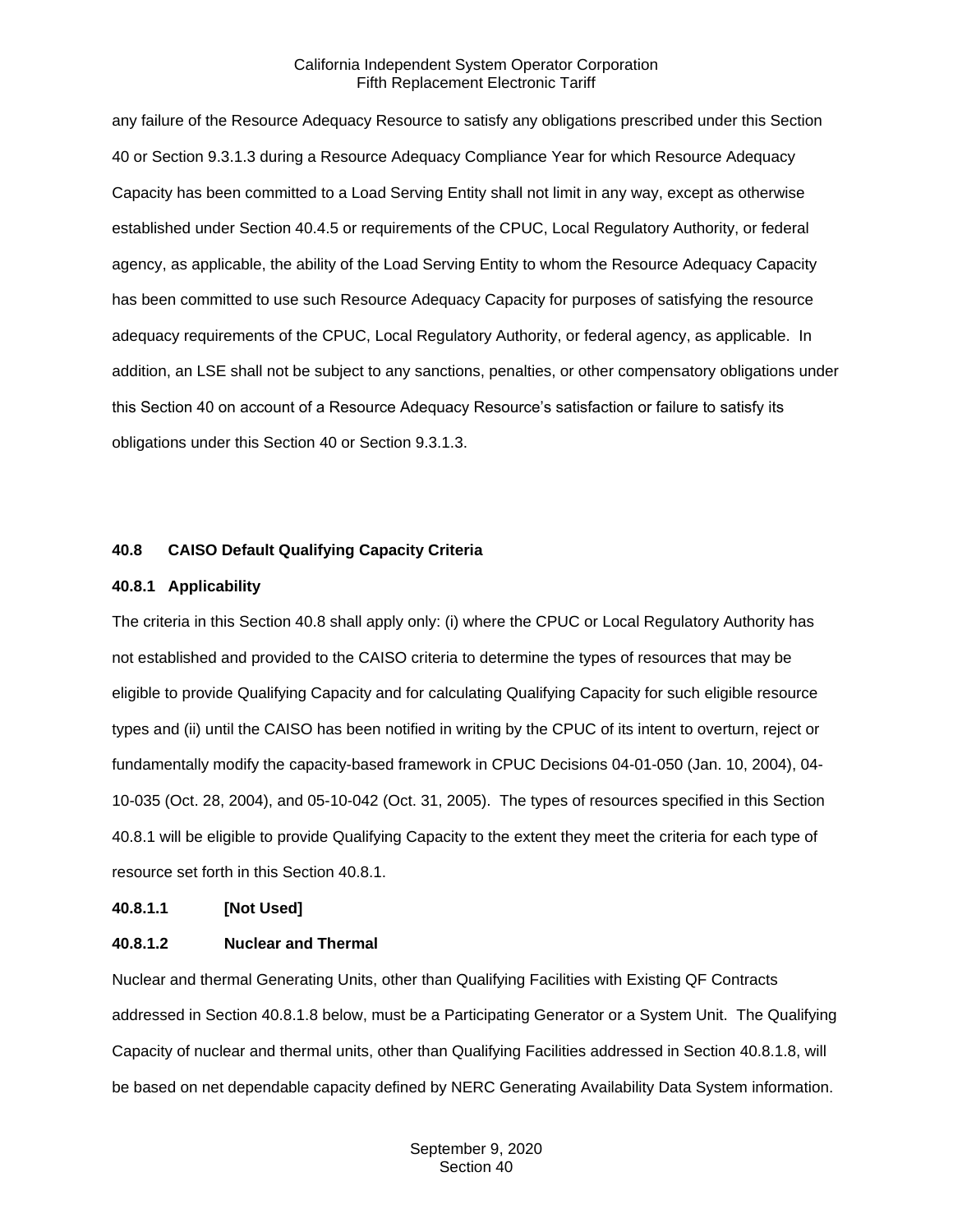#### **40.8.1.3 Hydro**

Hydroelectric Generating Units, other than Qualifying Facilities with Existing QF Contracts, must be either Participating Generators or System Units. The Qualifying Capacity of a pond or Pumped-Storage Hydro Unit, other than a QF, will be determined based on net dependable capacity defined by NERC GADS minus variable head derate based on an average dry year reservoir level. The Qualifying Capacity of a pond or Pumped-Storage Hydro Unit that is a QF will be determined based on historic performance during the hours of noon to 6:00 The Qualifying Capacity of all run-of-river hydro units, including Qualifying Facilities, will be based on net dependable capacity defined by NERC GADS minus an average dry year conveyance flow, stream flow, or canal head derate. As used in this section, average dry year reflects a one-in-five year dry hydro scenario (for example, using the 4th driest year from the last 20 years on record). p.m., using a three-year rolling average.

#### **40.8.1.4 Unit-Specific Contracts**

Unit-specific contracts with Participating Generators or System Units will qualify as Resource Adequacy Capacity subject to the verification that the total MW quantity of all contracts from a specific unit do not exceed the total Net Qualifying Capacity (MW) consistent with the Net Qualifying Capacity determination for that unit.

## **40.8.1.5 Contracts with Liquidated Damage Provisions**

Firm Energy contracts with liquidated damages provisions, as generally reflected in Service Schedule C of the Western Systems Power Pool Agreement or the Firm LD product of the Edison Electric Institute pro forma agreement, or any other similar firm Energy contract that does not require the seller to source the Energy from a particular unit, and specifies a delivery point internal to the CAISO Balancing Authority Area entered into before October 27, 2005 shall be eligible to count as Qualifying Capacity until the end of 2008. A Scheduling Coordinator, however, cannot have more than twenty-five percent (25%) of its portfolio of Qualifying Capacity met by contracts with liquidated damage provisions for 2008.

#### **40.8.1.6 Wind and Solar**

As used in this Section, wind units are those wind Generating Units without backup sources of Generation and solar units are those solar Generating Units without backup sources of Generation. Wind and solar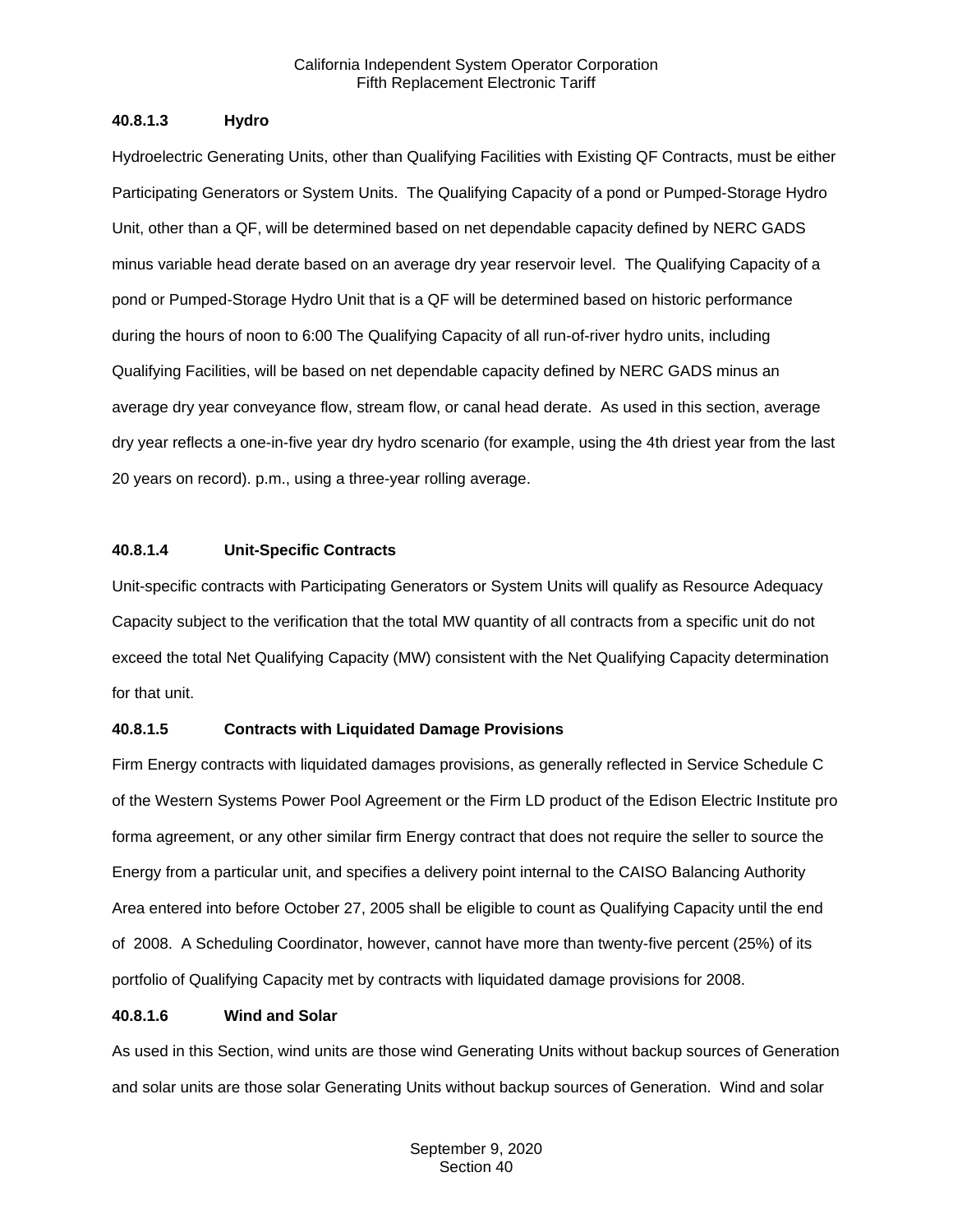units, other than Qualifying Facilities with Existing QF Contracts, must be Participating Intermittent Resources or subject to availability provisions of Section 40.6.4.

The Qualifying Capacity of all wind or solar units, including Qualifying Facilities, for each month will be based on their monthly historic performance during that same month during the hours of noon to 6:00 p.m., using a three-year rolling average. For wind or solar units with less than three years operating history, all months for which there is no historic performance data will utilize the monthly average production factor of all units (wind or solar, as applicable) within the TAC Area, or other production data from another area determined by the CAISO to be appropriate if the unit is not within a TAC Area, in which the Generating Unit is located.

#### **40.8.1.7 Geothermal**

Geothermal Generating Units, other than Qualifying Facilities with Existing QF Contracts addressed in Section 40.8.1.8, must be Participating Generators or System Units. The Qualifying Capacity of geothermal units, other than Qualifying Facilities addressed in Section 40.8.1.8, will be based on NERC GADS net dependable capacity minus a derate for steam field degradation.

## **40.8.1.8 Treatment of Qualifying Capacity for Qualifying Facilities**

Qualifying Facilities must be subject to an effective Participating Generator Agreement or Net Scheduled Participating Generator Agreement or must be System Units, unless they have an Existing QF Contract. Except for hydro, wind, and solar Qualifying Facilities addressed pursuant to Sections 40.8.1.3 and 40.8.1.6, the Qualifying Capacity of Qualifying Facilities under Existing QF Contracts, will be based on historic monthly Generation output during the hours of noon to 6:00 p.m. (net of Self-provided Load) during a three-year rolling average.

## **40.8.1.9 Participating Loads**

The Qualifying Capacity of Participating Loads shall be the average reduction in Demand over a threeyear period on a per Dispatch basis or, if the Load does not have three years of performance history, based on comparable evaluation data using similar programs. Loads of Participating Loads must be available at least 48 hours, and if the Loads can only be dispatched for a maximum of two hours per event, then only 0.89 percent of a Scheduling Coordinator's portfolio may be made up of such Loads.

## **40.8.1.10 Jointly-Owned Facilities**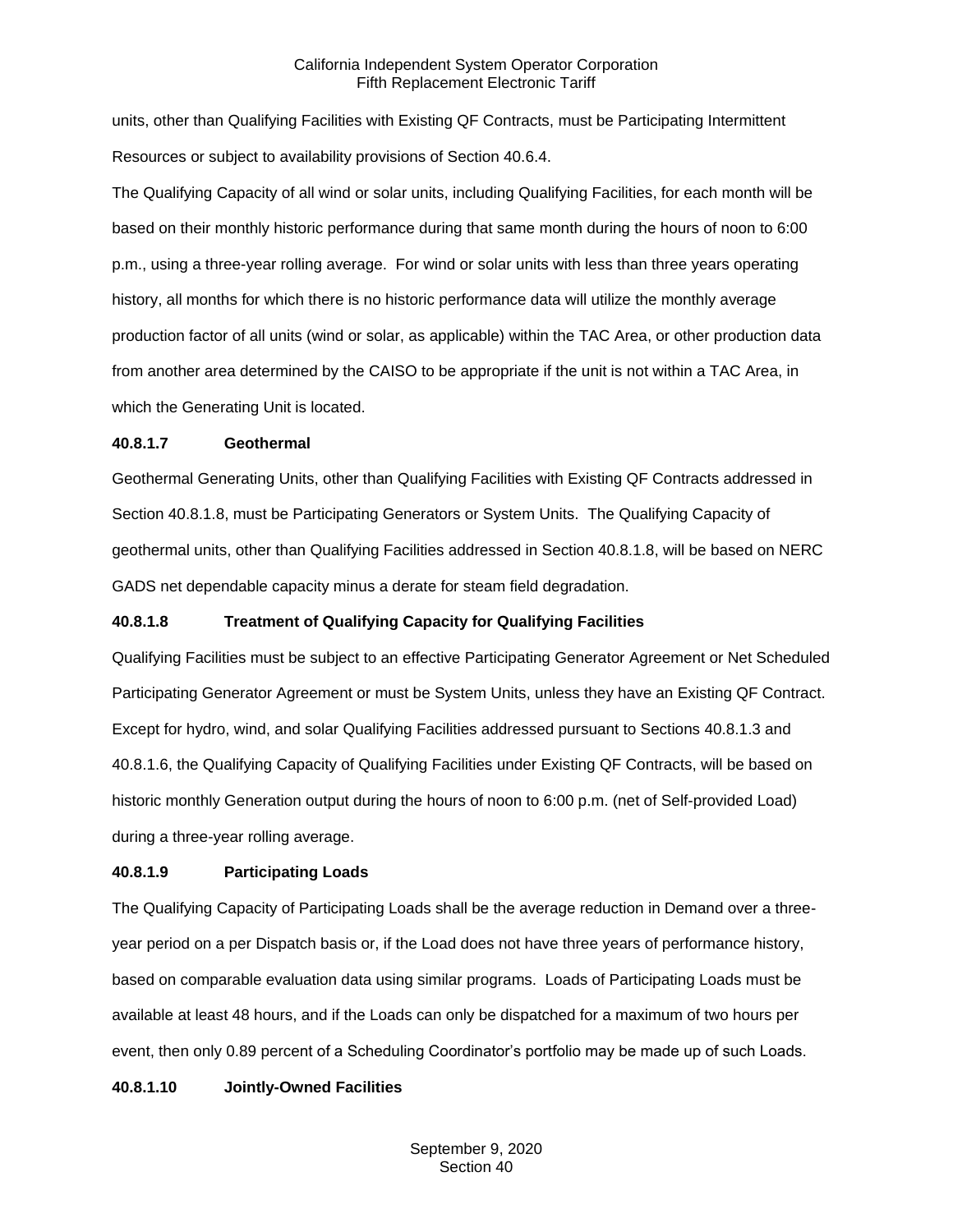A jointly-owned facility must be either a Participating Generator or a System Unit. The Qualifying Capacity for the entire facility will be determined based on the type of resource as described elsewhere in this Section 40.8.1. In addition, the Scheduling Coordinator must provide the CAISO with a demonstration of its entitlement to the output of the jointly-owned facility's Qualified Capacity and an explanation of how that entitlement may change if the facility's output is restricted.

## **40.8.1.11 Facilities under Construction**

The Qualifying Capacity for facilities under construction will be determined based on the type of resource as described elsewhere in this Section 40.8. In addition, the facility must have been in commercial operation for no less than one month to be eligible to be included as a Resource Adequacy Resource in a Scheduling Coordinator's monthly Resource Adequacy Plan.

## **40.8.1.12 System Resources and Pseudo-Ties**

## **40.8.1.12.1 Dynamic System Resources and Pseudo-Ties**

Dynamic System Resources and Pseudo-Ties of Generating Units to the CAISO Balancing Authority Area shall be treated similar to resources within the CAISO Balancing Authority Area, except with respect to the deliverability screen under Section 40.4.6.1 and with respect to the limitation on the Qualifying Capacity of wind and solar resources set forth in Section 40.8.1.6. However, eligibility as a Resource Adequacy Resource is contingent upon a showing by the Scheduling Coordinator that the Dynamic System Resource or Pseudo-Tie of a Generating Unit to the CAISO Balancing Authority Area has secured transmission through any intervening Balancing Authority Areas for the Operating Hours that cannot be curtailed for economic reasons or bumped by higher priority transmission and that the Load Serving Entity for which the Scheduling Coordinator is submitting Demand Bids has an allocation of import capacity at the import Scheduling Point under Section 40.4.6.2 that is not less than the Resource Adequacy Capacity provided by the Dynamic System Resource or Pseudo-Tie of a Generating Unit to the CAISO Balancing Authority Area.

## **40.8.1.12.2 Non-Dynamic System Resources**

For Non-Dynamic System Resources, the Scheduling Coordinator must demonstrate that the Load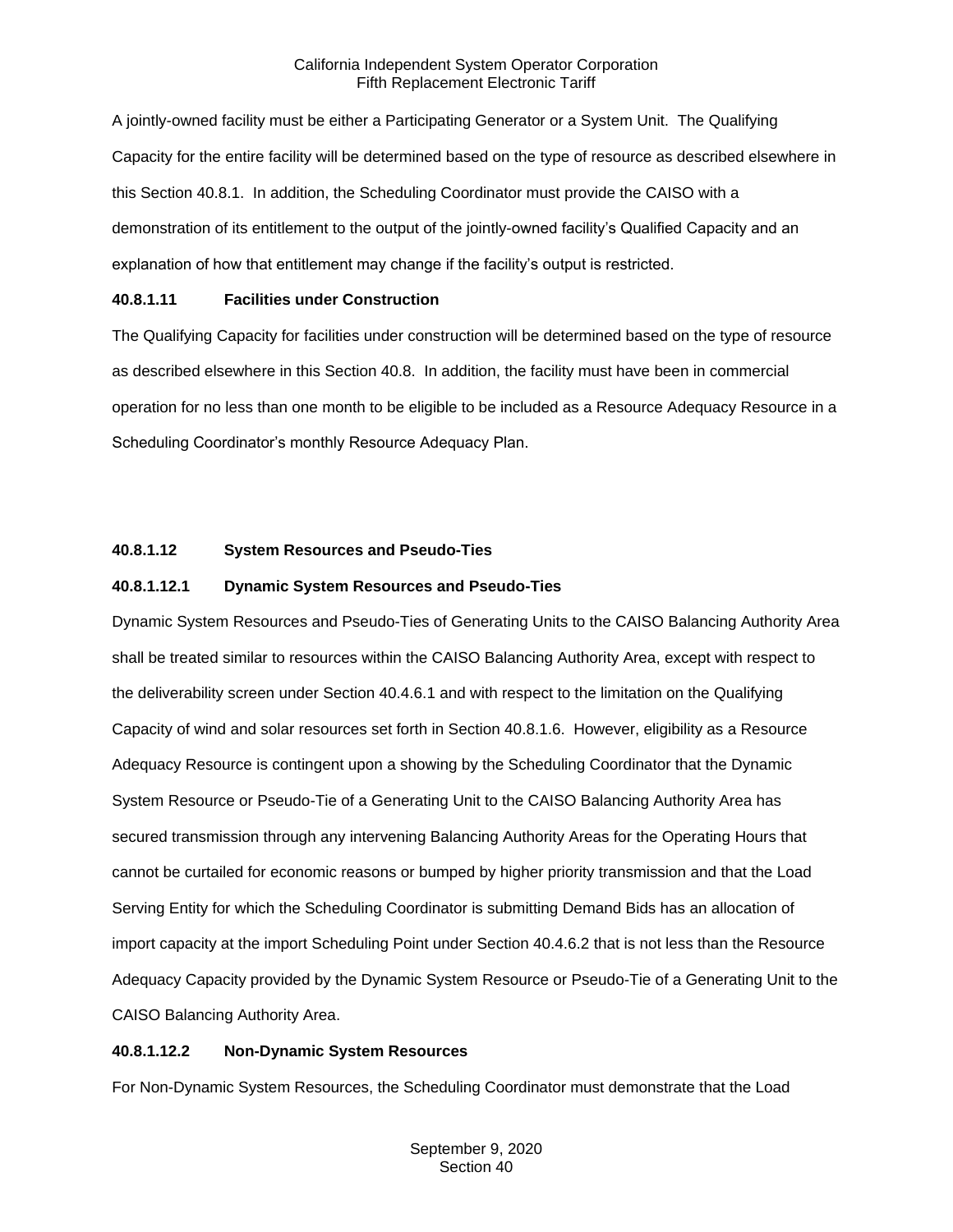Serving Entity for which the Scheduling Coordinator is scheduling Demand has an allocation of import capacity at the import Scheduling Point under Section 40.4.6.2 that is not less than the Resource Adequacy Capacity from the Non-Dynamic System Resource. The Scheduling Coordinator must also demonstrate that the Non-Dynamic System Resource is covered by Operating Reserves, unless unit contingent, in the sending Balancing Authority Area. Eligibility as Resource Adequacy Capacity is contingent upon a showing by the Scheduling Coordinator of the System Resource that it has secured transmission through any intervening Balancing Authority Areas for the Operating Hours that cannot be curtailed for economic reasons or bumped by higher priority transmission. With respect to Non-Dynamic System Resources, any inter-temporal constraints, such as multi-hour run blocks, must be explicitly identified in the monthly Resource Adequacy Plan, and no constraints may be imposed beyond those explicitly stated in the plan.

#### **40.8.1.13 Proxy Demand Resources**

A Proxy Demand Resource must have the ability to (i) be dispatched for at least twenty-four hours per month, (ii) be dispatched on at least three consecutive days, and (iii) respond for at least four hours per dispatch in order to qualify as Resource Adequacy Capacity. The Qualifying Capacity of a Proxy Demand Resource, for each month, will be based on the resource's average monthly historic demand reduction performance during that same month during the Availability Assessment Hours, as described in Section 40.9.3, using a three-year rolling average. For a Proxy Demand Resource with fewer than three years of performance history, for all months for which there is no historic data, the CAISO will utilize a monthly megawatt value as certified and reported to the CAISO by the Demand Response Provider; otherwise, where available, the CAISO will use the average of historic demand reduction performance data available, by month, for a Proxy Demand Resource.

#### **40.8.1.14 Reliability Demand Response Resources**

The Net Qualifying Capacity of a Reliability Demand Response Resource, for each month, will be based on the resource's average monthly historic demand reduction performance during that same month during the Availability Assessment Hours, as described in Section 40.9.3, using a three-year rolling average. For a Reliability Demand Response Resource with fewer than three years of performance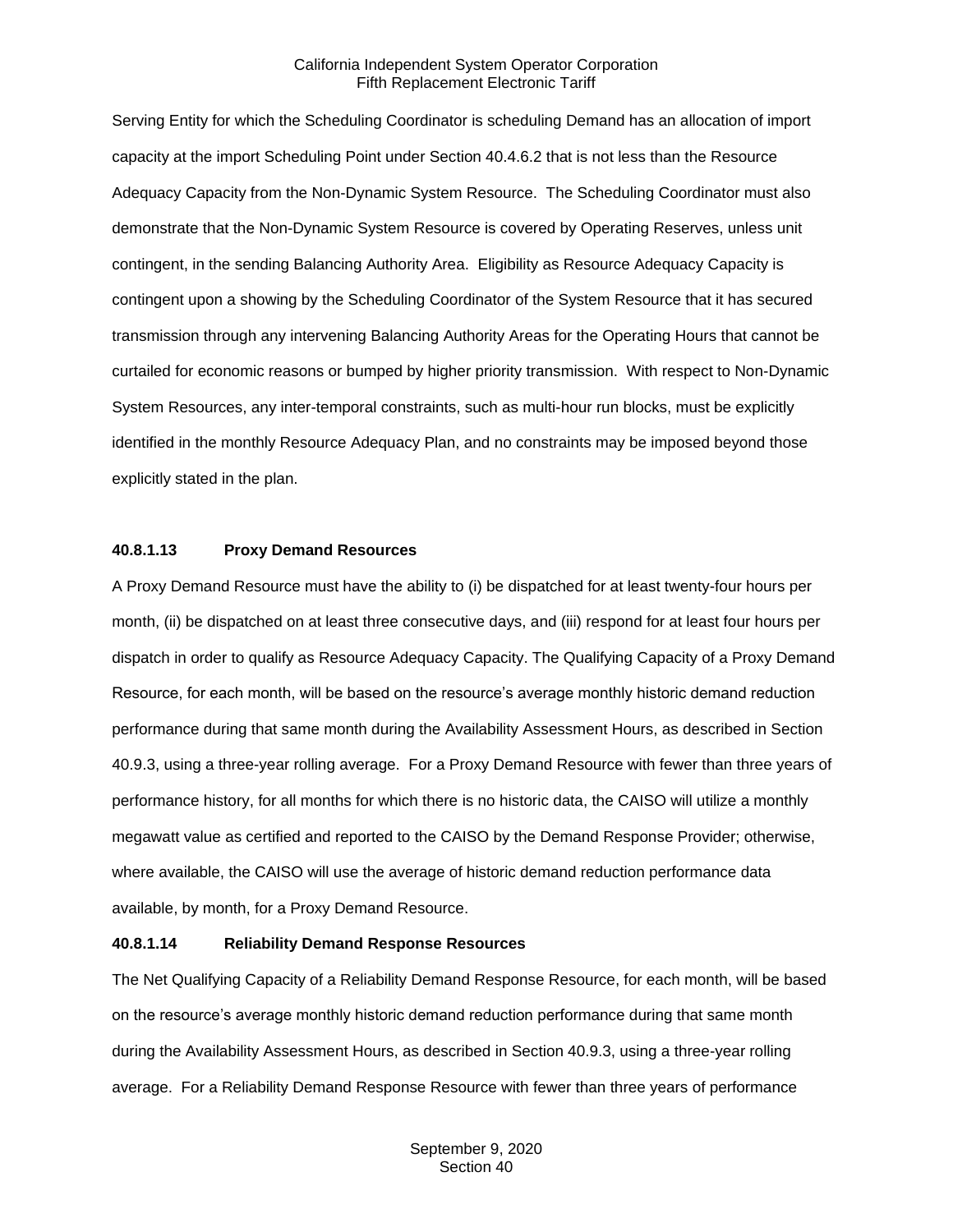history, for all months for which there is no historic data, the CAISO will use a monthly megawatt value as certified and reported to the CAISO by the Demand Response Provider; otherwise, where available, the CAISO will use the average of historic demand reduction performance data available, by month, for a Reliability Demand Response Resource.

#### **40.8.1.15 Distributed Generation Facilities**

- (a) Distributed Generation Facilities that meet the applicable requirements in Section 4.6 qualify as Resource Adequacy Capacity.
- (b) The CAISO will determine the Net Qualifying Capacity of each Distributed Generation Facility for each Resource Adequacy Compliance Year consistent with similar resource classifications connected to the transmission system, as provided in Section 40.4.6.1.
- (c) The Scheduling Coordinator for individual Distributed Generation Facilities, with the same resource type and PMax values less than 0.5 MW, that seek to operate as a combined Distributed Generation Facility, must submit to the CAISO a request that the initial Net Qualifying Capacity be determined and approved as a combined Distributed Generation Facility.

## **40.8.1.16 Non-Generator Resources**

- (a) Non-Generator Resources must be either Participating Generators or System Units to qualify as Resource Adequacy Capacity.
- (b) The CAISO will determine the Net Qualifying Capacity of each Non-Generator Resource based on the CAISO testing of the resource's sustained output over a four-hour period; however, the Net Qualifying Capacity shall not exceed the resource's maximum instantaneous discharge capability.

## **40.9 Resource Adequacy Availability Incentive Mechanism**

## **40.9.1 Introduction to RAAIM**

The CAISO shall use RAAIM to determine the availability of resources providing local and/or system Resource Adequacy Capacity and Flexible RA Capacity during the Availability Assessment Hours each month and then assess the resultant Availability Incentive Payments and Non-Availability Charges through the CAISO's settlements process.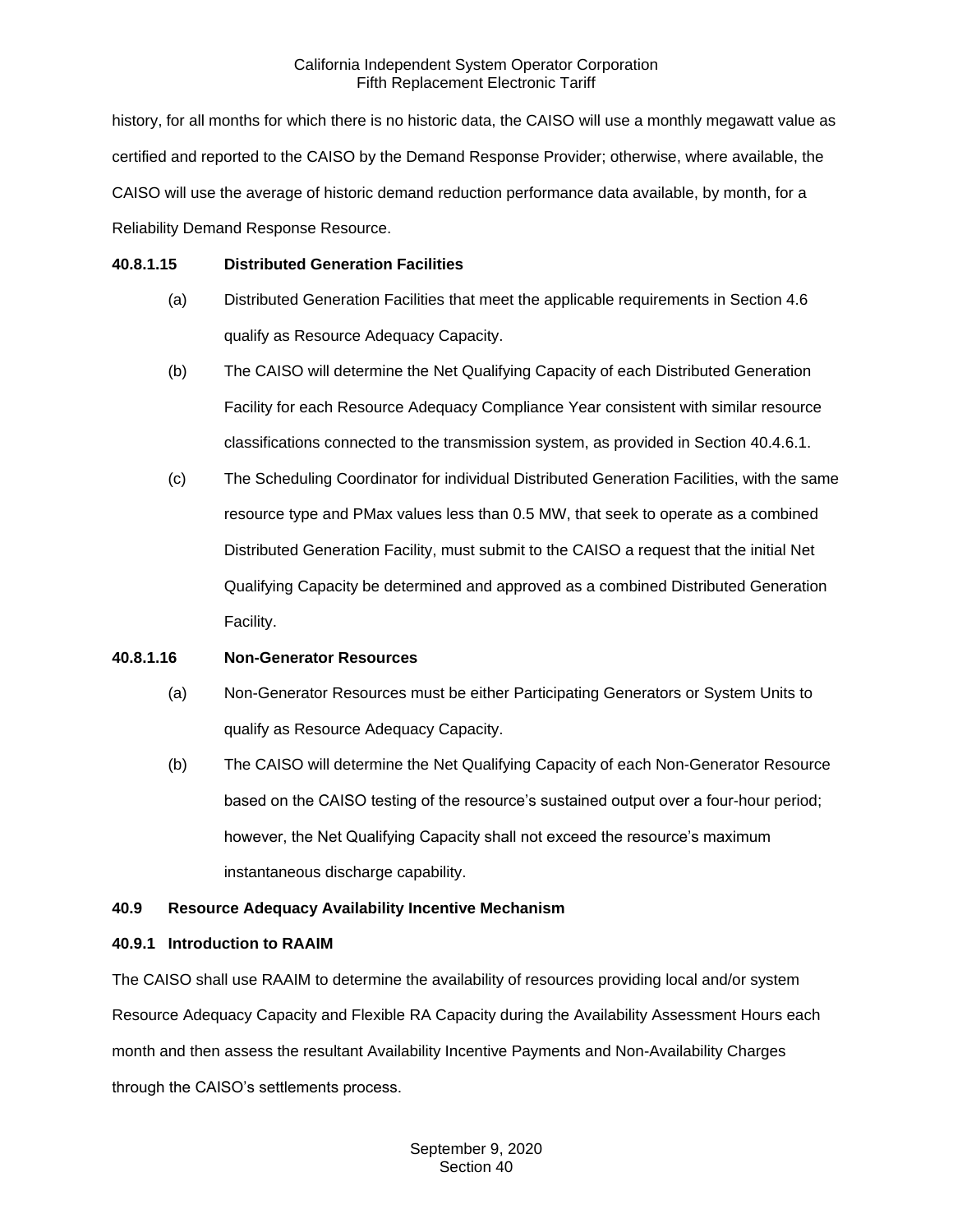#### **40.9.2 Exemptions**

- (a) **Capacity Exempt from RAAIM – All Provisions.** The entire capacity of a resource in any of the following categories is exempt from the RAAIM provisions in Section 40.9 –
	- (1) Resources with a PMax less than 1.0 MW;
	- (2) Non-specified resources that provide Resource Adequacy Capacity under contracts for Energy delivered within the CAISO Balancing Authority Area;
	- (3) Participating Load that is also Pumping Load; and
	- (4) Legacy RMR Units.

#### (b) **Capacity Exempt from RAAIM – Local/System**

- (1) The entire capacity of a resource in any of the following categories is exempt from the RAAIM provisions in Section 40.9 applicable to local and system Resource Adequacy Capacity –
	- (A) Variable Energy Resources;
	- (B) Combined Heat and Power Resources; and
	- (C) Run-of-River Resources.
- (2) The capacity of a resource with a Load-following MSS as its Scheduling Coordinator that is designated on a Load-following MSS's monthly Resource Adequacy Plan is exempt from the RAAIM provisions in Section 40.9 applicable to local and system Resource Adequacy Capacity, to the extent that the resource's capacity is also designated as Resource Adequacy Capacity on the monthly Supply Plan of that Load-following MSS or another Load-following MSS.
- (3) Resources with Existing QF Contracts or Amended QF Contracts that are Resource Adequacy Resources are exempt from the RAAIM provisions in Section 40.9 applicable to local and system capacity --
	- (A) if the QF resource previously provided Resource Adequacy Capacity pursuant to an Existing QF Contract that was executed prior to August 22, 2010 and remained in effect pursuant to California Public Utilities Commission Decision 07-09-040 that extended the term of expiring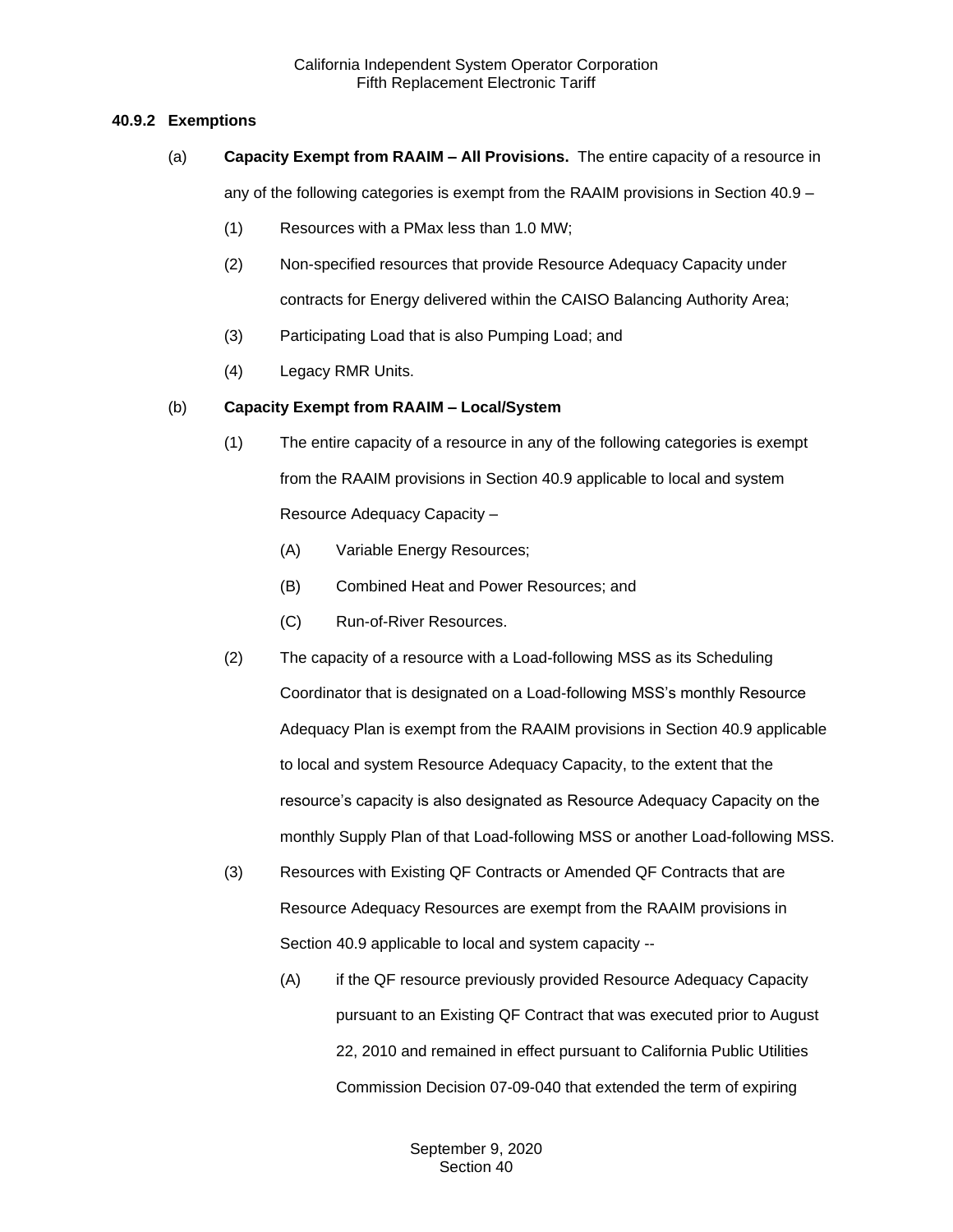contracts until such time as the new contracts resulting from that decision are available; or

(B) until the QF Resource's Existing QF Contract or Amended QF Contract terminates or if requested by the Scheduling Coordinator for the resource, whichever is earlier.

## (c) **Capacity Exempt from RAAIM – Flexible Capacity.**

- (1) The capacity of Use-Limited Resources in a combination under Section 40.10.3.2(b), 40.10.3.3(b) or 40.10.3.4(b) is exempt from the RAAIM provisions in Section 40.9 applicable to Flexible RA Capacity to the extent that the resources are committed to provide Flexible RA Capacity as a combination on their respective monthly Supply Plans.
- (2) The Capacity of a resource with a Load-following MSS as its Scheduling Coordinator that is designated on a Load-following MSS's monthly Flexible RA Plan is exempt from the RAAIM provisions in Section 40.10 applicable to Flexible RA Capacity, to the extent that the resource's capacity is also designated as Flexible RA Capacity on the monthly Supply Plan of that Load-following MSS or another Load-following MSS.

# **40.9.2.1 Acquired Resources.**

- (a) **Exemption.** The entire capacity of an Acquired Resource is exempt from the RAAIM provisions in Section 40.9 applicable to local and system Resource Adequacy Capacity if the resource provides Resource Adequacy Capacity under a resource-specific power supply contract that –
	- (1) was exempt from the prior standard capacity product in Section 40.9 as of the RAAIM effective date, and continues to meet the requirements for that exemption, under the provisions of Sections 40.9.2(1) or 40.9.2(2) contained in Appendix J.
	- (2) includes an availability provision, or the resource under the power supply contract is located outside of the CAISO Balancing Authority Area and jointly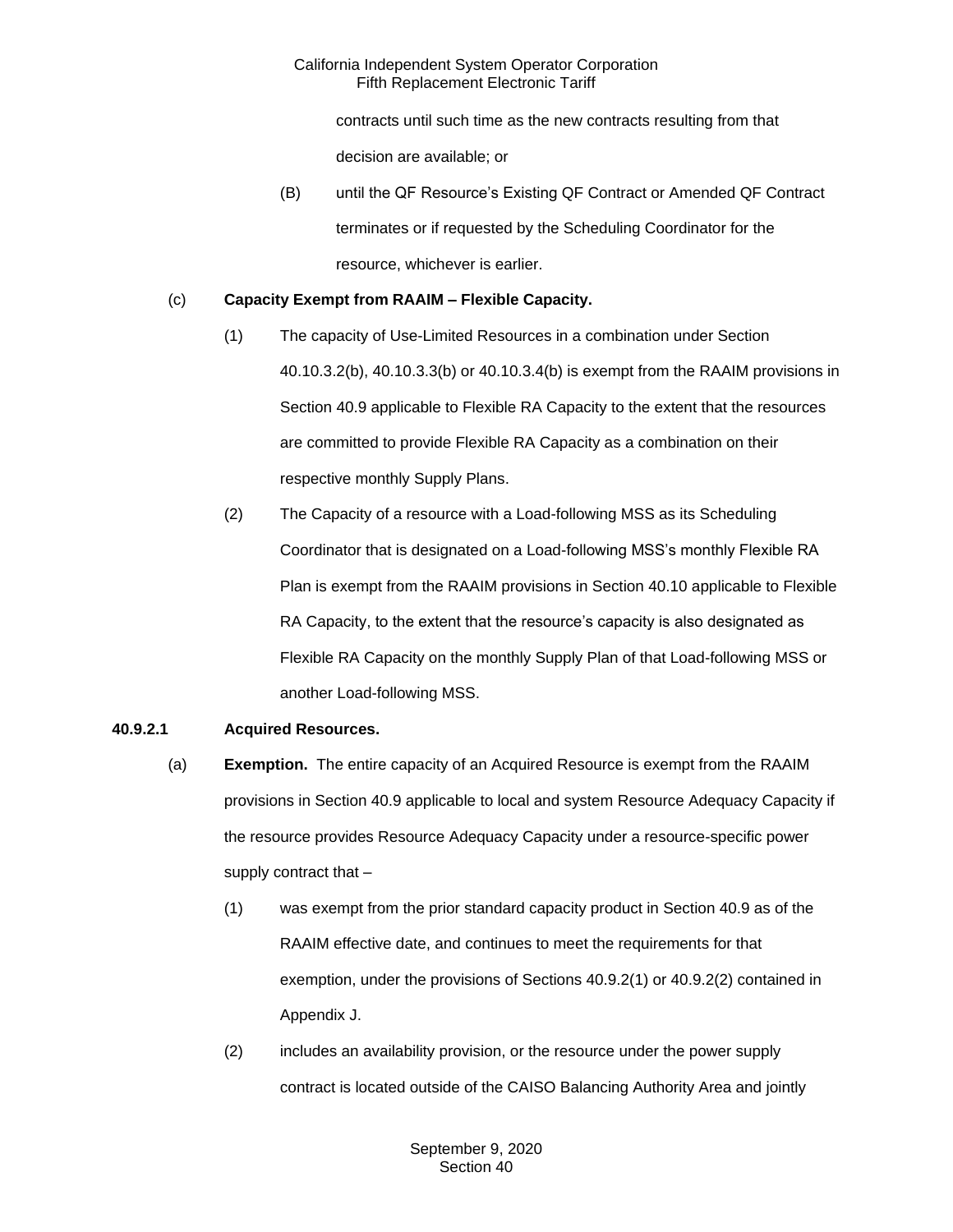operated with project participants located outside of the CAISO Balancing Authority Area, such that no single Load Serving Entity with contractual rights for the resource's output has the ability to effect changes to the resource's availability; and

- (3) does not contain a provision that allows the contract to be modified for regulatory changes.
- (b) **Request.** To maintain the exemption, the Scheduling Coordinator for the Acquired Resource must annually request renewal of the exemption and –
	- (1) for Resource Adequacy Compliance Year 2016, submit an affidavit to the CAISO, by either the Scheduling Coordinator or resource owner, demonstrating that the Acquired Resource meets the eligibility criteria in Section 40.9.2.1(a), in accordance with the process and schedule in the Business Practice Manual; and
	- (2) for each Resource Adequacy Compliance Year thereafter until the contract terminates, submit confirmation to the CAISO that the information in the affidavit is still accurate and the Acquired Resource continues to meet the eligibility criteria in Section 40.9.2.1(a), in accordance with the process and schedule in Business Practice Manual.
- (c) **Approval.** The CAISO shall review the information submitted and
	- (1) approve a request that contains the information required by Sections 40.9.2.1(a) and (b) and that demonstrates the resource meets the eligibility criteria in Section 40.9.2.1(a);
	- (2) advise the Scheduling Coordinator for the resource if the request does not contain all of the information required by Sections 40.9.2.1(a) and (b), and allow the opportunity for the Scheduling Coordinator to submit the additional required information, in accordance with the process and schedule in the Business Practice Manual; or
	- (3) deny the request and permanently terminate the exemption if --
		- (A) the Scheduling Coordinator for the resource does not timely submit a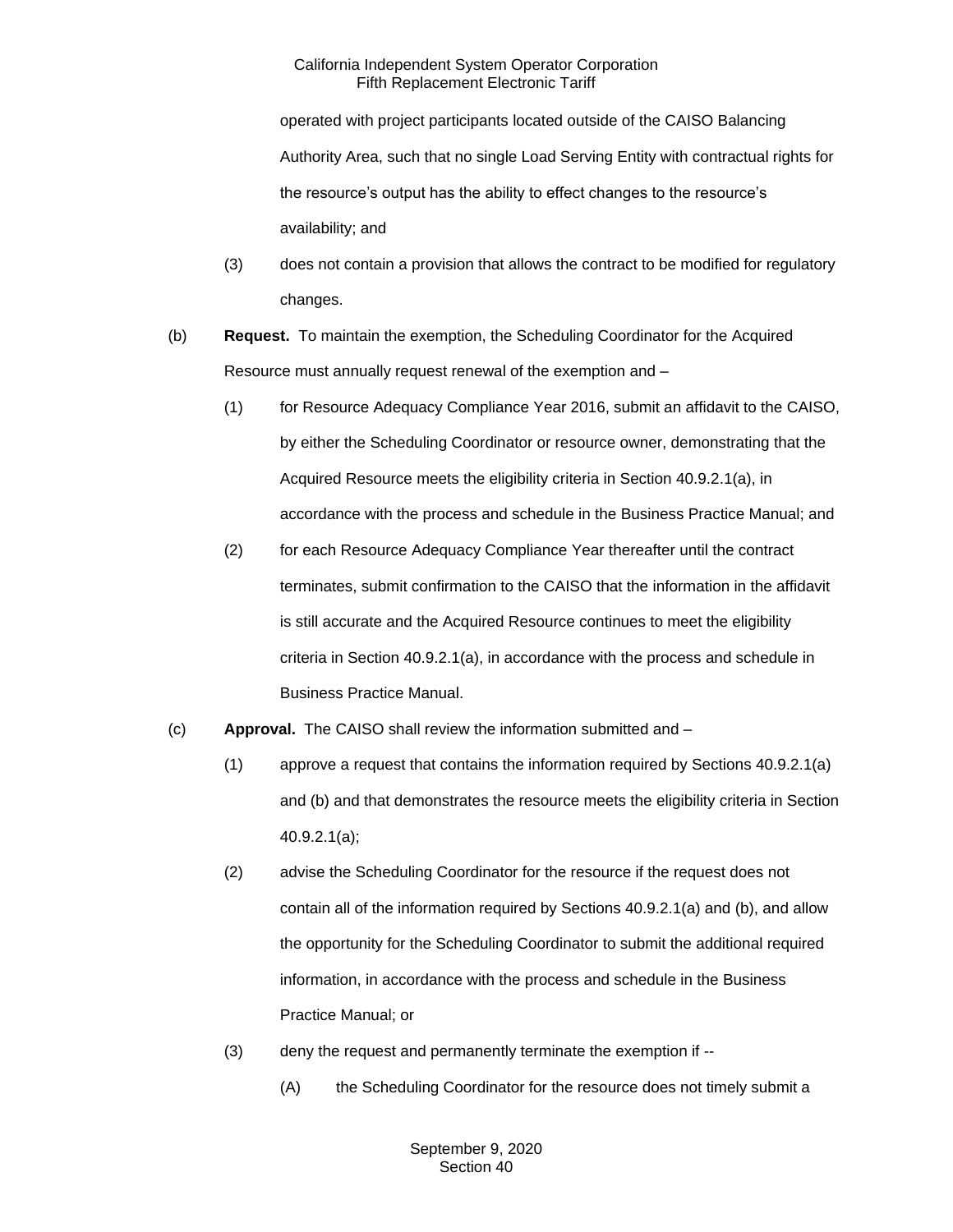request under Section 40.9.2.1(b);

- (B) the Scheduling Coordinator for the resource does not submit, or does not timely submit, additional information required to complete the request under Section 40.9.2(c)(2); or
- (C) the CAISO determines the resource does not meet the eligibility criteria in Section 40.9.2.1(a).
- (d) **Failure to Request Renewal.** If the Scheduling Coordinator for the resource does not submit a request to renew the exemption under Section 40.9.2.1(b), the exemption shall terminate and the CAISO shall notify the Scheduling Coordinator of the termination in accordance with the process and schedule in Business Practice Manual.
- (e) **Notice of Termination.** The Scheduling Coordinator for an Acquired Resource must notify the CAISO within 10 days if the contract terminates or no longer meets the eligibility criteria in Section 40.9.2.1(a).

## **40.9.3 Availability Assessment**

#### **40.9.3.1 Local and System RA Capacity Availability**

## (a) **Availability Assessment Hours**

- (1) Prior to the start of each Resource Adequacy Compliance Year, the CAISO shall establish and publish in the Business Practice Manual the Availability Assessment Hours applicable for resources providing local and/or system Resource Adequacy Capacity for each month of that year.
- (2) The Availability Assessment Hours shall be a pre-defined set of five consecutive hours for each month that –
	- (A) correspond to the operating periods when high demand conditions typically occur and when the availability of Resource Adequacy Capacity is most critical to maintaining system reliability:
	- (B) vary by season as necessary so that the coincident peak load hour typically falls within the five-hour range each day during the month, based on historical actual load data; and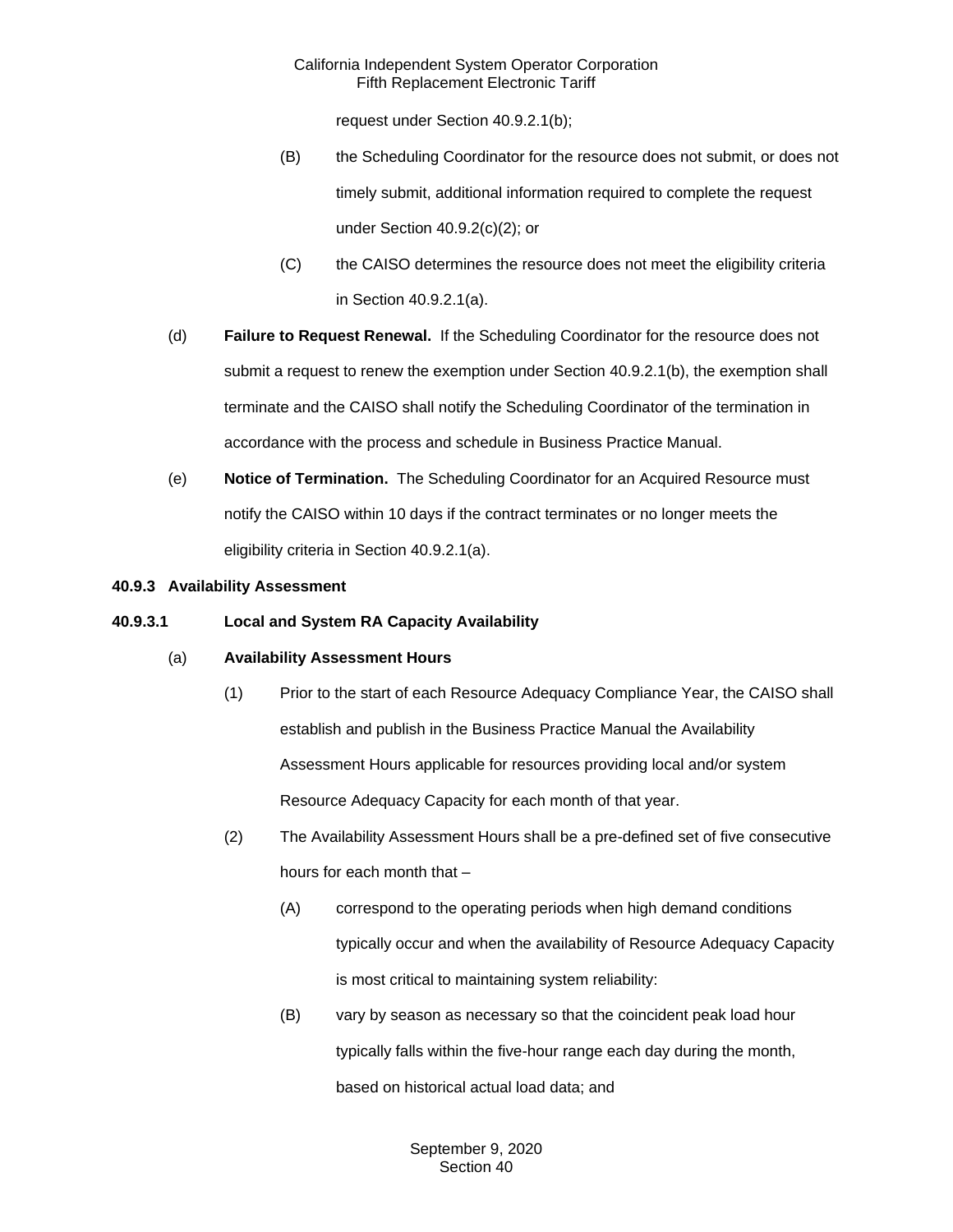- (C) apply to each Trading Day that is a weekday and not a federal holiday.
- (b) **Must-Offer Availability Assessment.** The CAISO shall determine the extent to which each resource providing local and/or system Resource Adequacy Capacity made that capacity available to the CAISO each day during the Availability Assessment Hours by comparing –
	- (1) the MWs of local and/or system Resource Adequacy Capacity for which the Scheduling Coordinator for the resource submitted Economic Bids or Self-Schedules in the Day-Ahead Market and the Real-Time Market on a given day; and
	- (2) the MWs of local and/or system Resource Adequacy Capacity for which the Scheduling Coordinator for the resource had a performance obligation to submit Economic Bids or Self-Schedules in the CAISO Markets under the must-offer requirements applicable under Section 40.6 on a given day, provided that Conditionally Available Resources will have RAAIM assessed as if the resource's performance obligation were defined in Sections 40.6.1 and 40.6.2 and irrespective of their expected available Energy or their expected as-available Energy.

## **40.9.3.2 Flexible RA Capacity Availability**

- (a) **Availability Assessment Hours.** The Availability Assessment Hours for a Flexible RA Resource shall be the same period as the must-offer obligation for the Flexible Capacity Category that is designated on the Resource Flexible RA Capacity Plan for that month, as set forth in Section 40.10.6.
- (b) **Must-Offer Availability Assessment.** The CAISO shall determine the extent to which each Flexible RA Resource made that capacity available in each Availability Assessment Hour of the day by comparing –
	- (A) the MWs of Flexible RA Capacity for which the Scheduling Coordinator for the resource submitted Economic Bids in the Day-Ahead Market and the Real-Time Market on a given day; and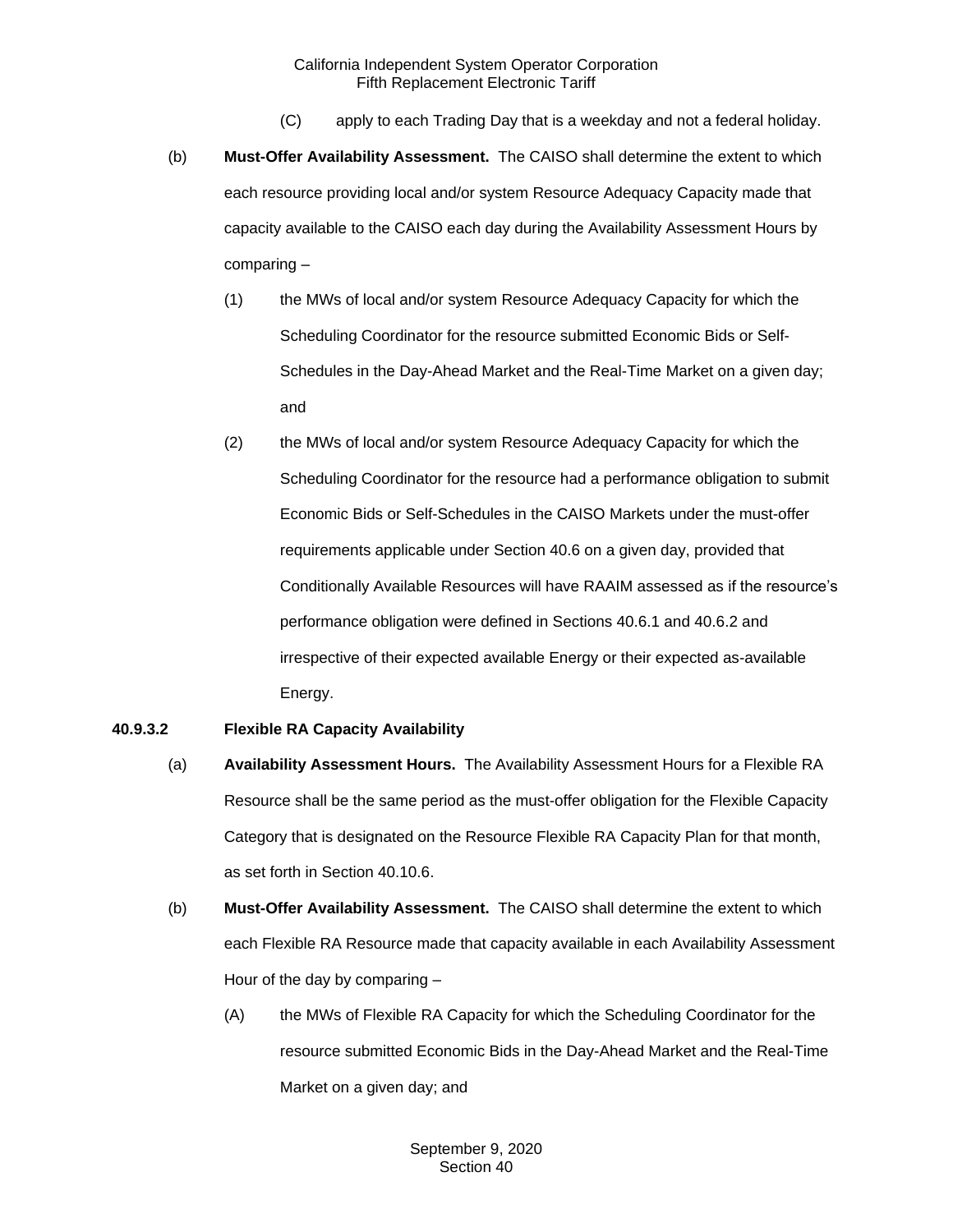- (B) the MWs of Flexible RA Capacity for which the Scheduling Coordinator for the resource had a performance obligation to submit Economic Bids in the CAISO Markets under the must-offer requirements applicable under Section 40.10.6 on a given day.
- (c) **Flexible Capacity Category.** If a Flexible RA Resource is designated to provide Flexible RA Capacity and/or RA Substitute Capacity in more than one Flexible Capacity Category on the same day, the CAISO will assess the availability of the resource using the mustoffer obligation for the highest quality of Flexible Capacity Category designated.
- (d) **Start-Up Less Than 90 Minutes.** For resources with a start-up time less than 90 minutes, the CAISO will use the resource's MWs of capacity from zero to the EFC value to assess the availability of the designated Flexible RA Capacity; provided that the Scheduling Coordinator for the resource does not submit Self-Schedules for the capacity from zero to PMin or for any portion of the capacity under the must-offer obligation for Energy. If the Scheduling Coordinator for the resource submits a Self-Schedule, the CAISO will deduct the MW value of PMin from the calculation of the resource's Flexible RA Capacity availability,
- (e) **Start-Up Greater Than 90 Minutes.** For resources with a start-up time greater than 90 minutes, the CAISO will use the MWs of capacity between the resource's PMin and EFC value in the availability assessment and validate whether the Scheduling Coordinator for the resource submitted Economic Bids for all MWs designated on the Resource Flexible RA Capacity Plan.

#### (f) **Variable Energy Resources**

(1) **Flexible RA Capacity Equal to EFC.** If the Flexible RA Capacity designated on the monthly Resource Flexible RA Capacity Plan is equal to the resource's EFC value, the CAISO will assess the availability of the designated Flexible RA Capacity based on the Economic Bids for Flexible RA Capacity the Scheduling Coordinator for the resource submitted up to the MWs in the Variable Energy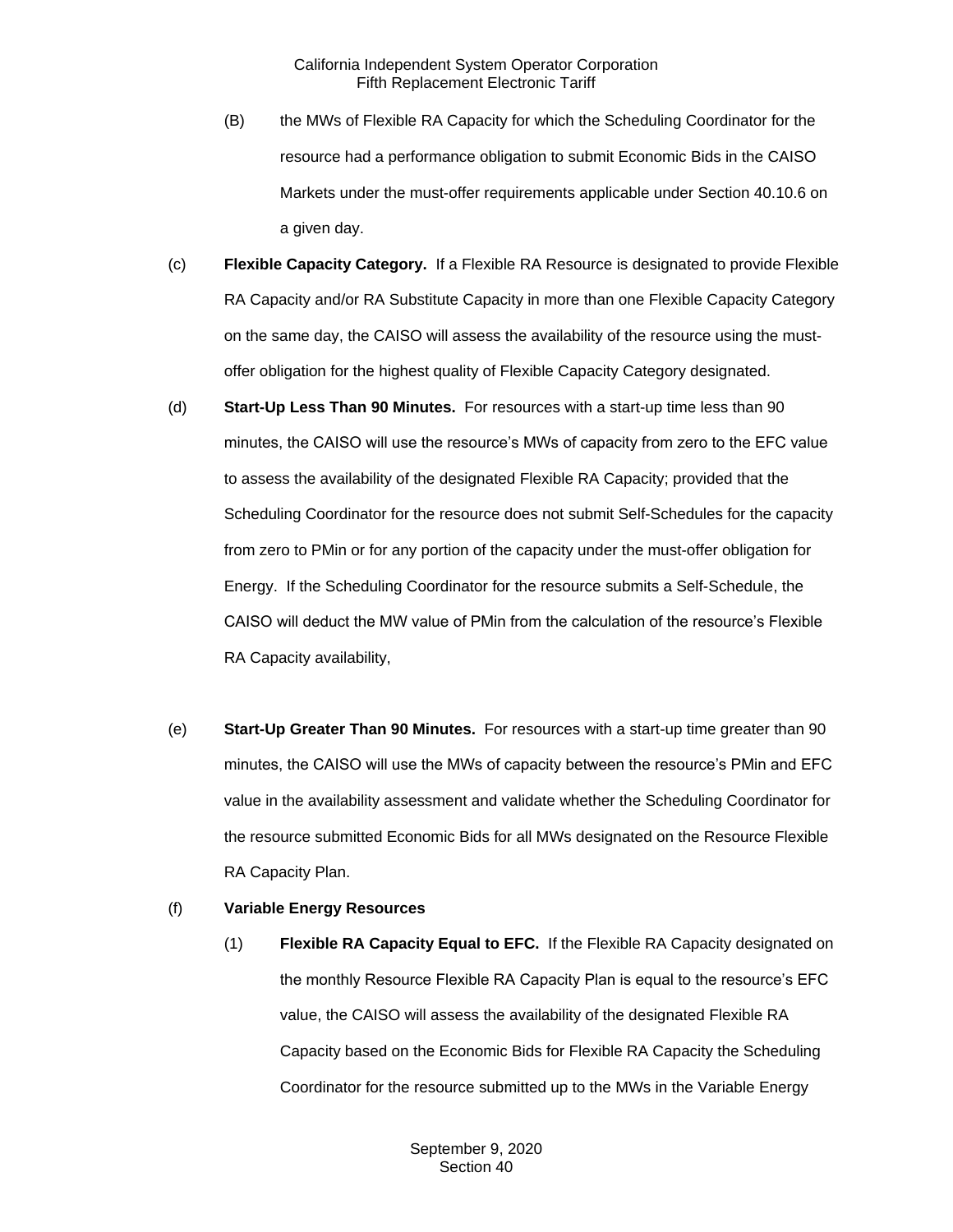Resource forecast applicable under Section 4.8.2.

- (2) **Flexible RA Capacity Less Than EFC.** If the Flexible RA Capacity designated in the monthly Resource Flexible RA Capacity Plan is less than the EFC value for the resource, the CAISO will assess availability using the ratio of the amount shown on the monthly plan to the relevant EFC value, and applies that ratio to the MWs of Economic Bids and the Variable Energy Resource forecast.
- (3) **VER Forecast Less Than Flexible RA Capacity.** If the MWs in the Variable Energy Resource forecast are less than the MWs of Flexible RA Capacity designated in the monthly Resource Flexible RA Capacity Plan, and the Economic Bids are greater than or equal to the forecast amount for that hour, the resource is 100 percent available up to the forecast amount.
- (4) **VER Forecast Greater Than Flexible RA Capacity.** If the MWs in the Variable Energy Resource forecast are greater than the MWs of Flexible RA Capacity designated in the monthly Resource Flexible RA Capacity Plan, the Scheduling Coordinator for the resource must submit Economic Bids equal to the forecast amount. If the Scheduling Coordinator for the resource submits Economic Bids for MWs above the forecast, or the resource generates above the forecast, the CAISO will limit the calculated availability to the forecast amount.
- (5) **No Day-Ahead Market Obligation.** For Variable Energy Resources that do not have an obligation to submit Economic Bids into the Day-Ahead Market, the CAISO will base the availability assessment of the Flexible RA Capacity only on the resource's Economic Bids in the Real-Time Market.

## **40.9.3.3 Availability for Overlapping Local/System and Flexible RA Capacity**

(a) **Overlap Determination.** The availability assessment for overlapping Resource Adequacy commitments shall apply to those MWs subject to the must-offer obligations for local and/or system Resource Adequacy Capacity and Flexible RA Capacity in any Availability Assessment Hour. For the purpose of this Section 40.9, capacity is deemed to have an overlapping Resource Adequacy commitment if it has a must-offer obligation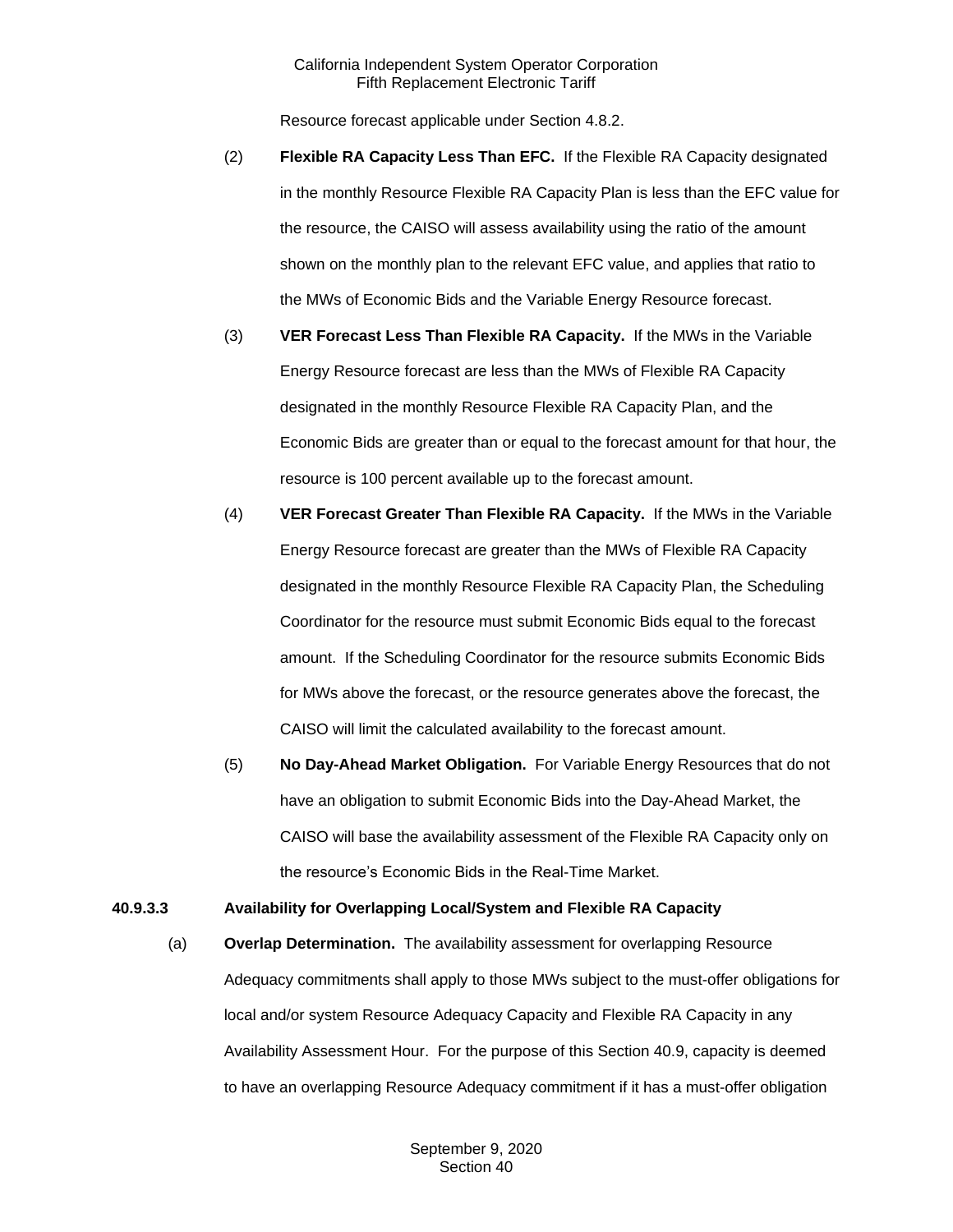based on its status as local and/or system Resource Adequacy Capacity and a must-offer obligation based on its status as Flexible RA Capacity during the same Availability Assessment Hour of a day.

- (b) **Must-Offer Availability Assessment.** The CAISO shall determine the extent to which each resource with overlapping Resource Adequacy commitments made that capacity available to the CAISO in each overlapping Availability Assessment Hour of the day by comparing –
	- (1) the MWs of local and/or system Resource Adequacy Capacity and Flexible RA Capacity for which the Scheduling Coordinator for the resource submitted Economic Bids in the Day-Ahead Market and the Real-Time Market; and
	- (2) the MWs of local and/or system Resource Adequacy Capacity and Flexible RA Capacity for which the Scheduling Coordinator for the resource had a performance obligation to submit Economic Bids in the CAISO Markets, in accordance with the applicable must-offer requirements in Sections 40.6 and 40.10.6.
- (c) **Calculation.** The CAISO's calculation of the Availability Assessment for overlapping RA commitments shall count-
	- (1) any MW only once; and
	- (2) the total MWs of overlapping capacity as a Flexible RA Capacity commitment.

## **40.9.3.4 Treatment of Outages**

- (a) **RA Substitute Capacity Not Required.** The RAAIM Availability Assessment for a Resource Adequacy Resource excludes the capacity, duration, and must-offer requirements for Resource Adequacy Capacity on an Outage during the Resource Adequacy month that does not require RA Substitution Capacity under Section 9.3.1.3.3.
- (b) **RA Substitute Capacity Required and Provided.** For each Outage that requires RA Substitute Capacity under Section 40.9.3.6 to avoid imposition of RAAIM charges –
	- (1) the RAAIM Availability Assessment for the resource excludes the capacity, duration, and must-offer requirement for Resource Adequacy Capacity on outage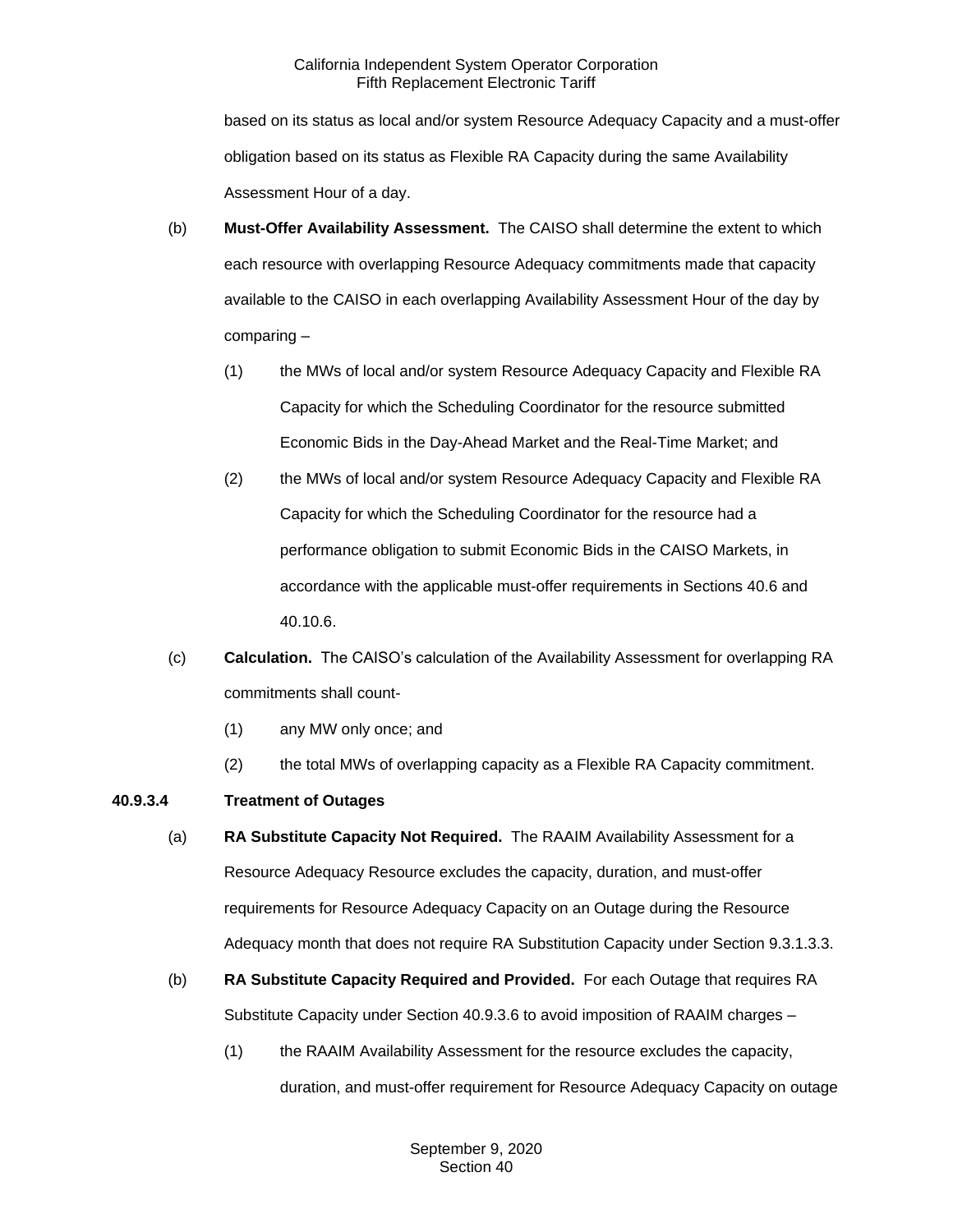to the extent the resource provides RA Substitute Capacity for that outage as required under Section 40.9.3.6; and

- (2) the RAAIM Availability Assessment for the substitute resource includes the capacity, duration, and must-offer requirement for the RA Substitute Capacity commitment. For each day the substitute resource is committed to provide Flexible RA Capacity and/or RA Substitute Capacity in more than one Flexible Capacity Category, the RAAIM Availability Assessment applies the must-offer obligation for the highest quality Flexible Capacity Category to the total MWs of the flexible capacity requirement. For the purposes of this Section 40.9, base ramping resources (as defined in section 40.10.3.2) are considered to be a higher quality of Flexible Capacity Category than either peak ramping resources (as defined in section 40.10.3.3) or super-peak ramping resources (as defined in section 40.10.3.4). Additionally, peak ramping resources (as defined in section 40.10.3.3) are considered to be a higher quality of Flexible Capacity Category than super-peak ramping resources (as defined in section 40.10.3.4).
- (c) **RA Substitute Capacity Required not Provided.** For each Outage that requires RA Substitute Capacity under Section 40.9.3.6 to avoid imposition of RAAIM charges, the RAAIM Availability Assessment for the resource includes the capacity, duration, and must-offer requirement for Resource Adequacy Capacity on an outage to the extent the resource does not provide RA Substitute Capacity for the outage as required under Section 40.9.3.6.
- (d) **Exclusions from RAAIM for certain Outage types.** The RAAIM Availability Assessment excludes the capacity, duration, and must-offer requirement for local and/or system Resource Adequacy Capacity or Flexible RA Capacity on an Outage in a nature of work category specified in the Business Practice Manual that relates to: (i) an administrative action by the resource owner; (ii) a cause outside of the control of the resource owner, (iii) or a short-term use limitation; or (iv) a non-Run-of-River Resource hydroelectric Generating Unit's management of water-related operational or regulatory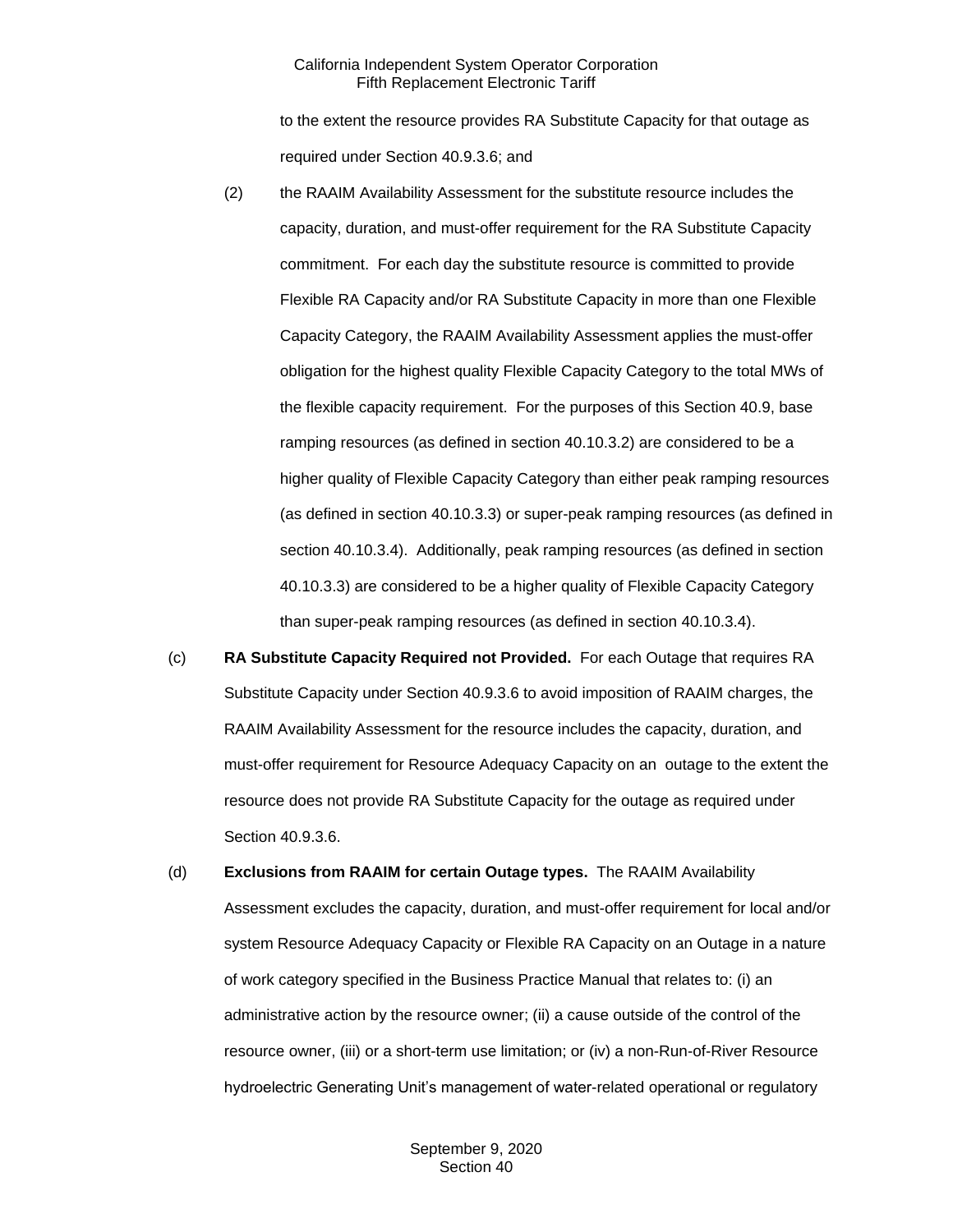limitations. Through the December 31, 2020, Trading Day, item (iv) of this Section 40.9.3.4(d) applies only to a hydroelectric Generating Unit that has limited the capacity it has shown on the monthly Supply Plan corresponding to the day of the Outage to reflect historical hydrological conditions or actual hydrological conditions in 2020. The limitations based on hydrological conditions must be mutually agreed upon with the unit's Scheduling Coordinator and the CAISO. Starting with the January 1, 2021, Trading Day, item (iv) of this Section 40.9.3.4(d) applies only to a hydroelectric Generating Unit whose Qualifying Capacity was established pursuant to a CPUC or Local Regulatory Authority methodology under which the Qualifying Capacity is calculated to reflect historical hydrological conditions.

- (e) **Derates on Generating Units Providing system RA Capacity and Listed Local RA Capacity.** If a Generating Unit providing both system RA Capacity and Listed Local RA Capacity is on Forced Outage, then for purposes of RAAIM and RA Substitute Capacity the quantity of the Forced Outage will be apportioned first to the system RA Capacity provided from that Generating Unit. If the quantity of the Forced Outage exceeds the quantity of system RA Capacity provided by the Generating Unit, then the remainder of the Forced Outage shall be apportioned to the Listed Local RA Capacity provided by the Generating Unit.
- **40.9.3.5 [Not Used]**

#### **40.9.3.6 Substitute Capacity**

**40.9.3.6.1 CAISO Evaluation by T-22 of Need for Substitute Capacity for Outages Submitted by T-25**

No later than 22 days before the start of each month, the CAISO will determine for each day in that month whether it will have sufficient operationally available RA Capacity from a combination of Local Capacity Area Resources and system capacity resources to meet or exceed the CAISO system RA Reliability Margin for each day. The CAISO will base this assessment on Maintenance Outages planned to be taken during the month that were submitted at least 25 days before the start of the month and any RA Substitute Capacity already provided to the CAISO for that month.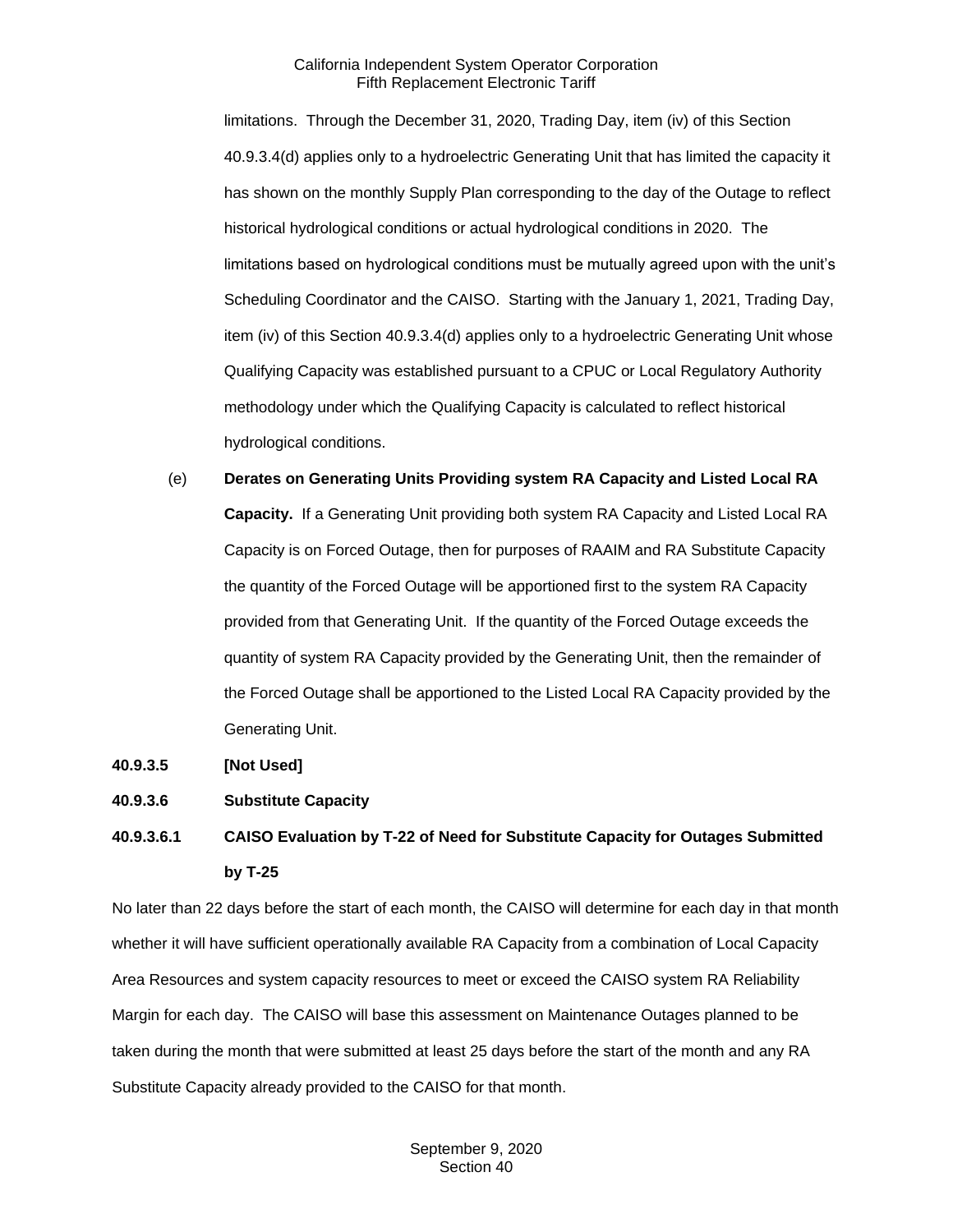If the CAISO determines that it will have sufficient operationally available RA Capacity to meet or exceed the CAISO system RA Reliability Margin for a particular day, then no supplier with an outage submitted at least 25 days before the start of the month would be required to provide RA Substitute Capacity to be excluded from the RAAIM calculation as part of the analysis conducted no later than 22 days before the start of each month.

If the CAISO determines that it will not have sufficient operationally available RA capacity to meet the CAISO system RA Reliability Margin for a particular day, then it will determine which resources must provide RA Substitute Capacity to be excluded from the RAAIM calculation based on the reverse order of the dates on which the resources submitted the outage requests to the CAISO. The CAISO will first request the resource providing RA Capacity with the most-recently-requested outage for that day to provide RA Substitute Capacity and then will continue to assign substitution opportunities until the CAISO has sufficient operationally available RA Capacity to meet the CAISO system RA Reliability Margin for that particular day, assuming that all resources that are assigned a RA Substitute Capacity obligation actually provide RA Substitute Capacity for that day.

For purposes of this section 40.9.3.6.1, the CAISO will treat any request to extend the scheduled duration of an outage or increase the MW amount of capacity on outage as a new outage request and will assign a new priority date based on when the request to change the outage or derate was submitted to the CAISO. For the purposes of this section 40.9.3.6.1, the CAISO will not assign a new priority date where the Scheduling Coordinator requests to reduce the scheduled duration of an outage or decrease the MW amount of capacity on outage.

A resource designated to provide RA Substitute Capacity as part of the analysis conducted no later than 22 days before the start of each month must designate RA Substitute Capacity by the deadline specified in the relevant Business Practice Manual. Failure to designate the RA Substitute Capacity by the specified deadline will subject the resource to RAAIM unless the outage is cancelled or rescheduled.

# **40.9.3.6.2 CAISO Rolling Evaluation of Need for Substitute Capacity for Outages Submitted after T-25**

Starting at twenty-four days before the start of a month, the CAISO will consider submitted Maintenance Outages for a substitution requirement on a rolling basis, based on time of submission. Upon submission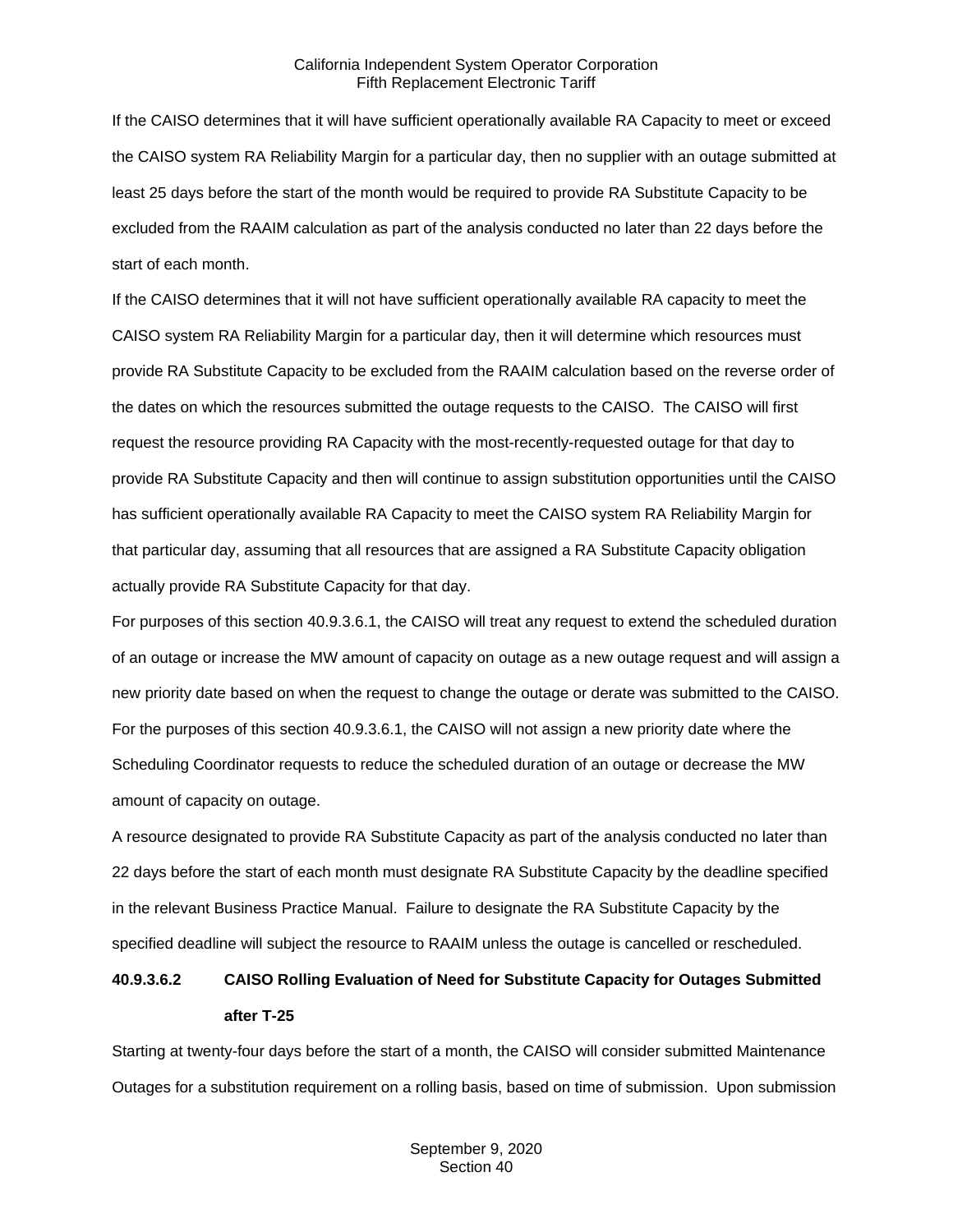of the outage request, the CAISO will determine for each day of the outage whether the CAISO will have sufficient operationally available RA Capacity from a combination of Local Capacity Area Resources and system capacity resources to meet or exceed the CAISO system RA Reliability Margin for each day. The CAISO will base this assessment on Maintenance Outages planned to be taken for that day and any RA Substitute Capacity already provided to the CAISO for that day.

If the CAISO determines that it will have sufficient operationally available RA Capacity to meet or exceed the CAISO system RA Reliability Margin for a particular day, then the supplier will not be required to provide RA Substitute Capacity for that day to avoid imposition of RAAIM.

If the CAISO determines that it will not have sufficient operationally available RA capacity to meet the CAISO system RA Reliability Margin for a particular day, then it will request substitution for the resource for that day. Failure to designate RA Substitute Capacity by the deadline specified in the relevant Business Practice Manual will subject the resource to RAAIM unless the outage is cancelled or rescheduled.

The CAISO will not conduct an assessment to determine the need to provide RA Substitute Capacity for Forced Outages. Any such outage, irrespective of whether the resource is providing RA Capacity or Flexible RA Capacity, will be subject to applicable RAAIM unless the Scheduling Coordinator for the resource provides Substitute Capacity by the deadline specified in the relevant Business Practice Manual, the outage is exempt from RAAIM as set forth in Section 9 or Section 40, the outage is cancelled, or the outage is rescheduled.

For purposes of this section 40.9.3.6.2, the CAISO will treat any request to extend the scheduled duration of an outage or increase the MW amount of capacity on outage as a new outage request and will assign a new priority date based on when the request to change the outage or derate was submitted to the CAISO. For purposes of this section 40.9.3.6.2, the CAISO will reevaluate the need for a Scheduling Coordinator to provide RA Substitute Capacity where the Scheduling Coordinator requests to reduce the scheduled duration of an outage or decrease the MW amount of capacity on outage but will not assign a new priority date.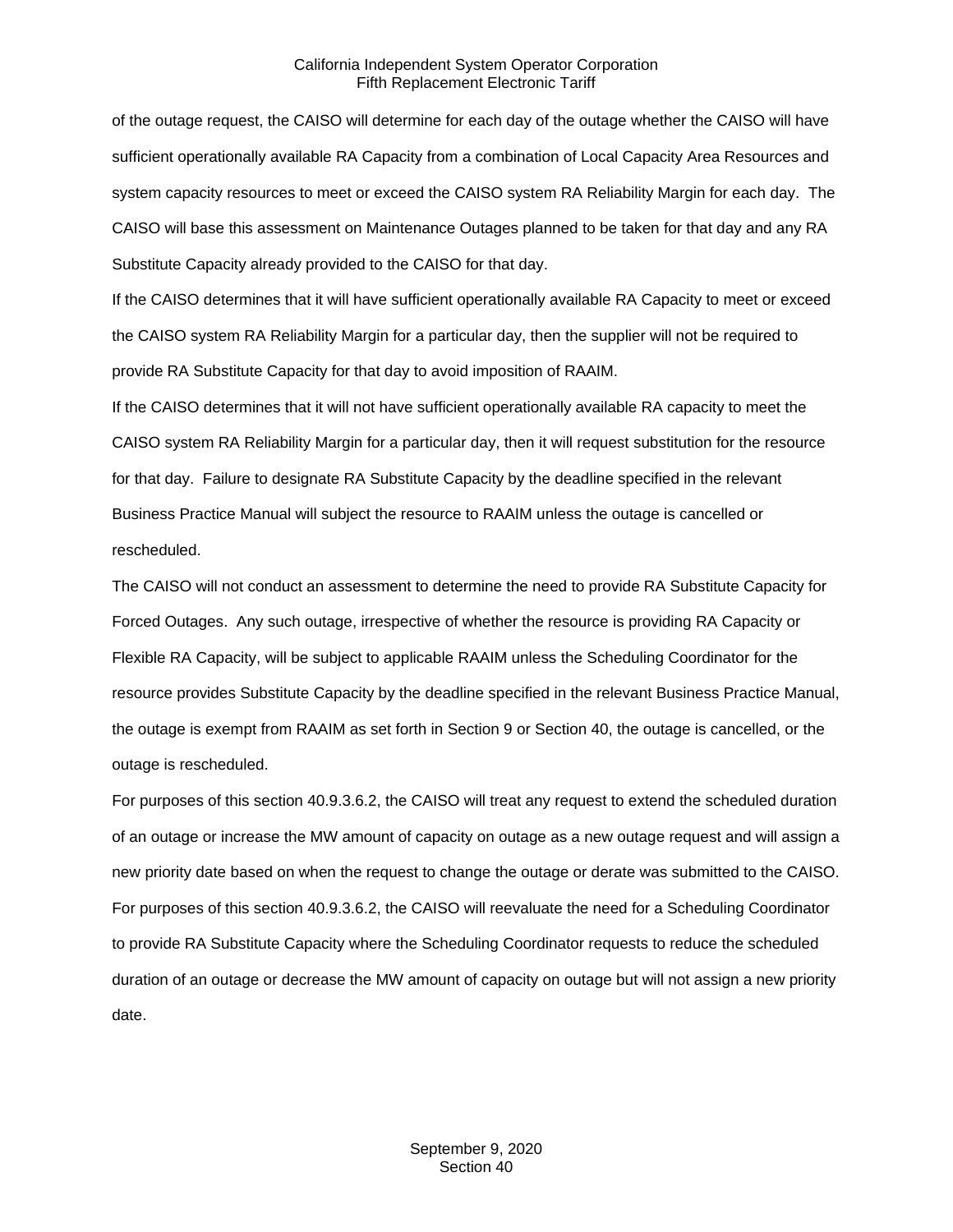# **40.9.3.6.3 General Provisions on Substitute Capacity**

## (a) **Substitution**

- (1) The Scheduling Coordinator for a Resource Adequacy Resource may provide RA Substitute Capacity for its local and/or system Resource Adequacy Capacity or Flexible RA Capacity on Outage. Certain types of Outages, as defined elsewhere in Section 9 or Section 40, will not subject the Scheduling Coordinator for a Resource Adequacy Resource to RAAIM if it declines to provide RA Substitute Capacity.
- (2) If the Resource Adequacy Resource on Outage and the substituting resource do not have the same Scheduling Coordinator, the Scheduling Coordinator for the substituting resource must confirm and approve the proposed substitution in accordance with the process set forth in the Business Practice Manual.

## (b) **Availability**

- (1) RA Substitute Capacity must be operationally available to the CAISO:
- (2) Capacity on, or scheduled to be on, a Forced Outage, Approved Maintenance Outage, or de-rate, is not operationally available and shall not qualify to be RA Substitute Capacity for the duration of the period that it is unavailable.
- (3) RMR Capacity, including Legacy RMR Capacity, CPM Capacity, and capacity committed to be Resource Adequacy Capacity in a monthly Supply Plan shall not qualify to be RA Substitute Capacity for the duration of that commitment.
- (4) RA Substitute Capacity shall not qualify to be RMR Capacity, including Legacy RMR Capacity, CPM Capacity, or Resource Adequacy Capacity in a monthly Supply Plan, for the duration of the substitution.
- (5) If a resource provides RA Substitute Capacity for multiple Resource Adequacy Resources under Section 40.9.3.6.6, the same capacity committed as RA Substitute Capacity for one Resource Adequacy Resource shall not qualify as RA Substitute Capacity for a different Resource Adequacy Resource during the same substitution period.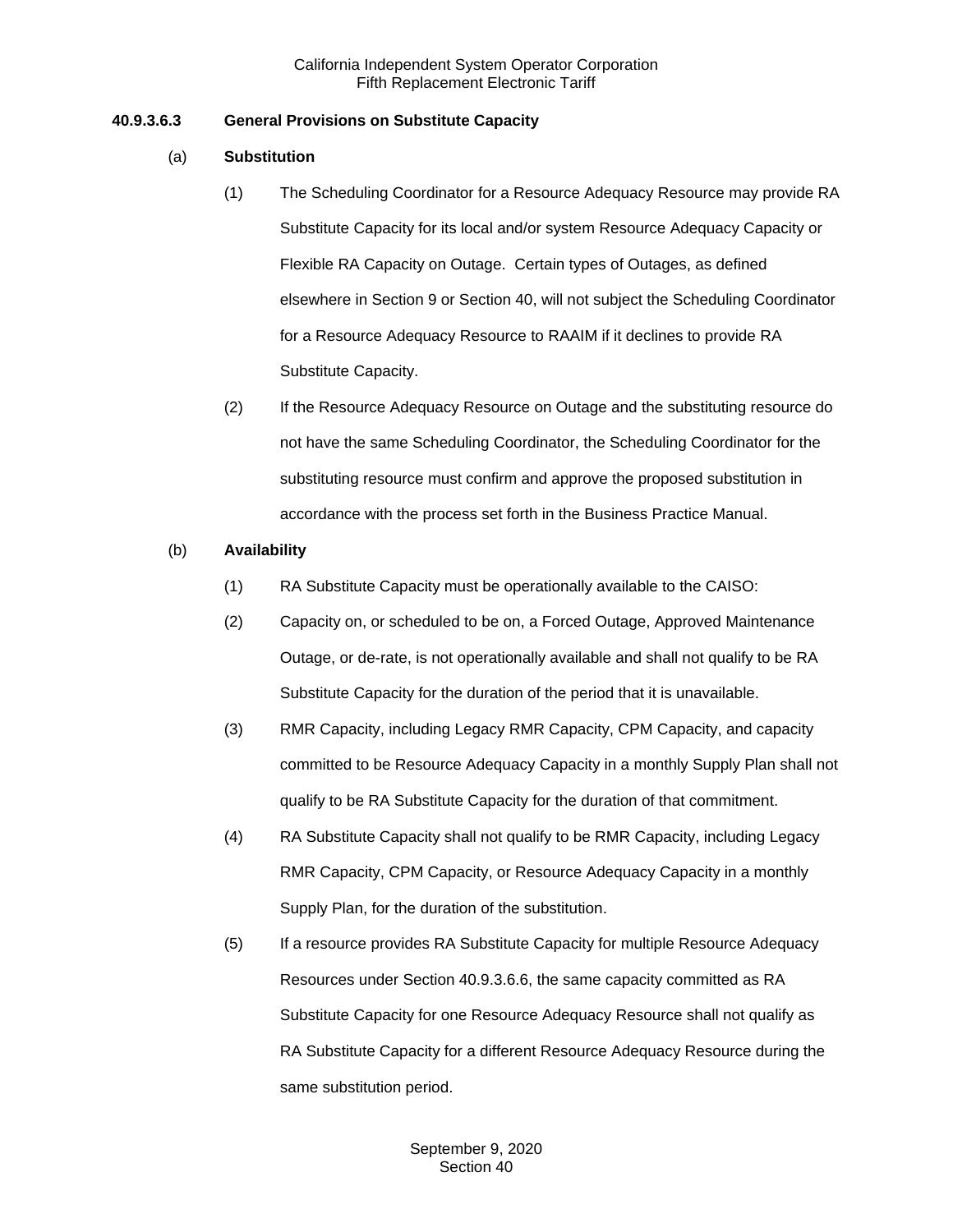(6) RA Substitute Capacity will be treated as Resource Adequacy Capacity during the period of substitution for purposes of a Forced Outage or de-rate allocation.

#### (c) **Timing of Substitution Request**

- (1) **Day-Ahead Market.** Requests for substitution for Forced Outages in the Day-Ahead Market must be submitted in accordance with the timeline specified in the Business Practice Manual and be approved by the CAISO to be included in the Day-Ahead Market for the next Trading Day. Requests for substitution for Forced Outages in the Day-Ahead Market submitted at or after the timeline specified in the Business Practice Manual and that are approved by the CAISO will be included in the Day-Ahead Market for the second Trading Day.
- (2) **Real-Time Market.** Requests for substitution for Forced Outages in the Real-Time Market must be submitted in accordance with the timeline in the Business Practice Manual.

#### **40.9.3.6.4 RA Substitute Capacity from a Single Source**

(a) **Option.** The Scheduling Coordinator for a Resource Adequacy Resource that is on Outage may provide RA Substitute Capacity for that capacity from a single resource.

#### (b) **Local Capacity Area Resource Substitution**

- (1) **Pre-Qualified Substitution.**
	- (A) **Annual Process.** The CAISO annually will conduct a process to assess the eligibility of resources to pre-qualify as RA Substitute Capacity for Local Capacity Resource Adequacy Resources that potentially could be Listed Local RA Capacity in the time period covered by the process. The CAISO will publish a list of the pre-qualified resources in accordance with the timeline in the Business Practice Manual.
	- (B) **Pre-Qualification Requirement.** The CAISO will pre-qualify a resource to provide RA Substitute Capacity that is located at the same bus as, or a compatible bus to, that of the Local Capacity Area Resource Adequacy Resource for which it could substitute.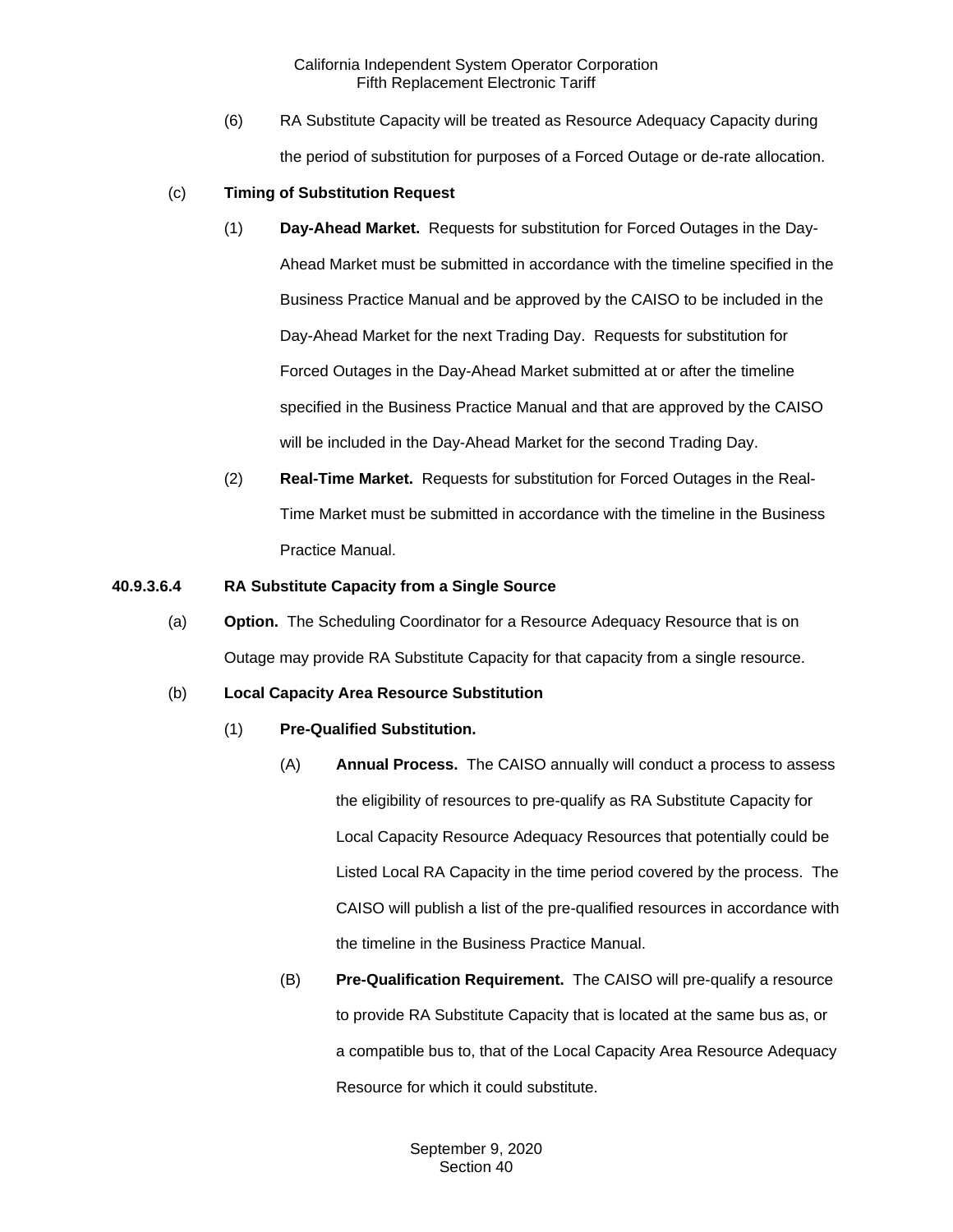- (C) **Request.** To use a pre-qualified resource in the Day-Ahead Market or Real-Time Market as RA Substitute Capacity, the Scheduling Coordinator for the Local Capacity Area Resource Adequacy Resource on Outage must submit a timely substitution request in accordance with Section 40.9.3.6.3(c).
- (D) **Approval.** The CAISO will grant a request that meets the requirements in Sections 40.9.3.6.4(b)(1)(C) and 40.9.3.6.3(b).

## (2) **Non-Pre-Qualified Substitution.**

- (A) **Day-Ahead Market.** The Scheduling Coordinator for Listed Local RA Capacity on Outage may submit a request to substitute a non-prequalified resource only in the Day-Ahead Market.
- (B) **Request.** To use a non-pre-qualified resource as RA Substitute Capacity, the Scheduling Coordinator for the Listed Local RA Capacity must submit a timely substitution request in accordance with Section 40.9.3.6.3(c), and the alternate resource must be located in the same Local Capacity Area.
- (C) **Approval.** The CAISO will grant a request that meets the requirements in Sections 40.9.3.6.4(b)(2)(A) and (B), and 40.9.3.6.3(b).

#### (c) **Non-Local Capacity Area Resource Substitution**

- (1) **Request.** To use a Dynamic System Resource, Non-Dynamic System Resource, NRS-RA Resource, or Pseudo-Tie as RA Substitute Capacity, the Scheduling Coordinator for a Resource Adequacy Resource that has an Outage must submit a timely substitution request in the Day-Ahead Market in accordance with Section 40.9.3.6.3(c).
- (2) **Approval.** The CAISO will grant the request if the alternate resource is external to the CAISO Balancing Authority Area (including Pseudo-Ties), the Scheduling Coordinator for the resource has an adequate available import allocation at the resource's Scheduling Point to provide the RA Substitute Capacity, and meets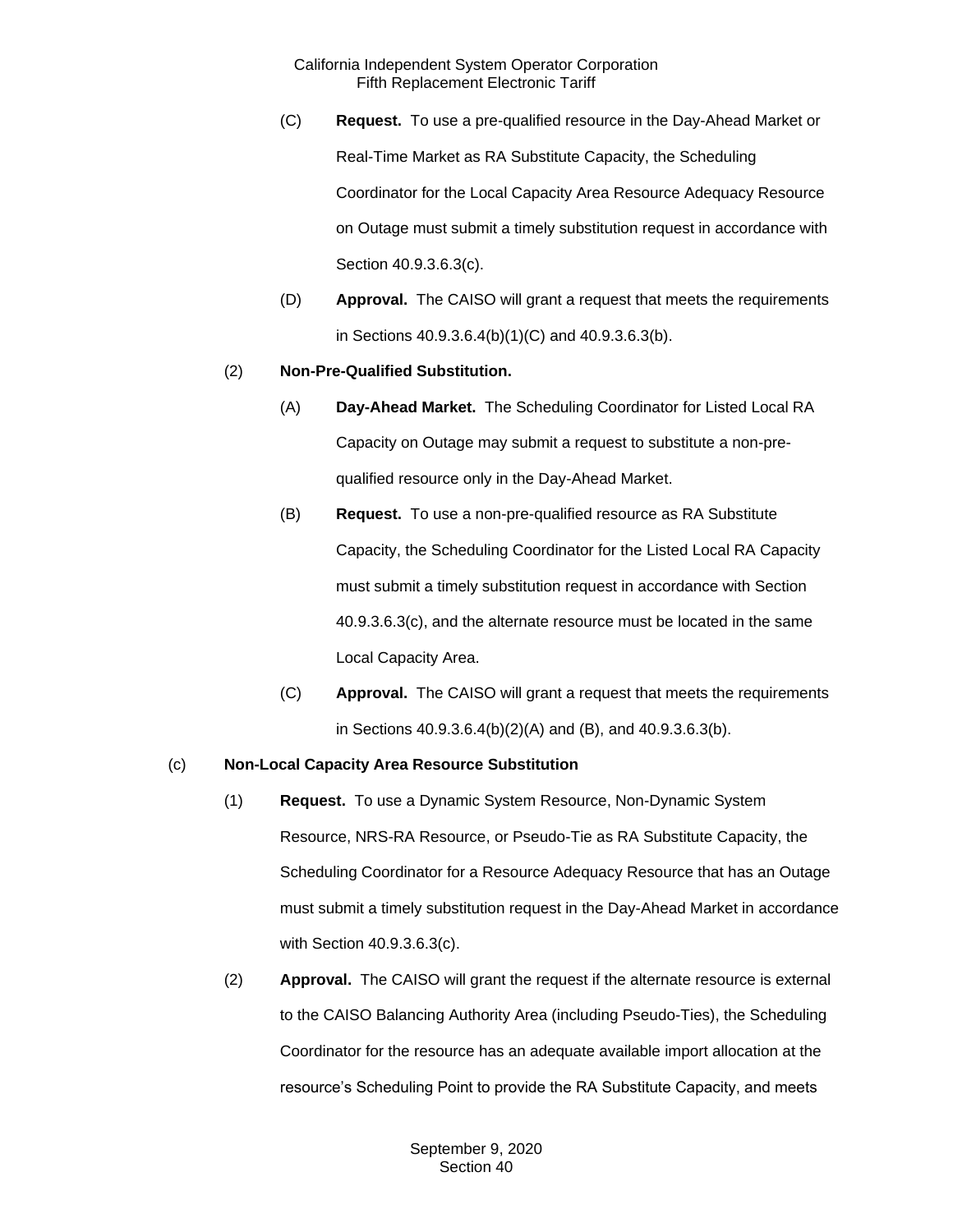the requirements in Sections 40.9.3.6.4(d)(1) and 40.9.3.6.3(b).

#### (d) **External Resources**

- (1) **Request.** To use a Dynamic System Resource, Non-Dynamic System Resource, NRS-RA Resource, or Pseudo-Tie as RA Substitute Capacity, the Scheduling Coordinator for a Resource Adequacy Resource that has a Forced Outage or de-rate must submit a timely substitution request in the Day-Ahead Market in accordance with Section 40.9.3.6(c).
- (2) **Approval.** The CAISO will grant the request if the alternate resource is external to the CAISO Balancing Authority Area (including Pseudo-Ties), the Scheduling Coordinator for the resource has an adequate available import allocation at the resource's Scheduling Point to provide the RA Substitute Capacity, and meets the requirements in Sections 40.9.3.6.1(d)(1) and 40.9.3.6(b).

## (e) **Flexible RA Capacity**

- (1) **Request.** To use a resource as RA Substitute Capacity, the Scheduling Coordinator for the Flexible RA Resource that has a Forced Outage must submit a timely substitution request in the Day-Ahead Market or Real-Time Market in accordance with Section 40.9.3.6.3(c) and specify the MW of RA Substitute Capacity to be provided, which may not exceed the MWs of the outage.
- (2) **Approval.** The CAISO will grant the request if the alternate resource has adequate deliverable capacity to provide the RA Substitute Capacity, meets the applicable requirements in Sections 40.9.3.6.4(e) and 40.9.3.6.3(b), and is capable of meeting the must-offer obligation in Section 40.10.6 applicable to the highest quality Flexible Capacity Category for the MWs of the Flexible RA Capacity commitments of the resource on outage and the alternate resource.

## **40.9.3.6.5 RA Substitute Capacity from Multiple Resources**

(a) **Option.** The Scheduling Coordinator for a Resource Adequacy Resource on Outage may submit a request to substitute that capacity with RA Substitute Capacity from multiple alternate resources, including a resource already providing RA Substitute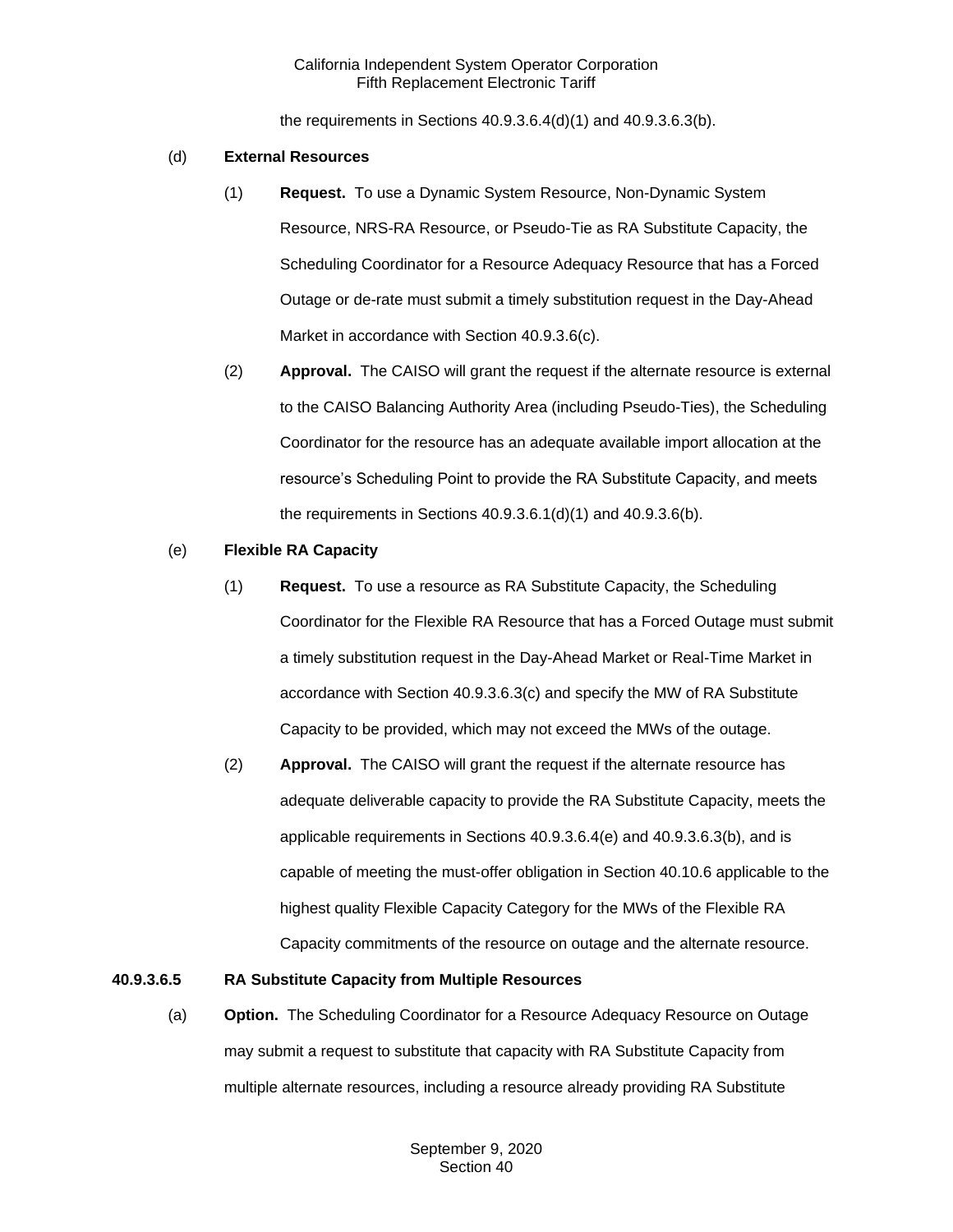Capacity for one or more Resource Adequacy Resources.

#### (b) **Local Capacity Area Resource Substitution**

- (1) **Request.** To use RA Substitute Capacity from multiple resources, the Scheduling Coordinator for Listed Local RA Capacity on Outage must submit a timely substitution request in the Day-Ahead Market in accordance with Section 40.9.3.6.3(c) if any of the alternate resources are not pre-qualified to substitute for the resource on the outage; however, if all of the alternate resources are prequalified to provide RA Substitute Capacity for that resource, the request may be submitted in the Day-Ahead Market or Real-Time Market.
- (2) **Approval.** The CAISO will grant the request if it meets the requirements in Sections 40.9.3.6.5(b)(1) and 40.9.3.6.3(c) and the alternate resources are either pre-qualified, or are not pre-qualified but are located in the same Local Capacity Area as the Resource Adequacy Resource.

## (c) **Non-Local Capacity Area Resources**

- (1) **Request.** To use RA Substitute Capacity from multiple resources, the Scheduling Coordinator for RA Capacity other than Listed Local RA Capacity on Outage must submit a timely substitution request in the Day-Ahead Market or the Real-Time Market in accordance with Section 40.9.3.6.3(c).
- (2) **Approval.** The CAISO will grant the request if all of the alternate resources meet the requirements in Sections 40.9.3.6.5(c)(1) and 40.9.3.6.3(c).

## (d) **External Resources**

- (1) **Request.** To use multiple Dynamic System Resources, Non-Dynamic System Resources, NRS-RA Resources, or Pseudo-Ties as RA Substitute Capacity, the Scheduling Coordinator for a Resource Adequacy Resource that has an Outage must submit a timely substitution request in the Day-Ahead Market in accordance with Section 40.9.3.6.3(c).
- (2) **Approval.** The CAISO will grant the request if the alternate resources are external to the CAISO Balancing Authority Area (including Pseudo-Ties), and the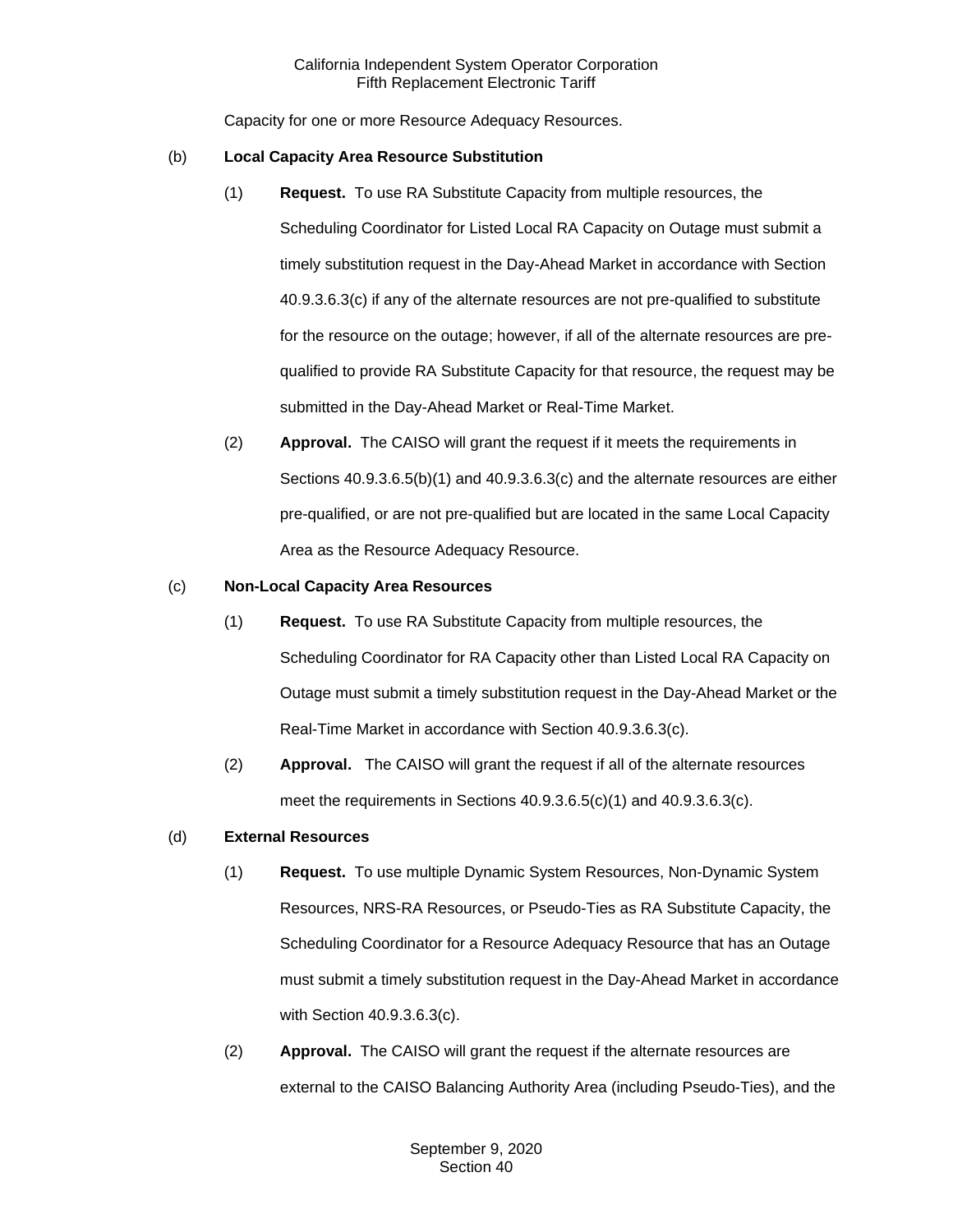Scheduling Coordinator of each alternate resource has an adequate available import allocation at the resource's Scheduling Point to provide the RA Substitute Capacity, and meet the requirements in Sections 40.9.3.6.5(d)(1) and 40.9.3.6.3(b).

# (e) **Flexible RA Capacity**

- (1) **Request.** To use RA Substitute Capacity from multiple resources, the Scheduling Coordinator for a resource providing Flexible RA Capacity on a Forced Outage must submit a timely substitution request in the Day-Ahead Market or the Real-Time Market and the alternate resources must be located in the CAISO Balancing Authority Area, which does not include a Pseudo-Tie of a Generating Unit or a Resource-Specific System Resource.
- (2) **Approval.** The CAISO will grant the request if the alternate resources meet the requirements in Sections 40.9.3.6.5(e)(1) and 40.9.3.6.3(c).

**40.9.3.6.6 Multiple Substitution by One Resource.** The Scheduling Coordinator for a resource already providing RA Substitute Capacity may provide RA Substitute Capacity for one or more additional Resource Adequacy Resources on Outage, subject to approval by the CAISO pursuant to Section 40.9.3.6.4 or 40.9.3.6.5.

# **40.9.3.6.7 Resource Adequacy Obligation**

To the extent a resource provides RA Substitute Capacity, the resource must meet and comply with all requirements in Section 40 applicable to RA Substitute Capacity for the duration of the substitution; except that RA Substitute Capacity shall be released from this obligation and the substitution requirements in Section 40.9 –

- (a) at the end of the approved substitution period; or
- (b) upon request by either the Scheduling Coordinator for the resource on Outage or the Scheduling Coordinator for the substitute resource, and approval by the other Scheduling Coordinator, in accordance with the process set forth in the Business Practice Manual.

## **40.9.3.6.8 Treatment of Unbid Capacity**

If the Scheduling Coordinator for RA Substitute Capacity does not submit Bids or Self-Schedules for all or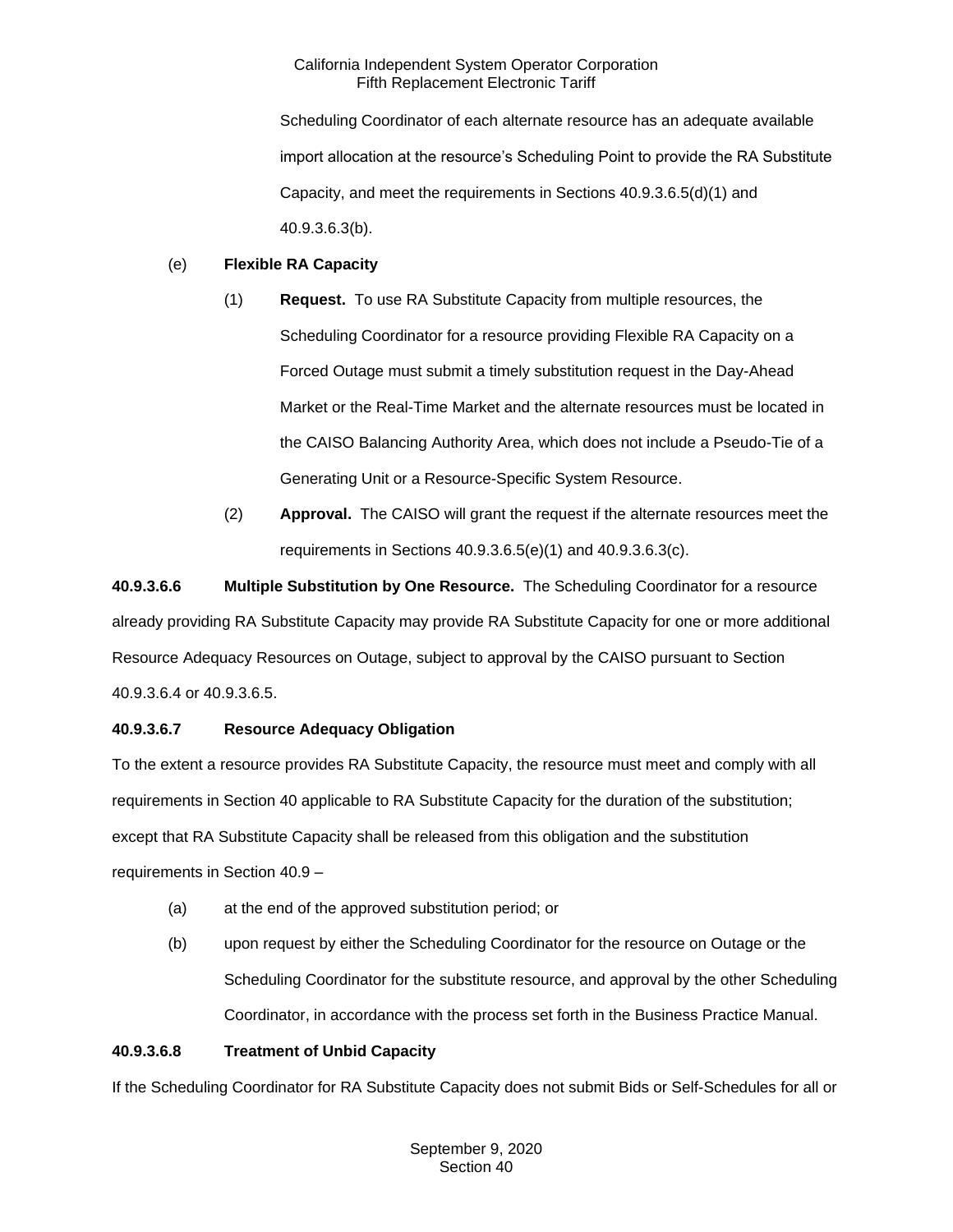a portion of that capacity in accordance with Section 40.6 or 40.10.6, the CAISO –

- (1) will treat the unbid capacity as unavailable for purposes of Section 40.9; and
- (2) will reflect that unavailability in the RAAIM availability calculation for the Resource Adequacy Resource providing the RA Substitute Capacity.

### **40.9.3.6.9 Substitution Opportunity Information**

In order to make information available to Market Participants pertinent to the provisions of this Section

40.9.3.6, the CAISO will:

- (a) Annually post on the CAISO Website the due dates for each month of the following Resource Adequacy compliance year the various submissions the CAISO requires under the Resource Adequacy program; and
- (b) Provide the opportunity for Market Participants to post and view information on an electronic bulletin board about non-Resource Adequacy Capacity that may be needed or available as RA Substitute Capacity in the bilateral market. Use of the bulletin board is voluntary and is for informational purposes only.

### **40.9.4 Additional Rules on Calculating Monthly and Daily Average Availability**

- (a) The CAISO shall determine a resource's monthly average availability on a percentage basis, based on:
	- (1) the availability assessment of the resource's minimum daily availability of local and/or system Resource Adequacy Capacity under Section 40.9.3.1, Flexible RA Capacity under Section 40.9.3.2, and overlapping Resource Adequacy commitments under Section 40.9.3.3, in the Day-Ahead Market and Real-Time Market;
	- (2) separately-calculated availability assessments for local and/or system Resource Adequacy Capacity in one category and Flexible RA Capacity in a second category, with availability in an hour with overlapping commitments under Section 40.9.3.3 accounted for in the Flexible RA Capacity category availability assessment;
	- (3) The relative daily proportion of capacity as provided as local and/or system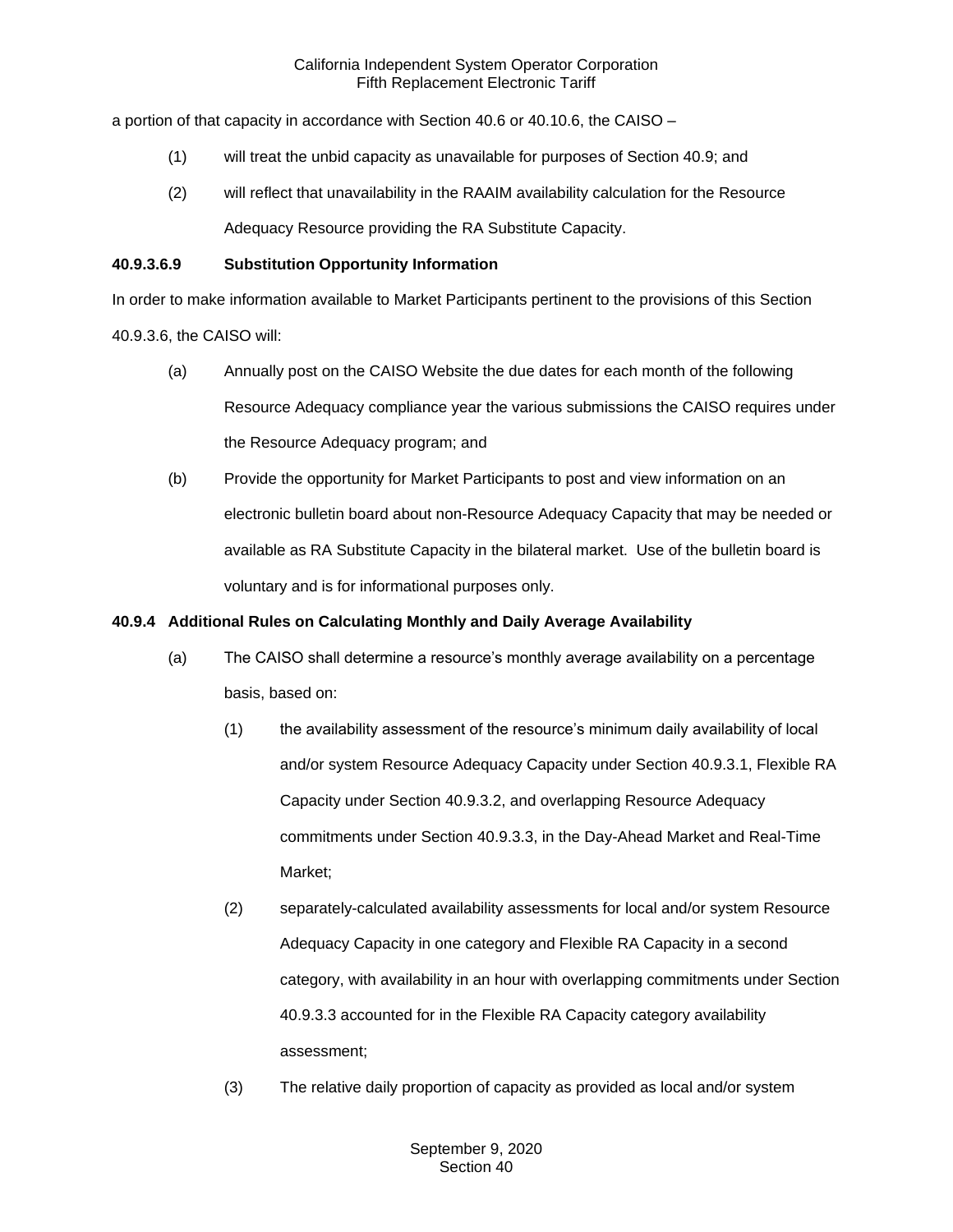Resource Adequacy Capacity and Flexible RA Capacity, including both overlapping and non-overlapping commitments based on the Availability Assessment of Hours;

- (4) the capacity, duration, and must-offer requirement for local and/or system Resource Adequacy Capacity or Flexible RA Capacity on an Outage, except to the extent the resource provides RA Substitute Capacity for the outage in accordance with Section 40.9.3.6, the Outage is approved by the CAISO without requiring RA Substitute Capacity under other authority of Section 9 or Section 40, or the Forced Outage is excluded from RAAIM under Section 40.9.3.4; and
- (5) the capacity, duration, and must-offer requirement for any RA Substitute Capacity or CPM Capacity the resource is committed to provide.
- (b) If the resource's minimum daily availability is the same in the Day-Ahead Market and the Real-Time Market, the CAISO will use the availability in the Real-Time Market in the calculation of the monthly average availability.
- (c) If the resource is committed to provide local and/or system RA capacity and Flexible RA Capacity in a month, but is not committed to provide both for the full month, the CAISO prorates the number of days that local and/or system Resource Adequacy Capacity and Flexible RA Capacity was provided against the total number of days in the month.

## **40.9.5 Availability Standard**

- (a) **Percentage.** The Availability Standard shall be 96.5 percent each month.
- (b) **Availability Range.** The CAISO shall apply the Availability Standard with a bandwidth of plus and minus two percent, which produces a range with a lower bound of 94.5 percent and an upper bound of 98.5 percent.

# **40.9.6 Non-Availability Charges and Availability Incentive Payments**

(a) **Non-Availability Charges.** A resource providing local and/or system Resource Adequacy Capacity, Flexible RA Capacity, or CPM Capacity that is subject to the availability assessment in accordance with Section 40.9.3 and whose monthly availability calculation under Section 40.9.4 is below the lower bound of the monthly Availability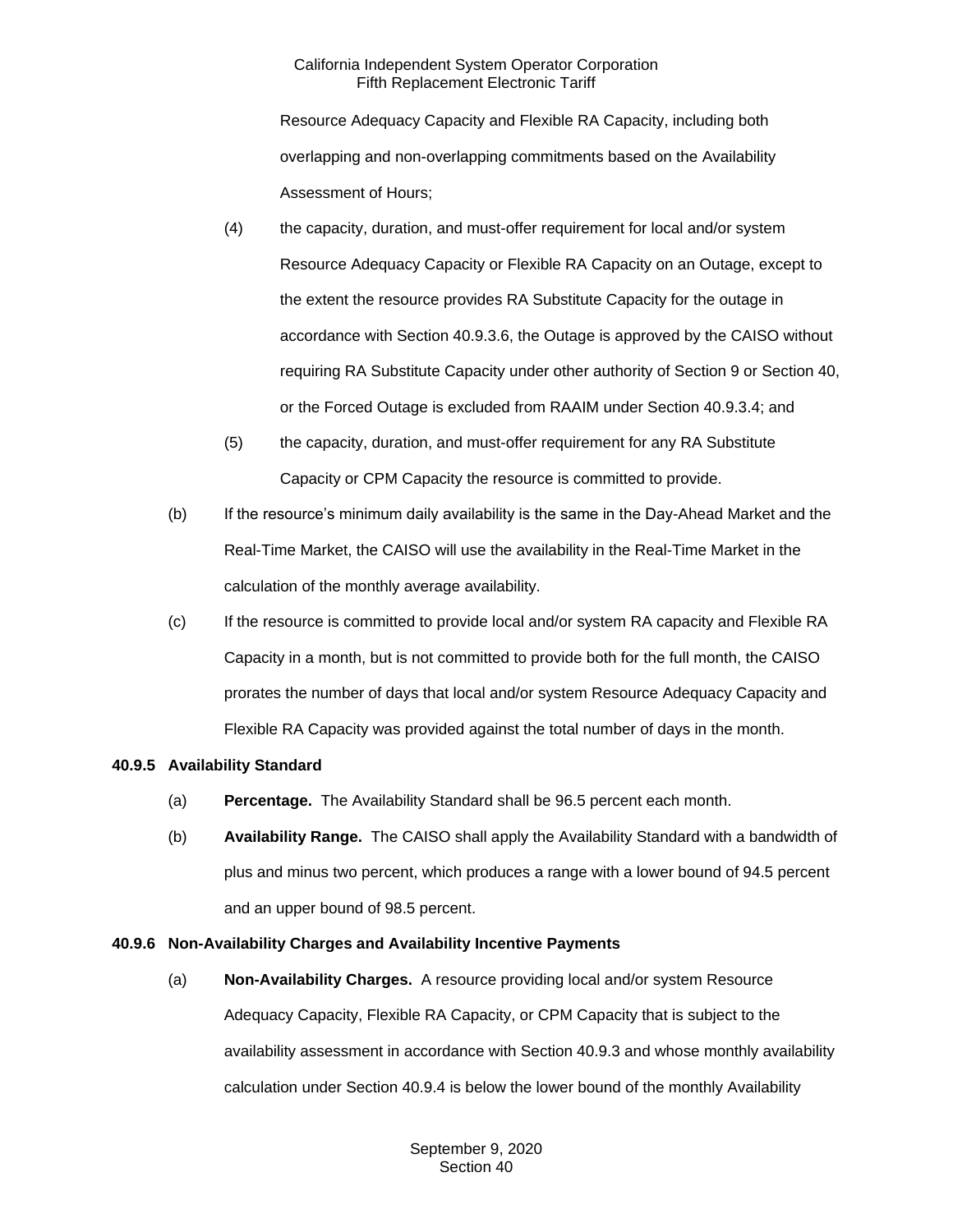Standard of 94.5 percent will be subject to a Non-Availability Charge for the month.

- (b) **Availability Incentive Payments.** A resource providing local and/or system Resource Adequacy Capacity, Flexible RA Capacity, or CPM Capacity that is subject to the availability assessment under Section 40.9.3 and whose availability calculation under Section 40.9.4 is above the upper bound of the monthly Availability Standard of 98.5 percent will be eligible for an Availability Incentive Payment for the month.
- (c) **No Payment or Charge.** A resource providing local and/or system Resource Adequacy Capacity, Flexible RA Capacity, or CPM Capacity that is subject to the availability assessment under Section 40.9.3 and whose monthly availability calculation under Section 40.9.4 is equal to or between the lower bound of 94.5 percent and the upper bound of 98.5 percent of the Availability Standard will not be assessed a Non-Availability Charge nor paid an Availability Incentive Payment.
- (d) **Advisory Period.** During an advisory period of April 1, 2018 through May 31, 2018, the CAISO will show the Non-Availability Charges and Availability Incentive Payments on Settlement Statements but will not include those Non-Availability Charges and Availability Incentive Payments on Invoices for financial settlement.
- (e) **Separate Calculation of Payments and Charges for Flexible RA Capacity.** The CAISO will calculate separate Non-Availability Charges and Availability Incentive Payments for Resource Adequacy Resources providing Flexible RA Capacity. For RMR Resources, the Non-Availability Charge will be based on the RMR Contract capacity costs. RMR Capacity is otherwise treated the same way as Resource Adequacy Capacity.

## **40.9.6.1 Determination of Non-Availability Charge**

#### (a) **Calculation**

(1) **RA Capacity.** The Non-Availability Charge for a Resource Adequacy Resource providing local, system, or Flexible RA Capacity shall be determined by the resource's average monthly RA and Flexible RA MWs multiplied by the difference between the lower bound of the monthly Availability Standard of 94.5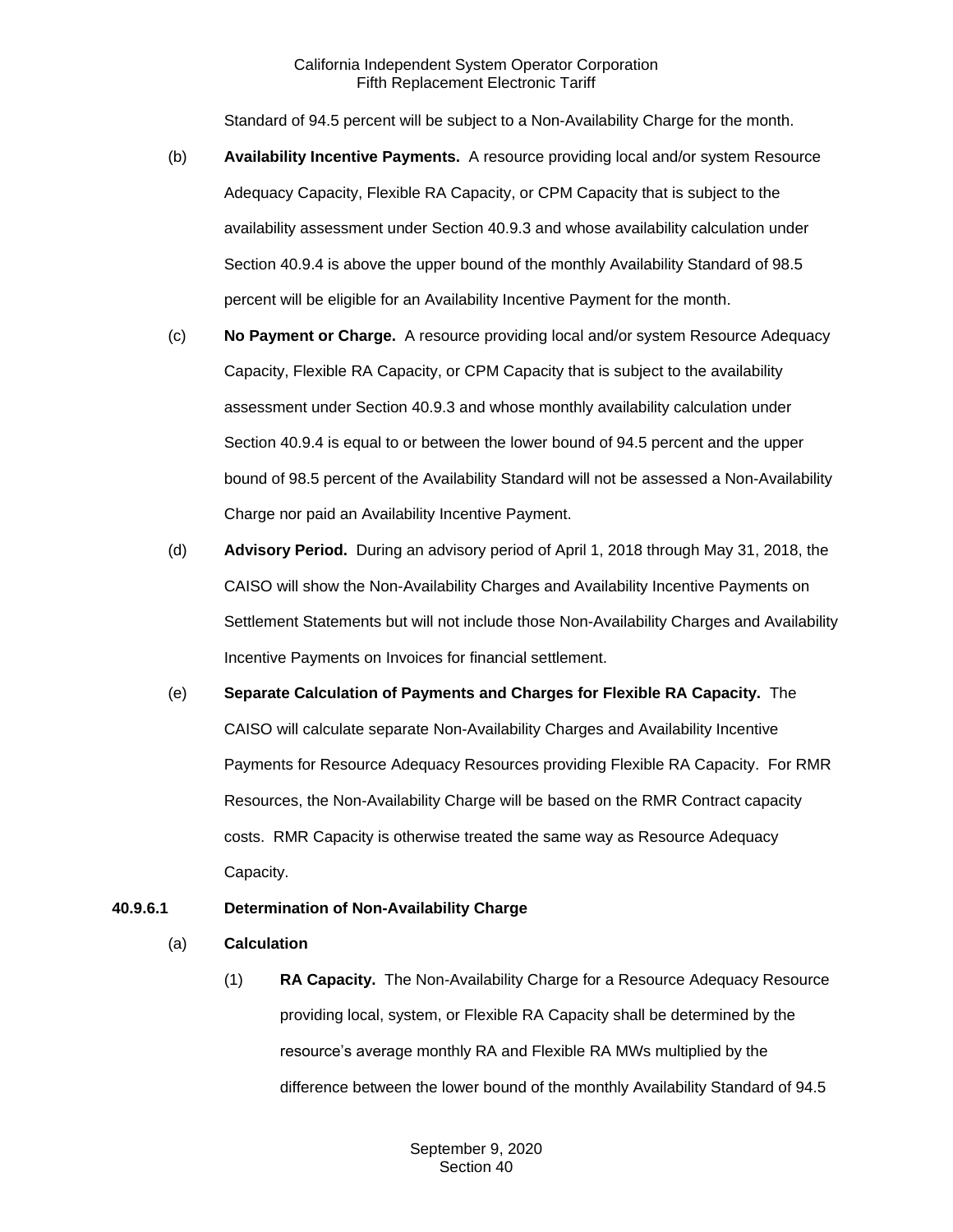percent and the resource's monthly availability percentage, and multiplying the product by the RAAIM price.

- (2) **CPM Capacity.** The Non-Availability Charge for a Resource Adequacy Resource providing CPM Capacity shall be determined by the resource's average monthly CPM MWs multiplied by the difference between the lower bound of the monthly Availability Standard of 94.5 percent and the resource's monthly availability percentage, and multiplying the product by the maximum of the resource's CPM price and the RAAIM price.
- (b) **RAAIM Price.** The RAAIM price shall be 60 percent of the CPM Soft-Cap Price in Section 43A.4.1.1.
- (c) **Separate Collection of Non-Availability Charges for Flexible RA Capacity.**  Separately-calculated Non-Availability Charges collected for Resource Adequacy Resources providing Flexible RA Capacity will be held separate from other Non-Availability Charges assessed for Resource Adequacy Resources.

## **40.9.6.2 Determination of Availability Incentive Payment**

- (a) **Self-Funding.** The Availability Incentive Payment will be funded entirely through the monthly Non-Availability Charges assessed. Availability Incentive Payments for Resource Adequacy Resources providing Flexible RA Capacity will be funded exclusively by Non-Availability Charges assessed against Resource Adequacy Resources providing Flexible RA Capacity.
- (b) **Eligible Capacity.** The capacity of a Resource Adequacy Resource providing local, system or Flexible RA Capacity that is eligible to receive an Availability Incentive Payment shall be the resource's average monthly MWs of capacity that exceed the upper bound of the Availability Standard.
- (c) **Calculation.** 
	- (1) The monthly Availability Incentive Payment rate will equal the total Non-Availability Charges assessed for the month plus any unpaid funds under Section 40.9.6.2(d), divided by the total Resource Adequacy Capacity eligible to receive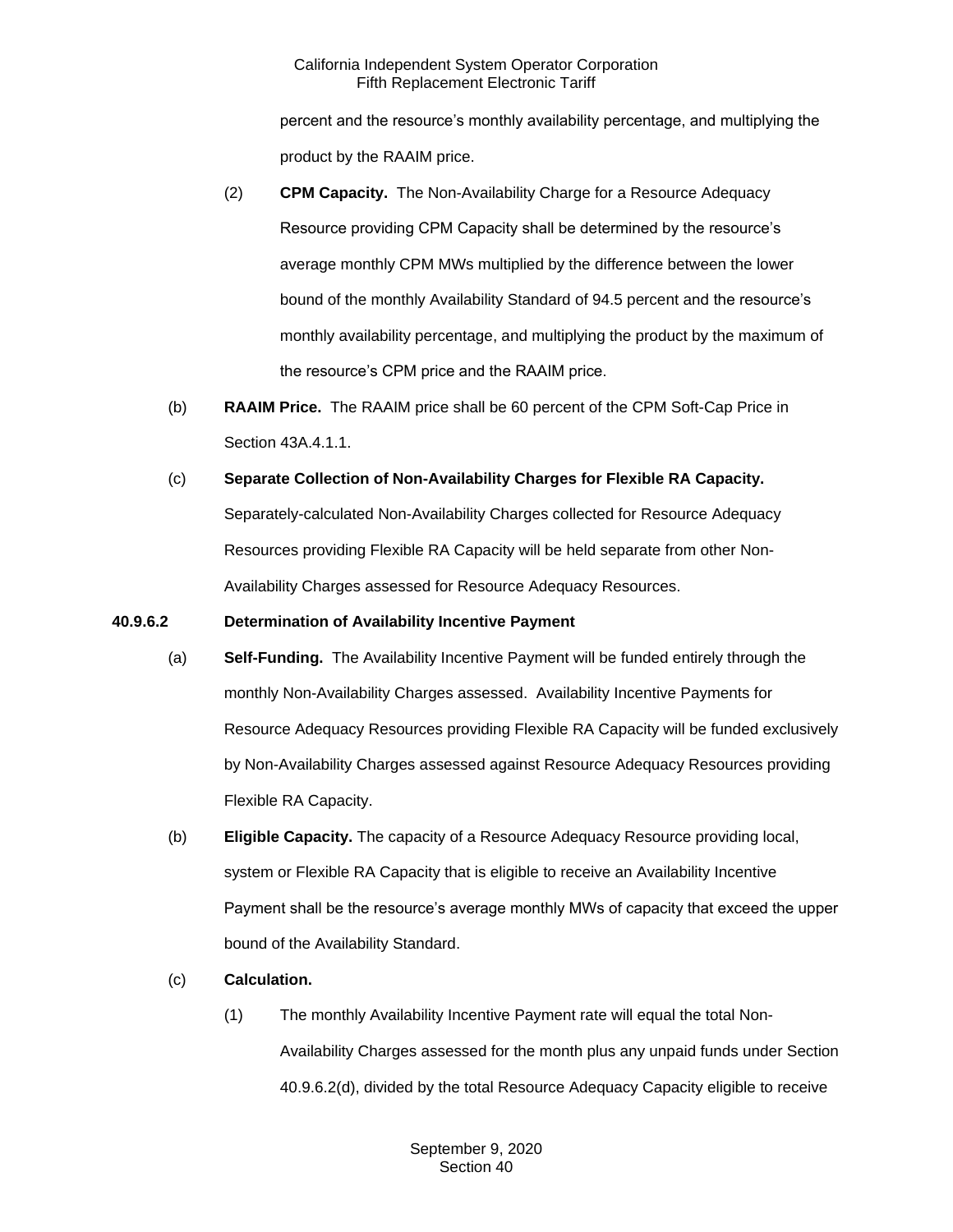the Availability Incentive Payment that month.

- (2) The Availability Incentive Payment rate shall not exceed three times the Non-Availability Charge rate.
- (3) The Availability Incentive Payment the CAISO shall pay to each eligible resource shall equal the product of its eligible capacity and the Availability Incentive Payment rate.
- (d) **Unpaid Funds.** Any Non-Availability Charge funds that are not distributed to Resource Adequacy Resources eligible to receive Availability Incentive Payments in a month will be added to the funds available for Availability Incentive Payments in the next month and will continue to roll over to successive months until the end of the year. The CAISO distributes any unallocated funds remaining after the CAISO settles December monthly RAAIM Non-Availability Charges and Non-Availability Incentive Payments to Load Serving Entities based on their overall ratio of obligation to demonstrate Flexible RA Capacity for the year.

## **40.9.7 Reporting**

By July 1 of each year, the CAISO will provide an informational report that will be posted on the CAISO Website and include information on the average actual availability each month of Resource Adequacy Resources, the total amount of Non-Availability Charges assessed and the total amount of Availability Incentive Payments made.

## **40.10 Flexible RA Capacity**

#### **40.10.1 Flexible Capacity Needs Assessment**

The CAISO shall annually conduct a study to determine the Flexible Capacity Need of the CAISO Balancing Authority Area for each month of the next calendar year and provide the results of the study in the Flexible Capacity Needs Assessment.

## **40.10.1.1 Process**

(a) **Schedule.** The CAISO shall conduct the study pursuant to the schedule set forth in the Business Practice Manual, which shall include a process for stakeholders to review and provide input on the study methodology and assumptions and on the draft study results.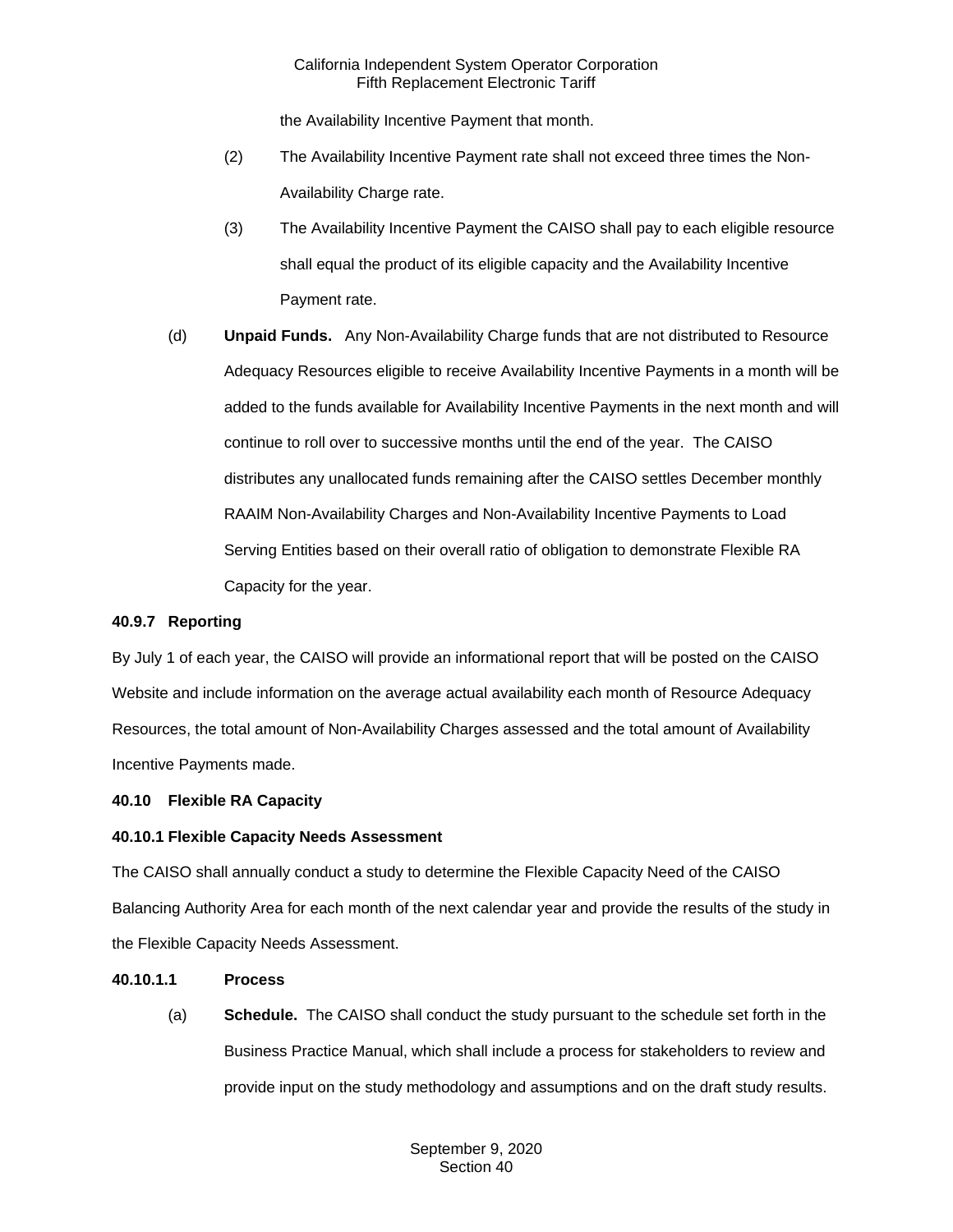(b) **Completion and Distribution.** The CAISO shall provide the final results of the Flexible Capacity Needs Assessment to each Local Regulatory Authority in the CAISO Balancing Authority Area and post the Flexible Capacity Needs Assessment on the CAISO Website no later than 120 days prior to the date that the annual Flexible RA Capacity Plans must be submitted under Section 40.

### **40.10.1.2 Required Information from LSEs**

- (a) **Submission Requirement.** The Scheduling Coordinator for each Load Serving Entity in the CAISO Balancing Authority Area shall submit the information required by this Section, no later than January 15 each year, for use in the CAISO's study to generate minute-byminute net-load data that will be used to determine the Maximum Three-Hour Net-Load Ramp for each month.
- (b) **Required Information.** The Scheduling Coordinator for each Load Serving Entity in the CAISO Balancing Authority Area must submit information that –
	- (1) covers the calendar year in which the information is submitted and each year in the next five-year period;
	- (2) identifies each wind and solar resource connected to the CAISO Controlled Grid, and distributed wind and solar resources, that is owned, in whole or in part, by the Load Serving Entity, or under contractual commitment to the Load Serving Entity or the Load-following MSS Load Serving Entity, for all or a portion of its capacity;
	- (3) indicates the status of the resource as either in service or in development with its expected commercial operation date;
	- (4) for each wind and solar resource, specifies the MWs of installed capacity, renewable energy area location, MWs of flexible capacity owned by or contractually committed to the Load Serving Entity, and other information required by the Business Practice Manual;
	- (5) describes the balancing services, if any, provided by another balancing authority area for a wind or solar resource that is located outside of the CAISO Balancing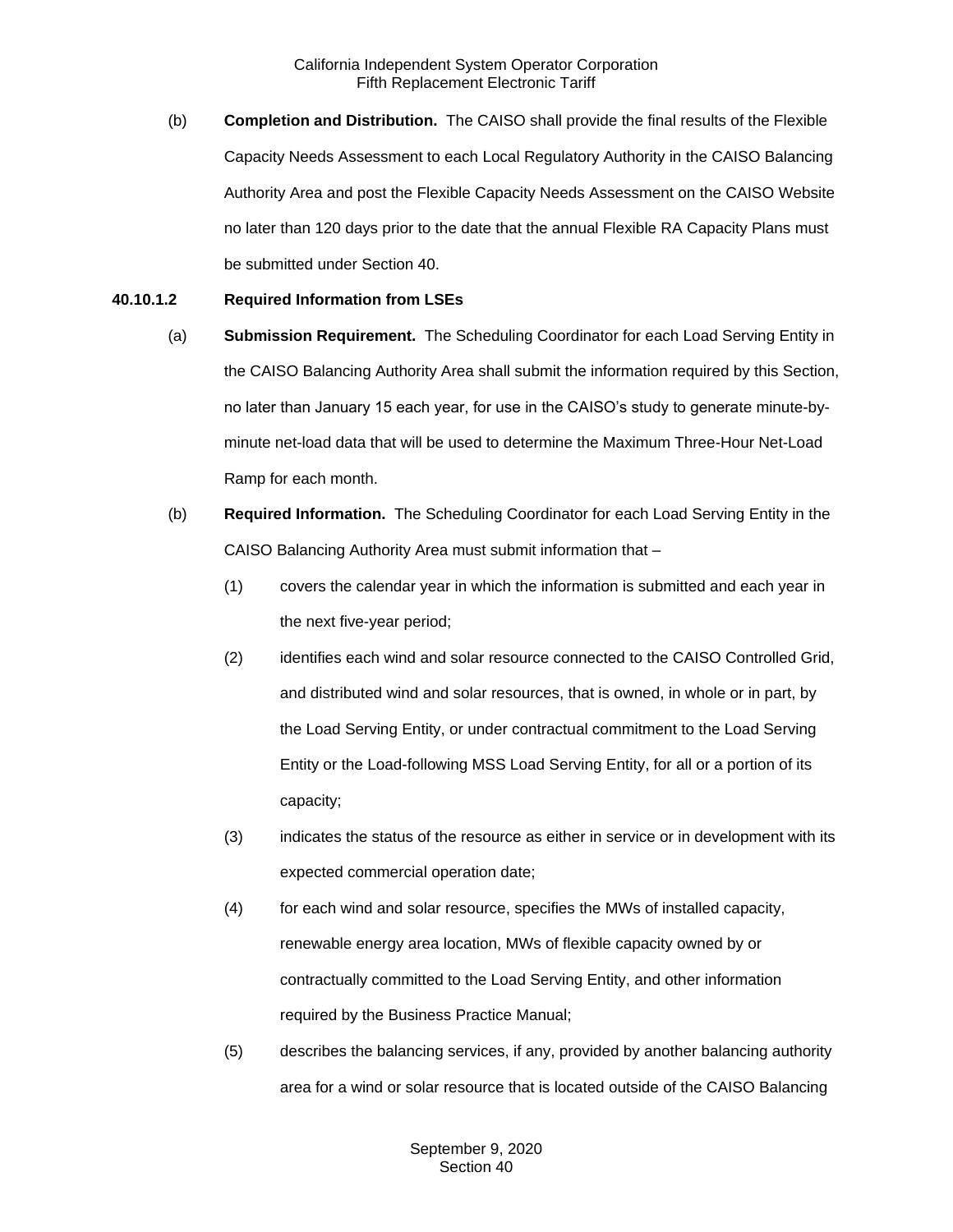Authority Area and that is owned by or contractually committed to the Load Serving Entity; and

- (6) forecasts the MW of installed, behind-the-meter solar capacity in the Load Serving Entity's service area or part of its forecast served load.
- (c) **Confidential Treatment.** The CAISO will treat the resource-specific information provided under Section 40.10.1.2(b) as confidential under Section 20.
- (d) **Aggregated Information.** In addition to the required resource-specific information, the Scheduling Coordinator for each Load Serving Entity in the CAISO Balancing Authority Area shall submit the information required in Section 40.10.1.2(b) on an aggregated basis, as described in the Business Practice Manual, for inclusion in the Flexible Capacity Needs Assessment that will be posted on the CAISO Website.

# **40.10.1.2.1 Incomplete or Inaccurate Information.**

- (a) **Rerun of Study.** If the CAISO finds that a Load Serving Entity submitted incomplete or inaccurate information under Section 40.10.1.2(b), which was used in the calculation of the Flexible Capacity Need for the next calendar year, the CAISO may rerun its study using corrected information to recalculate Flexible Capacity Need for the entire year.
- (b) **Criteria for Rerun.** The CAISO will not rerun its study to recalculate the Flexible Capacity Need unless:
	- (1) the incomplete or inaccurate information represents a net error in excess of either (i) 200 MW; or (ii) one percent of the total MWs of wind and solar capacity submitted under Section 40.10.1.2(b) for any month; and
	- (2) the CAISO has sufficient time to obtain corrected information and complete rerunning the study for the next calendar year by May 1.
- (c) **Revised Flexible Capacity Need.** If the CAISO determines that the requirements in Sections 40.10.1.2.1(a) and (b) are met, the CAISO will recalculate the Flexible Capacity Need for the next calendar year and will no later than May 1 post a revised Flexible Capacity Needs Assessment on the CAISO Website.

# **40.10.1.3 Flexible Capacity Need Methodology**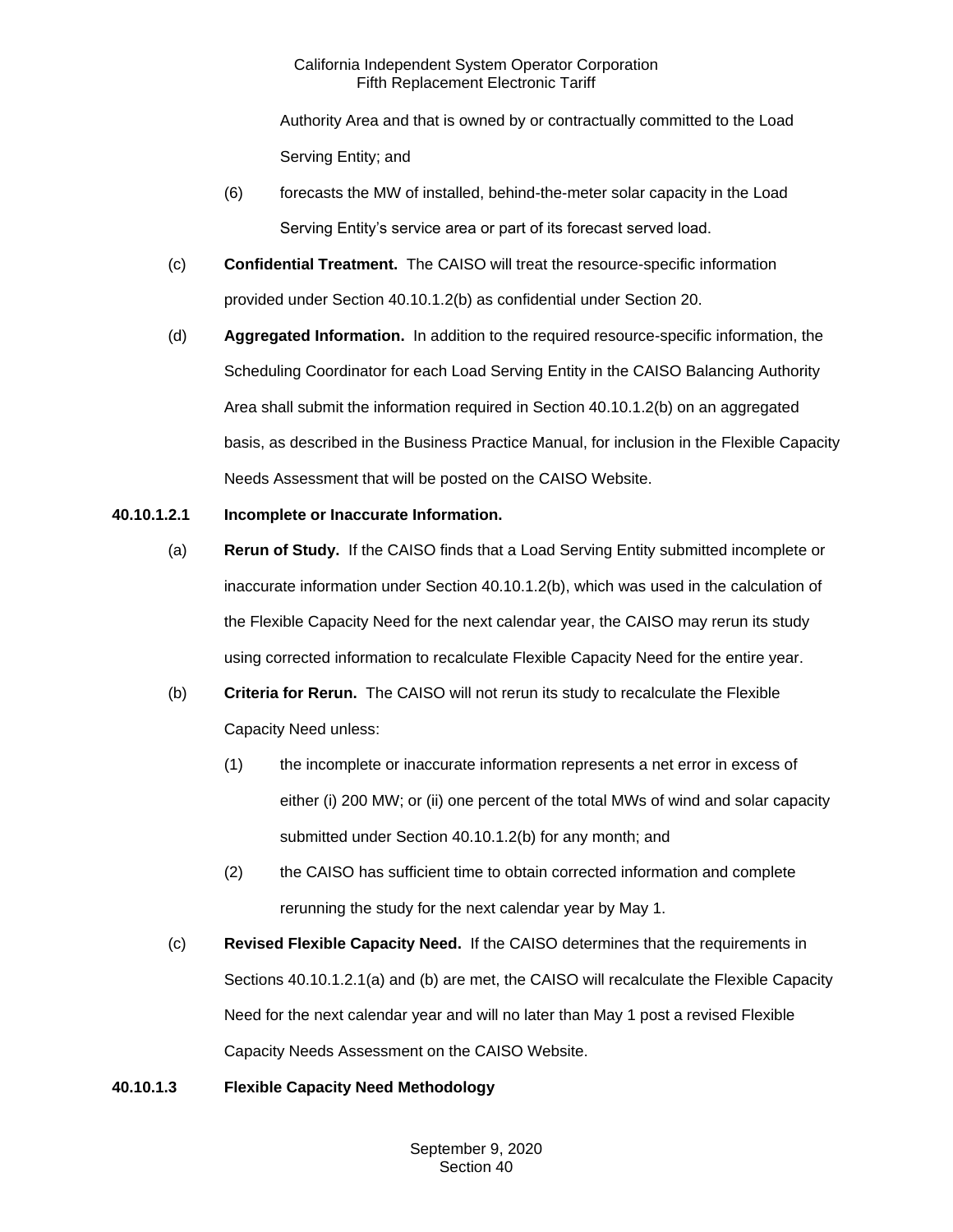The CAISO shall conduct the study to determine the Flexible Capacity Need for the system for each month of the next calendar year as follows:

- (1) forecast the minute-to-minute system load and net-load using actual load data, as adjusted for monthly peak load growth, and generation profiles for wind and solar resources that are in-service or expected to be in-service during the study period;
- (2) calculate the Maximum Three-Hour Net-Load Ramp for each month using the forecasted minute-to-minute system net-load;
- (3) determine the higher of the most severe single contingency or 3.5 percent of forecasted peak load for each month;
- (4) may include a forecast adjustment, as described in Section 40.10.1.4; and
- (5) compute the resultant Flexible Capacity Need for each month based on the sum of the Maximum Three-Hour Net-Load Ramp, and the higher of the most severe single contingency or 3.5 percent of the forecasted monthly peak load.

# **40.10.1.4 Flexible Capacity Need Forecast Adjustment**

- (a) The Flexible Capacity Need determination may include a positive or negative forecast adjustment to capture a systemic difference between the value determined in Section 40.10.1.3(3) and the historic amount of Operating Reserves met by Flexible Capacity;
- (b) The CAISO will determine the need for a forecast adjustment in consultation with the CPUC and other Local Regulatory Authorities, and as part of the stakeholder process under Section 40.10.1.1; and
- (c) The amount of the forecast adjustment calculated for each month shall not exceed the forecasted monthly peak Operating Reserves multiplied by the difference between (i) the historic percentage of Operating Reserves met by Flexible RA Capacity and (ii) the percentage calculation that results from dividing the quantity determined in Section 40.10.1.3(3) by the forecasted monthly peak Operating Reserves.

# **40.10.1.5 Flexible Capacity Category Need**

(a) The CAISO shall calculate the total system amount of Flexible Capacity needed in each Flexible Capacity Category, for each month of the next calendar year to ensure that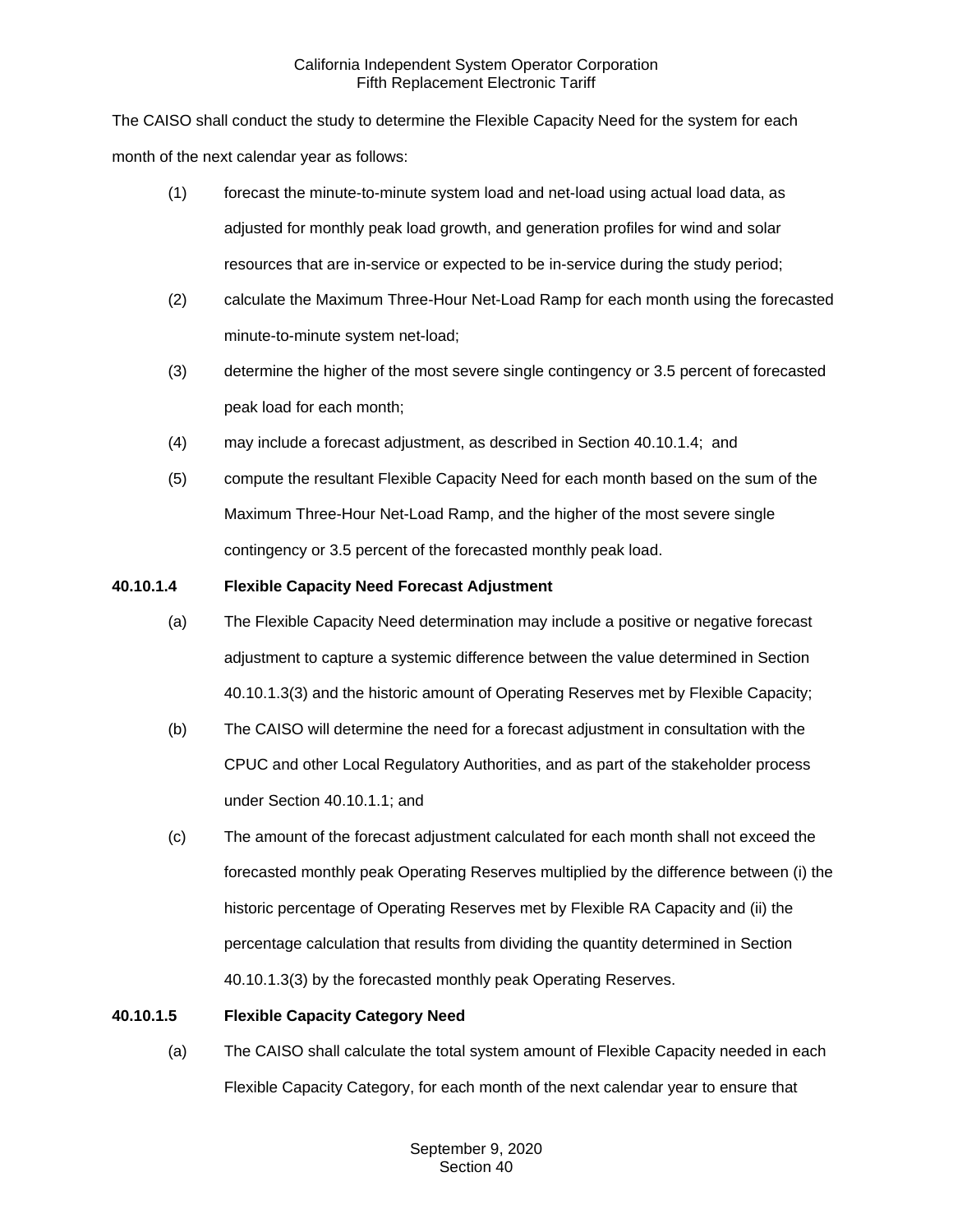forecast system operational needs will be met, as follows:

- (1) The minimum quantity of Flexible Capacity needed in the Flexible Capacity Category for base ramping resources for each month will be calculated on a seasonal basis based on the system ramping characteristics identified in the Flexible Capacity Needs Assessment and the changes in MWs of the Maximum Secondary Three-Hour Net-Load Ramps for each month within a season, and will be specified in MW and as the percentage of total Flexible Capacity Needs.
- (2) The maximum quantity of Flexible Capacity in the Flexible Capacity Category for peak ramping resources will be calculated for each month as the difference between the minimum quantity needed in the Flexible Capacity Category for base ramping resources and the total Flexible Capacity Need, and will be specified in MW and as the percentage of total Flexible Capacity Needs.
- (3) The maximum quantity of Flexible Capacity in the Flexible Capacity Category for super-peak ramping resources will be five percent of the total Flexible Capacity Need.
- (b) The CAISO shall provide the results of the Flexible Capacity Category need determination with the Flexible Capacity Needs Assessment.

## **40.10.2 Allocation of Flexible Capacity Needs**

The CAISO will calculate each Local Regulatory Authority's allocable share of the total system Flexible Capacity Need, and the contribution of each of the Local Regulatory Authority's jurisdictional Load Serving Entities to the Maximum Three-Hour Net-Load Ramp used to calculate its share of the total system Flexible Capacity Need. The CAISO shall provide these calculations to each Local Regulatory Authority no later than 120 days prior to the date that the annual Flexible RA Capacity Plans must be submitted under Section 40. Nothing in this Section 40 obligates any individual Load Serving Entity to demonstrate that it has procured Flexible Capacity Resources to satisfy a minimum or maximum quantity needed, as applicable, within each Flexible Capacity Category.

## **40.10.2.1 Calculation of LRA Allocations**

(a) **Allocation of Maximum Three-Hour Net-Load Ramp.** The CAISO will calculate the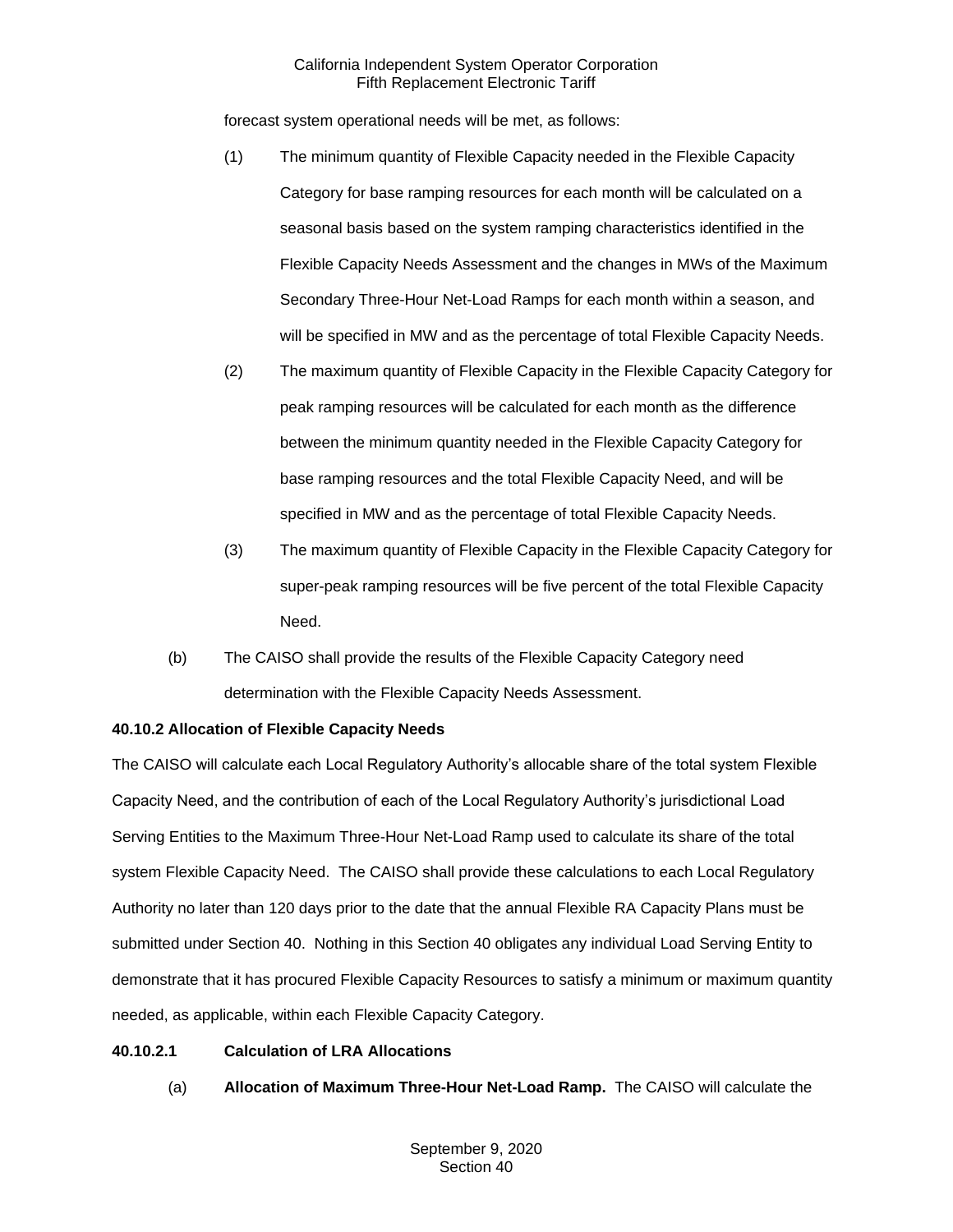Local Regulatory Authority's allocable share of the Flexible Capacity Need as the average of the sum of its jurisdictional Load Serving Entities' change in load, minus the change in wind output, minus the change in solar PV output, minus the change in solar thermal output during the five highest three-hour net-load changes in the month.

- (b) **Allocation of MSSC or Forecasted Peak Load.** The CAISO will determine the higher of the most severe single contingency or 3.5 percent of forecasted peak load for each Load Serving Entity based on the respective Load Serving Entity's peak load ratio share, and calculate each Local Regulatory Authority's allocable share based on the sum of its jurisdictional Load Serving Entities' shares.
- (c) **Allocation of Forecast Adjustment.** If the CAISO includes a forecast adjustment in its draft study results, it will allocate the forecast adjustment using the same methodology set forth in Section 40.10.2.1(b).

## **40.10.2.2 Allocation to Load-Following MSS**

- (a) The CAISO will calculate the allocable share of the Flexible Capacity Need for each Load-following MSS as –
	- (1) the Local Regulatory Authority's average percent contribution to the change in wind output, minus the change in solar PV output, minus the change in solar thermal output, during the five highest three-hour net-load changes in the month, for resources not included in the Load-following MSS Load Serving Entity's resource portfolio; and
	- (2) plus the lesser of the MSS contribution calculated under Section  $40.10.2.2(a)(1)$ or 3.5 percent of its forecasted peak load.
	- (3) plus the Load-following MSS Load Serving Entity's allocable share of any forecast adjustment under Section 40.10.1.4.
- (b) The CAISO will deduct the Flexible Capacity Need allocated to each Load-following MSS from the calculation to determine whether a cumulative deficiency in Flexible RA Capacity exists under Section 43A.2.7.
- (c) If the Load-following MSS Load Serving Entity's contribution to the three-hour net-load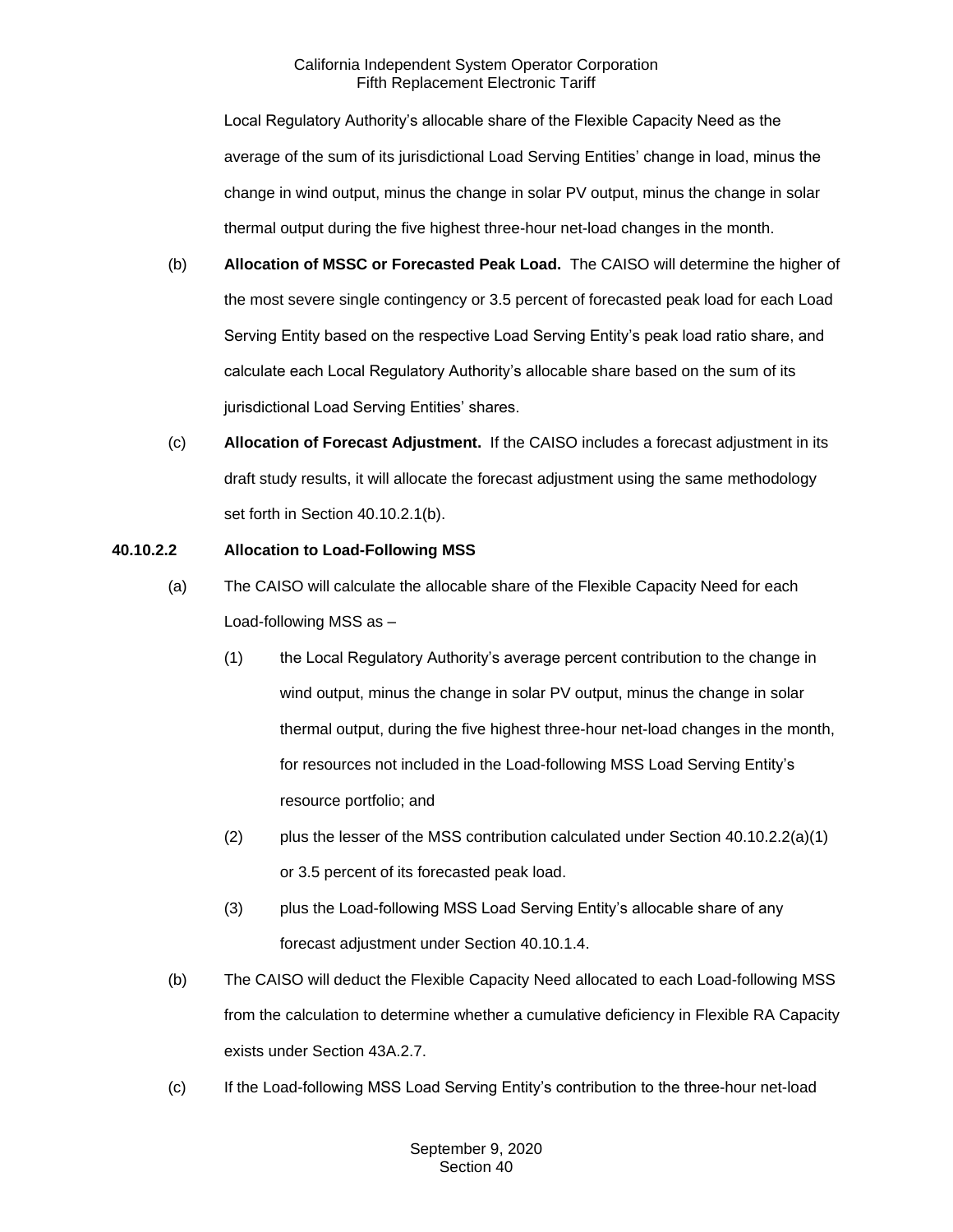ramp calculated under Section 40.10.2.2(a)(1) is less than its contribution to the 3.5 percent of expected peak load, the CAISO will not reallocate that difference to other Local Regulatory Authorities to determine whether a cumulative deficiency in Flexible RA Capacity exists under Section 43A.2.7.

# **40.10.3 Flexible Capacity Categories**

# **40.10.3.1 Flexible Capacity Category Calculation**

A resource qualifies to provide Flexible RA Capacity in each Flexible Capacity Category for which it meets the qualifications set forth in this Section 40.10.3.

## **40.10.3.2 Flexible Capacity Category – Base Ramping Resources**

- (a) **Resource Criteria.** Base ramping resources must meet all of the following criteria, except as provided in Sections 40.10.3.2(b) and (c) –
	- (1) The resource must be capable of providing Flexible RA Capacity to the CAISO Markets through Economic Bids for Energy and Economic Bids for Ancillary Services that are not flagged as Contingency Only in the Day-Ahead Market, if and to the extent the resource is certified to provide Ancillary Services, submitted daily for the 17-hour period from 5:00 a.m. through 10:00 p.m.;
	- (2) The resource must be capable of providing Energy for a minimum of six hours up to its full Effective Flexible Capacity value including PMin;
	- (3) The resource must be capable of being available seven days a week;
	- (4) The resource must be able to provide the minimum of (i) two Start-Ups per day for every day of the month or sixty Start-Ups per month, or (ii) the number of Start-Ups allowed by its operational limits, including minimum up and minimum down time; and
	- (5) The resource must not have annual or monthly limitations on the number of Start-Ups or the amount of energy produced that, on a daily basis, are lower than the requirements in Section 40.10.3.2(a)(1) through (4).

## (b) **Use-Limited Resource**

(1) A Use-Limited Resource may be included in this category if it meets the criteria in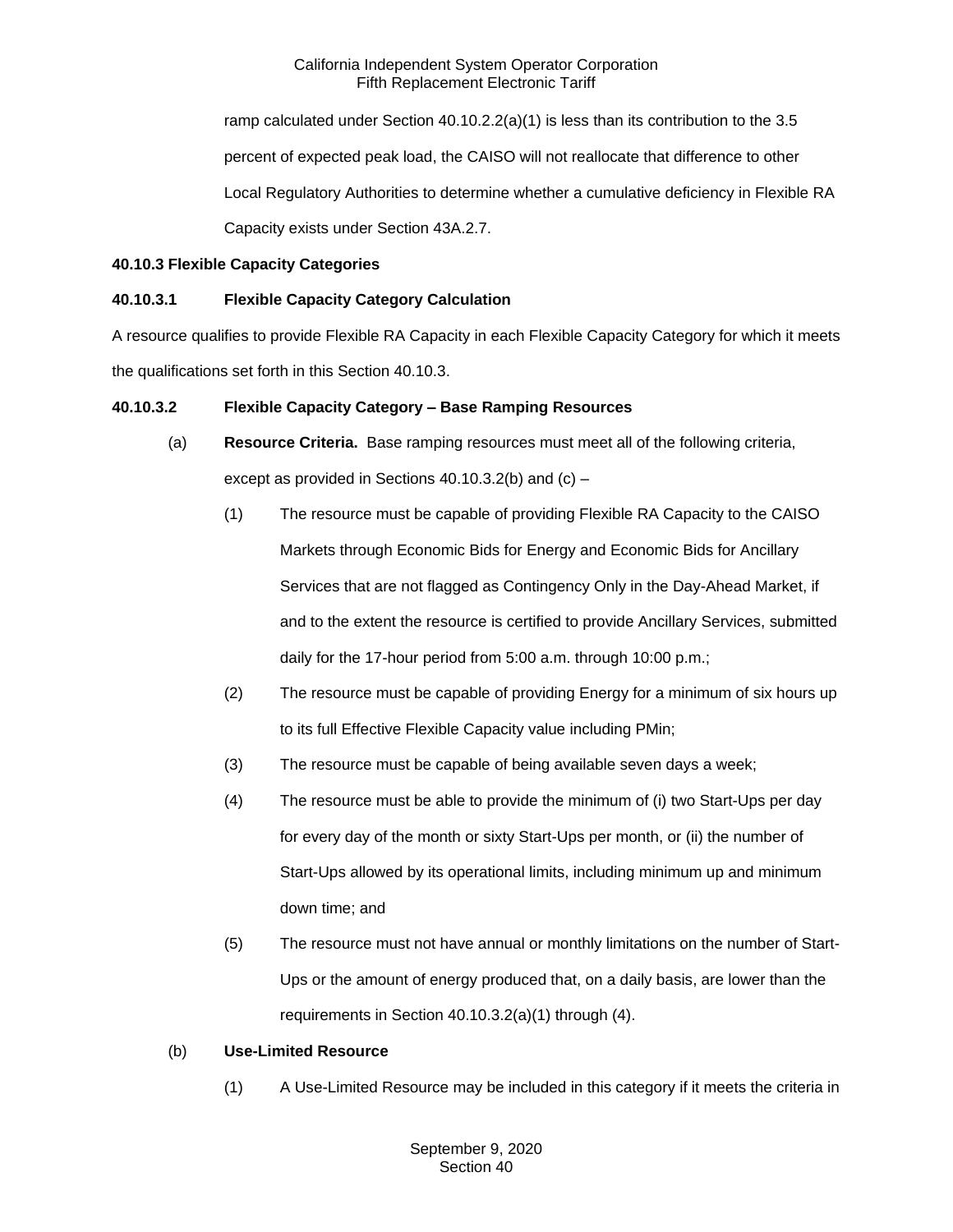Section 40.10.3.2(a), except that use-limited resources providing Flexible RA Capacity are not required to submit bids for Ancillary Services in the Day-Ahead Market or the Real-Time Market.

- (2) A Load Serving Entity may include in this category a combined resource consisting of two Use-Limited Resources that do not individually meet the minimum operational and availability requirements but in combination meet the criteria in Section 40.10.3.2(a).
- (3) The Flexible RA Capacity amount for the combined resource will be less than or equal to the lowest Effective Flexible Capacity value shown on the Resource Flexible RA Capacity Plan for a resource in the combination.
- (4) The combined resource shall be subject to the must-offer obligation in Section 40.10.6.1(e)(2) for the Flexible RA Capacity amount shown on the monthly Resource Flexible RA Capacity Plan for the combination.
- (c) **Non-Generator Resource.** A Non-Generator Resource that elects to provide Flexible RA Capacity may be included in this category if it meets the criteria in Section 40.10.3.2(a). A Non-Generator Resource that elects to provide Flexible RA Capacity and Regulation Energy Management is not eligible to be included in this category.

# **40.10.3.3 Flexible Capacity Category – Peak Ramping Resources**

- (a) **Resource Criteria.** Peak ramping resources must meet all of the following criteria, except as provided in Sections 40.10.3.3(b) and (c) --
	- (1) The resource must be capable of providing Flexible RA Capacity to the CAISO Markets through Economic Bids for Energy and Economic Bids for Ancillary Services that are not flagged as Contingency Only in the Day-Ahead Market, if and to the extent the resource is certified to provide Ancillary Services, which must be submitted daily for a five-hour period to be determined by the CAISO on a seasonal basis;
	- (2) The resource must be capable of providing Energy for a minimum of three continuous hours up to its full Effective Flexible Capacity value including PMin;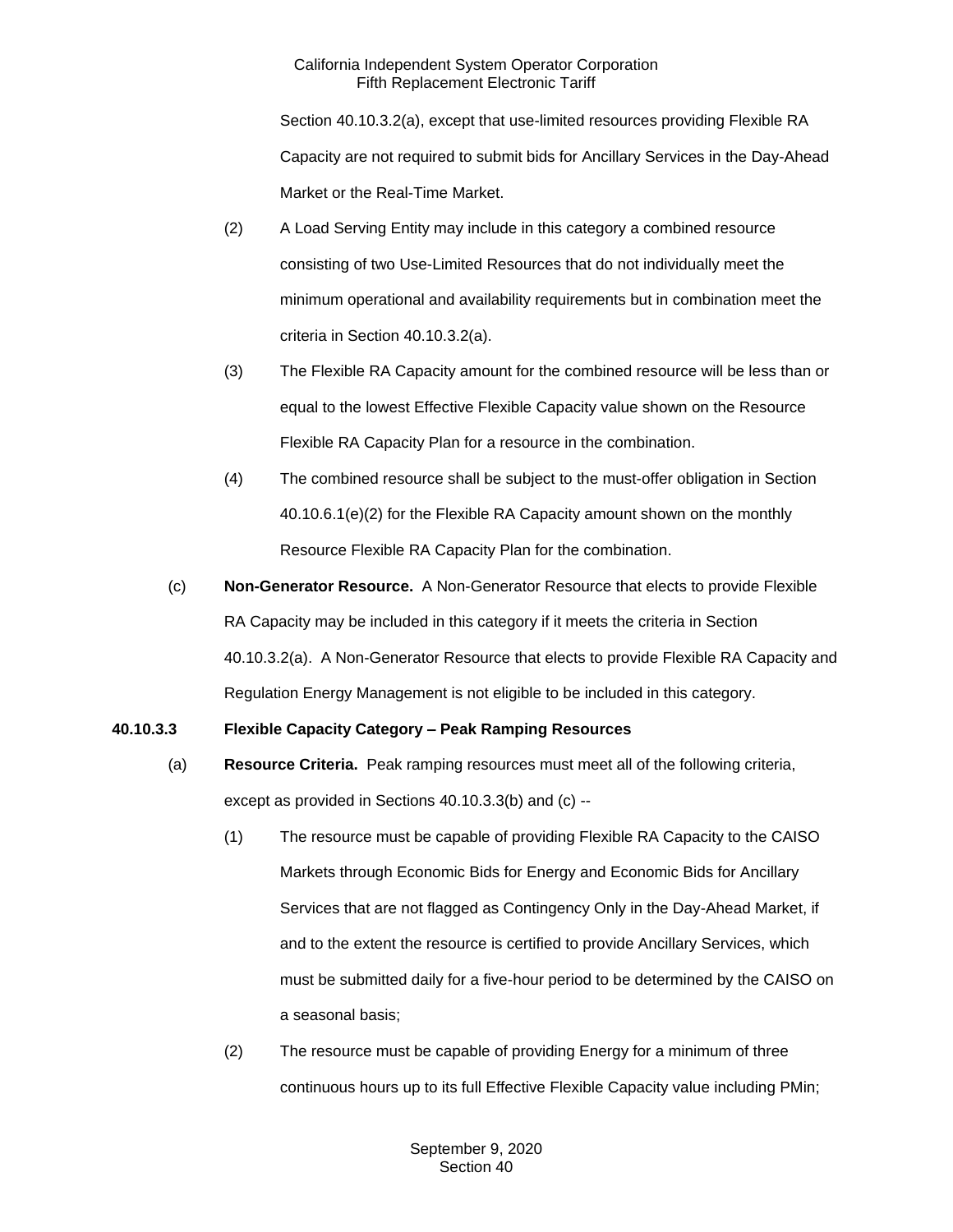- (3) The resource must be capable of being available seven days a week.
- (4) The resource must be capable of at least one Start-Up per day; and
- (5) The resource must not have annual or monthly limitations on the number of unit Start-Ups or the amount of energy produced that, on a daily basis, are lower than the requirements in Section 40.10.3.3(a)(1) through (4).

# (b) **Use-Limited Resource.**

- (1) A Use-Limited Resource may be included in this category if it meets the criteria in Section 40.10.3.3(a), except that use-limited resources providing Flexible RA Capacity are not required to submit bids for Ancillary Services in the Day-Ahead Market or the Real-Time Market.
- (2) A Load Serving Entity may include in this category a combined resource consisting of two Use-Limited Resources that do not individually meet the minimum operational and availability requirements but in combination meet the criteria in Section 40.10.3.3(a).
- (3) The Flexible RA Capacity amount for the combined resource will be less than or equal to the lowest Effective Flexible Capacity value shown on the Resource Flexible RA Capacity Plan for a resource in the combination.
- (4) The combined resource shall be subject to the must-offer obligation in Section 40.10.6.1(e)(2) for the Flexible RA Capacity amount shown on the monthly Resource Flexible RA Capacity Plan for the combination.
- (c) **Non-Generator Resource.** A Non-Generator Resource that elects to provide Flexible RA Capacity may be included in this category if it meets the criteria in Section 40.10.3.3(a). A Non-Generator Resource that elects to provide Flexible RA Capacity and Regulation Energy Management is not eligible to be included in this category.
- (d) **Base Ramping Resource.** A resource that meets the qualifications of the Flexible Capacity Category for base ramping resources also qualifies to be included in this category as a peak ramping resource; however, a resource that meets only the qualifications of a peak ramping resource does not qualify as a base ramping resource.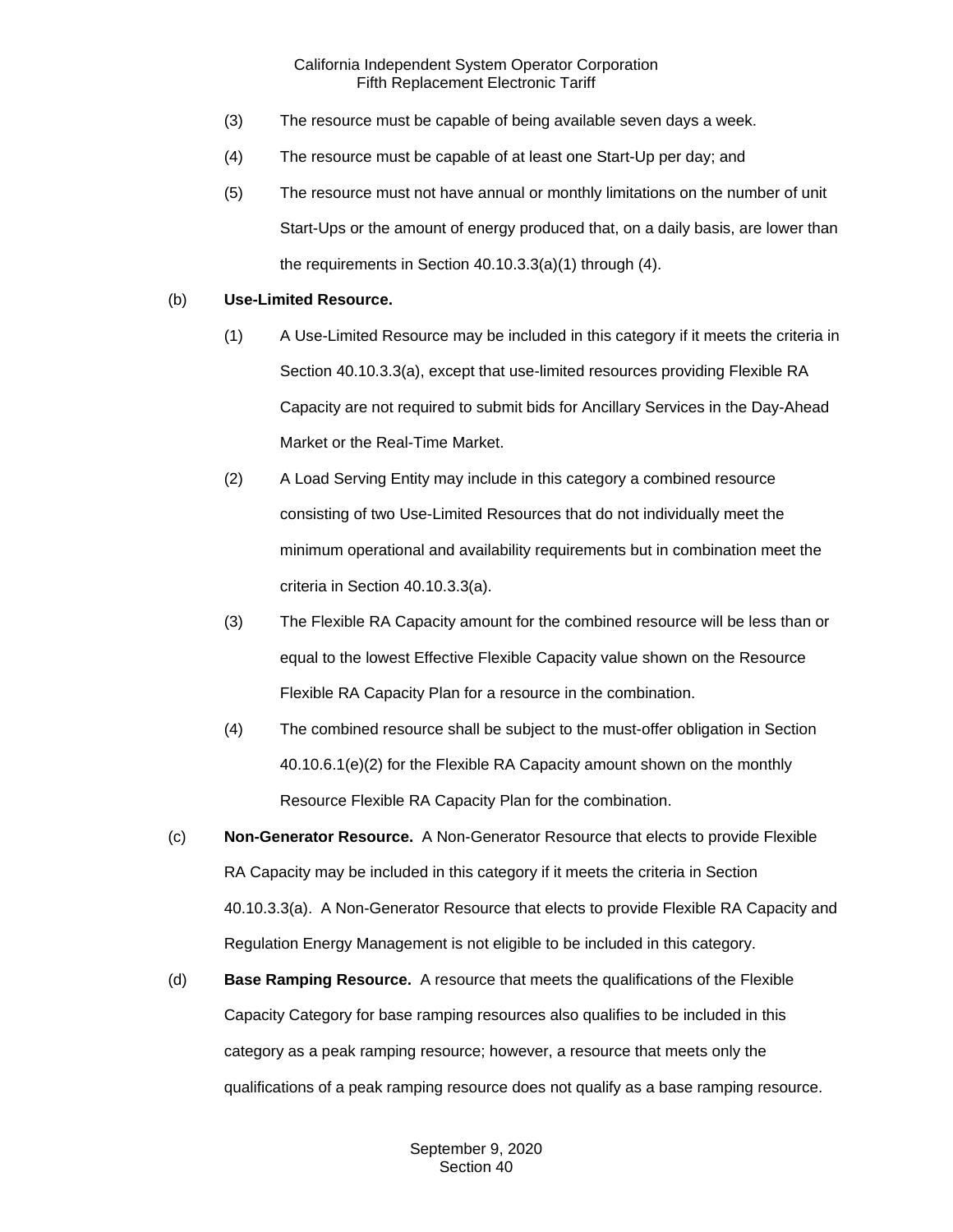# **40.10.3.4 Flexible Capacity Category – Super-Peak Ramping Resources.**

- (a) **Resource Criteria.** Super-peak ramping resources must meet all of the following criteria, except as provided in Sections 40.10.3.4(b), (c) and (d) --
	- (1) The resource must be capable of providing Flexible RA Capacity to the CAISO Markets through Economic Bids for Energy and Economic Bids for Ancillary Services Bids that are not flagged as Contingency Only in the Day-Ahead Market, if and to the extent the resource is certified to provide Ancillary Services, which must be submitted each weekday that is not holiday, for a five-hour period to be determined by the CAISO on a seasonal basis;
	- (2) The resource must be capable of providing Energy for a minimum of three continuous hours up to its full Effective Flexible Capacity value including PMin;
	- (3) The resource must be capable of being available on weekdays that are not holidays, as defined in the Business Practice Manual;
	- (4) The resource must be capable of at least one Start-Up per day; and
	- (5) The resource must be capable of responding to at least five CAISO dispatches per month, during the five-hour period of the must offer obligation, for the resource to Start-Up.

## (b) **Use-Limited Resource.**

- (1) A Use-Limited Resource may be included in this category if it meets the criteria in Section 40.10.3.4(a), except that use-limited resources providing Flexible RA Capacity are not required to submit bids for Ancillary Services in the Day-Ahead Market or the Real-Time Market.
- (2) A Load Serving Entity may include in this category a combined resource consisting of two Use-Limited Resources that do not individually meet the minimum operational and availability requirements but in combination meet the criteria in Section 40.10.3.4(a).
- (3) The Flexible RA Capacity amount for the combined resource will be less than or equal to the lowest Effective Flexible Capacity value shown on the Resource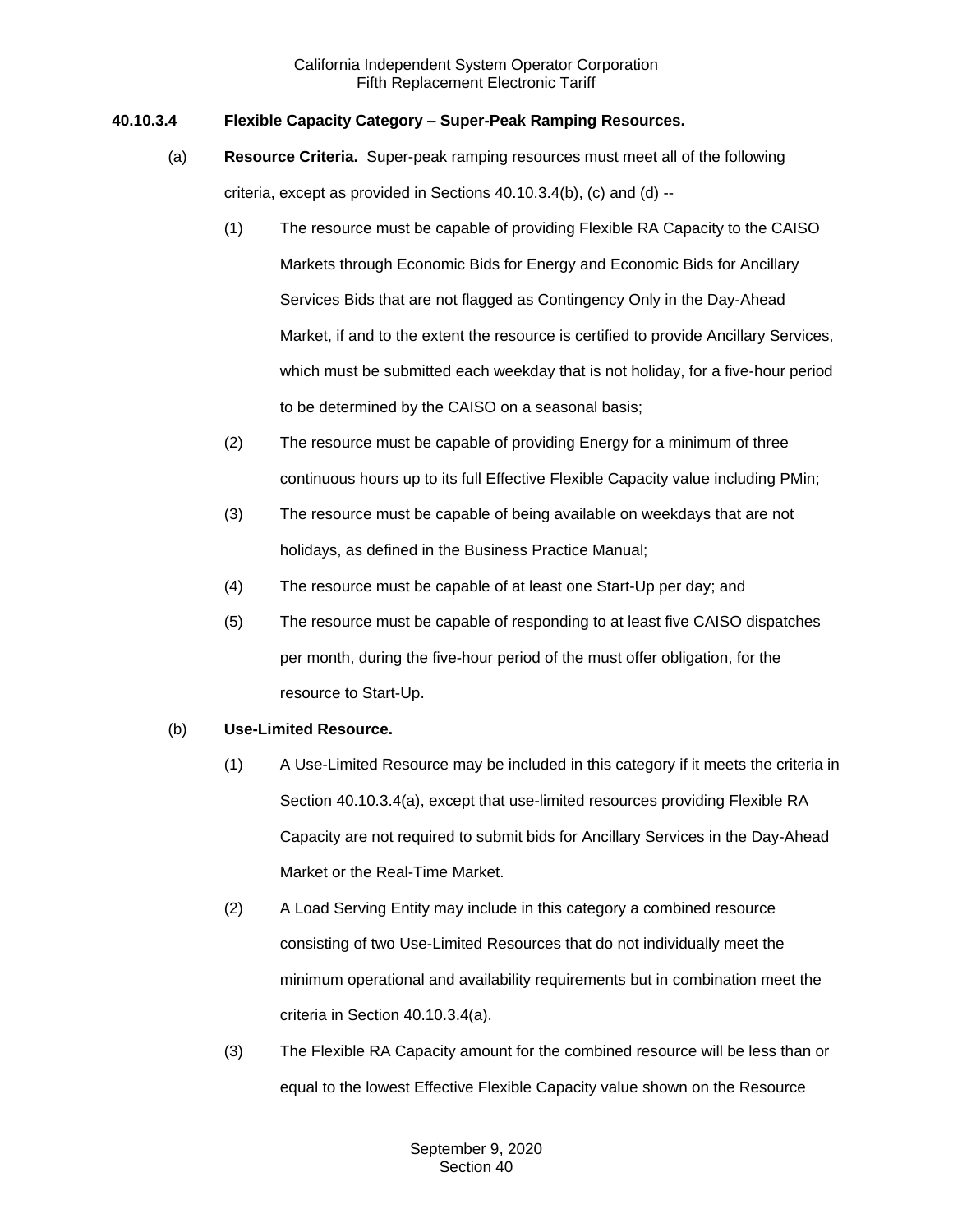Flexible RA Capacity Plan for a resource in the combination.

- (4) The combined resource shall be subject to the must-offer obligation in Section 40.10.6.1(e)(2) for the Flexible RA Capacity amount shown on the monthly Resource Flexible RA Capacity Plan for the combination.
- (c) **Non-Generator Resource.** A Non-Generator Resource may be included in this category if it meets the criteria in Section 40.10.3.4(a) and is not registered in the CAISO's Master File as a Regulation Energy Management resource.
- (d) **Non-Generator Resource, Regulation Energy Management.** A Non-Generator Resource that is a Regulation Energy Management resource may be included in this category if it meets the following criteria –
	- (1) The resource must be capable of providing Regulation Energy Management to the CAISO Markets through Economic Bids for Regulation Up and Regulation Down submitted daily for a 17-hour period from 5:00 a.m. through 10:00 p.m.;
	- (2) The resource shall not submit bids to provide Energy;
	- (3) The resource must be capable of being available seven days a week;
	- (4) The resource must be capable of unlimited Start-Ups per day; and
	- (5) The resource must be registered as a Non-Generator Resource providing Regulation Energy Management in the CAISO's Master File.
- (e) **Base Ramping and Peak Ramping Resources.** A resource that meets the qualifications of the Flexible Capacity Category for base ramping resources or peak ramping resources also qualifies to be included in this category as a super-peak ramping resource; however, a resource that meets only the qualifications of a super-peak ramping resource does not qualify as a base ramping resource or a peak ramping resource.

## **40.10.3.5 Flexible Capacity Category by Resource**

The CAISO will provide to the Scheduling Coordinator of each resource a non-binding determination of the Flexible Capacity Category with the highest qualifications for which the resource qualifies to provide Flexible Capacity, as provided in Section 40.10.4.

## **40.10.3.6 Non-Eligible Resources**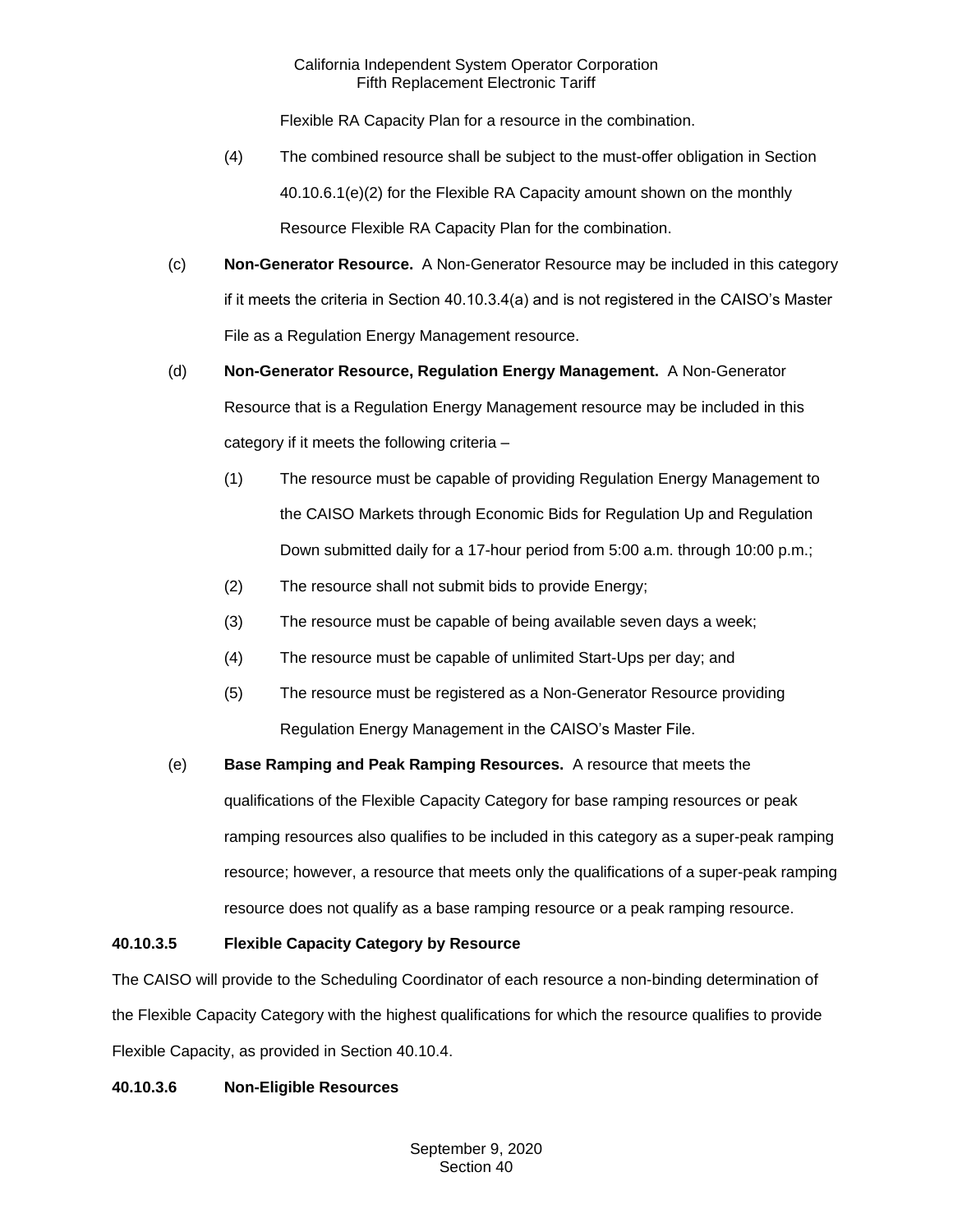Intertie resources and imports, other than Pseudo-Ties and Dynamic Scheduled resources, and Proxy Demand Resources that have elected, per Section 4.13.3, to bid and be dispatched in the Real-Time Market in Hourly Blocks or fifteen (15) minute intervals, are not eligible to provide Flexible RA Capacity.

# **40.10.4 Effective Flexible Capacity**

The CAISO shall calculate the Effective Flexible Capacity value for each resource. The CAISO shall publish the draft and final lists of the Effective Flexible Capacity values for such resources and the Flexible Capacity Categories for which each resource qualifies to provide Flexible Capacity on the CAISO Website each year in accordance with the schedule for publishing the Net Qualifying Capacity values, as set forth in the BPM, for use in the next calendar year.

# **40.10.4.1 Effective Flexible Capacity Calculation**

- (a) **Flexible Resources.** The CAISO will calculate the Effective Flexible Capacity value of a resource, for use (i) if a Local Regulatory Authority has not established criteria for calculating the Effective Flexible Capacity value for eligible resource types, and (ii) for determining if a cumulative deficiency exists under Sections 43A.2.7(a) and (b), as follows, except as provided in Sections 40.10.4.1 (b) through  $(f)$  –
	- (1) If the Start-Up Time of the resource is greater than 90 minutes, the Effective Flexible Capacity value shall be the weighted average ramp rate of the resource calculated from PMin to Net Qualifying Capacity multiplied by 180 minutes. The Effective Flexible Capacity shall not exceed the difference between the PMin and PMax of the resource.
	- (2) If the Start-Up Time of the resource is less than or equal to 90 minutes, the Effective Flexible Capacity value shall be the resource's PMin plus the weighted average ramp rate of the resource calculated from PMin to Net Qualifying Capacity multiplied by the difference between 180 minutes and the resource's Start-Up Time. The Effective Flexible Capacity shall not exceed the Net Qualifying Capacity of the resource.
- (b) **Hydroelectric Generating Unit.** The Effective Flexible Capacity of a hydroelectric generating unit will be the amount of capacity from which the resource can produce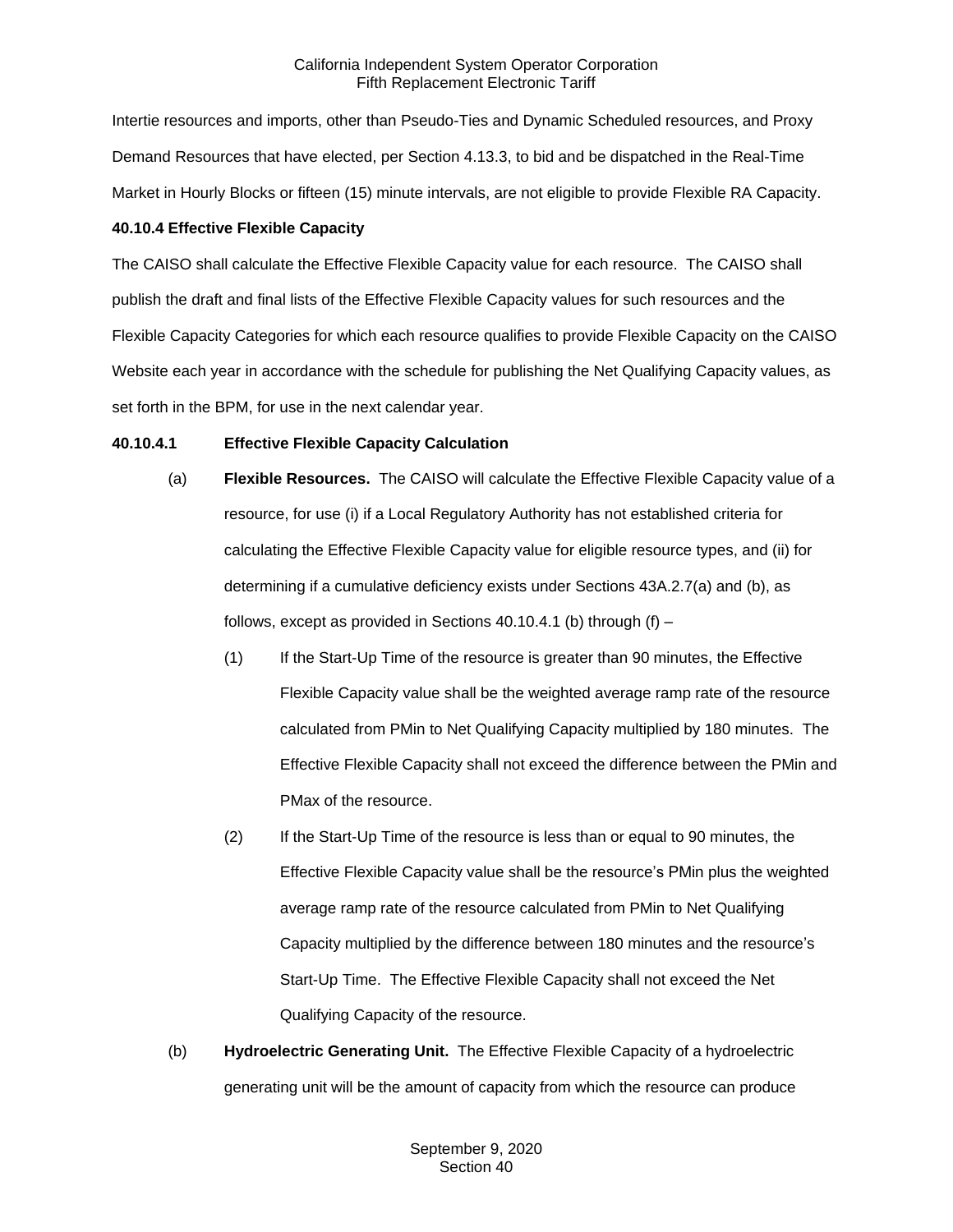Energy consistently for 6 hours assuming that the resource's physical storage is at maximum capacity at the beginning of that six-hour period. The Effective Flexible Capacity of a hydroelectric generation unit cannot, however, exceed its Net Qualifying Capacity.

- (c) **[Not Used]**
- (d) **Energy Storage Resource.** The Effective Flexible Capacity value for an energy storage resource will be determined as follows –
	- (1) for an energy storage resource that provides Flexible RA Capacity but not Regulation Energy Management, the Effective Flexible Capacity value will be the MW output range the resource can provide over three hours of charge/discharge while constantly ramping.
	- (2) for an energy storage resource that provides Flexible RA Capacity and Regulation Energy Management, the Effective Flexible Capacity value will be the resource's 15-minute energy output capability.
- (e) **Multi-Stage Generating Resource.** The Effective Flexible Capacity value for a Multi-Stage Generating Resource will be calculated using the longest Start-Up Time of the resource's configuration that has the lowest PMin.
- (f) **Combined Heat and Power Resource.** The Effective Flexible Capacity value of a Combined Heat and Power Resource will be the lesser of (i) the resource's Net Qualifying Capacity, or (ii) the MW difference between the CHP resource's maximum output and its RMTMax, if the resource has a RMTMax, or its minimum operating level, such quantity not to exceed the quantity of generating capacity capable of being delivered over a three-hour period.

## **40.10.4.2 EFC Omission or Correction**

- (a) **Draft List.** The posted draft list of Effective Flexible Capacity values may be modified only as follows –
	- (1) If the Scheduling Coordinator for a resource that was not included on the draft list of Effective Flexible Capacity values seeks to have the resource included on the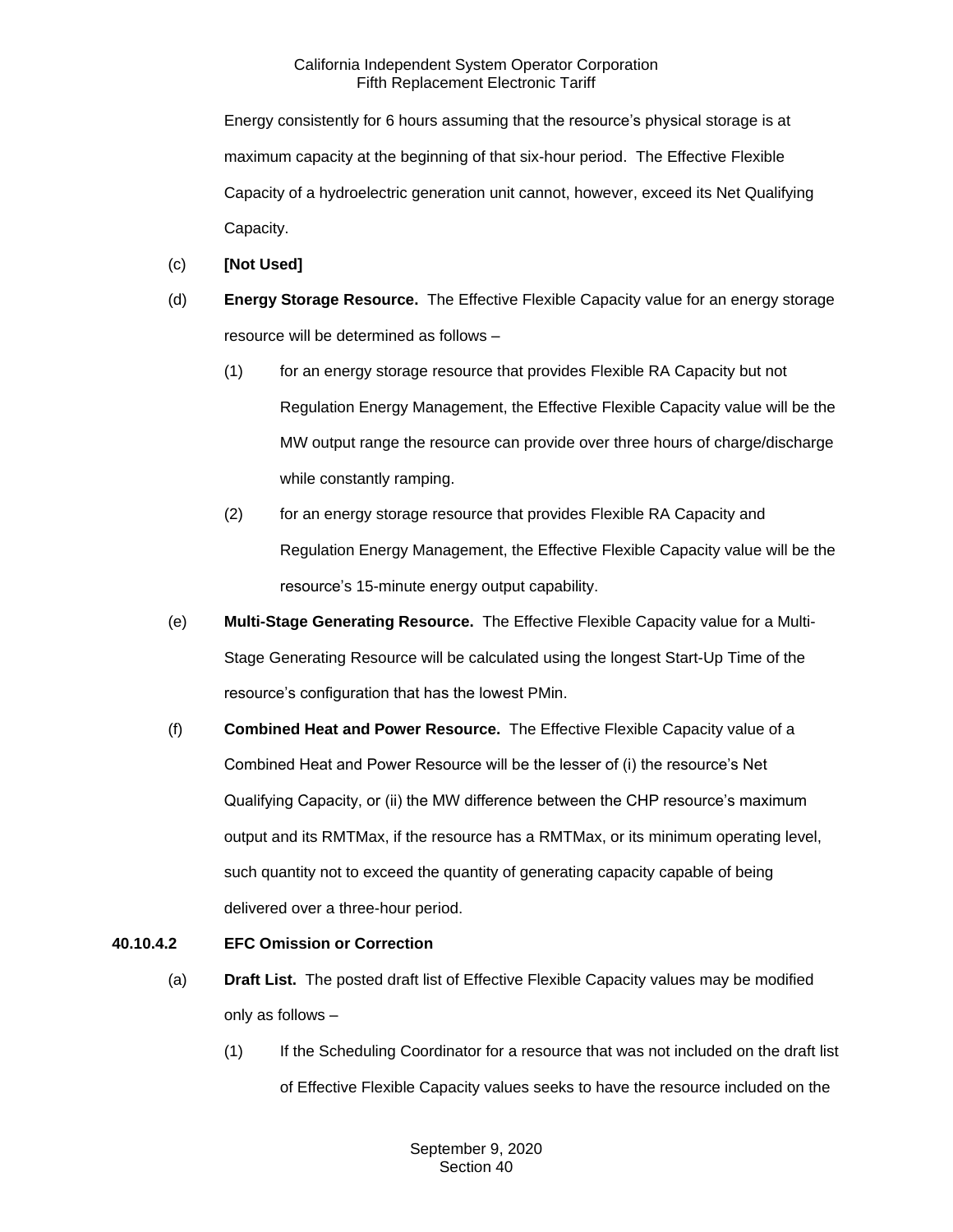list, it must no later than the deadline set forth in the Business Practice Manual submit a request to the CAISO either showing that the resource meets the criteria in Section in 40.10.4.1 or is capable of meeting the criteria, and provide documentation to enable the CAISO to determine the resource's Effective Flexible Capacity pursuant to the criteria in Section 40.10.4.1.

- (2) If the Scheduling Coordinator for a resource that was included on the draft list of Effective Flexible Capacity values seeks to change the value for that resource, it must submit documentation by the deadline set forth in the Business Practice Manual that supports such a change.
- (3) The CAISO will review the information submitted and notify the Scheduling Coordinator whether the change was accepted at least 15 days prior to posting the final list of Effective Flexible Capacity values on the CAISO Website.
- (b) **Final List.** The CAISO will post on the CAISO Website the final list of Effective Flexible Capacity values for resources that are in service and the Flexible Capacity Categories for which each resource qualifies to provide Flexible Capacity. The final list shall be used for the next calendar year and shall not be changed during that year, except as follows –
	- (1) If the Net Qualifying Capacity or PMax of a resource included on the final list increases or decreases during the year, and that value is changed in the Master File, the Scheduling Coordinator for the resource may request that the Effective Flexible Capacity value be recalculated to account for the change; or
	- (2) If a new resource, achieves commercial operation during the year, the Scheduling Coordinator for the resource may request that the CAISO calculate and add its Effective Flexible Capacity value and the Flexible Capacity Categories for which the resource qualifies to provide Flexible Capacity to the final list as an in-service resource.
- (c) **Disputes.** Any disputes as to the CAISO's determination regarding Effective Flexible Capacity shall be subject to the CAISO ADR Procedure.

#### **40.10.5 Flexible RA Capacity Plans**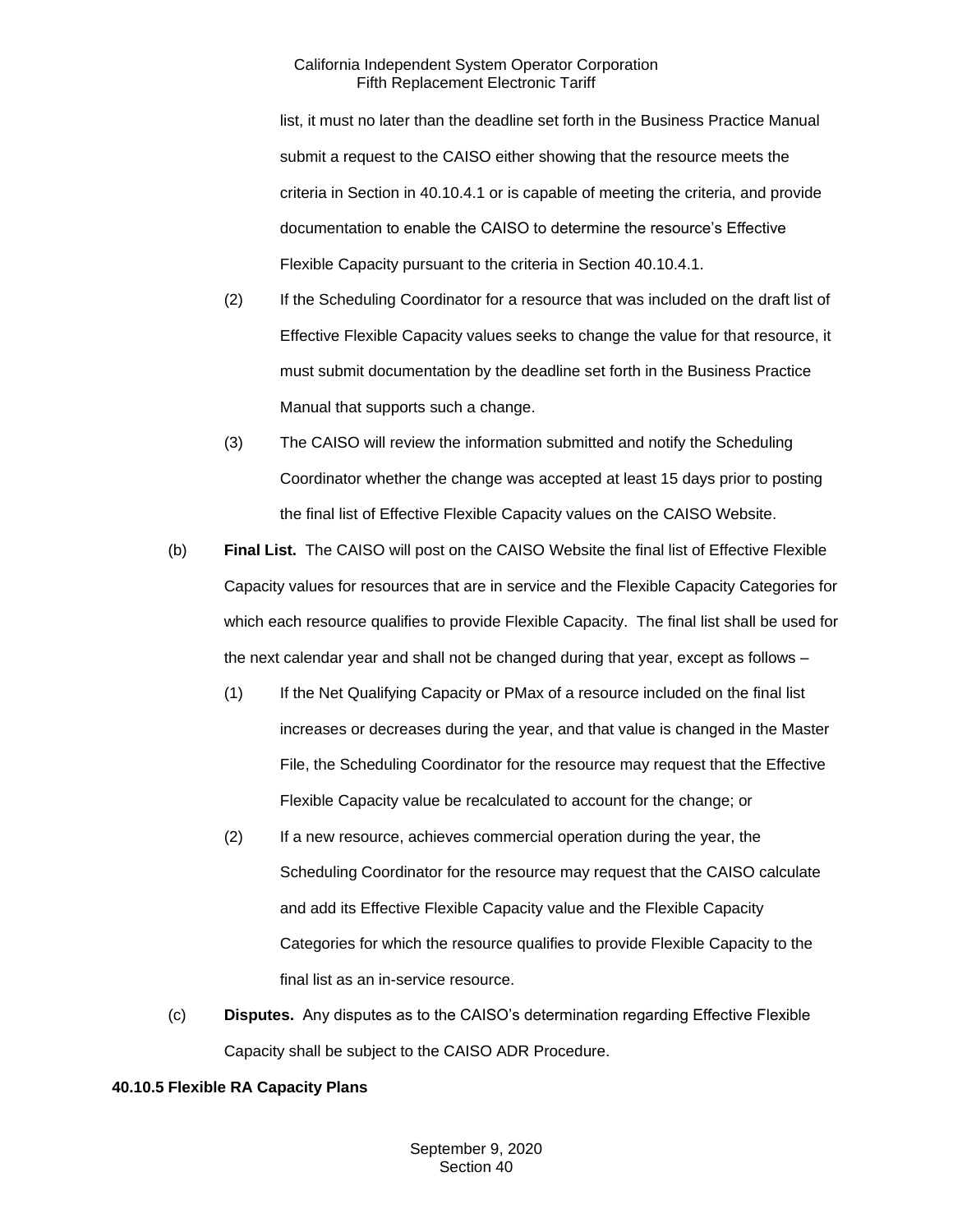#### **40.10.5.1 LSE Flexible RA Capacity Plans**

- (a) **Submission Requirement.** A Scheduling Coordinator must submit annual and monthly LSE Flexible RA Capacity Plans for each Load Serving Entity it represents.
- (b) **Annual Plan.** Each annual LSE Flexible RA Capacity Plan must
	- (1) demonstrate that the Load Serving Entity has procured for each month at least 90 percent of the annual Flexible RA Capacity requirement determined by the CAISO; or the amount of Flexible RA Capacity required by the Load Serving Entity's Local Regulatory Authority, if the Local Regulatory Authority has set such requirement;
	- (2) identify the resources the Load Serving Entity intends to rely on to provide the Flexible RA Capacity, but need not identify the flexible resource adequacy categories; and
	- (3) include all information and be submitted no later than the last Business Day in October, in accordance with the reporting requirements and schedule set forth in the Business Practice Manual.
- (c) **Monthly Plan.** The monthly LSE Flexible RA Capacity Plan must
	- (1) demonstrate that the Load Serving Entity procured 100 percent of the total monthly Flexible RA Capacity requirement determined by the CAISO; or the monthly amount of Flexible RA Capacity required by the Local Regulatory Authority, if the Local Regulatory Authority has set such requirement;
	- (2) include information for purposes of the validation under Section 40.10.5.3(a) and the evaluation for cumulative deficiency under Section 40.10.5.3(c)that shows the MW of Flexible RA Capacity the Load Serving Entity designates based on the total monthly requirement determined by the CAISO within the minimum or maximum quantity, as applicable, for each Flexible Capacity Category; or only if the Local Regulatory Authority has established its own flexible capacity requirement, shows the MW of Flexible RA Capacity the Load Serving Entity designates based on the total monthly requirement determined by the Local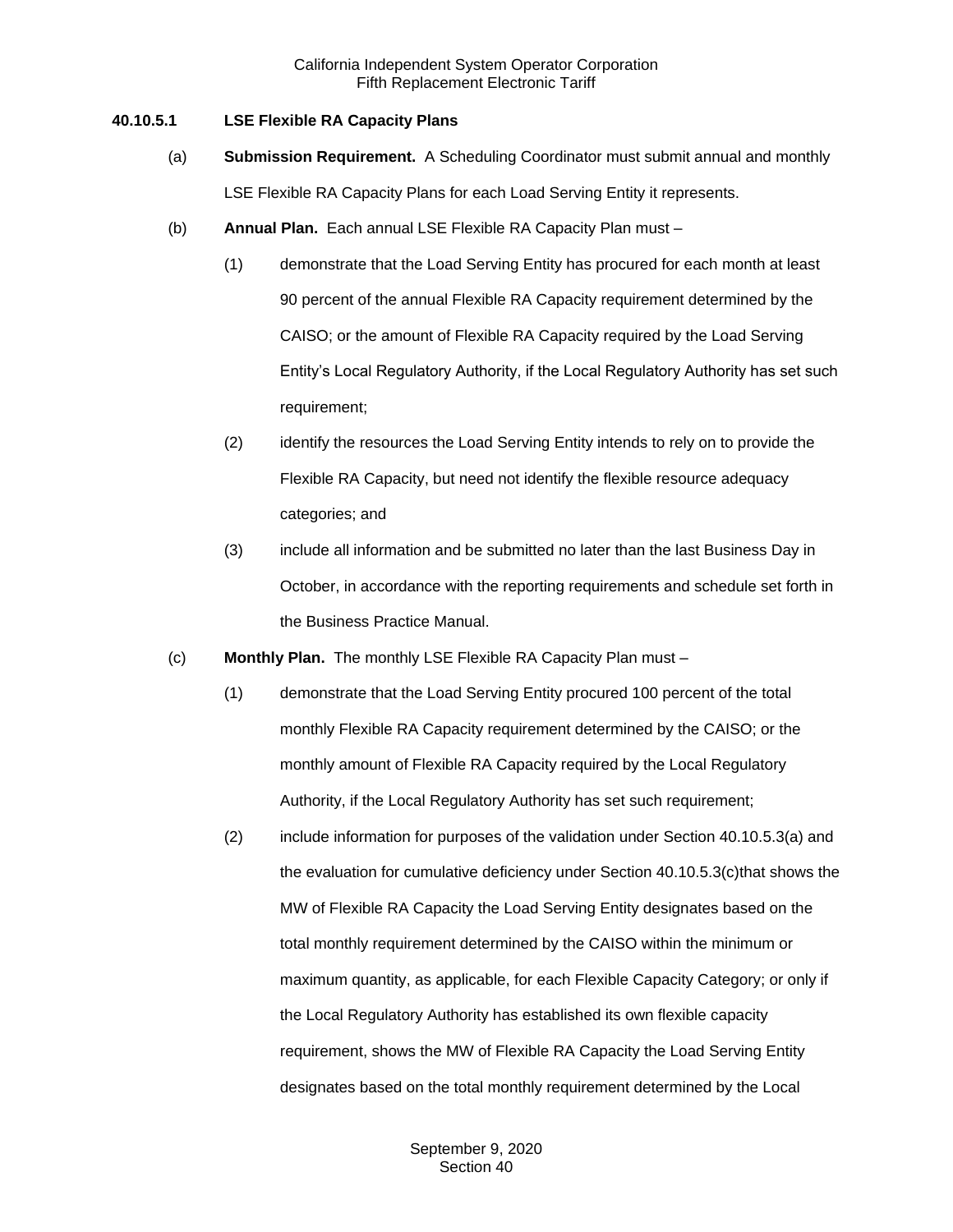Regulatory Authority within the minimum or maximum quantity for each Flexible Capacity Category required by the Local Regulatory Authority, if applicable;

- (3) identify all resources the Load Serving Entity will rely on to provide the Flexible RA Capacity and for each resource specify the Flexible Capacity Category in which the Flexible RA Capacity will be provided; and
- (4) include all information and be submitted to the CAISO at least 45 days in advance of the first day of the month covered by the plan, in accordance with the reporting requirements and schedule set forth in the Business Practice Manual.
- (d) **Correction to Monthly Plan.** The Scheduling Coordinator for the Load Serving Entity may submit at any time from 45 days through 30 days in advance of the first day of the month covered by the plan, a revision to its monthly LSE Flexible RA Capacity Plan to correct either: (i) a discrepancy between its monthly LSE Flexible RA Capacity Plan and the monthly Supply Plan of a Resource Adequacy Resource providing that Load Serving Entity with Flexible RA Capacity; or (ii) a deficiency in how much Flexible RA Capacity was provided on the monthly LSE Flexible RA Capacity Plan. The CAISO will not accept any revisions to a monthly LSE Flexible RA Capacity Plan from 30 days in advance of the relevant month through the end of the month, unless the Scheduling Coordinator for the Load Serving Entity demonstrates good cause for the change and explains why it was not possible to submit the change earlier.
- (e) **Reporting Exemption.** Notwithstanding the above, a Load Serving Entity is not obligated to submit a monthly LSE Flexible RA Capacity Plan for a given month if the Load Serving Entity's contribution to the three-hour net load ramp is less than 1 MW for that month. Except to the extent allowed under section 43A.8.8(e), such Load Serving Entity is not exempt for any relevant cost allocation from a CPM designation made pursuant to Section 43A associated with a monthly RA capacity obligation of less than 1 MW.

## **40.10.5.1.1 Load-Following MSS**

(1) Each Load-following MSS Load Serving Entity for which the CAISO has calculated an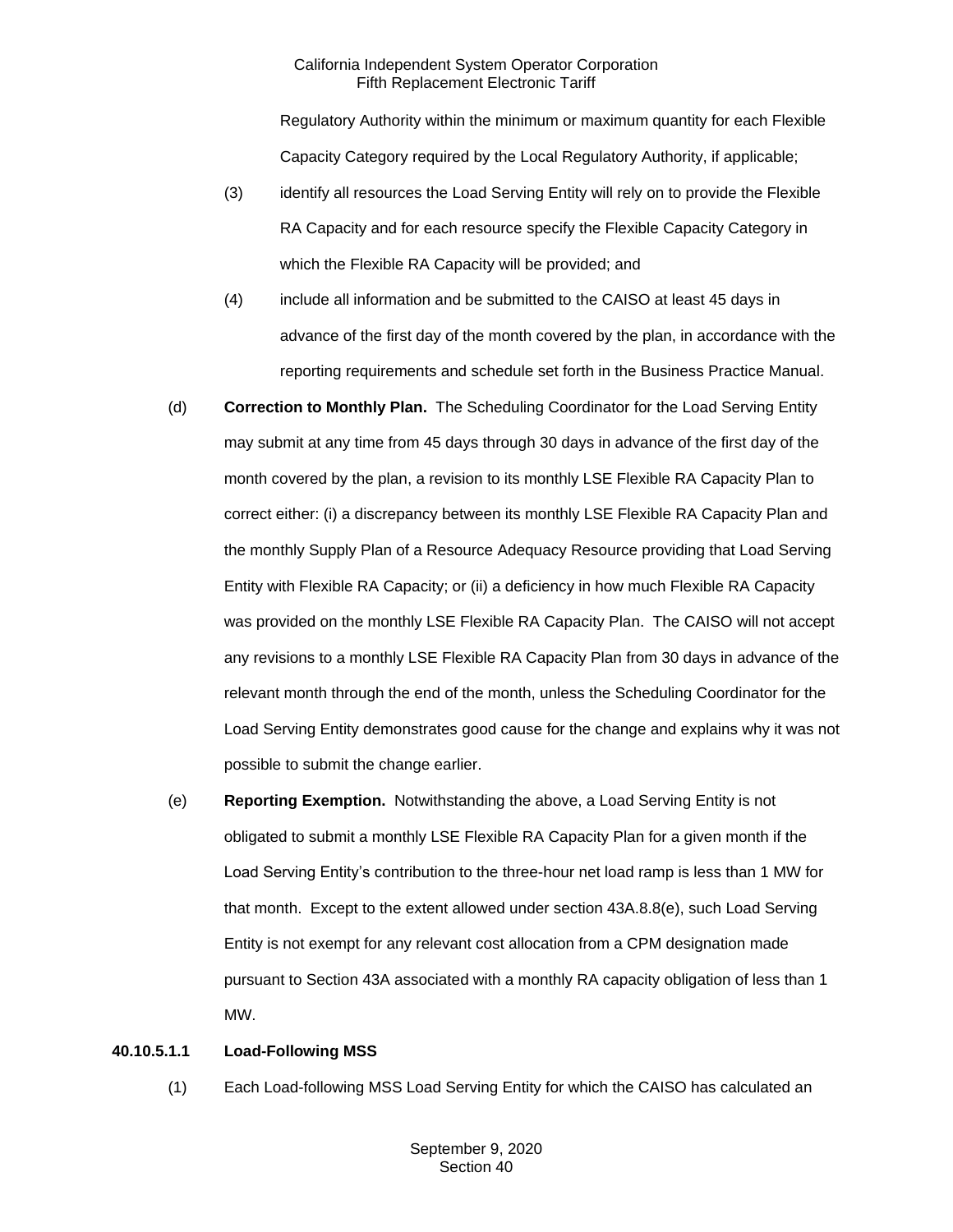allocable share of the Flexible Capacity Need under Section 40.10.2.2 must submit annual and monthly LSE Flexible RA Capacity Plans pursuant to this Section 40.10.5.1 to identify the Flexible RA Capacity it is using to satisfy such requirement.

(2) The Load-following MSS must increase the Flexible RA Capacity in its monthly plan by the MW amount of Capacity for a Variable Energy Resource that is initially shown as being included in the Load-following MSS Load Serving Entity's resource portfolio in the information required pursuant to Section 40.10.1.2, but is subsequently not included in the current MSS resource portfolio at the time the monthly LSE Flexible RA Capacity Plan is due for the applicable month.

#### **40.10.5.2 Resource Flexible RA Capacity Plans**

- (a) **Submission Requirement.** A Scheduling Coordinator must submit annual and monthly Resource Flexible RA Capacity Plans for each resource it represents that provides Flexible RA Capacity; except that an annual plan is not required for 2015.
- (b) **Annual Plan.** The annual Resource Flexible RA Capacity Plan shall --
	- (1) verify the resource's agreement to provide Flexible RA Capacity during the next Resource Adequacy Compliance Year; and
	- (2) include all information and be submitted no later than the last Business Day in October, in accordance with the reporting requirements and schedule set forth in the Business Practice Manual.
- (c) **Monthly Plan.** The monthly Resource Flexible RA Capacity Plan shall
	- (1) verify the resource's agreement to provide Flexible RA Capacity during the month;
	- (2) include an affirmative representation by the Scheduling Coordinator submitting the plan that the CAISO is entitled to rely on the accuracy of the information provided in the plan to perform those functions set forth in this Section 40; and
	- (3) include all information and be submitted to the CAISO at least 45 days in advance of the first day of the month covered by the plan, in accordance with the reporting requirements and schedule set forth in the Business Practice Manual.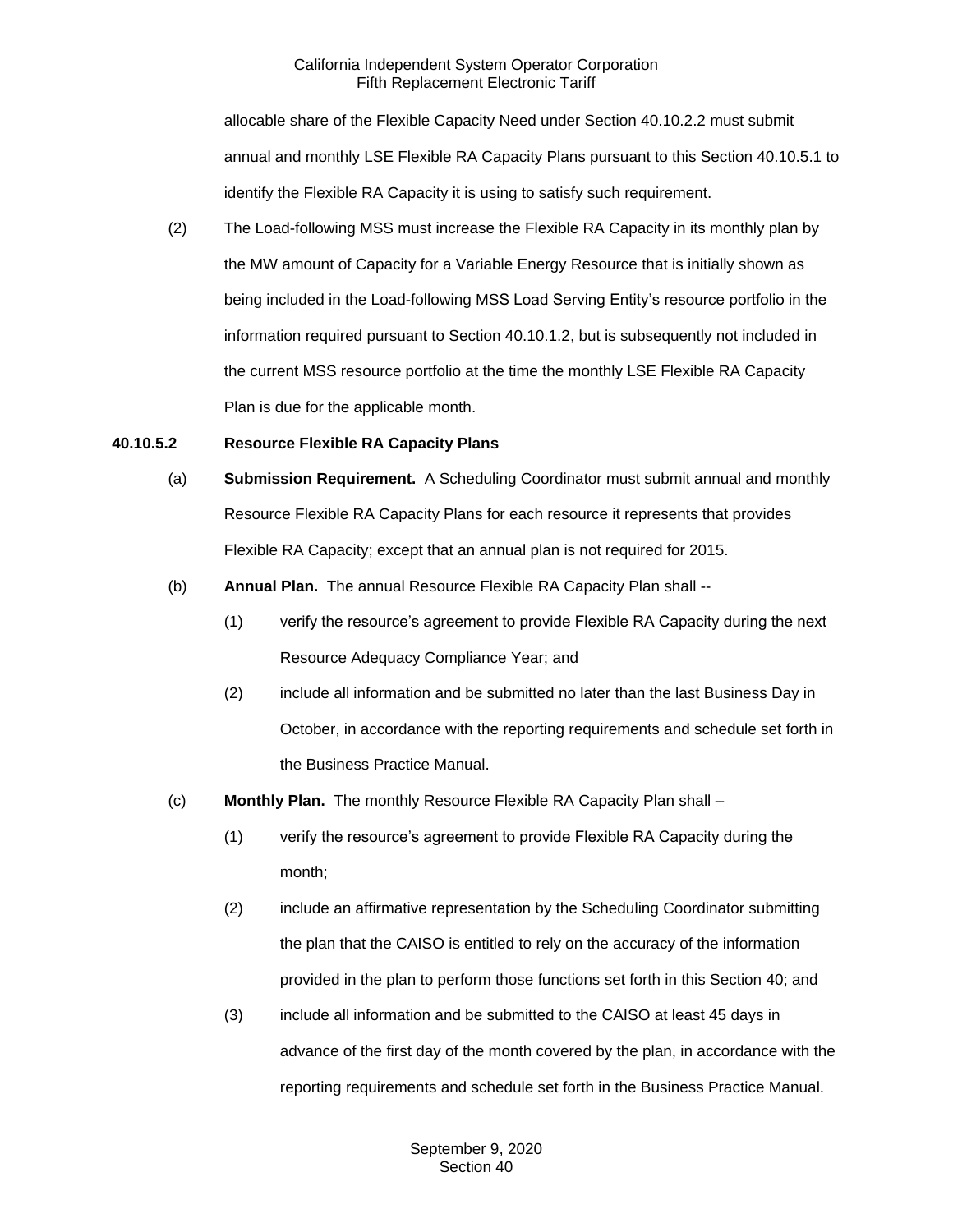(d) **Correction to Monthly Plan.** The Scheduling Coordinator for the Resource Adequacy Resource may, at any time from 45 days through 30 days in advance of the relevant month, revise its monthly Flexible RA Capacity Plan to correct a discrepancy between its monthly Flexible RA Capacity Plan and a Resource Adequacy Plan of a Load Serving Entity for which that Resource Adequacy Resource is providing Flexible RA Capacity. The CAISO will not accept any revisions to a monthly Flexible RA Capacity Plan less than 30 days in advance of the relevant month through the end of the month, unless the Scheduling Coordinator for the Resource demonstrates good cause for the change and explains why it was not possible to submit the change earlier.

#### **40.10.5.3 Review of Flexible RA Capacity Plans**

#### (a) **Validation for Deficiency in an Individual LSE Plan.**

- (1) If the Local Regulatory Authority has not established its own flexible capacity procurement requirements, the CAISO will validate the annual and monthly LSE Flexible RA Capacity Plans for that Local Regulatory Authority's jurisdictional Load Serving Entities, and will use the Effective Flexible Capacity value for each resource calculated under Section 40.10.4. The CAISO will determine whether each Load Serving Entity met its annual or monthly total Flexible RA Capacity Requirement, and for the monthly LSE Flexible RA Capacity Plan, whether it met the total monthly requirement within the minimum or maximum quantity, as applicable, for each Flexible Capacity Category.
- (2) If the Local Regulatory Authority has established its own flexible capacity procurement requirements, the CAISO will not validate the individual LSE Flexible Capacity Plans for that Local Regulatory Authority's jurisdictional Load Serving Entities.
- (b) **Identification of Discrepancy.** The CAISO will compare all LSE Flexible RA Capacity Plans and Resource Flexible RA Capacity Plans to identify any discrepancy in the Resource Adequacy Resources listed or the amount of the Resource Adequacy Capacity committed.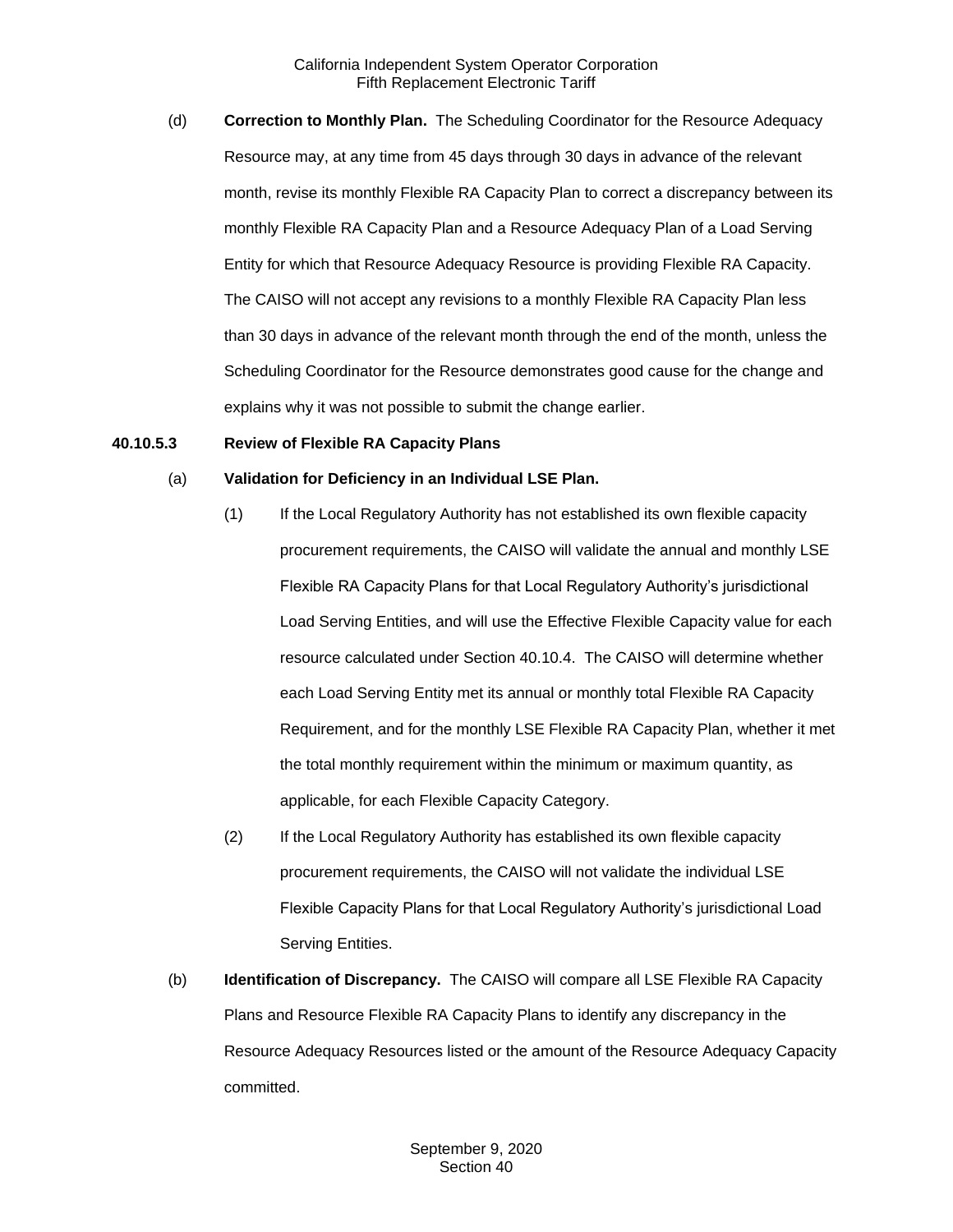### (c) **Evaluation for Cumulative Deficiency.**

- (1) The CAISO will evaluate the annual LSE Flexible RA Capacity Plans of all Load Serving Entities on a cumulative basis to determine whether the total amount of Flexible RA Capacity shown in the plans meets 90 percent of the annual Flexible Capacity Need determined by the CAISO pursuant to Section 40.10.1 or whether a cumulative deficiency may exist under Section 43A.2.7(a).
- (2) The CAISO will evaluate the monthly Flexible RA Capacity Plans of all Load Serving Entities to determine whether (i) the total amount of Flexible RA Capacity shown in the plans, limited to the maximum monthly requirement for each category, meets the applicable monthly Flexible Capacity Need determined by the CAISO pursuant to Section 40.10.1 or whether a cumulative deficiency may exist under Section 43A.2.7(b)(1); or (ii) the total amount of Flexible RA Capacity shown in the base ramping Flexible Capacity Category in the plans meets the minimum monthly requirement for the base ramping Flexible Capacity Category determined by the CAISO pursuant to Section 40.10.1.5 or whether a cumulative deficiency may exist under Section 43A.2.7(b)(2).
- (d) **Calculation of Flexible RA Capacity.** The CAISO will calculate the amount of Flexible RA Capacity included in the annual and monthly Flexible RA Capacity Plans using the MW amount of Flexible RA Capacity for each resource designated in a plan as a Flexible RA Capacity Resource up to the Effective Flexible Capacity value for the resource calculated under Section 40.10.4.
- (e) **Allocated Flexible RA Capacity Requirement.** The CAISO will calculate the Load Serving Entity's allocated annual and monthly Flexible RA Capacity Requirement –
	- (1) For Load Serving Entities within a Local Regulatory Authority that has not adopted its own allocation methodology, the CAISO will calculate the Load Serving Entity's allocated requirement based on the CAISO's allocation methodology set forth in Section 40.10.2.
	- (2) For Load Serving Entities within a Local Regulatory Authority that has adopted its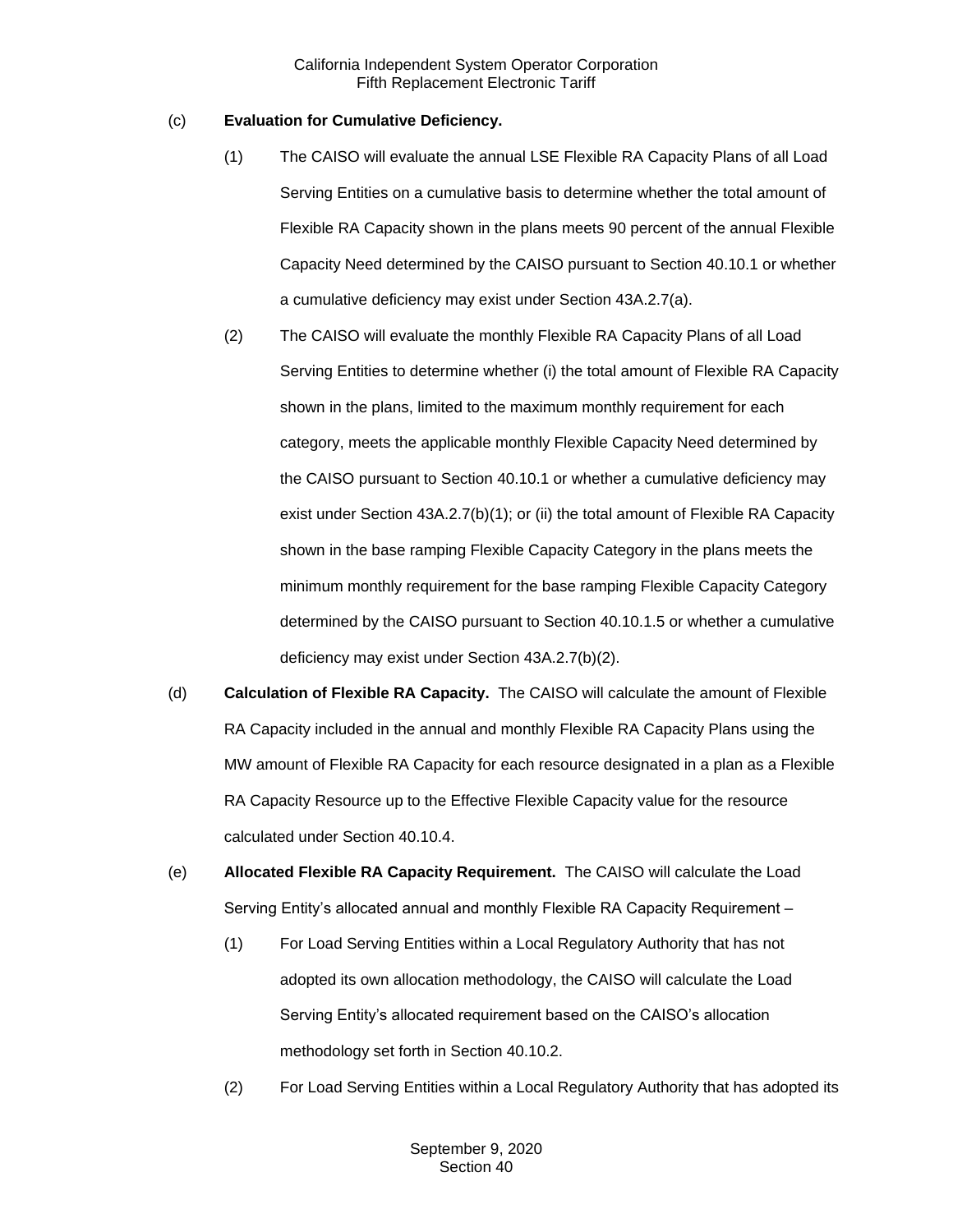own allocation methodology, the CAISO will use that Local Regulatory Authority's methodology for the Local Regulatory Authority's jurisdictional Load Serving Entities.

## **40.10.5.4 Deficiency in LSE Flexible RA Capacity Plan**

- (a) **Finding and Notification.** If the CAISO's validation under Section 40.10.5.3(a) finds either: (i) that the total amount of Flexible RA Capacity included in an annual or monthly LSE Flexible RA Capacity Plan is not sufficient to satisfy the Load Serving Entity's allocated Flexible RA Capacity Requirement; or (ii) that the total monthly requirement in a monthly LSE Flexible RA Capacity Plan was not met within the minimum or maximum quantity, as applicable, for each Flexible Capacity Category, the CAISO will –
	- (1) notify the relevant Scheduling Coordinator, and the Local Regulatory Authority or federal agency with jurisdiction over the relevant Load Serving Entity, in an attempt to resolve any deficiency in accordance with the procedures set forth in the Business Practice Manual; and
	- (2) provide the notice at least 40 days in advance of the first day of the month covered by the plan and include the reasons the CAISO believes a deficiency exists.
- (b) **Resolved Discrepancy.** If the CAISO issues a notice of discrepancy under Section 40.10.5.5(a) and the discrepancy is resolved, the Scheduling Coordinator must provide the CAISO with a revised LSE Flexible RA Capacity Plan or Resource Flexible RA Capacity Plan, as applicable, no less than 11 days prior to the first day of the month covered by the plans.
	- (1) demonstrate, no less than 30 days prior to the first day of the month covered by the LSE Flexible RA Capacity Plan, that the identified deficiency is cured by submitting a revised LSE Flexible RA Capacity Plan, or
	- (2) advise the CAISO that the Load Serving Entity's Local Regulatory Authority, or federal agency, as appropriate, has determined that no deficiency exists.
- (c) **Unresolved Deficiency.** If the CAISO issues a notice of deficiency under Section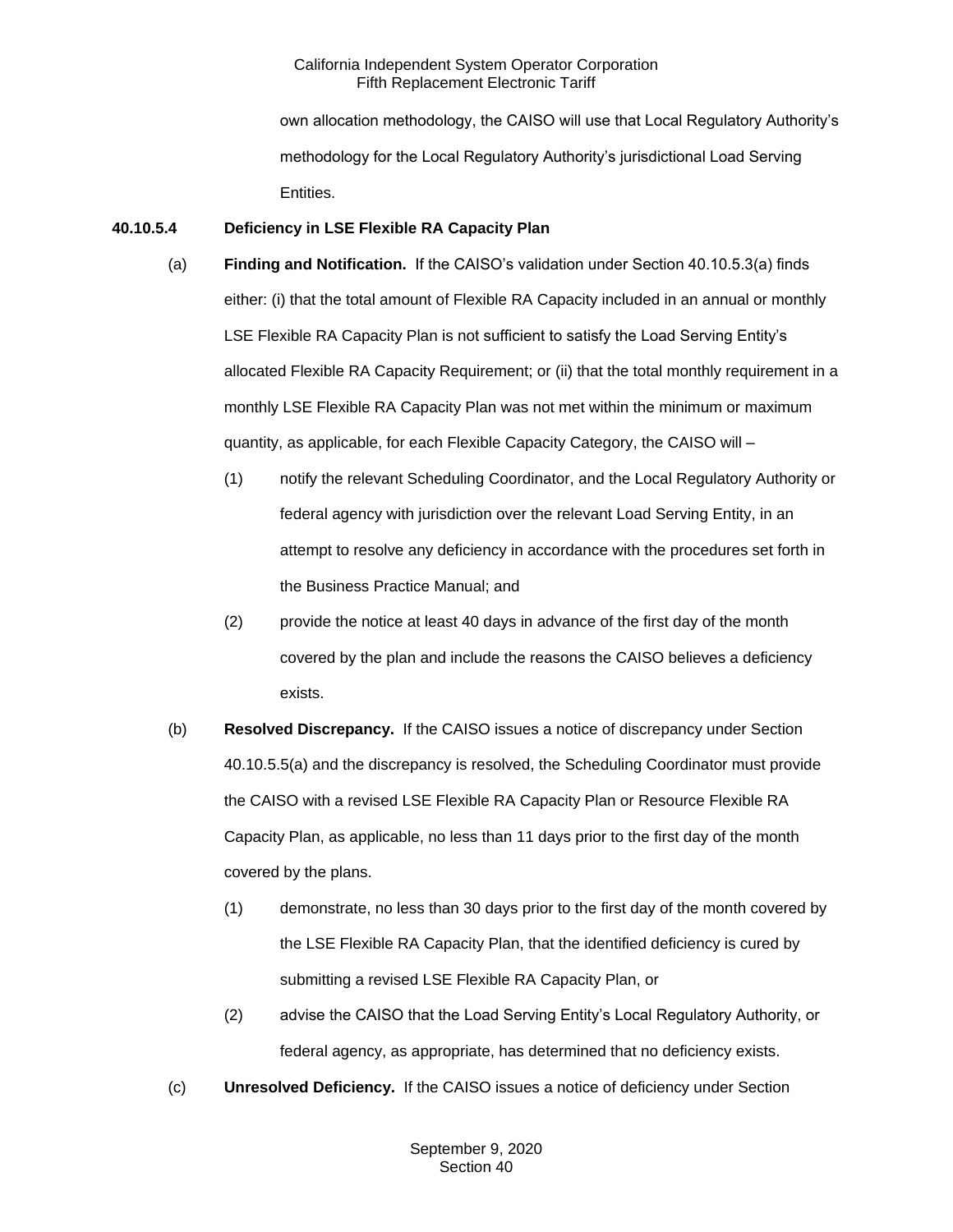40.10.5.4(a) and is not advised that the deficiency is resolved, the CAISO will use the information contained in the Resource Flexible RA Capacity Plan to set the obligations of resources under Section 40.10 and/or to assign any costs incurred under this Section 40 and Section 43A.

### **40.10.5.5 Discrepancy Between Flexible RA Capacity Plans.**

- (a) **Finding and Notification.** If the CAISO's review under Section 40.10.5.3(b) finds a discrepancy between an LSE Flexible RA Capacity Plan and a Resource Flexible RA Capacity Plan, the CAISO will –
	- (1) notify the relevant Scheduling Coordinators of the discrepancy in an attempt to resolve the discrepancy in accordance with the procedures set forth in the Business Practice Manual; and
	- (2) provide the notice at least 40 days in advance of the first day of the month covered by the plans and include the reasons the CAISO believes a discrepancy exists.
- (b) **Resolved Discrepancy.** If the CAISO issues a notice of discrepancy under Section 40.10.5.5(a) and the discrepancy is resolved, the Scheduling Coordinator must provide the CAISO with a revised LSE Flexible RA Capacity Plan or Resource Flexible RA Capacity Plan, as applicable, no less than 30 days prior to the first day of the month covered by the plans.
- (c) **Unresolved Discrepancy.** If the CAISO issues a notice of discrepancy under Section 40.10.5.5(a) and is not advised that the discrepancy is resolved, the CAISO will use the information contained in the Resource Flexible RA Capacity Plan to set the obligations of resources under Section 40.10 and/or to assign any costs incurred under this Section 40 and Section 43A.

## **40.10.5.6 LRA Deficiency**

- (a) **Finding and Notification.** If the CAISO's evaluation under Section 40.10.5.3(c) finds a cumulative deficiency in Flexible RA Capacity, the CAISO will –
	- (1) identify each Local Regulatory Authority that did not meet its allocable share of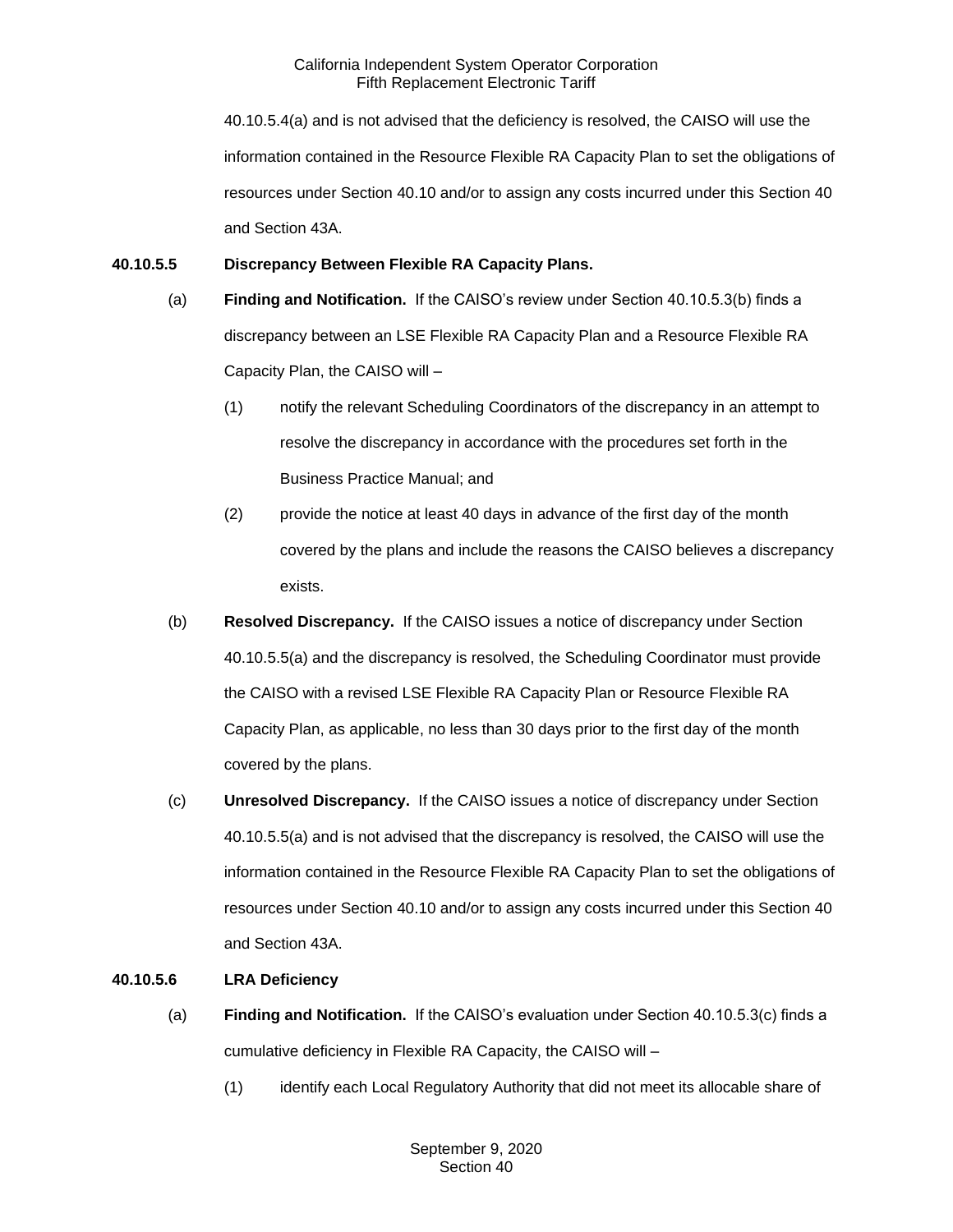the Flexible Capacity Need using the cumulative amount of Flexible RA Capacity that the Local Regulatory Authority's jurisdictional Load Serving Entities included in their annual and monthly Flexible RA Capacity Plans in total and, for the monthly Flexible RA Capacity Plans, in each Flexible Capacity Category;

- (2) identify each Load Serving Entity that: (i) is subject to the jurisdiction of a Local Regulatory Authority that did not meet its allocable share of the Flexible Capacity Need under Section 40.10.5.6; and (ii) did not include sufficient Flexible RA Capacity in an annual or monthly plan to meet its allocated Flexible RA Capacity Requirement or did not meet the monthly requirement within the minimum or maximum quantity, as applicable, for each Flexible Capacity Category, based on the allocation methodology of the Local Regulatory Authority if it has established its own methodology for allocating the Flexible Capacity Need to its jurisdictional Load Serving Entities;
- (3) notify each Local Regulatory Authority identified under Section 40.10.5.6(a)(1) and the Scheduling Coordinator for each Load Serving Entity identified under Section 40.10.5.6(a)(2) of the cumulative deficiency in an attempt to resolve any deficiency in accordance with the procedures set forth in the Business Practice Manual; and
- (4) provide the notice at least 40 days in advance of the first day of the month covered by the plan and include the reasons the CAISO believes a cumulative deficiency exists.
- (b) **Resolved Deficiency.** If the CAISO provides a notice of cumulative deficiency under Section 40.10.5.6(a), and the deficiency is resolved, the Scheduling Coordinator for the Load Serving Entity shall demonstrate, no less than 30 days prior to the first day of the month covered by the LSE Flexible RA Capacity Plan, that the identified deficiency is cured by submitting a revised LSE Flexible RA Capacity Plan.
- (c) **Unresolved Deficiency.** If the CAISO provides a notice of deficiency under Section 40.10.5.6(a) and is not advised that the deficiency is resolved, the CAISO will use the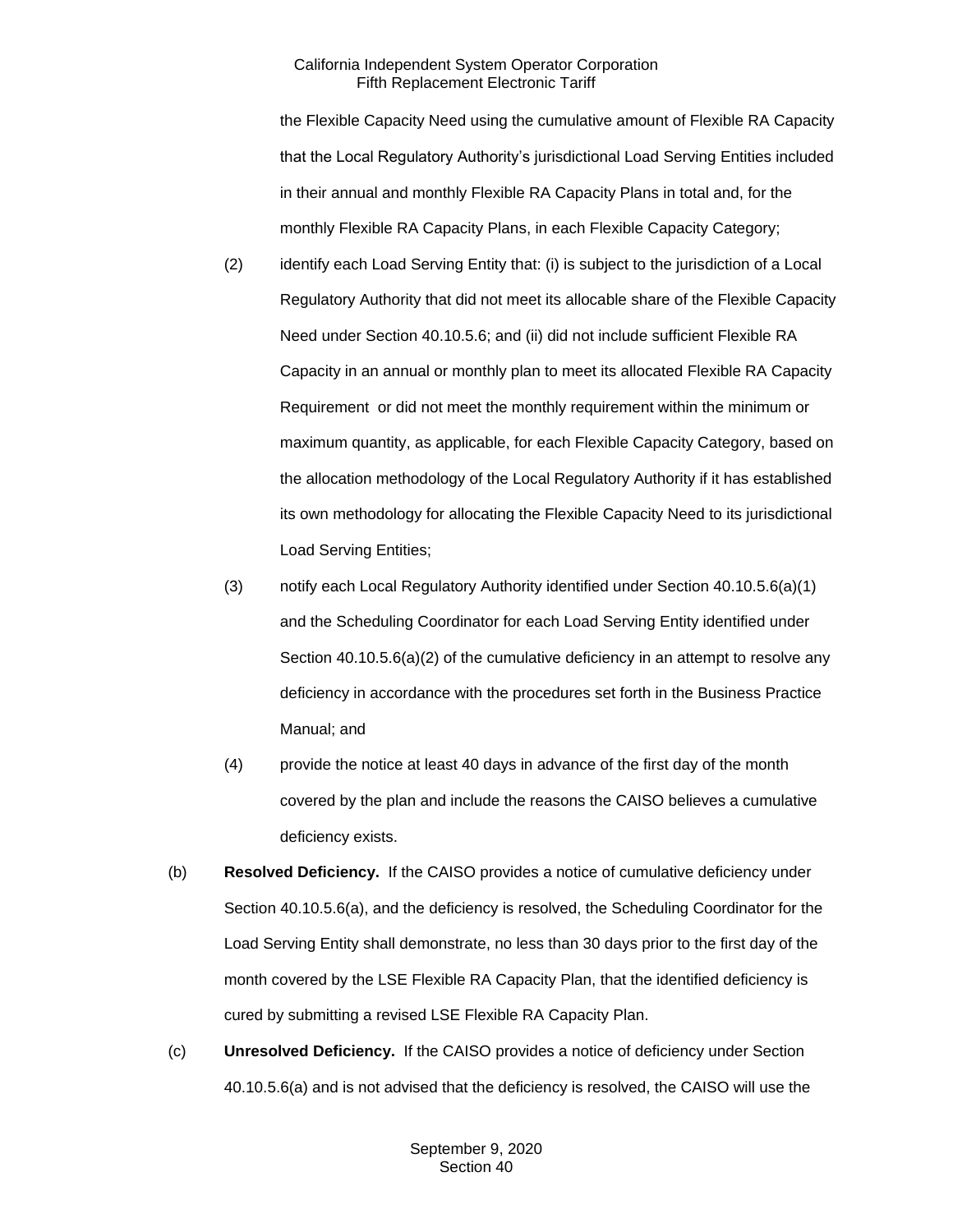information contained in the Resource Flexible RA Capacity Plan to set the obligations of resources under Section 40.10 and/or to assign any costs incurred under this Section 40 and Section 43A.

### **40.10.6 Flexible RA Capacity Must-Offer Obligation**

#### **40.10.6.1 Day-Ahead and Real-Time Availability**

- (a) **Must-Offer Obligation.** The Scheduling Coordinator for a resource supplying Flexible RA Capacity must submit Economic Bids for Energy for the full amount of the resource's Flexible RA Capacity, and Economic Bids for Ancillary Services that are not flagged as Contingency Only in the Day-Ahead Market for the full amount of the resource's Flexible RA Capacity that is certified to provide Ancillary Services, in the Day-Ahead Market and the Real-Time Market for the applicable Trading Hours that is capable of being economically dispatched as follows, except as provided in Section 40.10.6.1(e) through $(h)$  –
	- (1) Flexible Capacity Category for base ramping resources the 17-hour period from 5:00 a.m. to 10:00 p.m., seven days a week;
	- (2) Flexible Capacity Category for peak ramping resources the five-hour period determined for each season by the CAISO's Flexible Capacity Needs Assessment, seven days a week; and
	- (3) Flexible Capacity Category for super-peak ramping resources the five-hour period determined for each season by the CAISO's Flexible Capacity Needs Assessment, weekdays, except holidays and as provided in Section 40.10.6.1(h), until the resource receives during the five-hour period of the must offer obligation and responds to five CAISO dispatches for Start-Up during the month, after which the resource will not be subject to a must-offer obligation as a super-peak ramping resource for the remainder of that month; however, any other must-offer obligations for Resource Adequacy Capacity will still apply.
- (b) **Availability Requirement.** During the period of the applicable must-offer obligation, a Flexible RA Capacity Resource must be operationally available except for limitations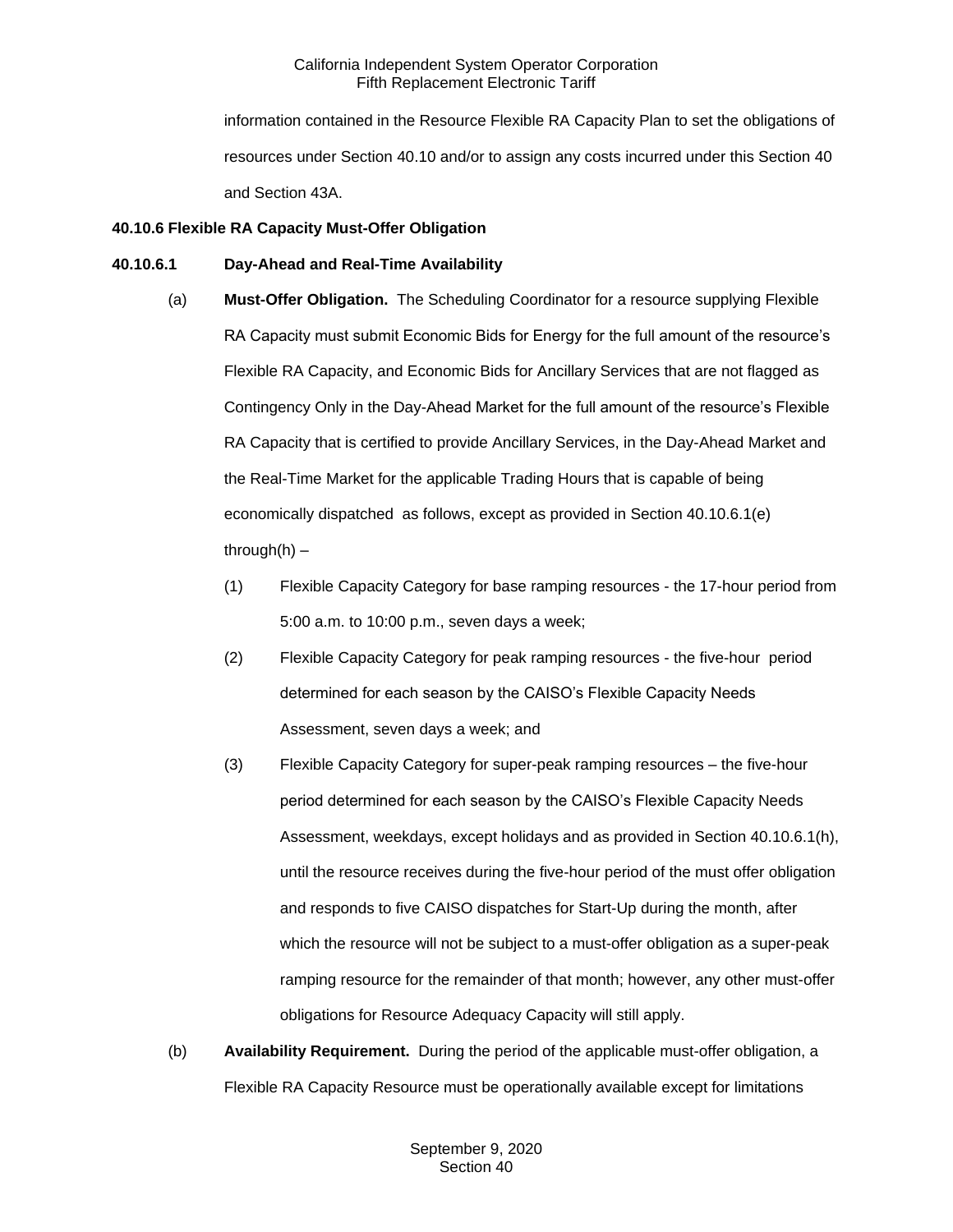specified in the Master File, legal or regulatory prohibitions or as otherwise required by this CAISO Tariff or by Good Utility Practice.

- (c) **Co-optimization.** Through the IFM co-optimization process, the CAISO will utilize available Flexible RA Capacity to provide Energy or Ancillary Services in the most efficient manner to clear the Energy market, manage congestion and procure required Ancillary Services.
- (d) **Participation in RUC.** A Flexible RA Capacity Resource must participate in the RUC to the extent that the resource has available Flexible RA Capacity that is not reflected in an IFM Schedule. Resource Adequacy Capacity participating in RUC will be optimized using a zero dollar (\$0/MW-hour) RUC Availability Bid. Flexible RA Capacity selected in RUC will not be eligible to receive a RUC Availability Payment.
- (e) **Use-Limited Resources.**
	- (1) A Use-Limited Resource providing Flexible RA Capacity must be capable of responding to Dispatch Instructions and, consistent with its use-limitations, must submit Economic Bids for Energy for the full amount of its Flexible RA Capacity in the Day-Ahead Market and the Real-Time Market for the Trading Hours applicable to the resource's Flexible Capacity Category for that month for the Trading Hours that it is capable of being economically dispatched.
	- (2) The Scheduling Coordinator for the Use-Limited Resources designated as a combined resource under Section 40.10.3.2(b), 40.10.3.3(b) or 40.10.3.4(b) must submit Economic Bids for Energy for either resource for the full amount of the Flexible RA Capacity required by the applicable must-offer obligation; however, Economic Bids for Energy must be submitted for only one resource in the combination per Trade Day.

## (f) **Short, Medium or Long Start Units.**

(1) Short Start Units or Medium Start Units providing Flexible RA Capacity that do not have an IFM Schedule or a RUC Schedule for any of their Resource Adequacy Capacity for a given Trading Hour are required to participate in the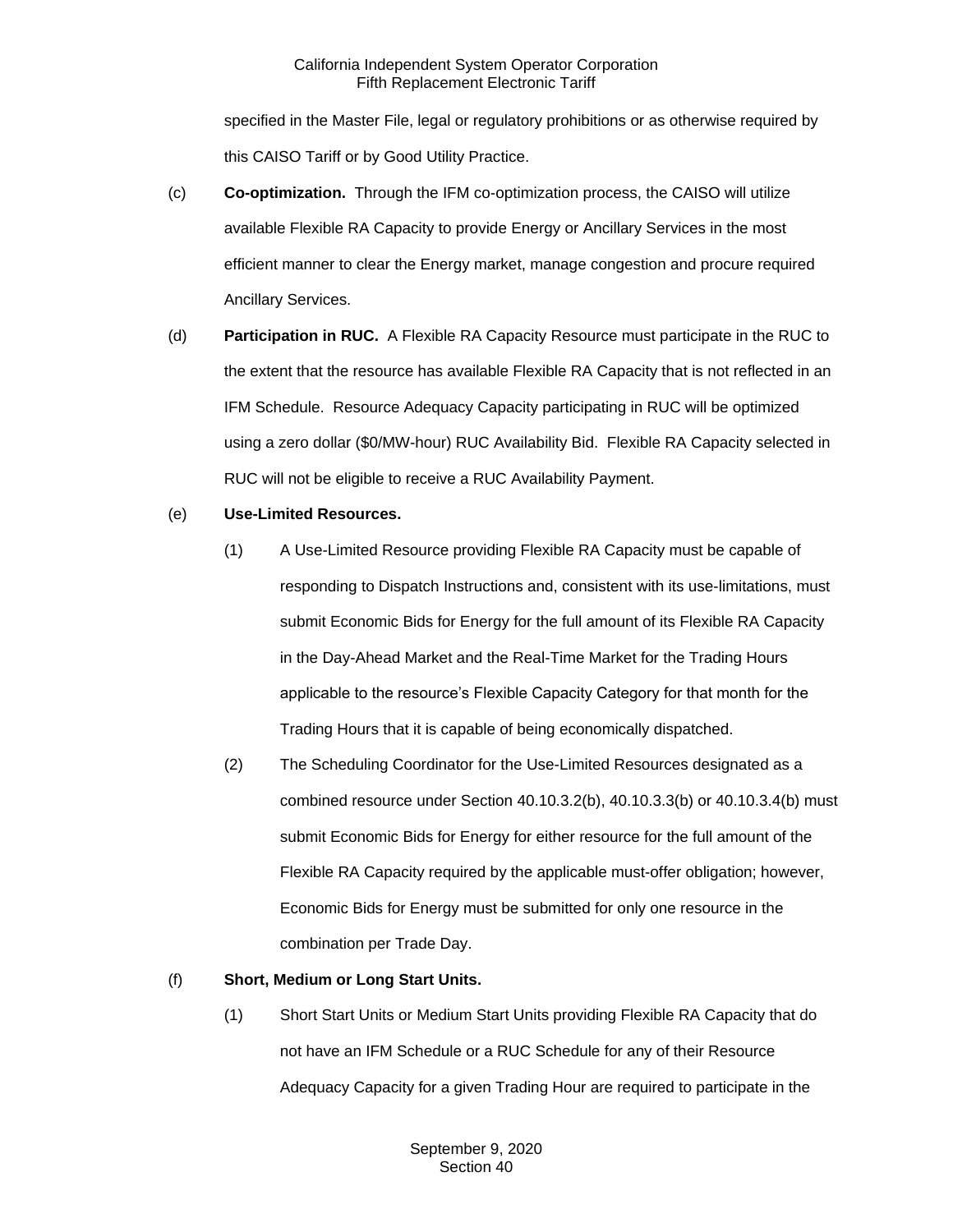Real-Time Market consistent with the provisions in Section 40.6.2 that apply to Short Start Units providing RA Capacity.

- (2) Long Start Units providing Flexible RA Capacity that do not have an IFM Schedule or a RUC Schedule for any of their Resource Adequacy Capacity for a given Trading Hour are required to participate in the Real-Time Market consistent with the provisions in Section 40.6.2 that apply to Long Start Units providing RA Capacity.
- (3) If availability is required under Section 40.6.2, the Scheduling Coordinator for the resource must submit to the RTM for that Trading hour for which the resource is capable of responding to Dispatch Instructions: (i) Economic Bids for Energy for the full amount of the available Flexible RA Capacity, including capacity for which it has submitted Economic Bids for Ancillary Services; and (ii) Economic Bids for Ancillary Services for the full amount of its Flexible RA Capacity that is certified to provide Ancillary Services and that did not receive a day-ahead award, and for each Ancillary Service for which the resource is certified, including capacity for which it has submitted Economic Bids for Energy.
- (g) **Extremely Long-Start Resources.** Flexible RA Capacity Resources that are Extremely Long-Start Resources must be available to the CAISO by complying with the Extremely Long-Start Commitment Process under Section 31.7 or otherwise committing the resource upon instruction from the CAISO, if physically capable. Once an Extremely Long-Start Resource is committed by the CAISO, it is subject to the provisions of Section 40.10.6 regarding Day-Ahead Availability and Real-Time Availability for the Trading Days for which it was committed.
- (h) **Non-Generator Resources, Regulation Energy Management.** Non-Generator Resources providing Flexible RA Capacity and Regulation Energy Management must submit Economic Bids for Regulation Up and Regulation Down for Trading Hours in the 17-hour period from 5:00 a.m. to 10:00 p.m., seven days a week and shall not submit Bids for Energy or other Ancillary Services.